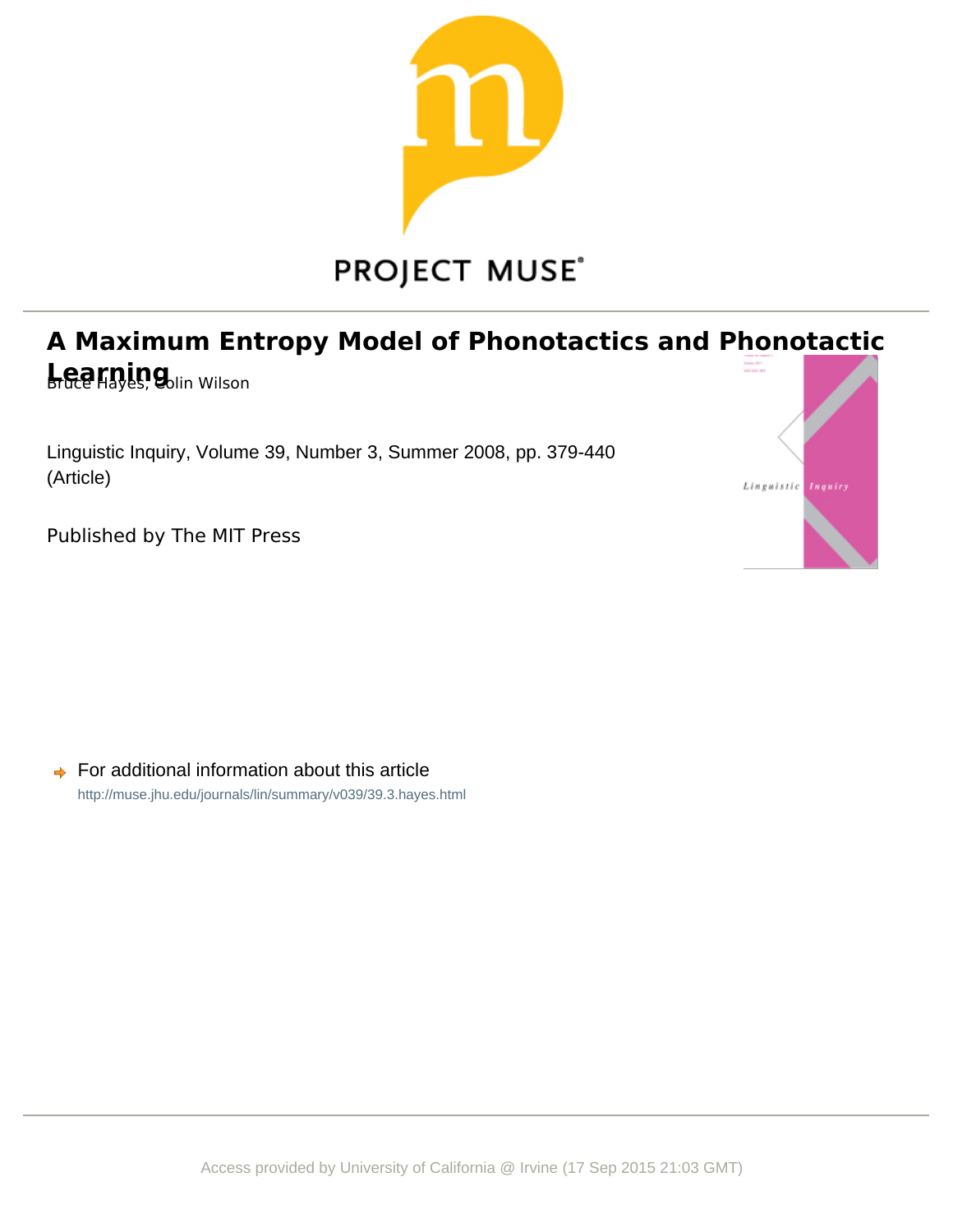# A Maximum Entropy Model of Phonotactics and Phonotactic Learning

*Bruce Hayes Colin Wilson*

The study of phonotactics is a central topic in phonology. We propose a theory of phonotactic grammars and a learning algorithm that constructs such grammars from positive evidence. Our grammars consist of constraints that are assigned numerical weights according to the principle of maximum entropy. The grammars assess possible words on the basis of the weighted sum of their constraint violations. The learning algorithm yields grammars that can capture both categorical and gradient phonotactic patterns. The algorithm is not provided with constraints in advance, but uses its own resources to form constraints and weight them. A baseline model, in which Universal Grammar is reduced to a feature set and an *SPE*-style constraint format, suffices to learn many phonotactic phenomena. In order for the model to learn nonlocal phenomena such as stress and vowel harmony, it must be augmented with autosegmental tiers and metrical grids. Our results thus offer novel, learning-theoretic support for such representations. We apply the model in a variety of learning simulations, showing that the learned grammars capture the distributional generalizations of these languages and accurately predict the findings of a phonotactic experiment.

*Keywords:* phonotactics, maximum entropy, learnability, onsets, Shona, Wargamay

#### **1 Introduction**

In one of the central articles from the early history of generative phonology, Chomsky and Halle (1965) lay out a research program for the theory of phonotactics. They begin with the observation that the logically possible sequences of English phonemes can be divided into three categories:

- (1) a. Existing words, such as *brick*;
	- b. Nonexisting words that are judged by native speakers to be well formed, such as *blick*; and
	- c. Nonexisting words that are judged by native speakers to be ill formed, such as *bnick*.

We would like to thank two anonymous *LI* reviewers, Steven Abney, Paul Boersma, Michael Hammond, Robert Kirchner, Robert Malouf, Joe Pater, Donca Steriade, Kie Zuraw, and audiences at the University of Michigan, the University of California at San Diego, the University of Arizona, and UCLA for helpful input on our project. Special thanks to Jason Eisner for alerting us to the feasibility of using finite state machines to formalize the computations of our model.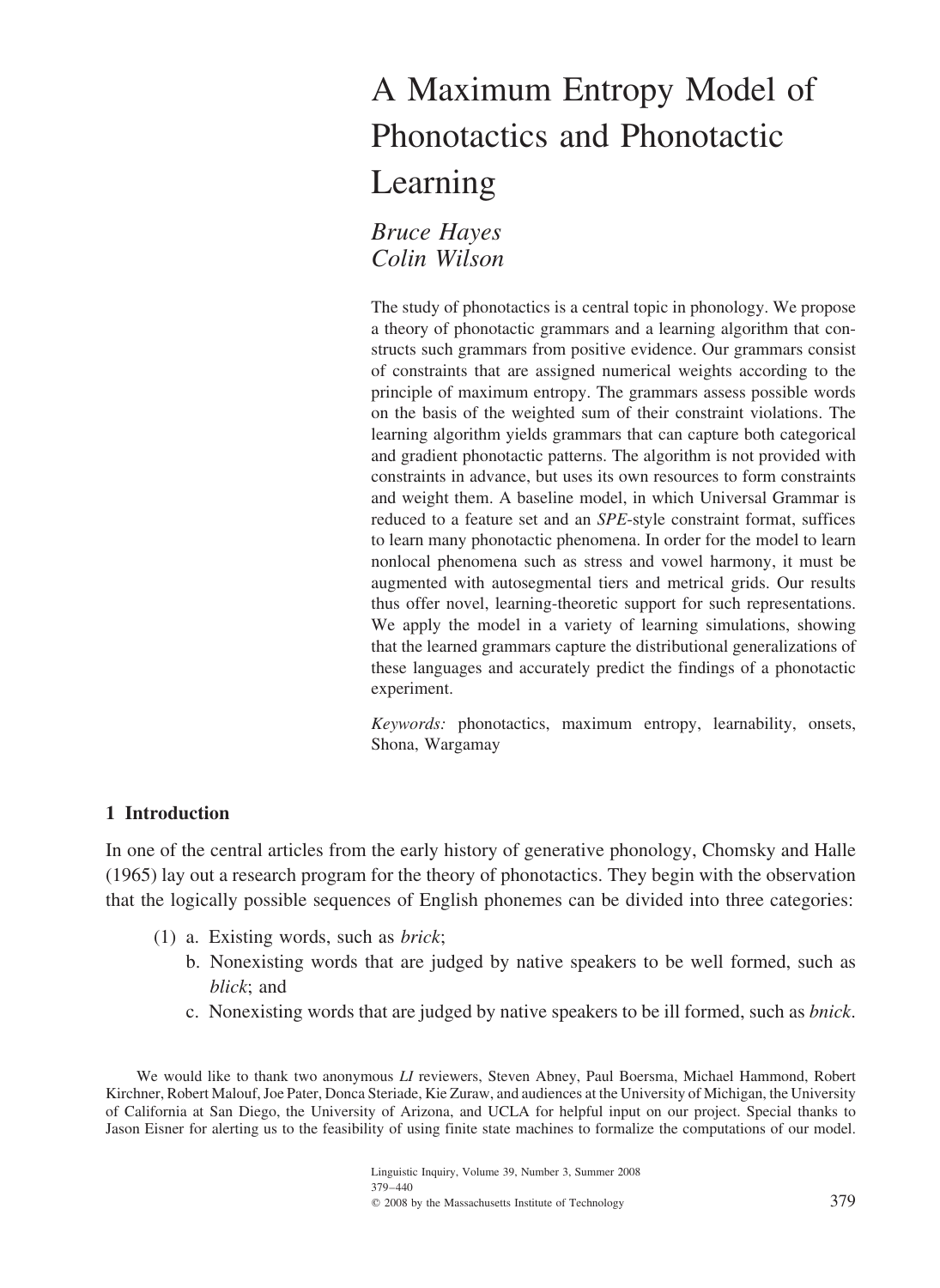The scientific challenge posed by this categorization has two parts. The first is to characterize the grammatical knowledge that permits native speakers to make phonotactic well-formedness judgments. The second, more fundamental challenge is to understand the principles with which phonotactic grammars are acquired.

The difficulty of this task is evident from a further point made by Chomsky and Halle, namely, that there are grammars that fully account for the learning data but fail to capture the native speaker's knowledge. For example, they note that both of the rules given in (2) are compatible with the data available to the learner. However, while the rule in (2a) correctly excludes \**bnick*, it also excludes the acceptable form *blick*. In contrast, (2b) appropriately excludes \**bnick* but allows *blick* as a possible word.

(2) a. Consonantal Segment  $\rightarrow$  r / # b  $\_\_\_\$  rk b. Consonantal Segment  $\rightarrow$  Liquid / # Stop  $\_\_\_\$  Vowel

The problem of phonotactic learning, then, is that of *selecting* a particular grammar—the one that is in fact acquired by native speakers—from among all of the possible grammars that are compatible with the learning data. Chomsky and Halle schematize the selection process as follows, where ''AM'' is the universal mechanism, or acquisition model, that projects grammars from data.

(3) Primary linguistic data  $\rightarrow \sqrt{AM}$   $\rightarrow$  Grammar

In this article, we take up the challenge posed by Chomsky and Halle, proposing an explicit theory of phonotactic grammars and of how those grammars are learned. We propose that phonotactic grammars are composed of numerically weighted constraints and that the well-formedness of an output is formalized as a probability determined by the weighted sum of its constraint violations. We further propose a learning model in which constraints are selected from a constraint space provided by Universal Grammar (UG) and assigned weights according to the principle of *maximum entropy*. This model learns phonotactic grammars from representative sets of surface forms. We apply the model to data from a number of languages, showing that the learned grammars capture the distributional generalizations of the languages and accurately predict experimental findings.

The article is organized as follows. Section 2 elaborates our research goals in constructing a phonotactic learner, while sections 3 and 4 describe our learning model in detail. The next four sections are case studies, covering English syllable onsets (section 5), Shona vowel harmony (section 6), stress systems (section 7), and finally a whole-language analysis, Wargamay (section 8). Section 9 addresses questions raised by our work and outlines directions for future research.

#### **2 Goals of a Phonotactic Learner**

We claim that the following criteria are appropriate for evaluating theories of phonotactics and phonotactic learning.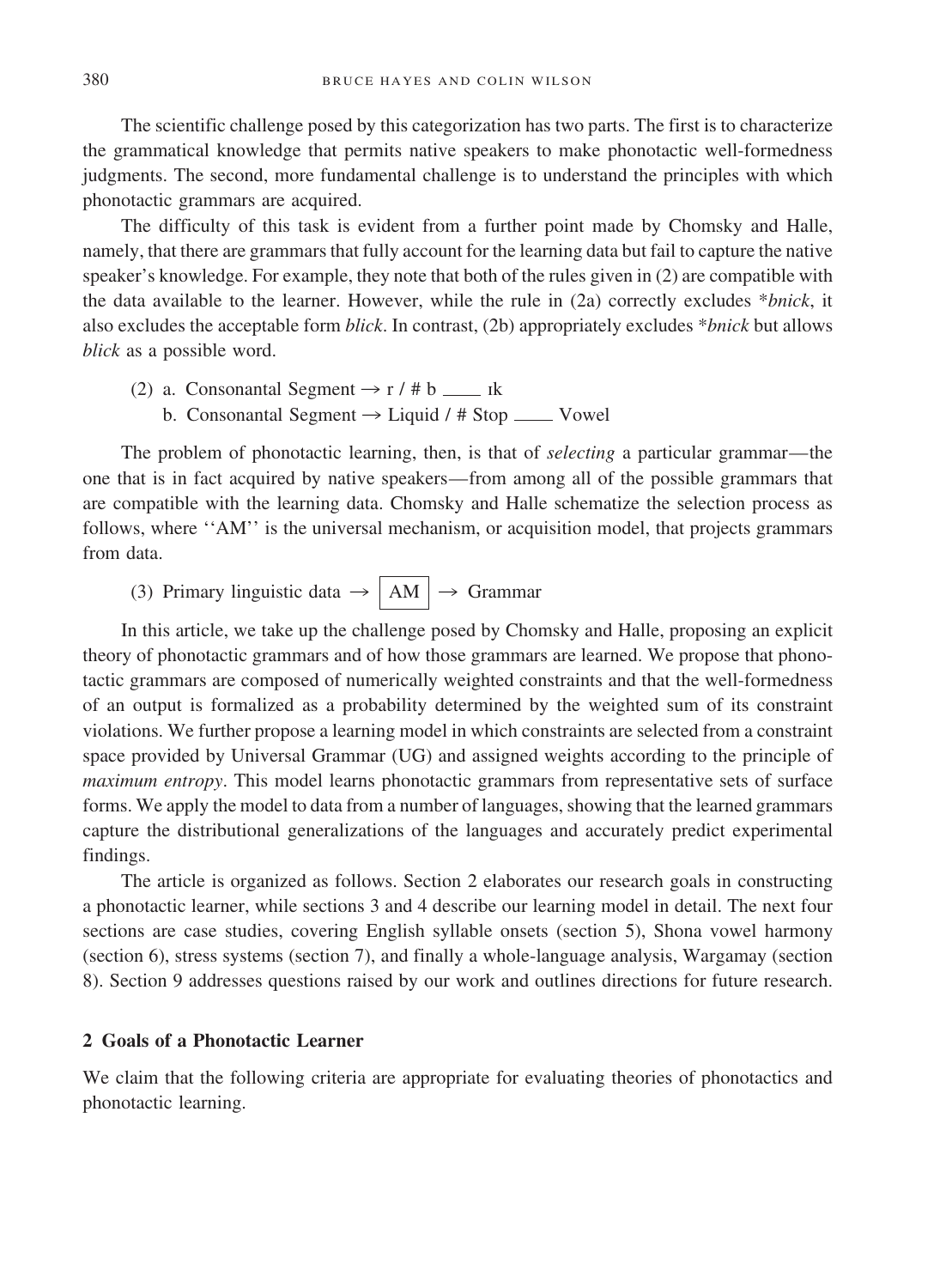#### MAXIMUM ENTROPY PHONOTACTICS 381

#### *2.1 Expressiveness*

The findings of the last few decades demonstrate a striking richness of structures and phenomena in phonology, including long-distance dependencies (e.g., McCarthy 1988), phrasal hierarchies (e.g., Selkirk 1980a), metrical hierarchies (e.g., Liberman and Prince 1977), elaborate interactions with morphology (e.g., Kiparsky 1982), and other areas, each the subject of extensive analysis and research. We anticipate that a successful model of phonotactics and phonotactic learning will incorporate theoretical work from all of these areas.

A particular consequence of this richness is that the principles governing phonotactics are *cross-classifying*: the legality of (say) a particular vowel may depend simultaneously on the various natural classes to which it belongs, its immediate segmental neighbors, its neighbors on a vowel tier (section 6), and the position of its syllable in a metrical stress hierarchy. Previous accounts of phonotactic learning, however, have relied on just a single classification of environments. For instance, traditional *n*-gram models (Jelinek 1999, Jurafsky and Martin 2000) are quite efficient and have broad application in industry, but they define only an immediate segmental context and are thus insufficient as a basis for phonotactic analysis (sections 5.3, 6). Similarly, the stochastic context-free grammar of Coleman and Pierrehumbert (1997), while more phonologically sophisticated, rests on a single partition of words into onsets and rhymes. As Coleman and Pierrehumbert point out, this makes it impossible in principle for the model to capture the many phonotactic restrictions that cross onset-rhyme boundaries (Clements and Keyser 1983:20–21) or syllable boundaries (bans on geminates, heterorganic nasal-stop clusters, sibilant clusters).

The maximum entropy approach to phonotactics, like many others, is based on phonological constraints.<sup>1</sup> Crucially, however, it makes no commitments about the content of these constraints, leaving this as a question of phonological theory. Moreover, as we will show, maximum entropy models can assess well-formedness using cross-classifying principles.

## *2.2 Providing an Inductive Baseline*

While we have emphasized the primacy of phonological theory, the precise content of the latter remains an area of considerable disagreement. A computational learning model can be used as a tool for evaluating and testing theoretical proposals. The idea is that a very simple theory can provide a sort of *inductive baseline* against which more advanced theories can be compared. If the introduction of a theoretical concept makes possible the learning of phonotactic patterns that are inaccessible to the baseline system, the concept is thereby supported. For earlier work pursuing the inductive baseline approach, see Gildea and Jurafsky 1996, Peperkamp et al. 2006.

Our own inductive baseline is a purely linear, feature-bundle approach modeled on Chomsky and Halle 1968 (henceforth *SPE*). To this we will add the concepts of autosegmental tier (Gold-

<sup>&</sup>lt;sup>1</sup> The use of constraints is the most widely adopted general approach to phonotactics. The alternative strategy of ''licenses'' is also the subject of current research; see Albright 2006 and Heinz, to appear a,b.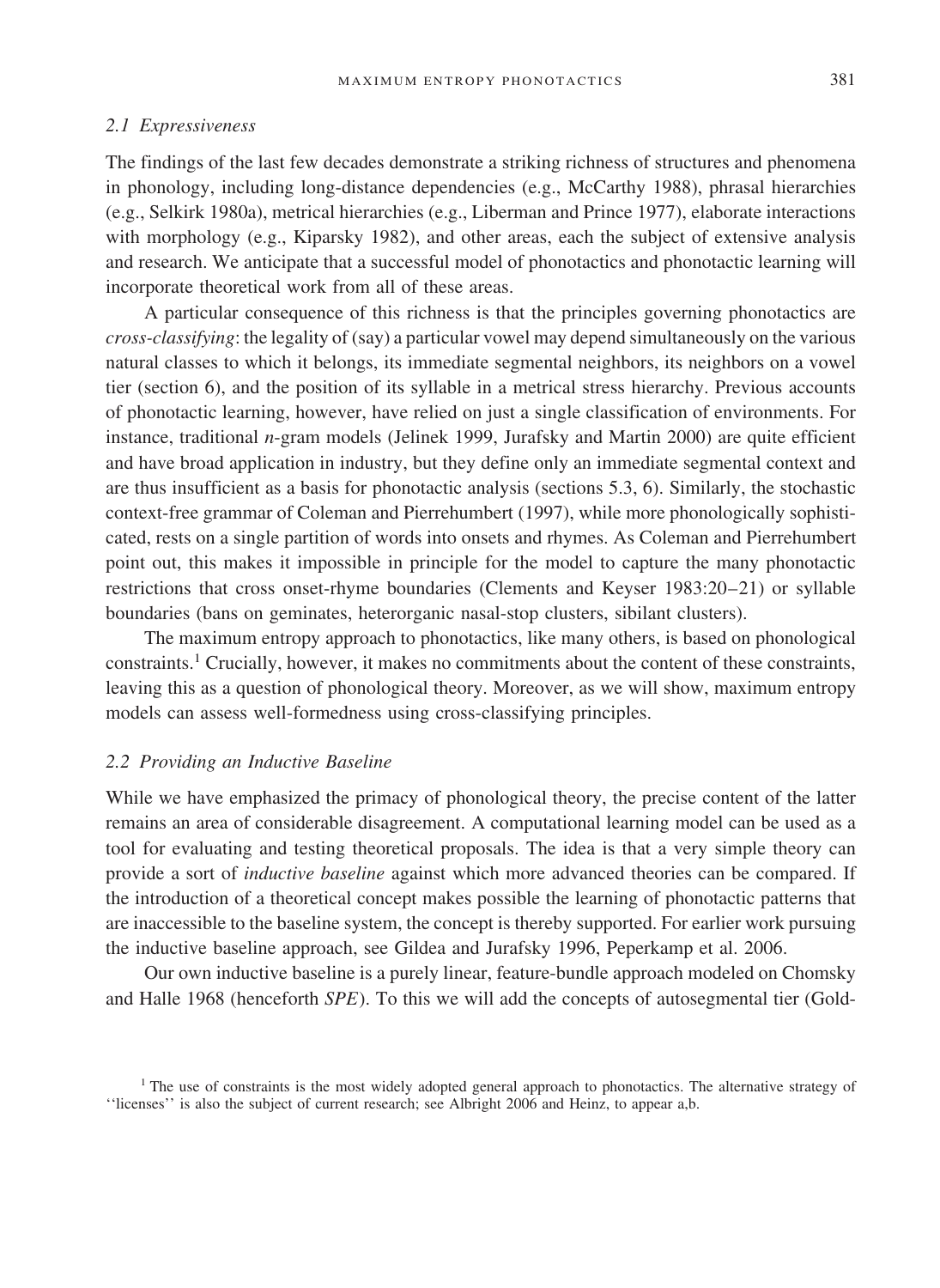smith 1979) and metrical grid (Liberman 1975, Prince 1983), showing that both make possible modes of phonotactic learning that are unreachable by the linear baseline model.

#### *2.3 Accounting for Gradience*

All areas of generative grammar that address well-formedness are faced with the problem of accounting for gradient intuitions. A large body of research in generative linguistics deals with this issue; see, for example, Chomsky 1963, Ross 1972, Legendre, Miyata, and Smolensky 1990, Schütze 1996, Hayes 2000, Keller 2000, 2006, Boersma and Hayes 2001, Boersma 2004, Sorace and Keller 2005, and Legendre, Sorace, and Smolensky 2006. In the particular domain of phonotactics, gradient intuitions are pervasive: they have been found in every experiment that allowed participants to rate forms on a scale (e.g., Greenberg and Jenkins 1964, Ohala and Ohala 1986, Coleman and Pierrehumbert 1997, Vitevitch et al. 1997, Frisch, Large, and Pisoni 2000, Treiman et al. 2000, Bailey and Hahn 2001, Hay, Pierrehumbert, and Beckman 2003, Coetzee 2004, Hammond 2004, Berent et al. 2007). Gradience is also found in the frequency of ''repairs'' (such as excrescent vowel insertion) participants make when asked to utter illegal nonce forms (Davidson 2006). Gradient intuitions can be found even among forms that satisfy the categorical phonotactics of the language, but contain rare sequences (Frisch, Large, and Pisoni 2000, Bailey and Hahn 2001). Thus, we consider the ability to model gradient intuitions to be an important criterion for evaluating phonotactic models. As we will show, it is an inherent property of maximum entropy models that they can account for both categorical and gradient phonotactics in a natural way.

To sum up, we seek to solve Chomsky and Halle's problem, specifying the structure of the module AM and testing it on actual phonotactic systems, with the goal of describing the full range of data including gradient intuitions. As a research strategy, we adopt the inductive baseline approach, requiring that phonological theories justify themselves through improvements in learning performance. To this end, we adopt an overall framework for learning, maximum entropy, that is neutral with regard to the constraints employed. We turn next to the structure of this model.

#### **3 Maximum Entropy Grammars**

A maximum entropy grammar uses weighted constraints to assign probabilities to outputs. For general background on maximum entropy (hereafter, *maxent*) grammars, see Jaynes 1983, Jelinek 1999:chap. 13, Manning and Schütze 1999, and Klein and Manning 2003. We will rely here on particular results developed in Berger, Della Pietra, and Della Pietra 1996, Rosenfeld 1996, Della Pietra, Della Pietra, and Lafferty 1997, and Eisner 2001. For earlier applications of maxent grammars to phonology, in particular to the learning and analysis of input-output mappings, see Goldwater and Johnson 2003 and Jäger 2004.

Maxent grammars have special properties that recommend them as a basis for phonotactic learning. They have been subject to thorough mathematical analysis that establishes their convergence properties and their connection to the theories of information and statistical estimation. In addition, the solutions they embody can be said to have a highly principled character, discussed in the remainder of this section.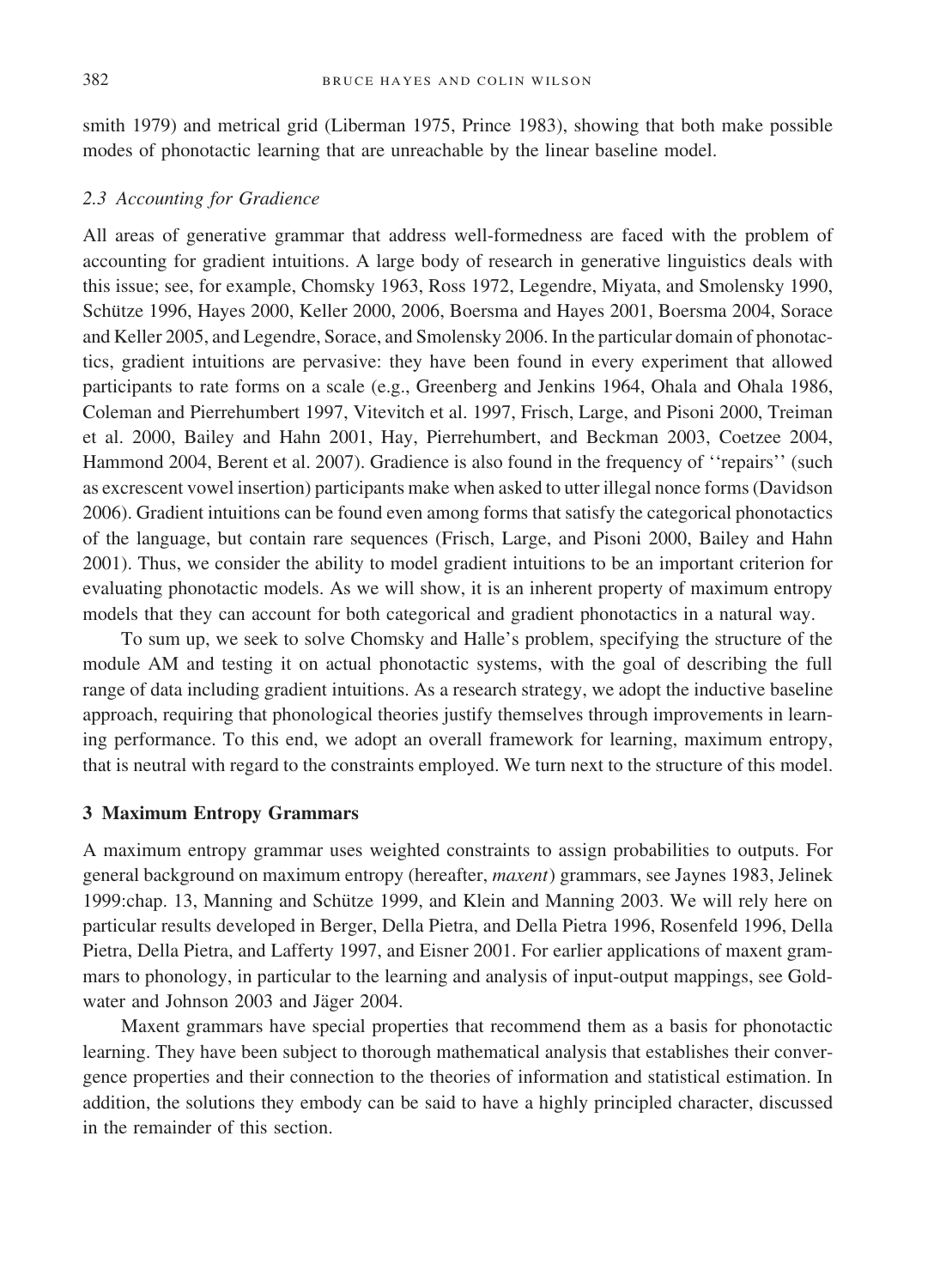#### *3.1 The Probabilistic Conception of Phonotactic Well-Formedness*

The core idea in the application of maxent grammars to phonotactics is that well-formedness can be interpreted as *probability*. We suppose an infinite set  $\Omega$  consisting of all universally possible phonological surface forms. To every member *x* of this set, a maxent grammar assigns a probability  $P(x)$  that expresses its phonotactic well-formedness. Naturally, the probability of any one given form will be extremely small. What is important is the differences between these probabilities, which (as we will show) can be large and meaningful.

Our working hypothesis is that, provided the constraint set is an adequate one, the probabilities assigned to forms by a maxent grammar will correspond to the well-formedness judgments of native speakers, with lower probabilities for forms judged less acceptable.

#### *3.2 Assigning Probability in Maxent Grammars*

A maxent grammar assigns probabilities with a set of constraints, stated in the chosen representational vocabulary. The constraints are free to refer to all of the featural, structural, and other distinctions made by the representations, and thus permit multiple overlapping characterizations of phonological forms, argued in section 2.1 to be crucial to an adequate phonotactic model.

All of the constraints in our model are markedness constraints, in the sense of Optimality Theory (OT; Prince and Smolensky 1993/2004). No role is played by inputs or by OT-style faithfulness constraints. This decision is sensible in light of the task at hand: we seek to assess forms simply for their phonotactic legality, not for their legality as derived from some particular input. Some consequences of this decision are assessed in section 9.

Every constraint in the grammar has a *weight*, a nonnegative real number. The weights can be thought of as scaling the importance of one constraint relative to others. Constraints with higher weights have a more powerful effect in lowering the probability of forms that violate them.

The probabilities of forms are calculated from their constraint violations and the weights. The calculation proceeds in several steps. To begin, we find what we will call the *score* of each form. This is the weighted sum of the form's constraint violations, as defined in (4).

#### (4) *Definition: Score*

The *score* of a phonological representation *x*, denoted  $h(x)$ , is

$$
h(x) = \sum_{i=1}^N w_i C_i(x),
$$

where

*wi* is the weight of the *i*th constraint,

 $C_i(x)$  is the number of times that *x* violates the *i*th constraint, and  $\sum_{i=1}^N$ *N*  $\sum_{i=1}$  denotes summation over all constraints  $(C_1, C_2, \ldots, C_N)$ .<sup>2</sup>

<sup>2</sup> Our ''scores'' are closely related to the *harmony* values explored in Smolensky 1986 and subsequent work (Smolensky and Legendre 2006); hence the abbreviation h(*x*). The term ''score'' is also used in Prince 2002. The use of scores,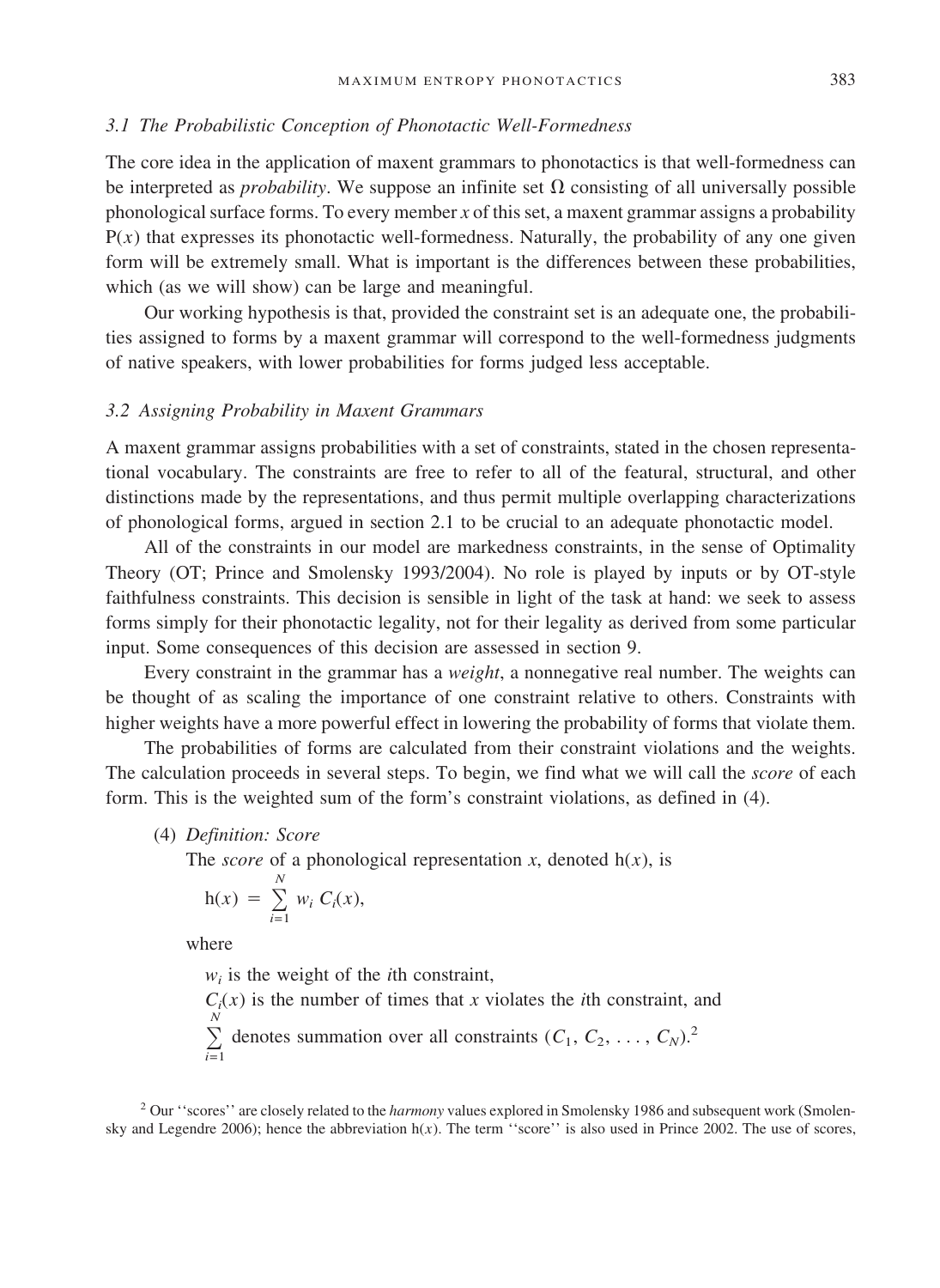|                | Scores and maxent values for three representations |                 |                           |                          |
|----------------|----------------------------------------------------|-----------------|---------------------------|--------------------------|
| $\mathcal{X}$  | *#V $(w = 3.0)$                                    | *C# $(w = 2.0)$ | Score $(h(x))$            | Maxent value $(P^*(x))$  |
| CV <sub></sub> | $3.0 - 0$                                          | $2.0 \cdot 0$   | $(3.0.0) + (2.0.0) = 0.0$ | $\exp(-0.0) = 1.00$      |
| <b>CVC</b>     | 3.0.0                                              | $2.0 \cdot 1$   | $(3.0.0) + (2.0.1) = 2.0$ | $exp(-2.0) \approx 0.14$ |

V  $3.0 \cdot 1$   $2.0 \cdot 0$   $(3.0 \cdot 1) + (2.0 \cdot 0) = 3.0$   $\exp(-3.0) \approx 0.05$ 

Scores and maxent values for three representations

The next step is to calculate the *maxent value* of *x*, as in (5).

(5) *Definition: Maxent value*

Given a phonological representation *x* and its score  $h(x)$  under a grammar, the *maxent value* of *x*, denoted  $P^*(x)$ , is

 $P^*(x) = \exp(-h(x)).$ 

That is, the score is negated, and *e* (the base of the natural logarithm) is raised to the result.

The actual probability of *x* is calculated by determining its share in the total maxent values of all possible forms in  $\Omega$ , a quantity designated as Z.

(6) *Definition: Probability*

Given a phonological representation *x* and its maxent value  $P^*(x)$ , the *probability* of  $x$ , denoted  $P(x)$ , is

$$
P(x) = P^*(x) / Z,
$$
  
where  $Z = \sum_{y \in \Omega} P^*(y)$ .

As we will show, the actual computed probabilities, while embodying the most direct interpretation of a maxent grammar, are not crucial in predicting relative well-formedness. For this reason, we will illustrate here only the calculation of scores and maxent values. To this end, table 1 gives the evaluation of three schematic phonological representations. The constraints are \*#V (''No word-initial vowel'') and \*C# (''No word-final consonant'').

Inspection of this table reveals some properties that hold of all of the maxent grammars we propose. Every constraint weight is required to be greater than or equal to 0. Under this assumption, the highest possible maxent value is  $P^*(x) = 1$ ; this is assigned to forms (such as CV) that incur no violations, so that  $h(x) = 0$ . Forms with one or more constraint violations receive a *lower* maxent value, because maxent value is determined by raising  $e$  to the negative of the score:  $P^*(x)$  $= \exp(-h(x))$ . The presence of the negative sign can now be understood from the semantics of maxent values: forms with more violations get lower values.

**Table 1**

but without their theoretical interpretation under maximum entropy as probability, is the basis of ''linear OT'' (Keller 2000, 2006).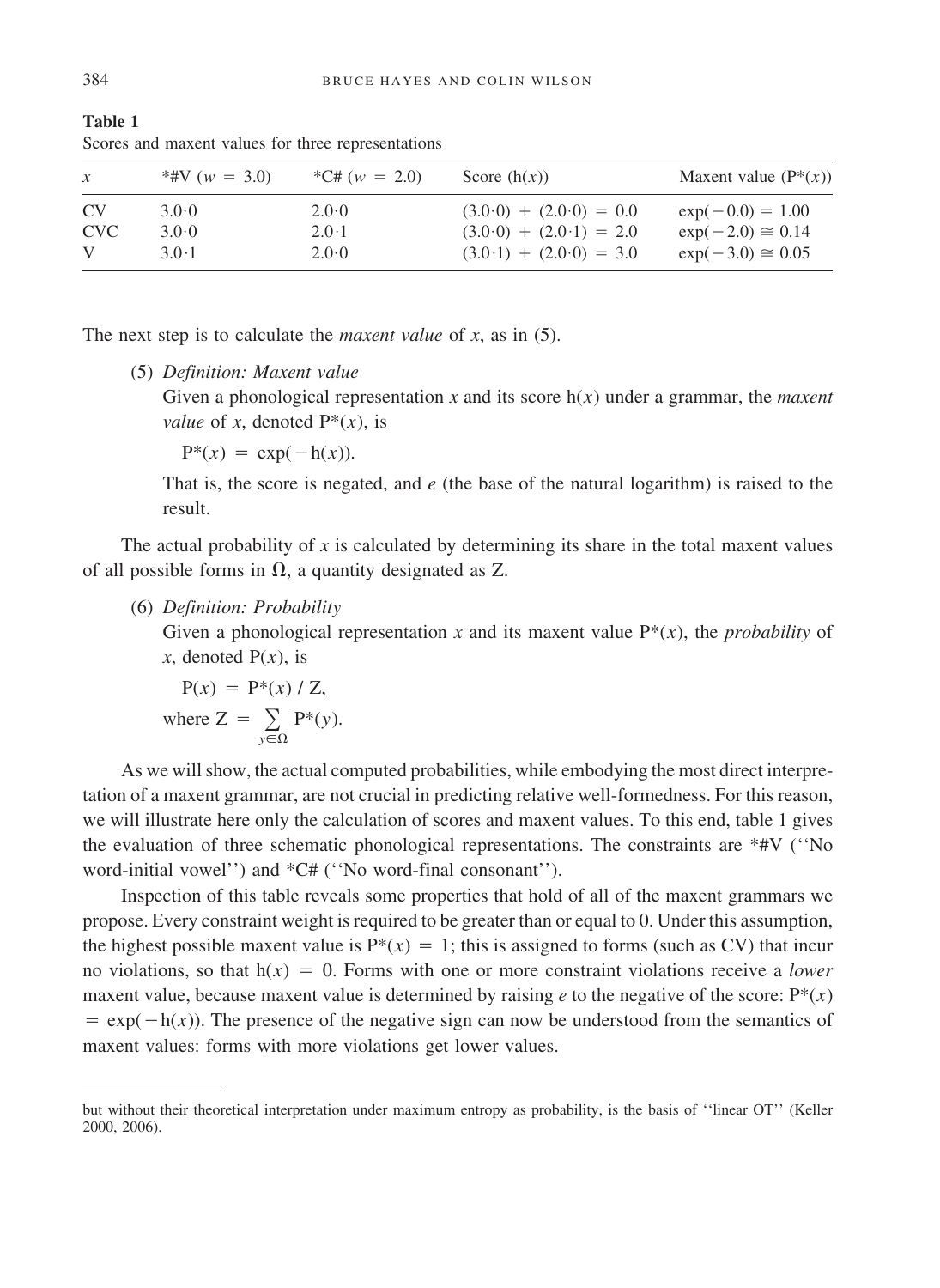The use of maxent grammars commits us to the view that constraints can ''gang up''; that is, because of the addition stage in (4), two constraints A and B can together demote the status of a form below what would be expected from violating A or B alone. (For discussion and evidence concerning ganging, see Keller 2000, Jäger and Rosenbach 2006, and Pater, Bhatt, and Potts 2007.) The prediction of ganging effects is not unique to weight-based models like maxent; similar effects are possible in stochastic OT (e.g., Hayes and Londe 2006:81), and in nonstochastic OT with local constraint conjunction (Smolensky 1995). Various instances of ganging are discussed in the reports of our simulations below.

In the learning simulations later in the article, we will use the formulas above to connect theory to data in two ways. When discussing experimental data (section 5), we test for a correlation between the experimental observations and the maxent values (5) predicted by a grammar. This is because the maxent values have a direct theoretical interpretation in terms of probability. (They lack the factor 1/Z seen in the definition of probability (6), but since this factor is constant across forms, it may be ignored without affecting correlations.) On the other hand, when we lack experimental data, as in our studies of vowel harmony systems (section 6) and stress (section 7), it suffices to use just the scores, to establish how well a grammar separates well-formed representations from ill-formed ones. If all well-formed structures receive scores that are lower (i.e., better) than the scores of all ill-formed structures, then we judge the grammar to have succeeded in learning the nongradient phonotactic generalizations. This use of scores is equivalent to one in which a language is defined by all and only those representations that surpass a particular threshold of maxent harmony or probability.<sup>3</sup>

#### *3.3 Learning Maxent Weights*

Up to this point, we have defined maxent grammars and described how well-formedness is calculated from constraint violations and weights. We turn now to the question of learning. Our starting assumption (see, e.g., Baker 1979) is that the learner has access to a large and representative set of observed forms drawn from the target language. However, it has no access to ''negative evidence''; that is, it is never told what forms are illegal. This plausibly corresponds to the situation faced by real language learners.

Postponing to section 4 the question of how to find the constraints, we consider here first the problem of finding the weights for a known set of constraints.

*3.3.1 Defining the Objective* The objective here is to find the set of constraint weights that maximizes the probability of the observed forms. Because total probability is fixed (at 1), maximizing the probability of the observed forms will *minimize* the probability of the unobserved forms—or more precisely, the unobserved forms that differ in a principled way from the observed forms, as determined by the constraint set. Given our probabilistic conception of well-formedness (section 3.1), this objective for constraint weighting embodies the traditional goals of phonotactic analysis.

<sup>&</sup>lt;sup>3</sup> See Hale and Smolensky 2006 for a similar threshold approach.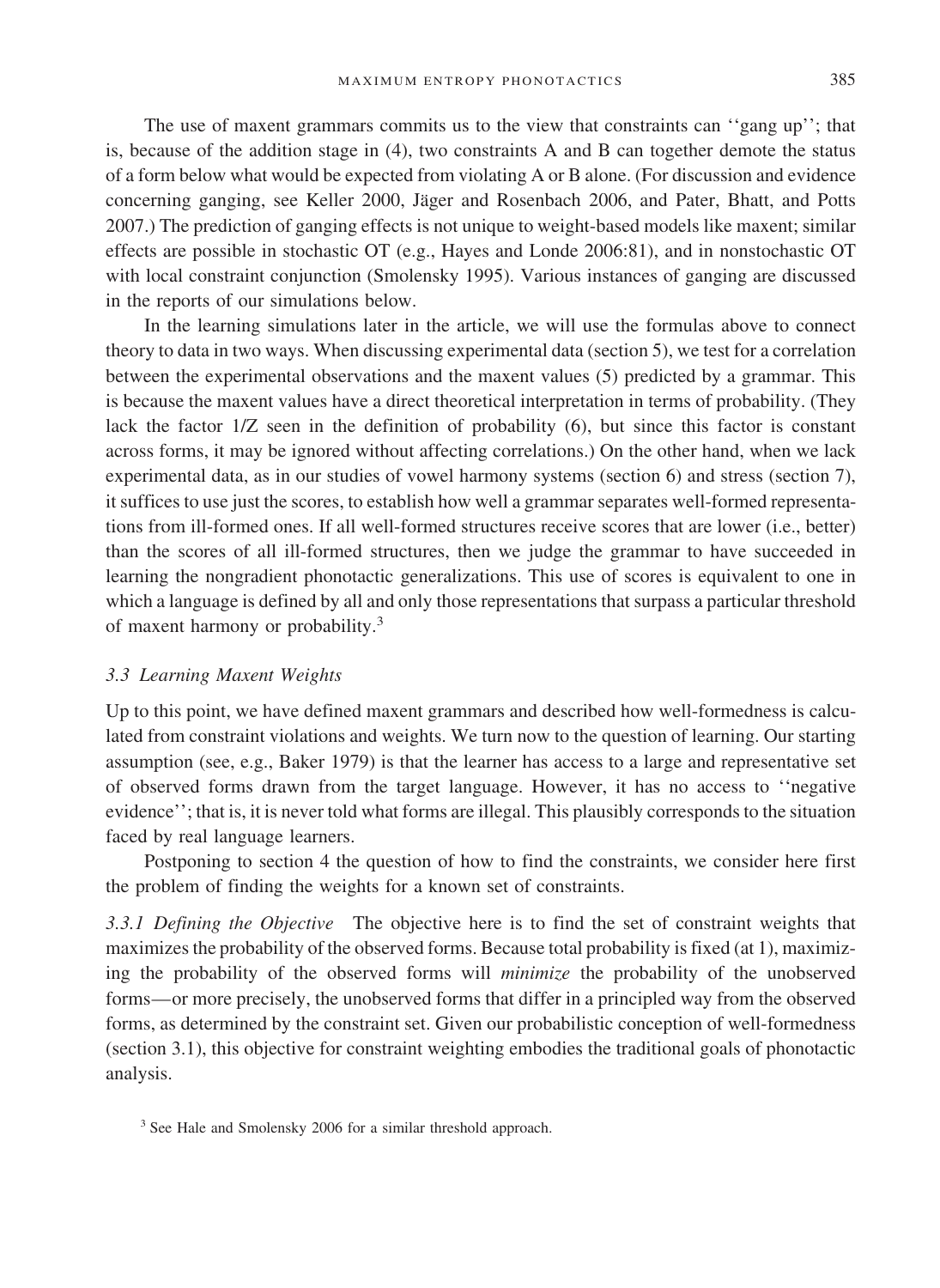The term ''maximum entropy'' relates to this goal. ''Entropy'' is an information-theoretic measure of the amount of randomness in the system, given by the formula  $-\sum_{n=0}^{\infty} P(x) \log(P(x))$ *x*- $\Omega$ 

(Cover and Thomas 1991). According to a theorem proved by Della Pietra, Della Pietra, and Lafferty (1997), if probability is defined as in section 3.2, maximizing entropy is in fact equivalent to maximizing the probability of the observed forms given the constraints.

Under the standard assumption that the forms in the observed data are independent and identically distributed, the probability of the observed data P(*D*) is simply the product of the probabilities of all the individual data.

(7) *Probability of the observed data under a given set of constraints and weights* Given a maxent grammar and a set *D* of observed data, the probability of *D* under the grammar is

$$
P(D) = \prod_{x \in D} P(x),
$$

where  $P(x)$  is as defined in (6).

Finding the set of weights that maximizes  $P(D)$  is a search problem, to whose solution we now turn.<sup>4</sup>

*3.3.2 Finding the Weights* The search begins by giving every constraint the same initial weight; in our simulations, this value is always 1. The system then carries out an iterated calculation intended to maximize  $P(D)$ . The calculation follows an ascending path on the multidimensional surface defined by the weights, achieving ever higher values for  $P(D)$  until the highest possible value has been reached.

For mathematical convenience, the search actually finds the maximum for the natural logarithm of  $P(D)$ , not  $P(D)$  itself. Since the log function is monotonic, the weights that maximize  $log(P(D))$  are the same as the weights that maximize  $P(D)$ .

The process of iterative ascent is illustrated in figures 1 and 2, which depict the learning of the constraint weights for the two-constraint grammar given in table 1. Figure 1 shows the threedimensional surface corresponding to the search space, with the horizontal dimensions corresponding to the two constraint weights and the vertical dimension to  $log(P(D))$ .<sup>5</sup> Figure 2 gives the same information in the form of a contour map and includes the actual path taken during learning. The ascent terminates at the peak  $(3, 2)$ , where the log probability of the training data is maximized at  $log(P(D)) = -7641.8$ .

The strategy pursued here never actually calculates the surface as a whole, but instead determines at each stage the local *gradient*, or slope. This indicates the direction (uphill) that the next search iteration should take. This procedure is guaranteed to converge on the weights that maxi-

<sup>&</sup>lt;sup>4</sup> The text of this section oversimplifies, as it is standard in maxent modeling to prevent overfitting (Duda, Hart, and Stork 2001:5) by adding a term to the objective in (15) that penalizes large weights. We used the Gaussian prior, discussed in Goldwater and Johnson 2003:sec. 2, setting the parameters  $\mu$  and  $\sigma$  to 0 and 1, respectively.<br><sup>5</sup> The latter was approximated by assuming that all strings (composed of C and V) were of length 10 or less.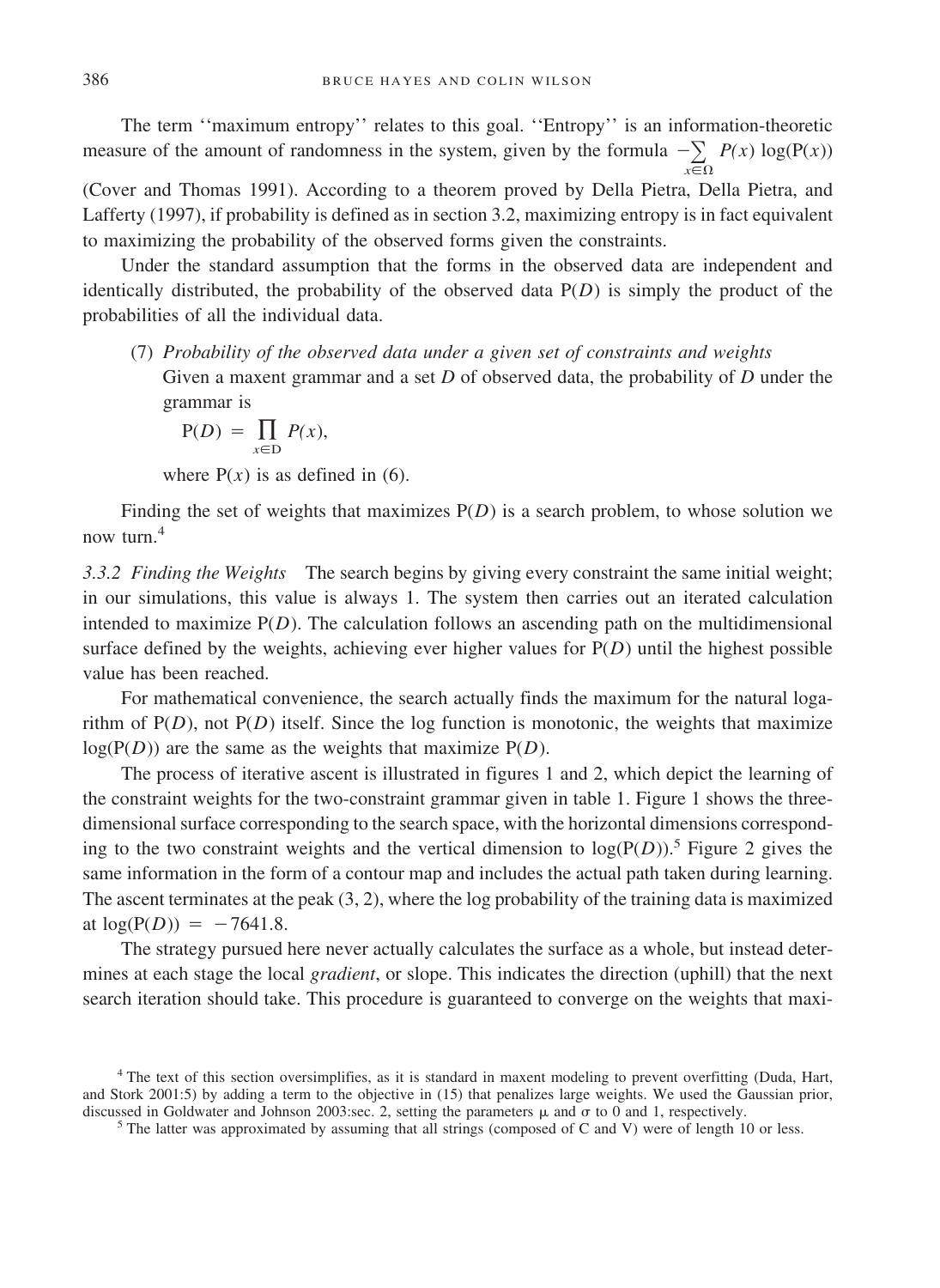

#### **Figure 1**

The surface defined by the probability of a representative training set for the grammar given in table 1

mize log(P(*D*)) because, as Della Pietra, Della Pietra, and Lafferty (1997) show, in a maxent grammar the surface being ascended is always convex; that is, it contains no local maxima in which the search could get stuck. Following the gradient also suffices to indicate when the upward journey can be terminated: this is when the slope becomes sufficiently close (by an arbitrarily chosen small value) to zero. There are many algorithms that can iteratively ascend a surface given the gradient. We used the conjugate gradient method (Press et al. 1992), which is known to converge quickly for this type of problem (Malouf 2002).

The heart of the calculation is the determination of the gradients. Formally, the gradient consists of a vector of partial derivatives, one for each constraint in the grammar. Each partial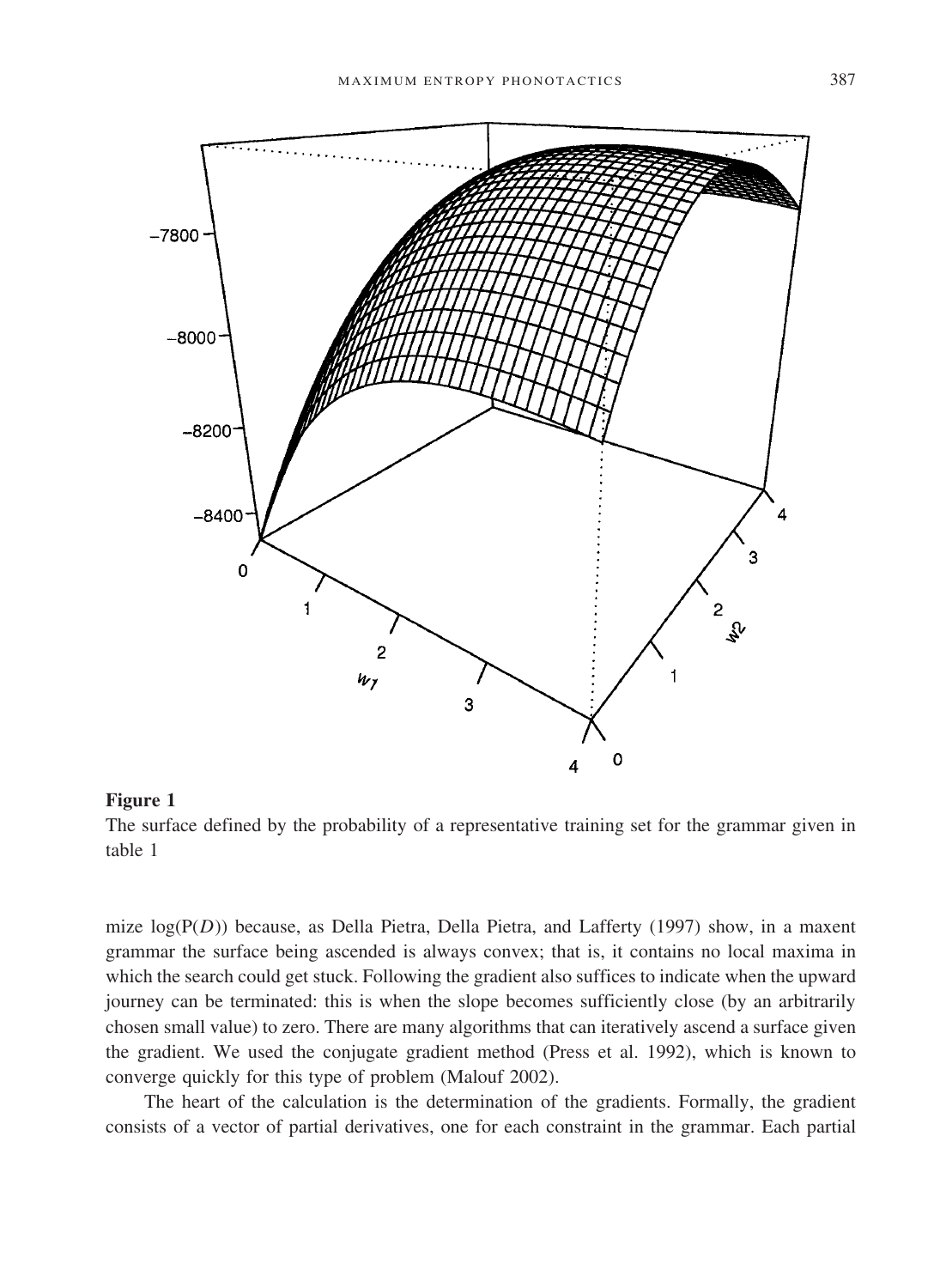

**Figure 2** Iterative ascent of the surface given in figure 1

derivative has the form  $\frac{\partial}{\partial w_i} \log(P(D))$  and expresses the rate at which log( $P(D)$ ) responds to local changes in the weight assigned to constraint  $C<sub>i</sub>$ . The computation of the partial derivatives will depend on the current location along the surface and on the constraint violations in the learning data.

As Della Pietra, Della Pietra, and Lafferty (1997) show (see also Berger, n.d.), each partial derivative  $\frac{\partial}{\partial w_i} \log(P(D))$  is equal to an intuitively interpretable value, namely, the difference between the number of *observed* violations of *Ci* and the number of *expected* violations, a value denoted  $O[C_i] - E[C_i]$ . Thus, if we can determine both the observed and the expected violations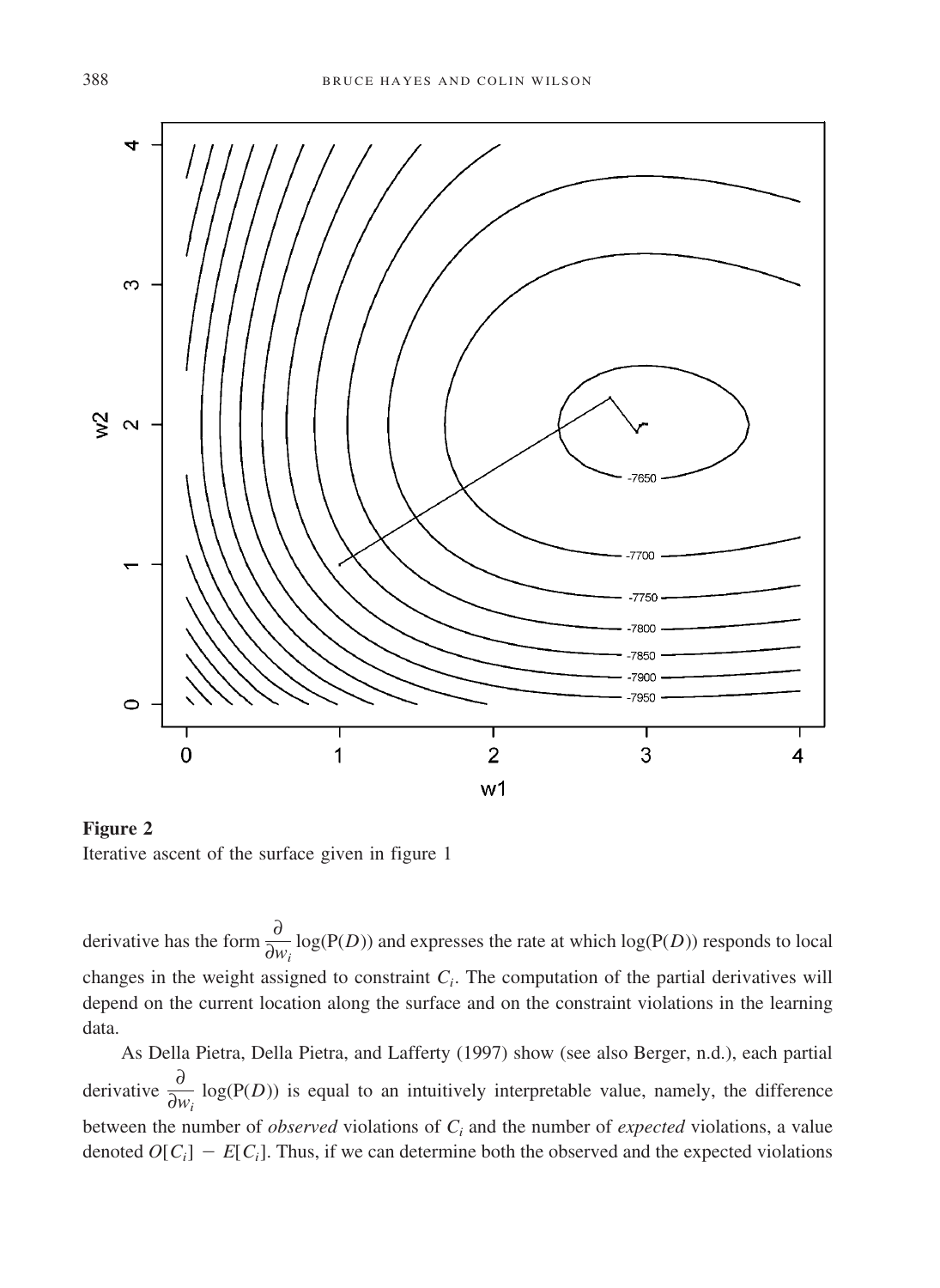for all constraints, we will know the direction in which the iterative search should continue, and it will converge on the right answer.

Calculating the observed violation count of a constraint  $O[C_i]$  is straightforward: one simply sums the violations of the constraint over all examples in the learning data. However, calculating the expected violation count  $E[C_i]$  is more difficult—seemingly impossible, in fact—since we must sum over the set of all possible phonological representations  $x \in \Omega$ , an infinite set. Postponing this issue momentarily, we first define expected violation count formally, as a probability-weighted sum.

(8) *Definition: Expected number of violations*

Given a grammar that determines maxent values, the expected number of violations of constraint  $C_i$  is

$$
E[C_i] = \sum_{x \in \Omega} P(x) C_i(x),
$$

where

 $P(x)$  is the probability of the representation *x*,  $C_i(x)$  is the number of times that *x* violates  $C_i$ , and  $\sum_{n=0}^{\infty}$  represents summation over all *x* in  $\Omega$ . *x*- $\Omega$ 

Instead of calculating expected values exactly, we approximate them by examining only the strings in  $\Omega$  that are no longer than the longest string in the learning data *D*. This is a finite—albeit exponentially large—subset of  $\Omega$ , and to sum over it we employ methods borrowed from work in computational OT (Ellison 1994, Eisner 1997, Albro 1998, 2005, Riggle 2004). As this work has shown, the properties of a very large set of strings can be computed by representing the set as a finite state machine. We construct our machines by first representing each constraint as a weighted finite state acceptor. Using intersection (Hopcroft and Ullman 1979), we then combine the constraints into a single machine that embodies the full grammar (Ellison 1994, Riggle 2004). Each path through this machine corresponds to a phonological representation together with its vector of constraint violations. We then obtain the *E*[*Ci*] values by summing over all paths through the machine, using a method devised by Eisner (2001, 2002). The sum over all paths of a given length is rescaled according to the frequency of forms of that length in the learning data.

We now summarize the procedure for constraint weighting. The core process is an iterated hill-climbing search, designed to maximize the probability of the learning data (P(*D*)). The search is determined at each stage by calculating a local gradient based on the observed/expected difference  $O[C_i] - E[C_i]$  for each constraint.  $O[C_i]$  is determined by inspection of the learning data, while  $E[C_i]$  is calculated by the finite state method described immediately above.

#### **4 Searching the Space of Possible Constraints**

In principle, there exists a maxent grammar that succeeds fully in the goal of maximizing the probability of the learning data: it would deploy constraints with such an extreme degree of detail that they banned all and only the nonobserved data. Such a grammar is of no interest, because it wrongly excludes nonexistent but possible forms like *blick* (section 1). Grammar learning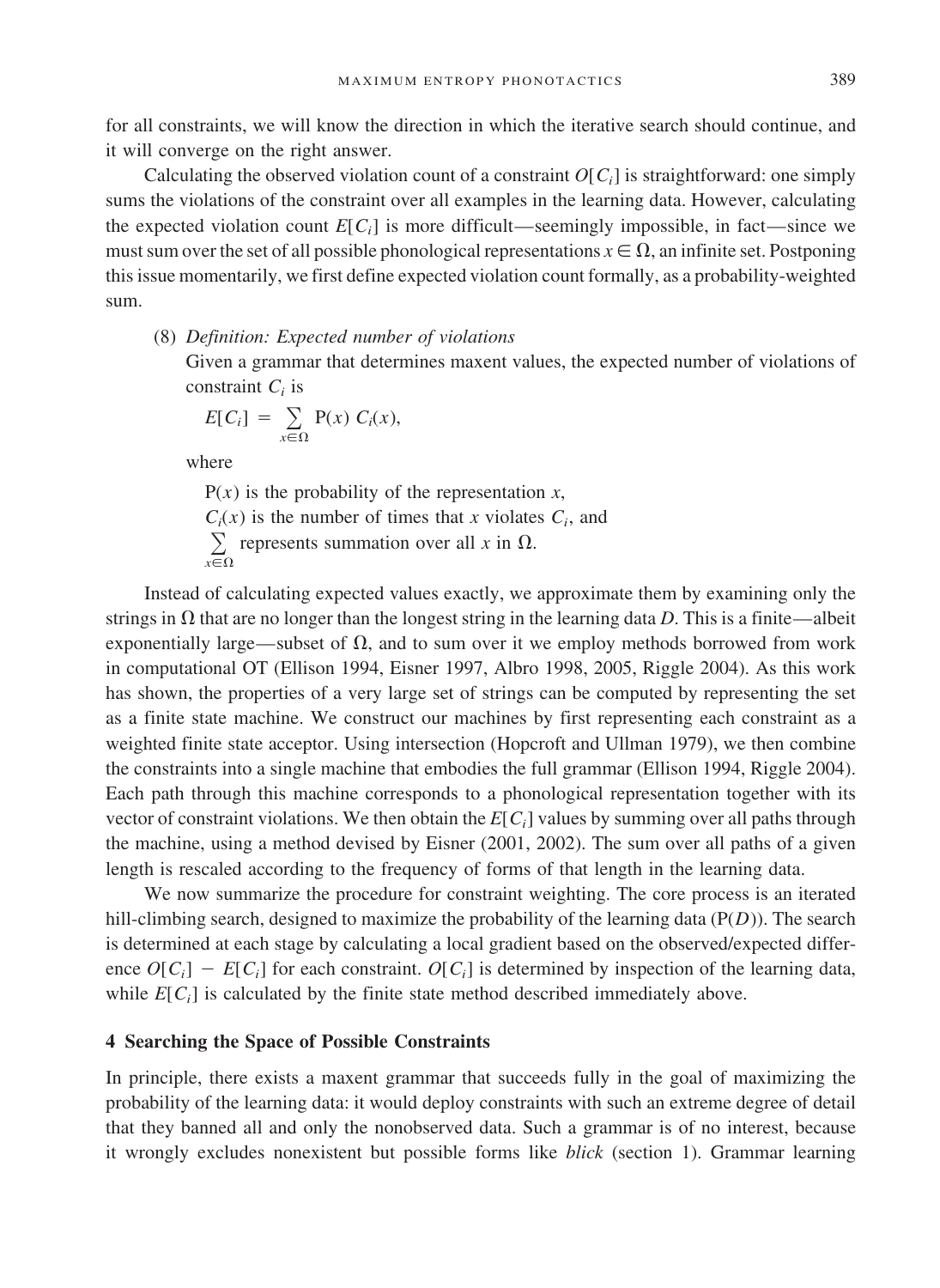becomes interesting—becomes a *phonological* problem—when we attempt to learn more general constraints that have the capacity to predict which novel forms will be phonologically legal. However, even when the problem is considered in this way, one still faces a formidable difficulty: the fact that an enormous number of distributional generalizations are consistent with any given set of surface forms. We must therefore find a strategy for navigating the space of possible generalizations and selecting members of that space for inclusion in the grammar.

Previous research on phonotactic learning has not addressed the selection problem in a general form. Work in OT (Hayes 2004, Prince and Tesar 2004, Jarosz 2006, Pater and Coetzee 2006) generally assumes that the constraint set is provided by UG. No selection problem arises under this approach, as learning consists simply of assigning a ranking to the constraint set. The parameter-setting approach set forth in Dresher and Kaye 1990 likewise confronts no selection problem, since the parameters and their cues are provided a priori. However, our interest in establishing an inductive baseline (section 2.2) is incompatible with any rich UG approach, either constraint-based or parametric. Though it may be necessary to add specific universal constraints to UG, our present goal is to determine how much of phonotactic learning can be done without them.

Another option not open to us is simply to incorporate every possible constraint into the grammar, relying on the weighting algorithm to determine the importance of each one. This is essentially the proposal of Pierrehumbert (2006), who applies it to the analysis of medial consonant clusters. This strategy might be successful when the number of constraints is small, either because the empirical domain is restricted or because the theory of UG assumed tightly limits the number of possible constraints. However, neither condition is met here.

To solve the selection problem, we assume that UG determines the feature inventory and the format of constraints, yielding a search space that is quite large and hence compatible with the inductive baseline approach. Nevertheless, in our experience it is effectively searchable, provided the right search heuristics are used. In what follows, we first give our proposals for limiting the constraint space, then cover the search heuristics.

Like other properties of our learner, our proposals concerning the search space and heuristics constitute a theoretical claim about language learning. To be sure, they are also motivated by issues of implementation—but not, we think, in a way that sacrifices realism with respect to the human learner. If we have characterized the problem of learning phonotactics correctly, then the human learner faces the same search problem as our mechanical learner. The claim is that humans perform the search for phonotactics in a way that is functionally identical to the strategy we describe.

#### *4.1 The Constraint Space*

The learner is assumed to be provided with a set of features, the inventory of segments in the target language, and the feature specifications for each of those segments.<sup>6</sup> For our purposes,

<sup>6</sup> For work on the learning of segments and features from the input signal, see Boersma, Escudero, and Hayes 2003, Mielke 2004, Lin 2005a, and Goldsmith and Xanthos 2006.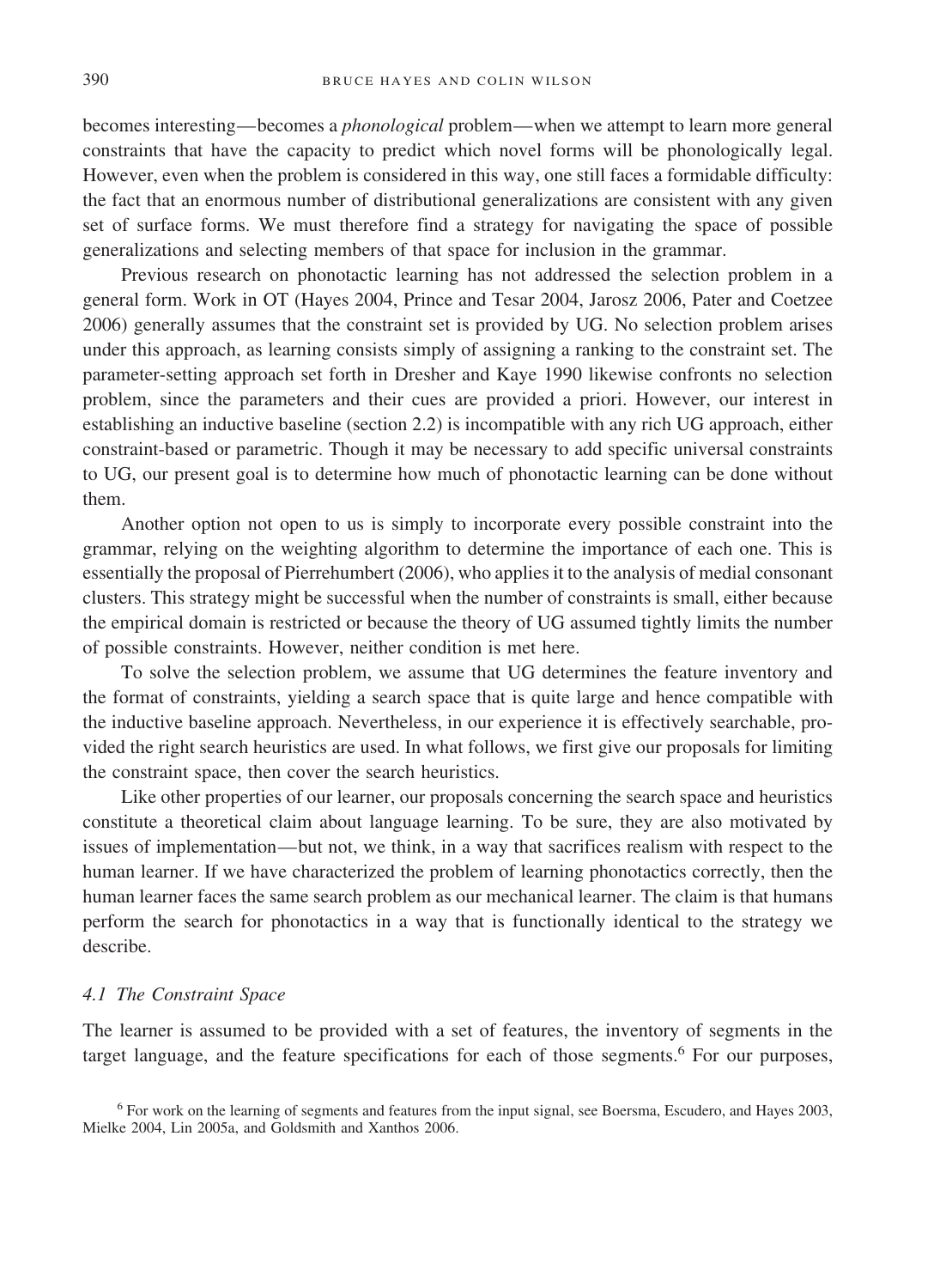it is the *natural classes* determined by the features, rather than the features themselves, that determine the content of a constraint. Many natural classes have multiple featural definitions, and it is immaterial which particular definition is used to state a constraint. To locate the natural classes determined by a segment inventory and feature set, we use an algorithm and software created by Kie Zuraw.

*4.1.1 Constraint Format* Using the natural classes, we construct two basic constraint types. The first type is just a sequence of feature matrices, as in (9).

$$
\begin{pmatrix}\n\mathbf{A} & \mathbf{B} \\
\mathbf{B} & \mathbf{B} \\
\mathbf{B} & \mathbf{B} \\
\mathbf{B} & \mathbf{B} \\
\mathbf{B} & \mathbf{B} \\
\mathbf{B} & \mathbf{B} \\
\mathbf{B} & \mathbf{B} \\
\mathbf{B} & \mathbf{B} \\
\mathbf{B} & \mathbf{B} \\
\mathbf{B} & \mathbf{B} \\
\mathbf{B} & \mathbf{B} \\
\mathbf{B} & \mathbf{B} \\
\mathbf{B} & \mathbf{B} \\
\mathbf{B} & \mathbf{B} \\
\mathbf{B} & \mathbf{B} \\
\mathbf{B} & \mathbf{B} \\
\mathbf{B} & \mathbf{B} \\
\mathbf{B} & \mathbf{B} \\
\mathbf{B} & \mathbf{B} \\
\mathbf{B} & \mathbf{B} \\
\mathbf{A} & \mathbf{B} \\
\mathbf{B} & \mathbf{B} \\
\mathbf{A} & \mathbf{B} \\
\mathbf{A} & \mathbf{B} \\
\mathbf{A} & \mathbf{B} \\
\mathbf{A} & \mathbf{B} \\
\mathbf{A} & \mathbf{B} \\
\mathbf{A} & \mathbf{B} \\
\mathbf{A} & \mathbf{B} \\
\mathbf{A} & \mathbf{B} \\
\mathbf{A} & \mathbf{B} \\
\mathbf{A} & \mathbf{B} \\
\mathbf{A} & \mathbf{B} \\
\mathbf{A} & \mathbf{B} \\
\mathbf{A} & \mathbf{B} \\
\mathbf{A} & \mathbf{B} \\
\mathbf{A} & \mathbf{B} \\
\mathbf{A} & \mathbf{B} \\
\mathbf{A} & \mathbf{B} \\
\mathbf{A} & \mathbf{B} \\
\mathbf{A} & \mathbf{B} \\
\mathbf{A} & \mathbf{B} \\
\mathbf{A} & \mathbf{B} \\
\mathbf{A} & \mathbf{B} \\
\mathbf{A} & \mathbf{B} \\
\mathbf{A} & \mathbf{B} \\
\mathbf{A} & \mathbf{B} \\
\mathbf{A} & \mathbf{B} \\
\mathbf{A} & \mathbf{B} \\
\mathbf{A} & \mathbf{B} \\
\mathbf{A} & \mathbf{B} \\
\mathbf{A} & \mathbf{B} \\
\mathbf{A} & \mathbf{B} \\
\mathbf{A} & \mathbf{
$$

Here, *F*, *G*, ... are features and  $\alpha$ ,  $\beta$ , ... take the values  $+$  and  $-$ . Such a constraint is matched to representations as in *SPE*. It acts as a function, returning the number of matches.

We also assume (Halle 1959, Stanley 1967, *SPE*:chap. 7, Fudge 1969, Prince and Smolensky 1993/2004) that constraints may include *logical implication*; schematically, ''if a particular segment has feature values  $[\alpha F, \beta G, \dots]$ , then any preceding/following segment must have the values  $[\gamma H, \delta I, \ldots]$ .'' An example from the grammar of English onsets is the following: ''if a nasal occurs in an onset, any preceding sound must be [s]'' (Fudge 1969:279, Selkirk 1982:346). This is straightforward to state as an implication. But without the capacity for implication, we would instead have to formulate a set of constraints that jointly ban every segment except [s] in the context  $/$  #  $\qquad$  [ + nas]. Many similar cases can be found.

To formalize implication, we allow exactly one of the matrices of a constraint to be modified by the complementation operator  $\hat{\ }$ ; thus,  $[\hat{G}, \hat{B}, \dots]$  means any segment not a member of the natural class  $[\alpha F, \beta G, \ldots]$ . For example, the constraint proposed by Fudge and Selkirk limiting prenasal segments to [s] would be formulated as  $*$ [ $\sim$  voice, + ant, + strid][+ nas].<sup>7</sup> A slightly more general version of this is actually learned by our system; see #3 of table 4.

As we will show (section 5.3.2), the use of implicational constraints produces an improvement (albeit a modest one) in the performance of our system. It also creates grammars that are smaller and easier to interpret.

*4.1.2 Limiting the Number of Possible Constraints* The number of possible constraints is proportional to  $|C|^n$ , where  $|C|$  is the number of natural classes and *n* is the maximum number of feature

<sup>&</sup>lt;sup>7</sup> We will use the following abbreviations for feature names: *ant* = anterior; *approx* = approximant; *cons* = consonantal; *cont* = continuant; *cor* = coronal; *dors* = dorsal; *lab* = labial; *lat* = lateral; *nas* = nasal; *son* = sonorant;  $spread = spread glottis; str = stress; strid = strident; syl = syllabic. We will also use C for [-syllabic], V for$  $[+$  syllabic], # for  $[-$  segment] (a word boundary, as in *SPE*), and  $[$   $]$  for  $[+$  segment] (any segment, also as in *SPE*).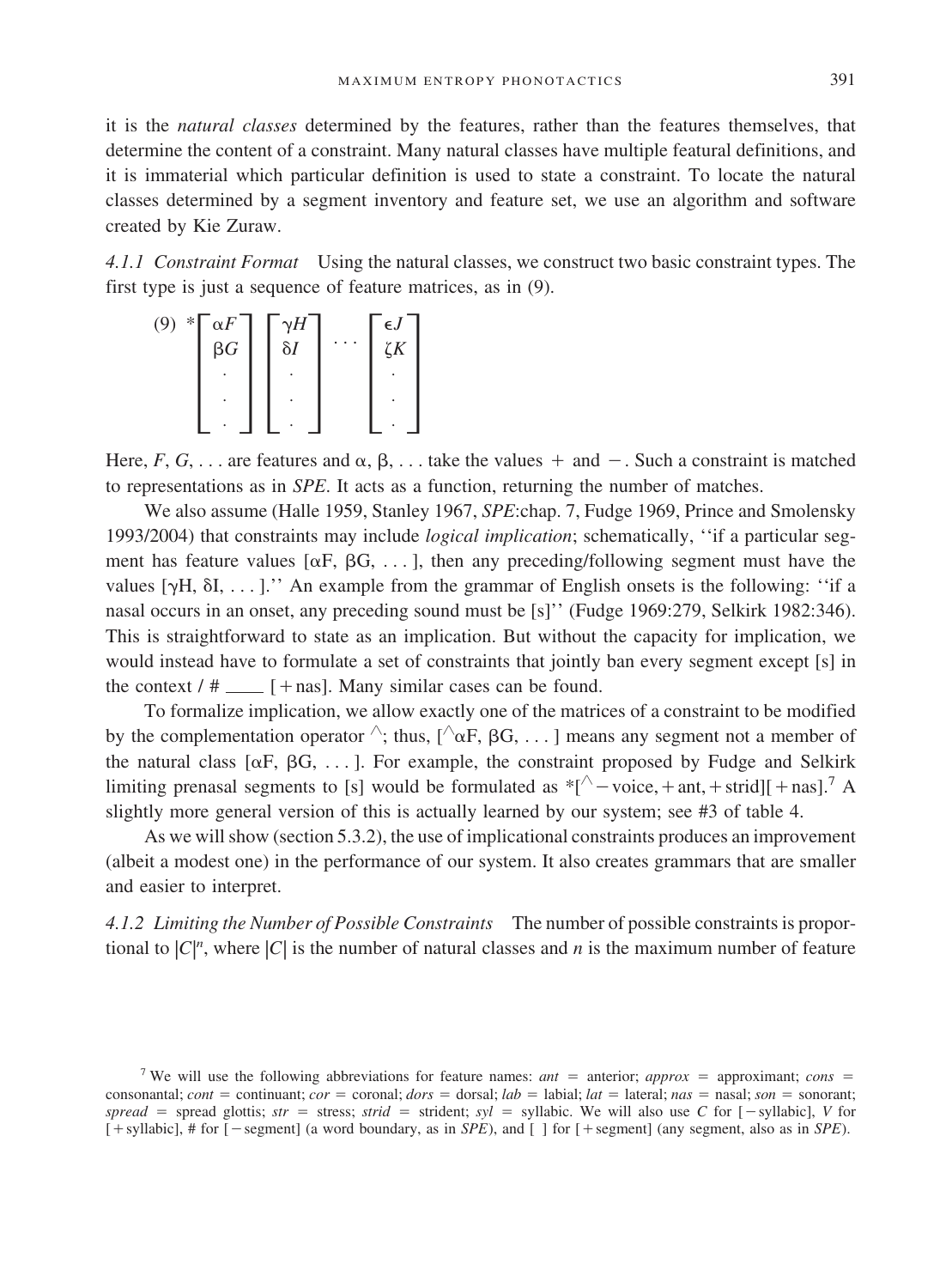|              |              | $ \bm{C} $ |             |             |             |  |  |  |  |  |  |  |
|--------------|--------------|------------|-------------|-------------|-------------|--|--|--|--|--|--|--|
|              |              | 30         | 100         | <b>200</b>  | 400         |  |  |  |  |  |  |  |
|              |              | 30         | 100         | 200         | 400         |  |  |  |  |  |  |  |
|              | $\mathbf{2}$ | 900        | 10,000      | 40,000      | 160,000     |  |  |  |  |  |  |  |
| $\mathbf{n}$ | 3            | 27,000     | 1,000,000   | 8 million   | 64 million  |  |  |  |  |  |  |  |
|              | 4            | 810,000    | 100 million | 1.6 billion | 26 billion  |  |  |  |  |  |  |  |
|              | 5            | 24 million | 10 billion  | 320 billion | 10 trillion |  |  |  |  |  |  |  |

**Table 2** Number of possible constraints for various values of |*C*| and *n*

matrices that may occur in a constraint. Some exact counts for a few values of *C* and *n* are given in table 2.<sup>8</sup>

With our current implementation, we find that it is feasible to search constraint inventories that number in the tens of millions, but not higher—hence, above the line shown in table 2. Since  $|C|^n$  grows rapidly with both  $|C|$  and *n*, we discuss below how we limit the number of possible constraints by restricting *C* and *n*. In principle, similar limitations would apply for the human learner, whose computational capacity is unknown. Given that exponential growth soon defeats any finite system, there must be limitations of some sort (see also Newport and Aslin 2004).

|*C*| will in general be small to the extent that the feature system makes use of principles of *underspecification*, as embodied in works such as Kiparsky 1982, Archangeli 1984, and Steriade 1987, 1995. In our simulations, we use feature systems embodying both privative underspecification (e.g., [labial], [coronal], and [dorsal] may only take the value  $+$  ) and contrastive underspecification (e.g., for English [voice] is specified only on obstruents, where it is contrastive).

Concerning *n*, we suggest that no particular value can be imposed on all types of constraints. Instead, *n* should be sensitive to the internal complexity of the constraint. Specifically, we propose a trade-off between the size of a constraint (the number of natural classes that define it) and its specificity. For instance, constraints on stress patterns, which manipulate a tiny number of natural classes (defined only by degree of stress and syllable weight), may employ an *n* of up to 4 (section 7.3), whereas segmental constraints, which manipulate a far larger set of natural classes, must be limited to  $n = 2$ , with 3 permitted under special circumstances (section 5.1). We postpone the details of our proposals about this trade-off to the discussion of the simulations.

<sup>8</sup> These values, which assume no implicational constraints, are calculated with the formula  $\sum_{n=1}^{n}$  $\sum_{i=1}^{\infty} |C|^i$ . With implicational constraints included, the formula is  $\sum_{n=1}^{\infty}$  $\sum_{i=1}^{n} (|C|^i + i(|^{\wedge}C| \times |C|^{i-1}))$ , where  $|^{\wedge}C|$  is the number of complement natural classes. For the English onset simulation in section 5,  $|C|$  is 97,  $|C|$  is 90, and *n* is 3, so the total size of the set of possible constraints is about 3.5 million.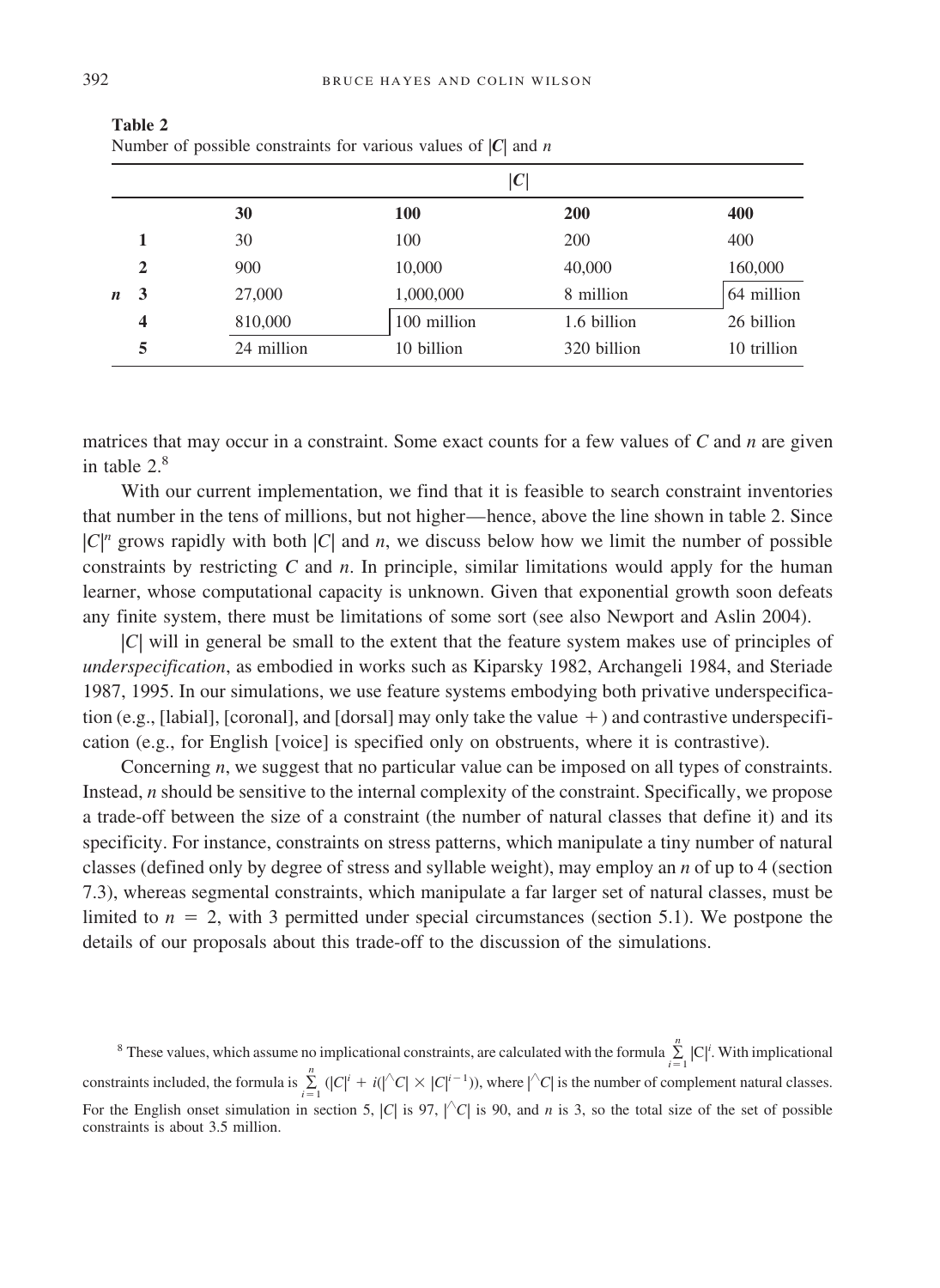#### *4.2 Search Heuristics*

Given a large set of possible constraints as just defined, we must next form them into a grammar. Since, as already noted, we cannot simply weight all possible constraints, our learner must be made more discerning: it needs a way to home in early on the constraints that are important for characterizing the target language. We do this by providing the system with *search heuristics*: we search first among the constraints that are most accurate (section 4.2.1); and among constraints of (roughly) equal accuracy, we seek constraints that are maximally general (section 4.2.2).

*4.2.1 Accuracy* The accuracy of a constraint is defined using values already described in the discussion of constraint weighting: it is the number of violations of the constraint observed in the data  $(O[C_i])$ , divided by the number of violations expected given the current grammar  $(E[C_i])$ —that is, *O*/*E*. Under the reasonable hypothesis that languages favor accurate constraints, one would expect that a constraint with *O*/*E* of (say) 0/1,000 would be a very powerful constraint whose violation would lead to a strong intuition of ill-formedness, whereas a constraint with *O*/ *E* of 500/1,000 might at best induce a small sense of ill-formedness. For earlier use of *O* versus *E* in the study of phonotactics, see Pierrehumbert 1994 and Frisch, Pierrehumbert, and Broe 2004.

We deviate from the simplest *O/E* criterion in two ways. First, one would expect a constraint with *O*/*E* of 0/10 to be "weaker" than one with 0/1,000, the intuition being that in the first case violations are expected to be rare in any event. To reflect this intuition, we follow the method of adjustment proposed by Mikheev (1997; see also Albright and Hayes 2002, 2003), which substitutes a statistical upper confidence limit on *O*/*E* for *O*/*E* itself. Using this method, a difference in accuracy between  $0/10$  and  $0/1,000$  comes out not as 0 vs. 0, but as  $0.22$  vs.  $0.002$ .<sup>9</sup> Second, in our implementation we do not actually sort the constraints by accuracy; rather, we use an approximate criterion consisting of a stepwise rising accuracy scale (e.g.,  $O/E \leq .001$ ,  $O/E \leq .001$ .01, etc.). At each step, the entire set of candidate constraints is searched, and each is assessed for whether it meets the current *O*/*E* criterion.

A final note on implementation: while for constraint weighting (section 3.3.2) we compute *E* using a finite state machine, this method turns out to be too slow for the task of vetting a great number of candidate constraints, the problem being that the machine must be rebuilt for each one. Instead, we take a large random sample from the set  $\Omega$  of all possible phonological representations. When the sample is sufficiently large and is drawn according to well-established techniques (Della Pietra, Della Pietra, and Lafferty 1997, MacKay 2003), the average number of violations in the sample provides a fairly accurate estimate of the expected value for  $\Omega$  as a whole. For details of sampling, see appendix A.

*4.2.2 Generality* Within the strata defined by the accuracy scale, our system selects constraints in order of generality. The idea that the learner of phonology seeks simple generalizations goes

<sup>&</sup>lt;sup>9</sup> We use a value of  $\alpha = 0.975$  for the upper confidence limit, which in our experience helps exclude pointless constraints from the learned grammars without also excluding constraints with explanatory merit.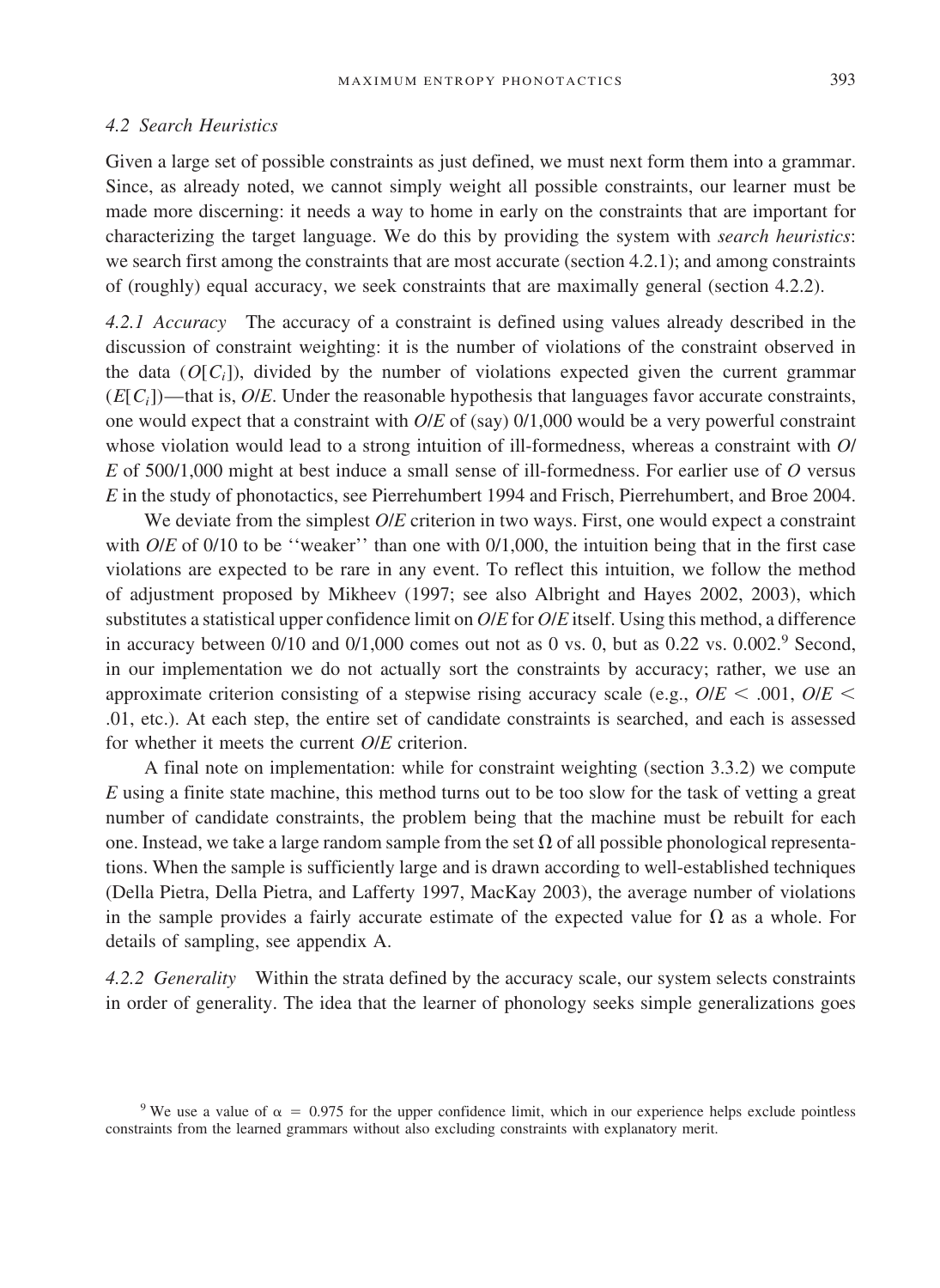back at least to *SPE*, though *SPE* conceived it as applicable to entire grammars rather than to individual rules or constraints.

We implement generality as a two-level hierarchy. First, *shorter* constraints (fewer matrices) are treated as more general than longer ones. This procedure is effective, because longer sequences can often be assessed on the basis of the shorter sequences they contain. For instance, the wellformedness of a consonant cluster  $C_1C_2C_3$  is usually determined by that of  $C_1C_2$  and  $C_2C_3$  (Greenberg 1978, Clements and Keyser 1983, Pierrehumbert 1994). In such cases, early discovery of simple, widely applicable constraints obviates the need for more complex ones.

From the same principle it follows that among constraints of equal length, one should first search those whose matrices contain the most general featural expressions. The classic way of assessing featural generality is the feature-counting metric of *SPE*. However, in keeping with our overall emphasis on natural classes instead of their featural expressions, we suggest that the value of a constraint is proportional to the number of segments contained in its classes, and our metric sorts constraints of a given length on this basis.

In sum, our learner primarily seeks constraints that are accurate, following an ascending sequence of thresholds for *O*/*E*. In choosing among constraints at the same threshold, it prefers constraints that are short, and among these, constraints that have more general natural classes. Using these procedures, a constraint space in the tens of millions can be effectively searched, creating an inductive baseline learner.

#### *4.3 Learning a Phonotactic Grammar*

The complete process of learning alternates between constraint selection and constraint weighting: a new constraint is selected, as in section 4.2, and then all the constraints are reweighted, as in section 3.3. This alternating procedure is necessitated by the *O*/*E* accuracy criterion for constraint selection. Recall that *E* values are estimated using whatever constraints are already in the grammar. Each newly introduced constraint, once weighted, alters the *E* values, and it is the altered values that are relevant for selecting additional constraints. Moreover, reweighting must be carried out on the entire constraint set, not just the new constraint, since the new constraint often takes over some of the explanatory burden borne by constraints selected earlier.

The overall algorithm is summarized in (10).

(10) *Phonotactic learning algorithm*

Input: a set  $\Sigma$  of segments classified by a set  $\mathcal F$  of features, a set  $\mathfrak D$  of surface forms drawn from  $\Sigma^*$ , an ascending set  $\mathcal A$  of accuracy levels, and a maximum constraint size

- 1 begin with an empty grammar  $9$
- 2 **for** each accuracy level *a* in  $\mathcal A$
- 3 **do**
- 4 select the most general constraint (section 4.2.2) with accuracy less than *&* (if one exists) and add it to  $\mathcal G$
- 5 train the weights of the constraints in  $\mathcal G$  (section 3.3)
- 6 **while** a constraint is selected in step 4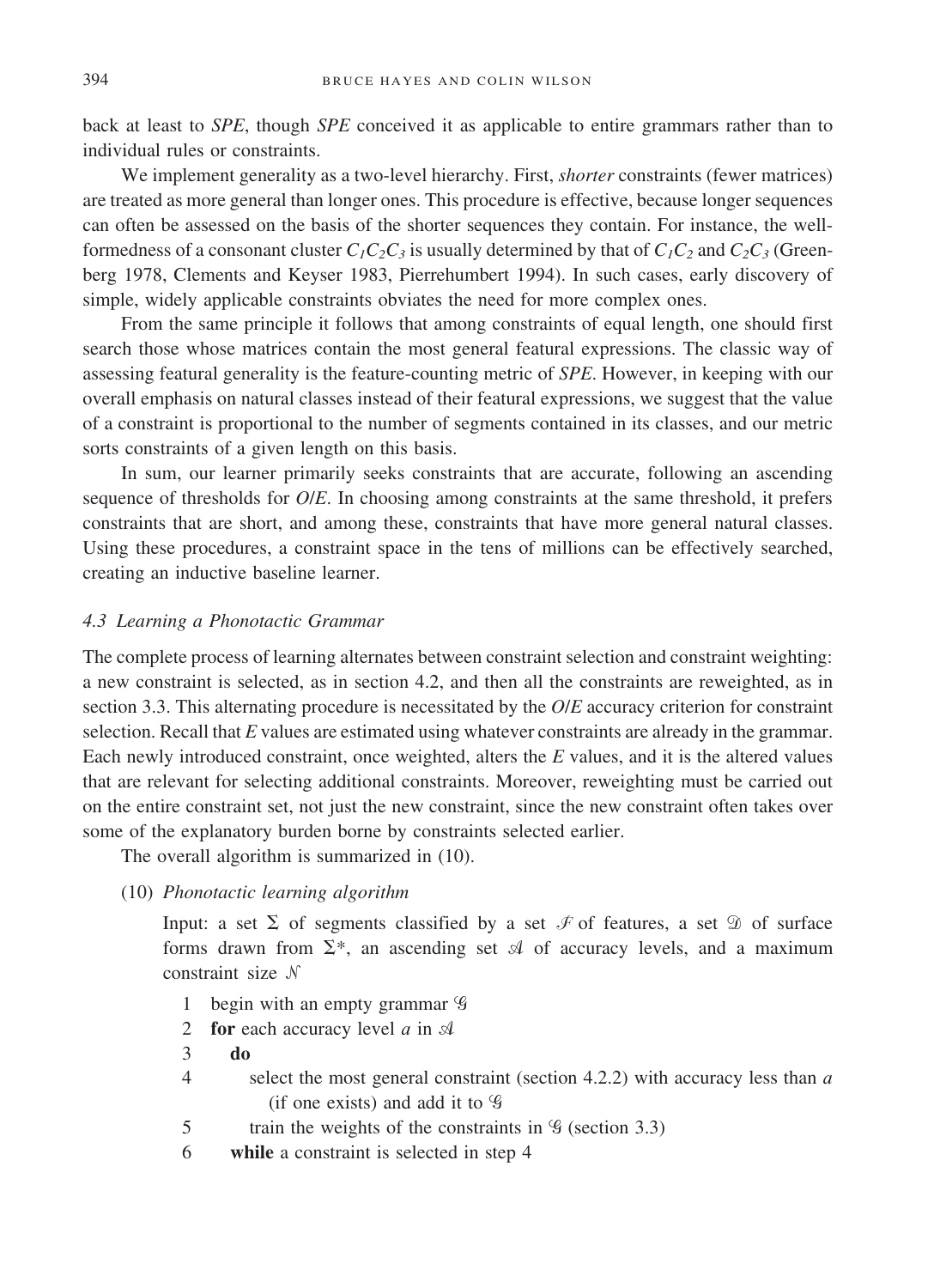As stated here, the learning algorithm terminates when the search in step 4 of (10) fails to return a new constraint at the least stringent accuracy level. It is also possible, in the interest of expediency, simply to stipulate a maximum grammar size.

In what follows, we first assess the effectiveness of our inductive baseline model against data from a classic area of phonotactic study, the onset inventory of English (section 5). We then move away from our inductive baseline, showing the effectiveness of autosegmental tiers (Shona vowel harmony, section 6) and the metrical grid (unbounded stress, section 7). Our final analysis takes on the phonotactics of an entire language, Wargamay (section 8).

#### **5 English Onsets and Gradient Well-Formedness**

The inventory of syllable onsets in English is an ideal empirical domain for the testing of phonotactic learning models. The basic generalizations have been extensively studied (Bloomfield 1933, Whorf 1940, O'Connor and Trim 1953, Fudge 1969, Selkirk 1982, Clements and Keyser 1983, Hammond 1999), and available experimental data permit rival models to be evaluated. In this section, we report the results of learning maxent constraints on word-initial onsets.

#### *5.1 Learning Simulation*

In constructing a learning corpus for English onsets, we must consider the status of ''exotic'' onsets such as [zw] (as in *Zwieback*), [sf] (*sphere*), and [pw] (*Puerto Rico*). These onsets are rare, and some of them may well not be encountered at all during the primary period of phonological acquisition. To deal with this question, we tried a variety of learning corpora. In this section, we report a simulation based on the assumption that exotic onsets are not encountered by language learners. This corpus was obtained by culling all of the word-initial onsets from the online CMU Pronouncing Dictionary (http://www.speech.cs.cmu.edu/) and removing all of the onsets that we judged to be exotic. This corpus was created before any modeling was done, so we can claim not to have tailored it to get the intended results. We obtained similar, though slightly less accurate, results for a variety of ''exotic'' corpora, reported in appendix B.

The nonexotic corpus, with frequencies,  $^{10}$  is given in (11).

- (11) *The English onset learning data*
	- k 2764, r 2752, d 2526, s 2215, m 1965, p 1881, b 1544, l 1225, f 1222, h 1153, t 1146, pr 1046, w 780, n 716, v 615, g 537, dz 524, st 521, tr 515, kr 387,  $\int$  379, gr 331, tf 329, br 319, sp 313, fl 290, kl 285, sk 278, j 268, fr 254, pl 238, bl 213, sl 213, dr 211, kw 201, str 183,  $\theta$  173, sw 153, gl 131, hw 111, sn 109, skr 93, z 83, sm 82,  $\theta$ r 73, skw 69, tw 55, spr 51, sr 40, spl 27, δ 19, dw 17, gw 11,  $\theta$ w 4, skl 1

It can be seen that no [Cj] onsets are included in the corpus; we follow Clements and Keyser (1983:42) in assuming that words like *pew* are syllabically parsed as  $[[p]_{onset}$  [ju]<sub>rhyme</sub>]<sub> $\sigma$ </sub>.

<sup>&</sup>lt;sup>10</sup> These are type, not token, frequencies. Using the latter produces slightly less accurate results in modeling the experimental data discussed in section 5.3. In general, it appears that the use of type frequencies yields better results in modeling any sort of phonological intuitions based on the lexicon; for discussion, see Bybee 1995, 2001, Pierrehumbert 2001a, Albright 2002b, Albright and Hayes 2003, Hayes and Londe 2006, and Goldwater 2007.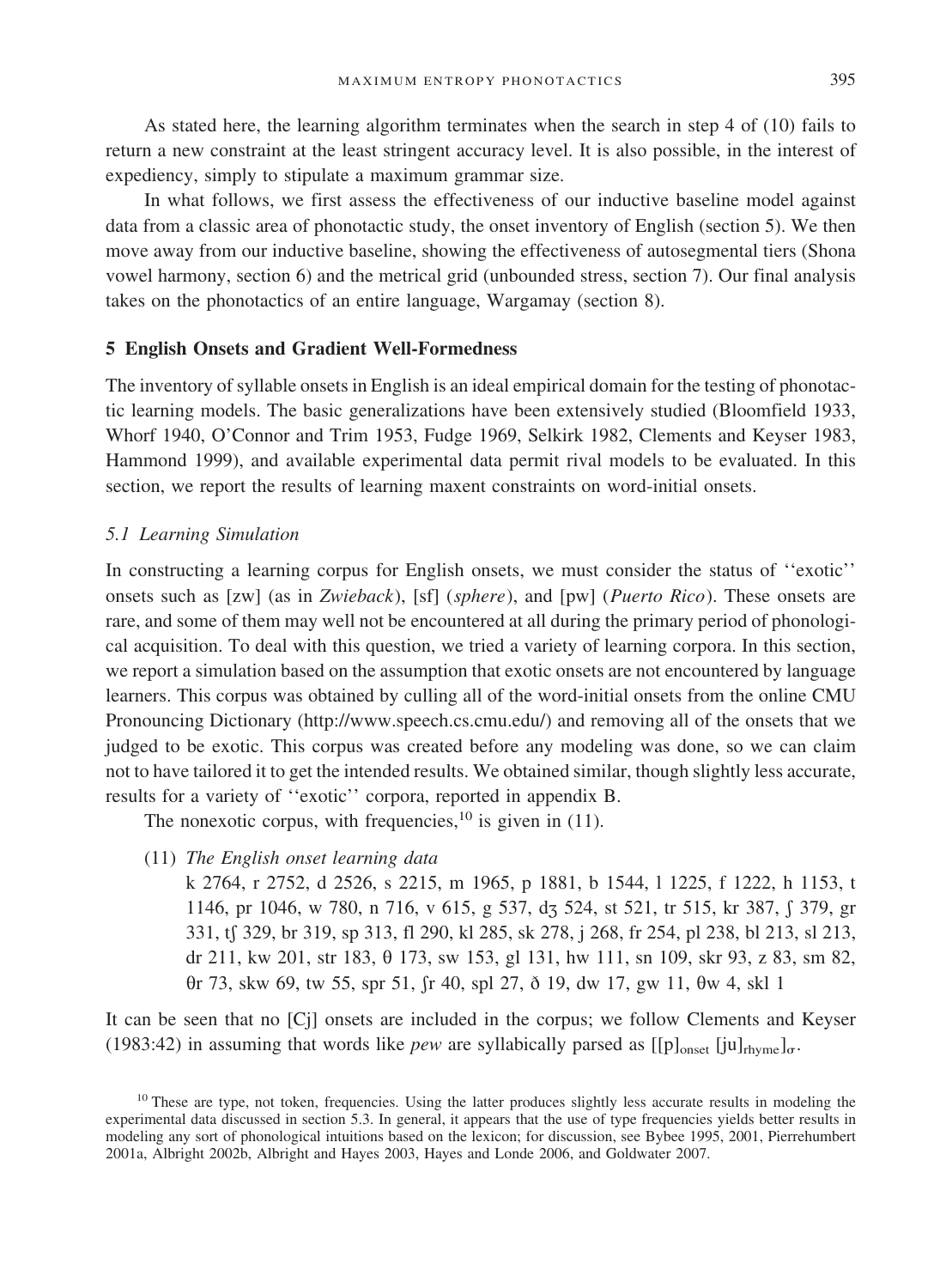|        | p      | t      | tſ     | $\bf k$ | $\mathbf{b}$ | d      | $d_3$ g |        | f      | $\theta$ | S      | $\int$ | h      | V      | $\delta$ |        |        | $z \quad 3 \quad m \quad n \quad n$ |         |        | $\mathbf{1}$ | $\mathbf{r}$ | $\mathbf{i}$ | W      |
|--------|--------|--------|--------|---------|--------------|--------|---------|--------|--------|----------|--------|--------|--------|--------|----------|--------|--------|-------------------------------------|---------|--------|--------------|--------------|--------------|--------|
| cons   | $^{+}$ | $^{+}$ | $^{+}$ | $^{+}$  | $^{+}$       | $+$    | $+$     | $+$    |        | $+$ $+$  | $^{+}$ | $^{+}$ | $^{+}$ | $^{+}$ | $+$      | $+$    | $+$    | $^{+}$                              | $^{+}$  | $^{+}$ | ┿            |              |              |        |
| approx |        |        |        |         |              |        |         |        |        |          |        |        |        |        |          |        |        |                                     |         |        | $^+$         | $^+$         | $^+$         | $^{+}$ |
| son    |        |        |        |         |              |        |         |        |        |          |        |        |        |        |          |        |        | $^+$                                | $^{+}$  | $^{+}$ | $+$          | $^{+}$       | $^{+}$       | $^{+}$ |
| cont   |        |        |        |         |              |        |         |        | $^{+}$ | $+$      | $^{+}$ | $^{+}$ | $+$    | $^{+}$ | $^{+}$   | $+$    | $^{+}$ |                                     |         |        |              |              |              |        |
| nas    |        |        |        |         |              |        |         |        |        |          |        |        |        |        |          |        |        | $^{+}$                              | $+$ $+$ |        |              |              |              |        |
| voice  |        |        |        |         | $^{+}$       | $^{+}$ | $^{+}$  | ┿      |        |          |        |        |        | $^{+}$ | $^{+}$   | $+$    | $+$    |                                     |         |        |              |              |              |        |
| spread |        |        |        |         |              |        |         |        |        |          |        |        | $^{+}$ |        |          |        |        |                                     |         |        |              |              |              |        |
| lab    | $^{+}$ |        |        |         | $^{+}$       |        |         |        | $^{+}$ |          |        |        |        | $^{+}$ |          |        |        | $^{+}$                              |         |        |              |              |              | $^{+}$ |
| cor    |        | $^{+}$ | $^{+}$ |         |              | $^{+}$ | $+$     |        |        | $^{+}$   | $^{+}$ | $^{+}$ |        |        | $^{+}$   | $^{+}$ | $^{+}$ |                                     | $^{+}$  |        | $^{+}$       | $+$          |              |        |
| ant    |        | $^{+}$ |        |         |              | $^{+}$ | -       |        |        | $+$      | $^{+}$ |        |        |        | $^{+}$   | $^{+}$ |        |                                     | $^{+}$  |        | $^+$         |              |              |        |
| strid  |        |        | $^{+}$ |         |              |        | $^{+}$  |        |        | -        | $^{+}$ | $^{+}$ |        |        | -        | $^{+}$ | $^{+}$ |                                     |         |        |              |              |              |        |
| lat    |        |        |        |         |              |        |         |        |        |          |        |        |        |        |          |        |        |                                     |         |        | $^{+}$       |              |              |        |
| dors   |        |        |        | $^{+}$  |              |        |         | $^{+}$ |        |          |        |        |        |        |          |        |        |                                     |         | $^{+}$ |              |              |              |        |
| high   |        |        |        |         |              |        |         |        |        |          |        |        |        |        |          |        |        |                                     |         |        |              |              | $^{+}$       | $^{+}$ |
| back   |        |        |        |         |              |        |         |        |        |          |        |        |        |        |          |        |        |                                     |         |        |              |              |              | $^{+}$ |

**Table 3** Feature chart for English consonants

We used a fairly standard feature set for English, taken mostly from *SPE* and from Halle and Clements 1983. We controlled the total number of natural classes defined (section 4.1) by using both contrastive and privative underspecification, shown in table 3 with blanks.

We set the maximum constraint size *n* (section 4.1) at 3 and the accuracy schedule (section 4.2.1) at [.001, .01, .1, .2, .3]. To implement our proposed trade-off between constraint size and featural specificity (section 4.1), we stipulated that no constraint could contain more than two matrices drawn freely from the full feature set; the remaining matrix of a size 3 constraint was limited to a set of seven ''core'' natural classes, that is, the class containing only the boundary marker (#, appended before and after each onset) and the classes  $[\pm s$ yllabic],  $[\pm \text{consonantal}]$ , and  $[±$  sonorant].<sup>11</sup>

#### *5.2 The Learned Grammar*

The learner was run 10 separate times. Since constraint selection is stochastic (section 4.2.1), it learned slightly different grammars on different occasions; however, the empirical predictions of the grammars were very similar. We report here the grammar that performed worst in the correlation test below (section 5.3.2). This grammar contained 23 constraints, which in table 4 are listed

<sup>&</sup>lt;sup>11</sup> A reviewer asks if this requirement could be tightened, so that at least one matrix in a three-matrix constraint would be either word boundary or the class of all segments, designated []. We think this is insufficiently expressive, because many phonotactic constraints have intervocalic environments (\*[+syl][ $\alpha$ F][+syl]).

In fact, for English the limitation on size 3 constraints made no difference to the grammars learned. Since it is crucial to the Wargamay simulation of section 8, we use it here and elsewhere for consistency.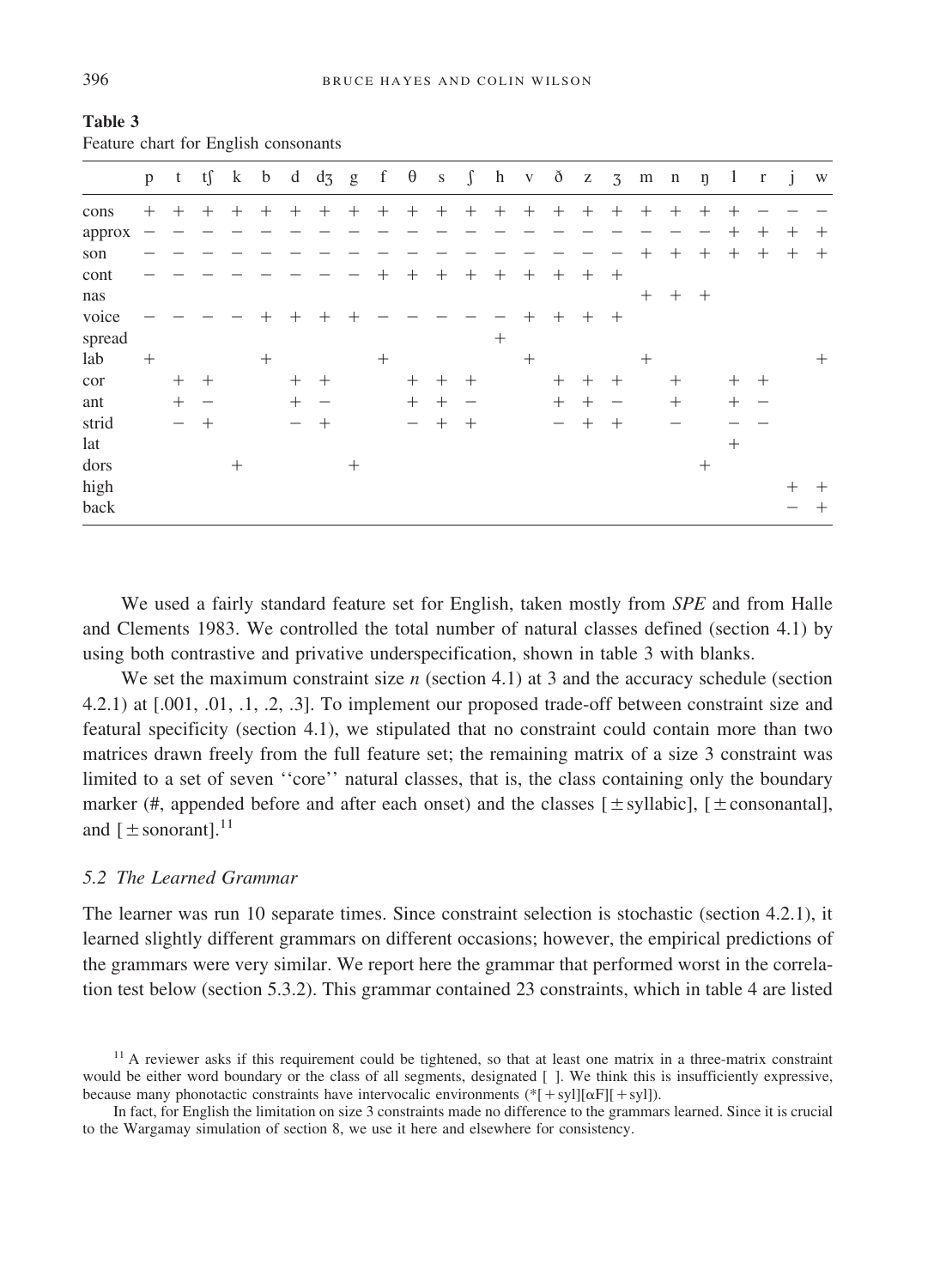| Table 4                                |  |  |
|----------------------------------------|--|--|
| The learned grammar for English onsets |  |  |

| Constraint                                                                                                                         | Weight | Comment                                                                                       | Examples                                                             |
|------------------------------------------------------------------------------------------------------------------------------------|--------|-----------------------------------------------------------------------------------------------|----------------------------------------------------------------------|
| 1. $*$ [ + son, + dors]                                                                                                            | 5.64   | $*$ [ŋ]                                                                                       | $*_{\eta,*_{\text{ST}}}$                                             |
| 2. $\sqrt[*]{ + \text{cont}, + \text{voice}, - \text{ant}}$                                                                        | 3.28   | $*_{[3]}$                                                                                     | *3 (see also<br>#16)                                                 |
| 3. * $\begin{vmatrix} \wedge -\text{voice} \\ +\text{ant} \\ +\text{strid} \end{vmatrix}$ [-approx]                                | 5.91   | Nasals and obstruents may only be<br>preceded (within the onset) by [s].                      | *kt, *kk, *skt                                                       |
| 4. $\mathbb{I}$ If + cont                                                                                                          | 5.17   | Fricatives may not cluster with<br>preceding C.                                               | $*sf, *s\theta, *sh,$                                                |
| 5. $\lVert \cdot \rVert$   [ + voice]                                                                                              | 5.37   | Voiced obstruents may not cluster<br>with preceding C.                                        | *sb, *sd, *sgr                                                       |
| 6. $*[+son][]$                                                                                                                     | 6.66   | Sonorants may only be onset-final.                                                            | *rt                                                                  |
| 7. $*[-\text{strid}]] + \text{cons}$                                                                                               | 4.40   | Nonstrident coronals may not<br>precede nonglides.                                            | $*dl, *tl, *θ1$                                                      |
| 8. $\lfloor \cdot \rfloor$ [ + strid]                                                                                              | 1.31   | Stridents must be initial in a cluster.                                                       | *st $\widehat{f}$ (see also<br>#14, #22)                             |
| 9. *[+lab] $\begin{bmatrix} \wedge + \text{approx} \\ + \text{cor} \end{bmatrix}$                                                  | 4.96   | The only consonants that may follow<br>labials are $[1]$ and $[r]$ .                          | *pw vs. pl, pr                                                       |
| 10. * [ - ant] $\left[\begin{array}{c} \wedge +$ approx]                                                                           | 4.84   | Only [r] may follow nonanterior<br>coronals.                                                  | *fl vs. fr                                                           |
| 11. * $[ + \text{cont}, + \text{voice}]$                                                                                           | 4.84   | Voiced fricatives must be final in an<br>onset.                                               | *vr, *vl vs. fr,                                                     |
| 12. * $[-\text{cont}, -\text{ant}][$ ]                                                                                             | 3.17   | $[\hat{t}$ and $[\hat{d}_{3}]$ must be final in an<br>onset.                                  | $*\widehat{tf}$ r, $*\widehat{d}$ r vs.<br>tr, dr (see<br>also $#22$ |
| 13. * [ $]$ [ - back]                                                                                                              | 5.04   | [j] may not cluster with a preceding<br>C; see above for assumed syllabic<br>parsing of [ju]. | $*[bj]_{ons}$                                                        |
| 14. $\{+ant, +strid\}$ [-ant]                                                                                                      | 2.80   | Sibilants must agree in anteriority<br>with a following $[-\text{anterior}]$<br>consonant.    | *sr vs. fr (see<br>also $#22$                                        |
| 15. *[ $+$ spread][ $\wedge$ +back]                                                                                                | 4.82   | [h] may only cluster with [w] (dialect *hr vs. *hw<br>assumed has [hw] as legal).             |                                                                      |
| 16. $*$ [ $+$ cont, $+$ voice, $+$ cor]                                                                                            | 2.69   | Disprefer voiced coronal fricatives<br>(violable).                                            | $\delta$ , z, $*_3$ (see<br>also $#2)$                               |
| 17. *[+voice] $\begin{bmatrix} \wedge + \text{approx} \\ + \text{cor} \end{bmatrix}$                                               | 2.97   | Voiced obstruents may only be<br>followed by [l, r] (violable).                               | gw, dw vs. gr,<br>dr                                                 |
| 18. $*\left[-\text{scat}\atop -\text{strid}\right]\left[\begin{array}{c} \wedge + \text{approx} \\ -\text{ant} \end{array}\right]$ | 2.06   | $[\theta, \delta]$ may only be followed by [r]<br>(violable).                                 | $\theta$ w vs. $\theta$ r (see<br>also $#21)$                        |
| 19. *[ ] $\begin{bmatrix} \wedge -\text{cont} \\ -\text{voice} \\ +\text{lab} \end{bmatrix}$ [+cons]                               | 3.05   | In effect: only [p], and not [k], may                                                         | skl vs. spl                                                          |

*(continued)*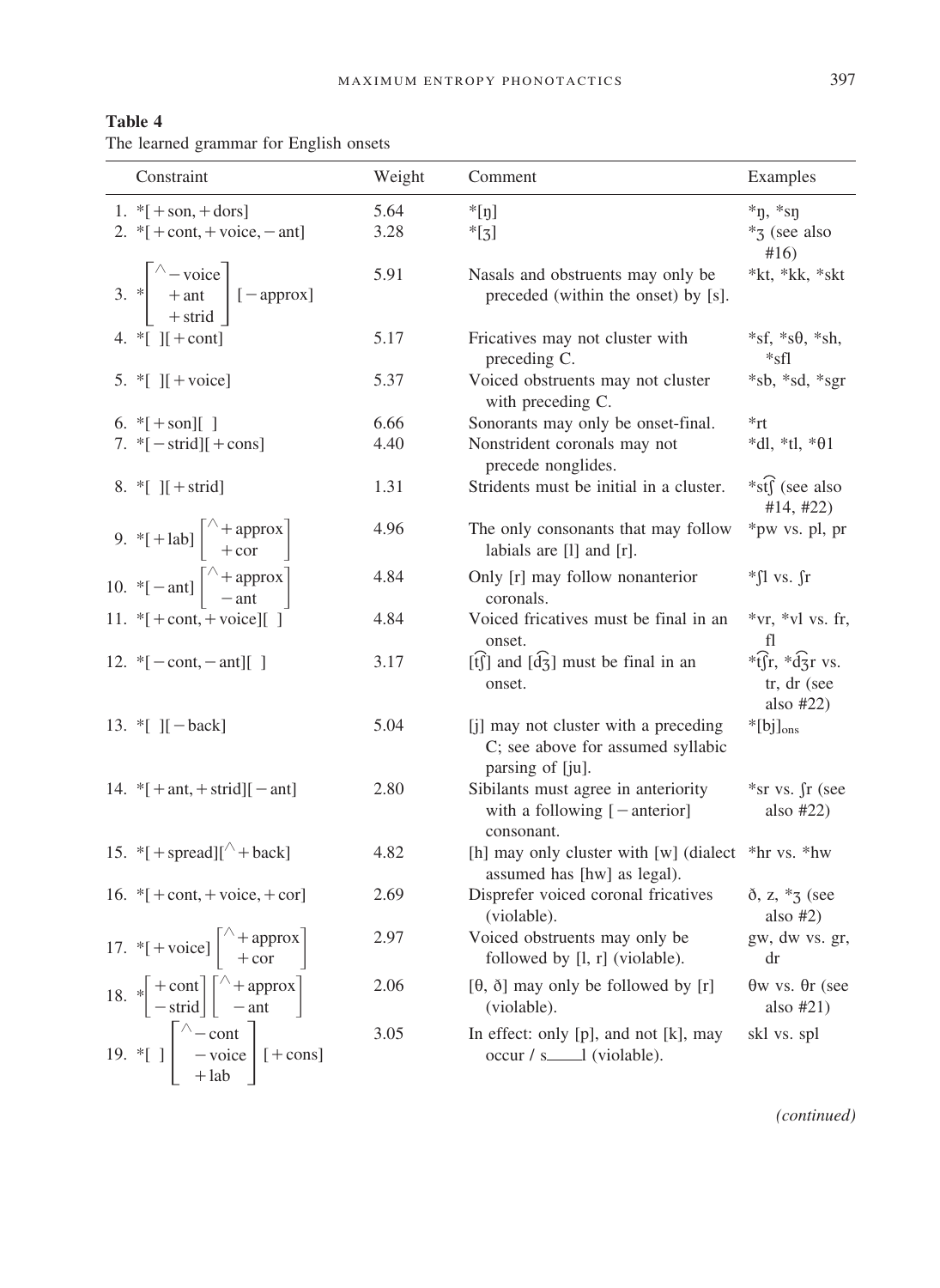| Constraint                                                                                                                                            | Weight | Comment                                                     | Examples                               |
|-------------------------------------------------------------------------------------------------------------------------------------------------------|--------|-------------------------------------------------------------|----------------------------------------|
| 20. *[ ][+cor] $\begin{vmatrix} \wedge + \text{approx} \\ -\text{ant} \end{vmatrix}$                                                                  | 2.06   | In effect: only [r] may occur after<br>$[st]$ .             | ?stw vs. skw.<br>str (see also<br>#23) |
| 21. $*$ [ + cont, - strid]                                                                                                                            | 1.84   | $[\theta, \delta]$ are rare (violable).                     | $\theta$ vs. f, s                      |
| 22. $\sqrt{\frac{1}{2}}$ + strid $\sqrt{1}$ – ant                                                                                                     | 2.10   | In effect: $\lceil \ln \rceil$ is rare (violable).          | $\int$ r vs. fr                        |
| 23. $*\begin{bmatrix} -\text{cont} \\ -\text{voice} \\ +\text{cor} \end{bmatrix} \begin{bmatrix} \wedge + \text{approx} \\ -\text{ant} \end{bmatrix}$ | 1.70   | In effect: [t] can only be followed by<br>$[r]$ (violable). | tw vs. tr                              |

**Table 4** *(continued)*

in the order they were learned.<sup>12</sup> We think most or all of the constraints are sensibly interpretable in the context of English phonology; see the comment column of table 4 for discussion. The weights also have plausible interpretations. Highly weighted constraints, such as #1 in table 4, reflect phonotactic principles that hold exceptionlessly in the learning data. Lower-weighted constraints are of two types. Some, like #23, are ''violable'' in the sense that they penalize onsets that occur in the learning data but are highly underrepresented. Others belong to ''gangs,'' which collectively assign harsh penalties to impossible clusters (e.g., the gang #8, #14, #22, which gives \*[st] the bad score of 6.21). Violable constraints may also belong to gangs: for example, #2 ganging with #16 to rule out  $*$ [3], or #18 and #21 ganging to penalize the especially rare onset  $[\theta w]$ .

### *5.3 Assessing the Learned Grammar*

We assessed the learned grammar first by comparing its predictions with the English lexicon, then by checking it against experimental results.

*5.3.1 Comparison with the English Lexicon* We sought to determine whether the grammar would admit the attested onsets of English (defined as those included in the learning data) and exclude all others. To this end, we created a list of all logically possible onsets consisting of up to three English phonemes and determined the score  $( = h(x),$  defined in (4)) assigned by the grammar to each onset in this list. The 12 best scores for clusters not in the learning data were [stw] 3.76, [dl] 4.40, [hl] 4.82, [hr] 4.82, [vl] 4.84, [vr] 4.84, [ $\int$ ] 4.84, [ $\int$ w] 4.84, [sr] 4.90, [fw] 4.96, [pw] 4.96, and [spw] 4.96. Of these, the least penalized form [stw] has been called an ''accidental gap'' (Rastle, Harrington, and Coltheart 2002, Fudge and Shockey, n.d.). Most unattested onsets received harsher scores; for instance, the score for [rt] was 21.81.

<sup>&</sup>lt;sup>12</sup> Maxent tableaux for the simulations reported here, as well as a version of the software we employed, can be obtained from http://www.linguistics.ucla.edu/people/hayes/Phonotactics/.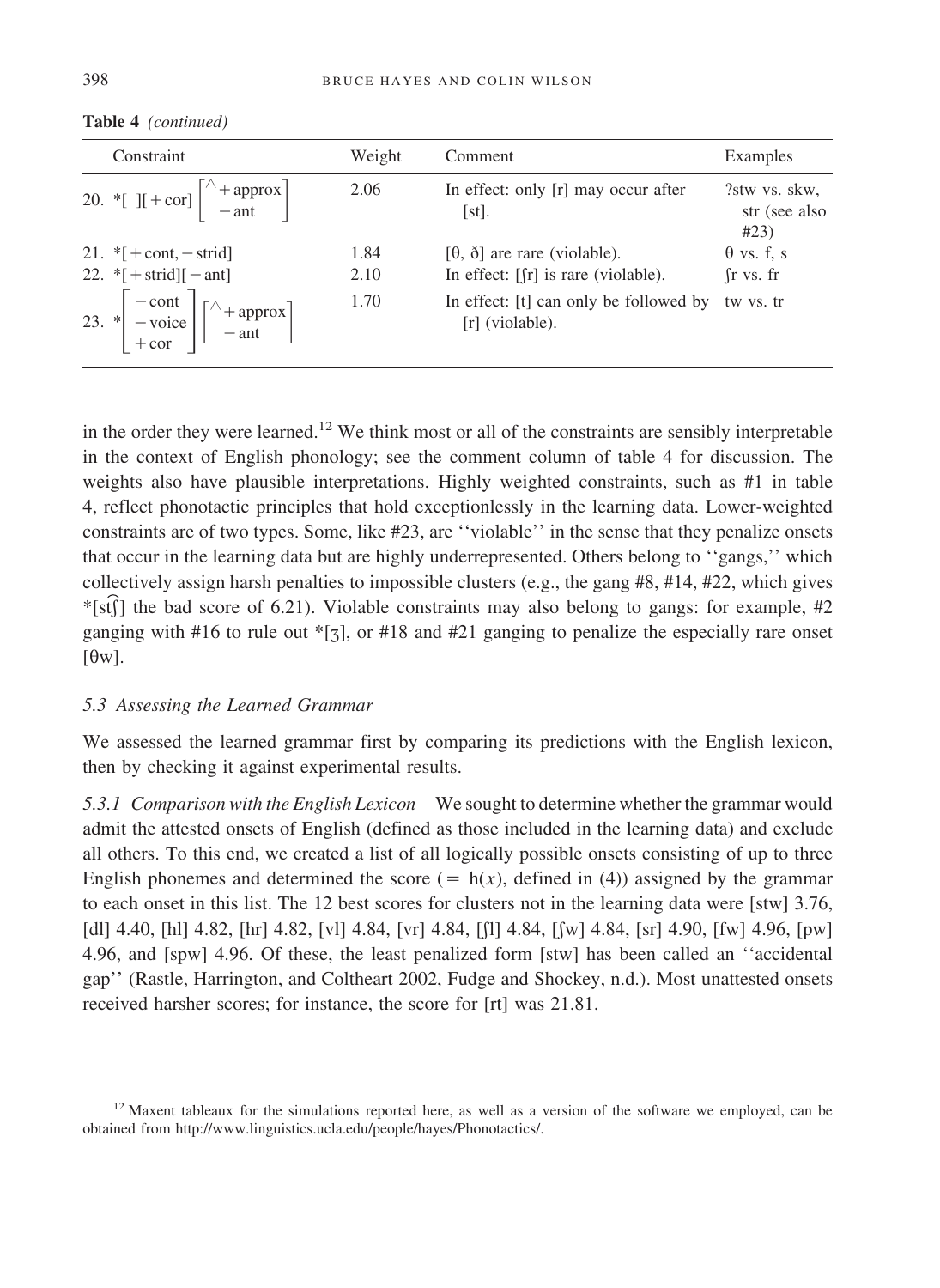Most attested onsets received perfect scores  $( = 0)$ . However, a few of the rarest onsets did receive penalties: [ $\delta$ ] 4.54, [ $\theta$ w] 3.91, [skl] 3.05, [dw] 2.97, [gw] 2.97, [z] 2.69, [ $\rfloor$ r] 2.10, [ $\theta$ ] 1.85,  $[6r]$  1.85,  $[tw]$  1.70. Given that these onsets are rare  $([8]$  in particular is illegal except in function words) and that rare real sequences tend to be downrated by native speakers (see section 2.3), these scores strike us as plausible.

We conclude that the grammar did a reasonably good job of separating good from bad onsets, the threshold (see section 3.2) falling at a score of about 4.

*5.3.2 Modeling Experimental Data* We also assessed the grammar on its ability to replicate the gradient judgments of English speakers. To this end, we modeled the data from one of the earliest experiments on phonological well-formedness intuitions, Scholes 1966 (experiment 5). Scholes obtained yes/no ratings of 66 monosyllabic nonwords from a group of seventh-grade students  $(N=33)$ . The students were asked, for each form, whether it "is likely to be usable as a word of English.'' The syllable rhymes of the nonwords were kept few, and deliberately bland, so that the great bulk of the variation in responses can plausibly be attributed to the onsets. Following Pierrehumbert (1994) and Coleman and Pierrehumbert (1997), we take the proportion of ''yes'' responses pooled across participants to be an indicator of the mean well-formedness intuition of individuals in the population. Frisch, Large, and Pisoni (2000) demonstrate that this method yields scores that are highly correlated with well-formedness ratings on a numerical scale. As with results from similar studies, the pooled Scholes data show a gradient transition from relatively well-formed to highly ill-formed clusters, seen in figure 3 below.

In assessing the performance of the model against these data, we are comparing probabilities with probabilities: that is, the probability that an experimental subject will accept the form against the absolute probability assigned to the form by the maxent grammar. For this purpose, we use maxent values  $(P^*(x); (5))$ , which are proportional to probabilities (6). In addition, we incorporate a free parameter *T*, whose value is determined on a best-fit basis, and whose purpose is to render the predicted scores comparable in overall distribution to the experimental data.<sup>13</sup> Hence, the scores matched against the data are as in (12).

(12) predicted-rating( $x$ ) =  $P^*(x)^{1/T}$ 

Under the best-fit value ( $T = 7.4$ ), the correlation of predicted ratings against observed ratings (fraction of "yes" responses) was  $r = 0.946$ . This means that most of the variation in the subjects' responses is explained by the model. The scattergram (figure 3) shows the predictions of the model plotted against subject ratings for all 62 onsets in the Scholes experiment.

The correlation of 0.946 becomes more meaningful when compared with the correlations obtained under alternative approaches. We tested five other models, as follows:

<sup>&</sup>lt;sup>13</sup> *T* is mnemonic for the computational "temperature," a term reflecting the origin of maximum entropy theory in statistical mechanics; see, for example, Smolensky 1986:270.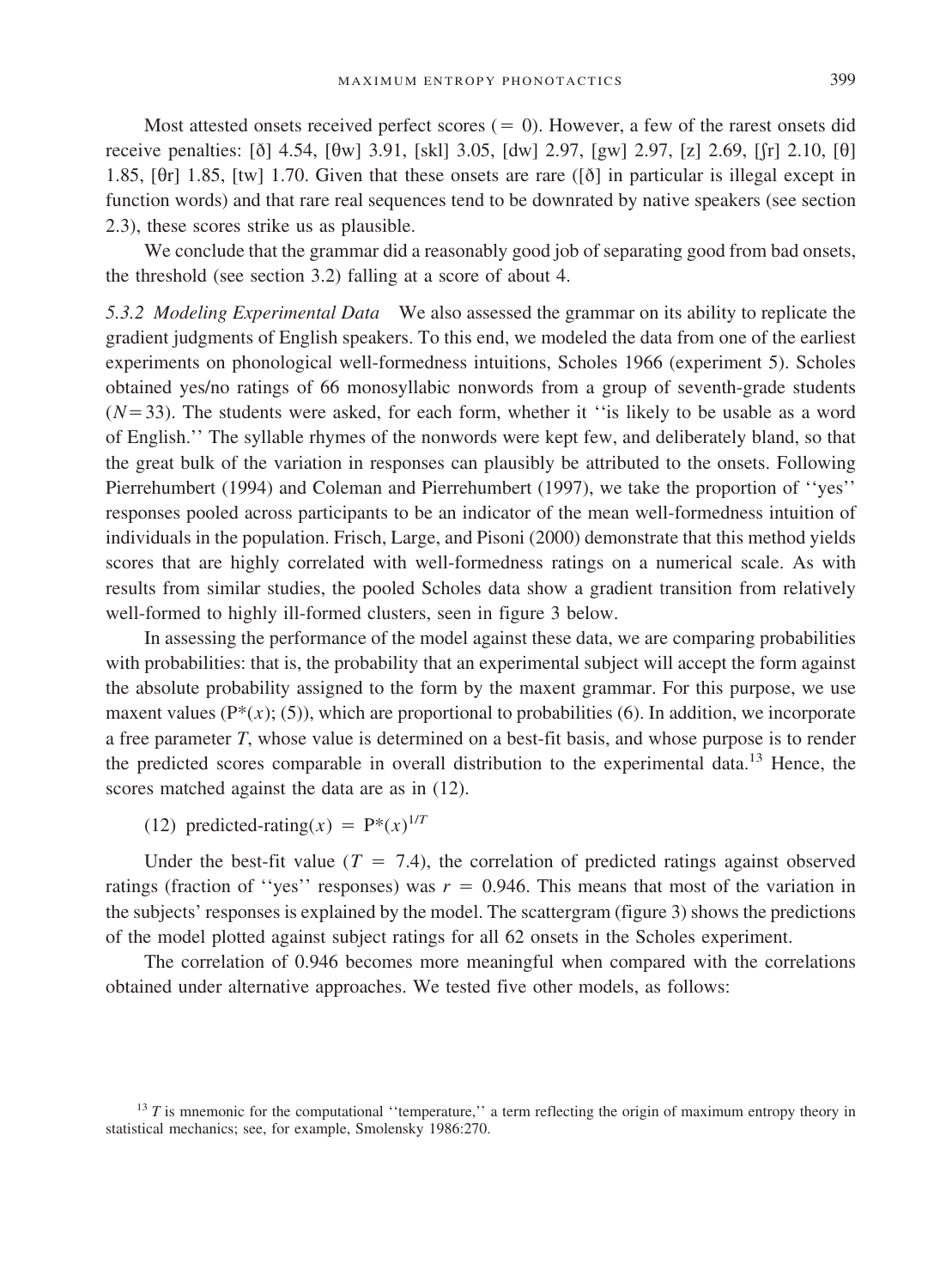

# **Figure 3**

Performance of the model in predicting the data from Scholes 1966

1. In order to compare our machine-learned constraints with a handcrafted grammar, we translated the constraints proposed by Clements and Keyser (1983) into our own formalism and assigned them weights as in section 3.3.<sup>14</sup>

We also tested four alternatives that are less expressive, in the sense that they do not allow wellformedness to be computed from independent cross-classifying constraints (section 2.1).

2. The grammar labeled ''without features'' in table 5 was learned in the same way as our model, but differs in having only single-membered natural classes (one per segment in the inventory).

<sup>&</sup>lt;sup>14</sup> The constraints consisted of #1, #2, #6, #11, #12, #13, and #15 of table 4, plus  $*[\sqrt{-v} \cdot \text{v} \cdot \text{v} + \text{ant}, + \text{strid}][+ \text{nas}],$  $*[\wedge -\text{voice},+\text{ant},+\text{strid}]][-\text{son}],$   $*[+\text{cont},-\text{voice},-\text{ant}]]\wedge -\text{cons},+\text{cor}],$   $*[+\text{cont}]]+\text{cont}],$   $*[+\text{lab}]]+\text{lab},$  $*[-\text{strid}]] + \text{lat}],$   $*[-\text{voice},+\text{ant},+\text{strid}]] - \text{cons},+\text{cor}],$   $*[-\text{voice},+\text{ant},+\text{strid}]] - \text{cont},-\text{voice},+\text{ant}]] + \text{back}],$  $*[-\text{voice}]] + \text{voice}$ , and  $*[$  ][-cont,-ant].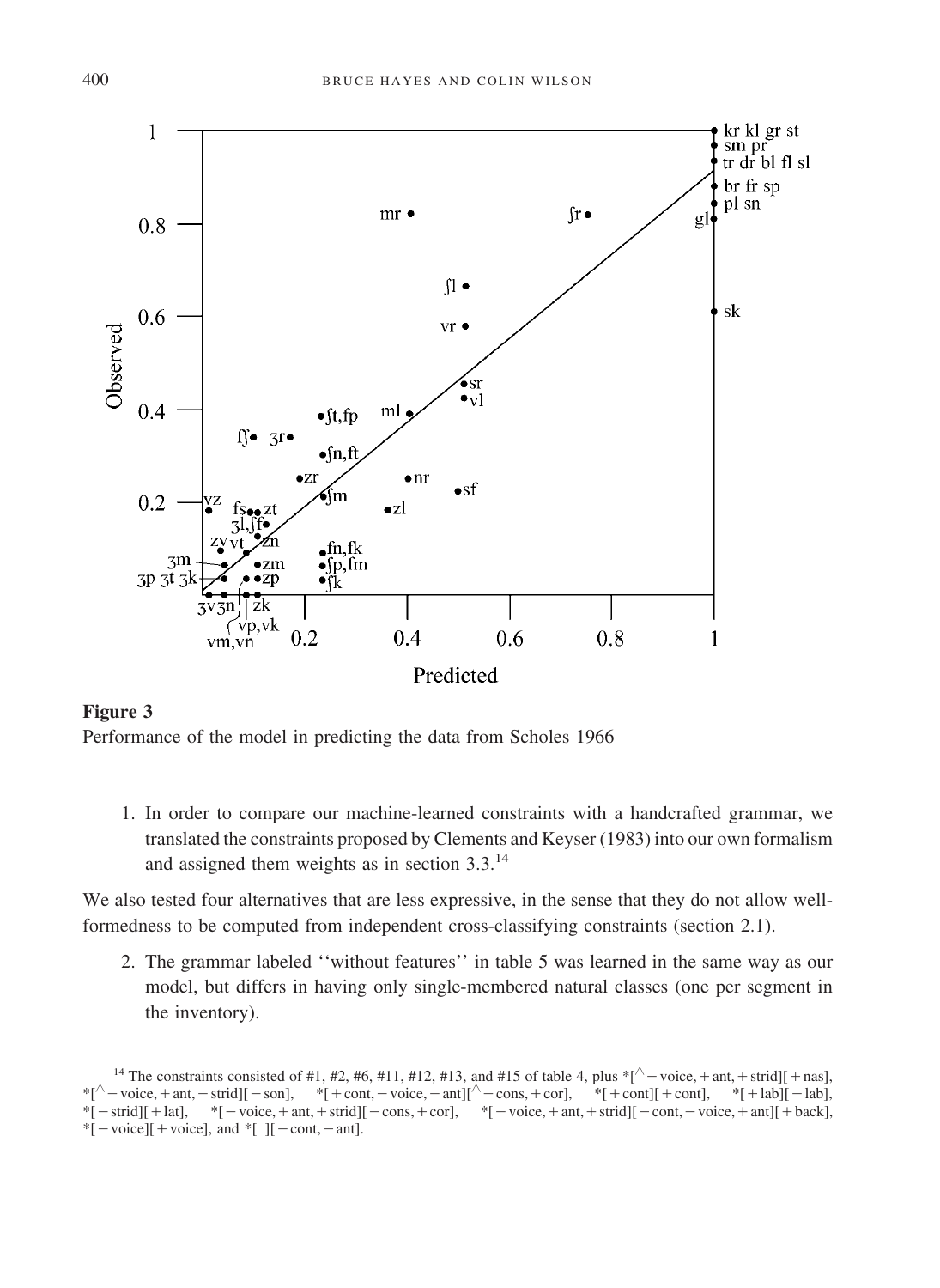**Table 5**

| Comparison of performance of six models <sup>a</sup>     |       |  |  |  |  |  |  |
|----------------------------------------------------------|-------|--|--|--|--|--|--|
| Model                                                    |       |  |  |  |  |  |  |
| Our model                                                | 0.946 |  |  |  |  |  |  |
| Clements and Keyser 1983 constraints with maxent weights | 0.936 |  |  |  |  |  |  |
| Coleman and Pierrehumbert 1997                           | 0.893 |  |  |  |  |  |  |
| Our model without features                               | 0.885 |  |  |  |  |  |  |
| $N$ -gram model                                          | 0.877 |  |  |  |  |  |  |
| Analogical model                                         | 0.833 |  |  |  |  |  |  |

<sup>a</sup> Because many of the data points were concentrated at the ends of the scale of predicted values, we also performed nonparametric (Spearman) regressions for all of the models. The values corresponding to the right-hand column above were 0.889, 0.869, 0.796, 0.757, 0.761, and 0.818.

- 3. We implemented Coleman and Pierrehumbert's (1997) onset-rhyme model, which has one rule for each onset type in the learning data and does not use segmental or featural information to relate nonidentical onsets.
- 4. We also included an *n*-gram model from computational linguistics, constructed with the ATT GRM library (Mohri 2002, Allauzen, Mohri, and Roark 2005; http://www .research.att.com/~fsmtools/grm/). This model uses segmental representations, not features, and was trained with standard methods.
- 5. Finally, we tested an analogical model patterned after the one described in Bailey and Hahn 2001. This model assesses well-formedness not with grammatical constraints, but on the basis of the aggregate resemblance of the onset under consideration to all the onsets in the learning data.<sup>15</sup>

All models were fitted to the data with a free parameter *T*, as with our own model.

The performance (measured by *r*) of the various models is summarized in table 5. As can be seen, our machine-learned grammar was sufficiently accurate that it slightly outperformed a carefully handcrafted grammar. These two grammars outperform all the others; a plausible reason is that they are the only models that employ the standard apparatus of phonological theory, namely, features and natural classes.<sup>16</sup>

We also used the Scholes data to check the consequences of assumptions made in setting up our model. First, we found that the model worked poorly if the search heuristics of section

<sup>&</sup>lt;sup>15</sup> We explored a number of versions of this model and found that the best-performing version was one that used the segmental similarity metric of Frisch, Pierrehumbert, and Broe (2004) and that paid no heed to token frequencies in the learning data.<br><sup>16</sup> A final note concerning these models. Bailey and Hahn (2001) suggest that improvements in modeling can be

obtained if constraint-based and analogical models are blended. We find that this is true, but only to a limited extent. When the base model is augmented by the analogical model, the values corresponding to the right-hand column of table 5 (first five values) are 0.947, 0.939, 0.923, 0.916, and 0.901.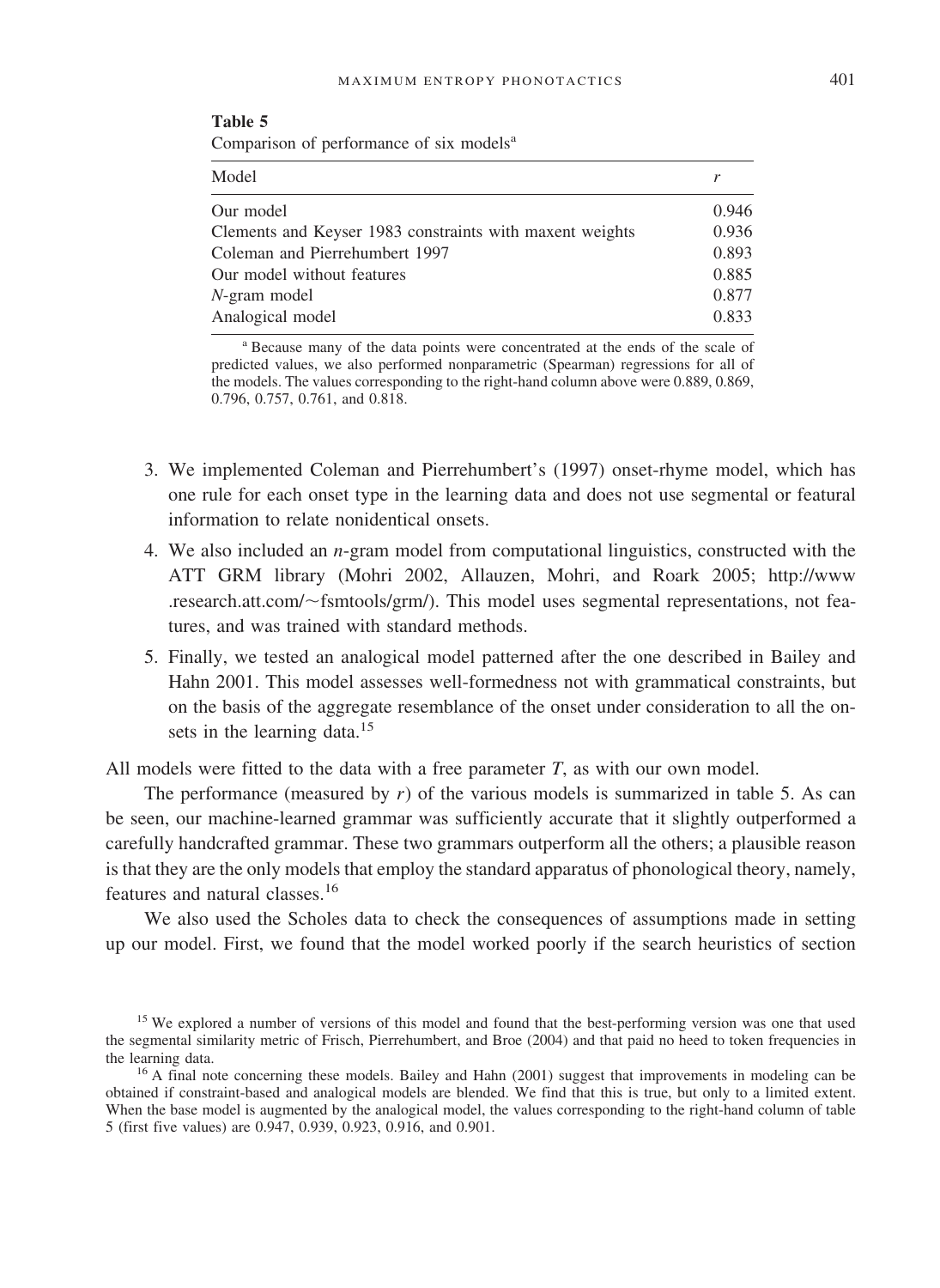4.2 were dropped. Simply letting the model select constraints at random and weight them yielded poor correlations and failed to separate legal from illegal forms; for example, one run with 1,000 randomly selected constraints yielded  $r = 0.855$ , with illegal [ $\eta$  lr tl] rated far better than attested  $[\int r \theta w]$ . Second, the use of implicational constraints (section 4.1.1) made a modest difference to the performance of the model; the best grammar learned without implication had 28 (instead of 23) constraints and achieved a correlation of  $r = 0.926$ . Finally, the use of token instead of type frequencies for the learning data (footnote 10) also yielded a somewhat lower correlation,  $r = 0.924$  in the best of five runs; for the token frequencies used, see appendix B.

#### **6 Nonlocal Phonotactics: Shona Vowel Harmony**

The English onset simulation was a demonstration of our model in its simple, inductive baseline version. Next, we consider a phonotactic pattern that requires us to move beyond the baseline. The pattern in question is nonlocal, imposing restrictions on nonadjacent sounds.

Examples of this kind are numerous; we focus here on the vowel harmony system of Shona, a Bantu language of Zimbabwe (Fortune 1955, Beckman 1997, Riggle 1999). We chose Shona because it has relatively few exceptions in stems, so that vowel harmony is plainly evident as a phonotactic principle. In this respect, Shona differs from other vowel harmony languages (see Kiparsky 1973 for Hungarian, Clements and Sezer 1982 for Turkish), where abundant disharmonic stems might create problems for a purely phonotactic learning strategy. For the same reason, we limit our study to verbs, where the harmony pattern is closest to exceptionless.<sup>17</sup>

#### *6.1 The Shona Data Pattern*

Shona has five vowels, [i e a o u], whose distribution is restricted by the harmony principles given here (examples, given in Shona orthography, are from Hannan 1981):

- (13) *Shona vowel distribution*
	- a. [a] is freely distributed.<sup>18</sup>
	- b. [e] and [o] may occur as follows:
		- i. They may occur in initial syllables, as in *beka* 'belch', *gondwa* 'become replete with water'.
		- ii. [e] may occur noninitially if the preceding vowel is [e] or [o], as in *cherenga* 'scratch', *fovedza* 'dent'.
		- iii. [o] may occur noninitially only if the preceding vowel is [o], as in *dokonya* 'be very talkative'.
	- c. [i] and [u] may occur as follows:
		- i. They may occur in initial syllables, as in *gwisha* 'take away', *huna* 'search intently'.

<sup>&</sup>lt;sup>17</sup> For the idea that particular parts of speech have special phonotactics, see Kelly 1991, Smith 2001. <sup>18</sup> However, in our learning data, final vowels are always /a/, since the dictionary entries for verbs all end with suffix /-a/.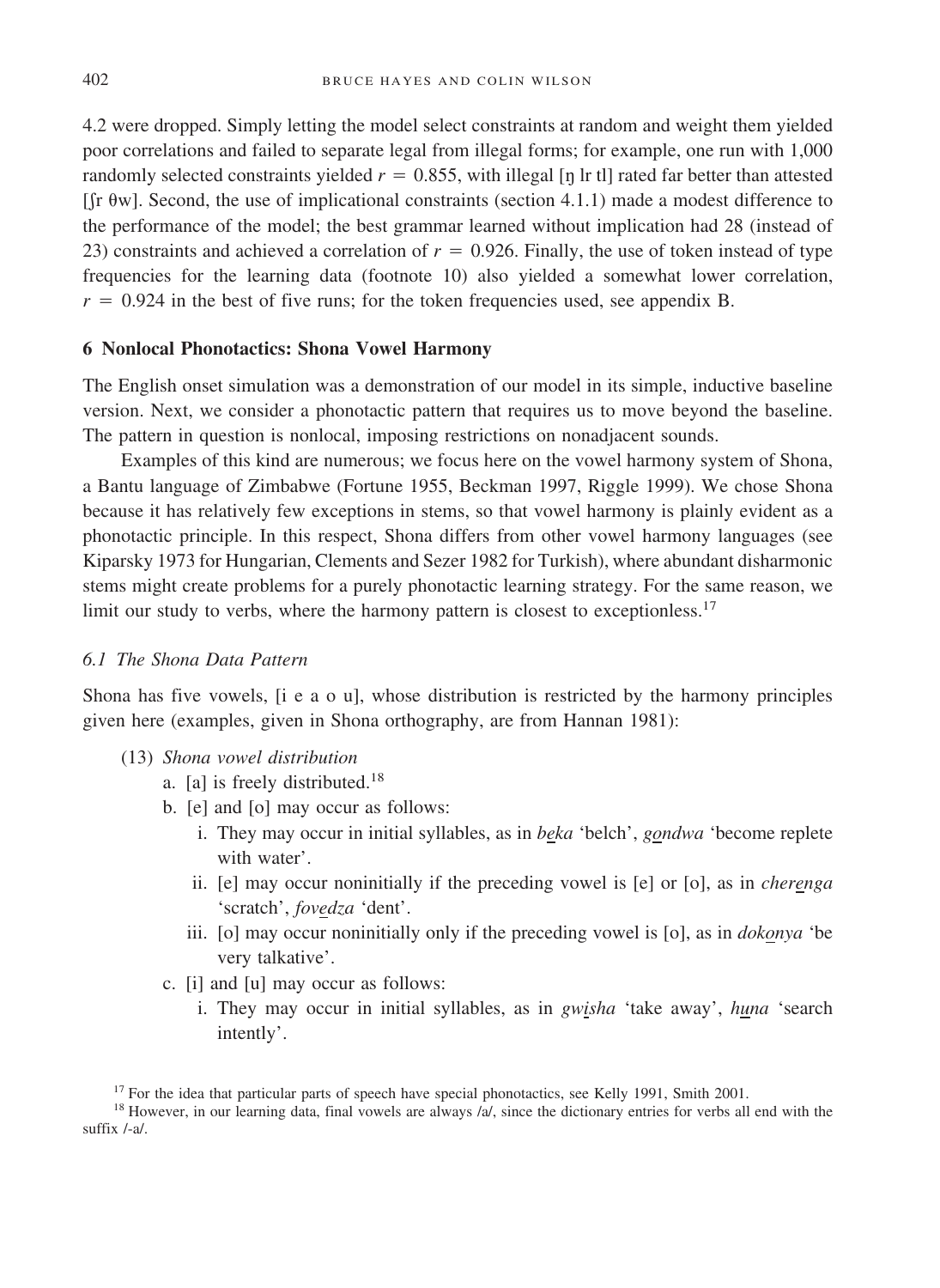- ii. [i] may occur noninitially unless the preceding vowel is [e] or [o], as in *kabida* 'lap (liquid)', *bhigidza* 'hit with thrown object', *churidza* 'plunge, dip'.
- iii. [u] may occur noninitially unless the preceding vowel is [o], as in *baduka* 'split', *bikura* 'snatch and carry away', *chevhura* 'cut deeply with sharp instrument', *dhuguka* 'cook for a long time'.

In dynamic terms, this implies a kind of asymmetrical harmony for [high]: the mid vowels [e] and [o] require a following high [i] to be lowered to [e], and the mid vowel [o] requires a following [u] to be lowered to [o]. In fact, Shona suffixes alternate in height in order to conform to these requirements (Fortune 1955:26, Beckman 1997:10–11), though our focus is on harmony as a phonotactic pattern.

We analyzed 4,399 Shona verbs from the online version of Hannan's (1959) Shona dictionary, available from the CBOLD project (http://www.cbold.ddl.ish-lyon.cnrs.fr/). Inspection of the corpus showed that even in verbs, the harmony system is not free of exceptions: a fair number of idiophones and borrowings violate the normal harmony pattern. The details are presented in table 6, which gives totals from our training set for all 25 possible two-vowel sequences. The table gives both the raw counts and an ad hoc *O*/*E* estimate, namely, the raw frequency divided by the product of the two individual vowel frequencies. The latter depicts underrepresentation more clearly by compensating for the overall frequencies of vowels. Phonotactically aberrant cases are classified intuitively as " $\langle$ "', "?", or "\*"' according to the kind of violation they contain.

The detailed data illustrate an aspect of Shona that has to our knowledge not been previously noticed: [o] is somewhat ''weak'' as a harmony trigger, in that the high vowels [i u] follow it with modest frequency. The sequences [o i] and [o u] are nevertheless underrepresented, and we will assume that a phonotactic grammar should take account of this; this assumption is reflected in our assignment of "?" status to these sequences.

#### *6.2 Failure of the Inductive Baseline Model*

Adopting a straightforward feature system for Shona segments, we ran our inductive baseline learner on Shona. The settings were the same as for the English onset simulations (section 5.1), with a few exceptions. We set *n* (the maximum number of feature matrices in a constraint) at 4, because for  $V_1$ CCV<sub>2</sub> sequences, the harmonic dependency between  $V_1$  and  $V_2$  has no chance of being detected unless constraints can span four feature matrices. In addition, we extended the highest accuracy threshold (section 4.2.1) slightly from 0.3 to 0.35, which (ultimately) proved necessary for capturing the marginal status of [o u] and [o i]. We ran the learner for several days, forming a grammar of 300 constraints.

To test this grammar, we gave it 50 test words to rate. Of these, 25 took the form  $m\mathbf{V}m\mathbf{V}$ *ma*, where the two slots labeled ''**V**'' were filled with all possible vowel pairs (*mimima*, *mimema*, etc.). The remaining 25 were similar, but took the form *m***V***nd***V***ma*, chosen to test whether the system had learned the harmonic restrictions across consonant clusters.

The inductive baseline model achieved only minimal descriptive success. It did find five valid harmony constraints applicable to VCV sequences, shown in table 7. These sufficed to rule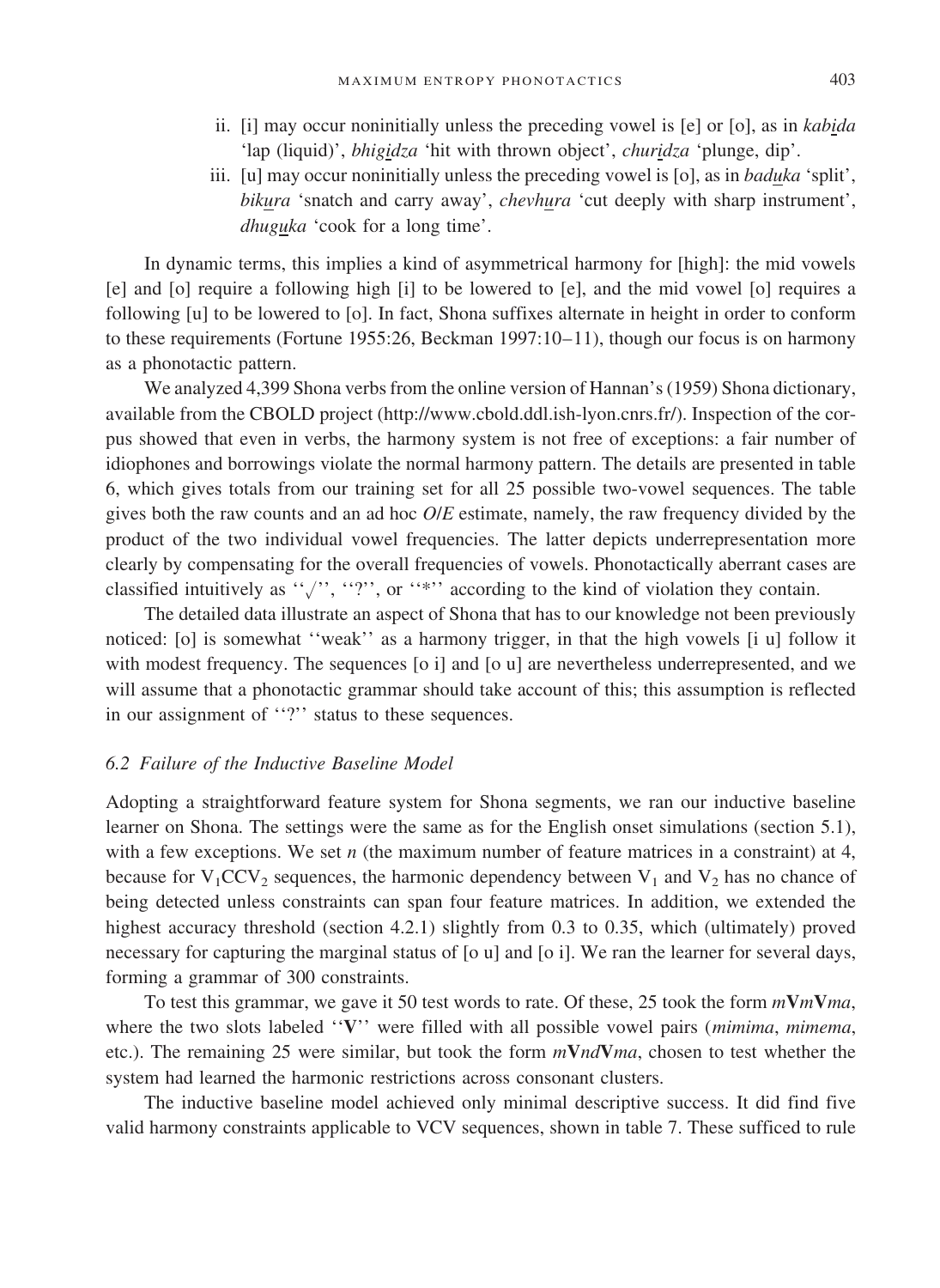| Vowel          |                | Ad hoc |                          |                                            |
|----------------|----------------|--------|--------------------------|--------------------------------------------|
| sequence       | Count          | O/E    | <b>Status</b>            | Comment                                    |
| a a            | 1443           | 1.03   | $\sqrt{}$                |                                            |
| a e            | 3              | 0.02   | ∗                        | Noninitial [e] without harmony trigger     |
| a <sub>0</sub> | $\mathbf{0}$   | 0.00   | ∗                        | Noninitial [o] without harmony trigger     |
| a i            | 500            | 1.69   | $\sqrt{}$                |                                            |
| a u            | 568            | 1.24   |                          |                                            |
| e a            | 639            | 0.77   | $\sqrt{}$                |                                            |
| e e            | 587            | 5.30   | $\sqrt{}$                |                                            |
| e o            | $\bf{0}$       | 0.00   | ∗                        | Noninitial [o] without harmony trigger     |
| e i            | $\overline{2}$ | 0.01   | ∗                        | [i] not lowered after [e]                  |
| e u            | 260            | 0.96   |                          | [e] not a lowering trigger for back vowels |
| o a            | 638            | 0.75   | $\sqrt{}$                |                                            |
| o e            | 153            | 1.35   | $\sqrt{}$                |                                            |
| 0 <sub>0</sub> | 694            | 6.56   |                          |                                            |
| 0 i            | 23             | 0.13   | $\overline{\mathcal{L}}$ | [i] not lowered after [o] (weak trigger)   |
| 0 <sub>u</sub> | 20             | 0.07   | $\overline{\mathcal{L}}$ | [u] not lowered after [o] (weak trigger)   |
| i a            | 1130           | 1.14   | $\sqrt{}$                |                                            |
| i e            | 0              | 0.00   | ∗                        | Noninitial [e] without harmony trigger     |
| i o            | $\mathbf 0$    | 0.00   | ∗                        | Noninitial [o] without harmony trigger     |
| i i            | 478            | 2.29   | $\sqrt{}$                |                                            |
| i u            | 175            | 0.54   | $\sqrt{}$                |                                            |
| u a            | 1737           | 1.14   |                          |                                            |
| u e            | 4              | 0.02   | *                        | Noninitial [e] without harmony trigger     |
| $\mathbf{u}$ o | 1              | 0.005  | *                        | Noninitial [o] without harmony trigger     |
| u i            | 175            | 0.55   |                          |                                            |
| u u            | 811            | 1.63   |                          |                                            |

**Table 6** Shona vowel distribution: Corpus data

# **Table 7**

Results of the inductive baseline learner applied to Shona

| Constraint                                                                        | Weight | Comment                                 |
|-----------------------------------------------------------------------------------|--------|-----------------------------------------|
| 1. $\[-\text{back}]\$ $\left[\right]$ $[-\text{high}, -\text{low}, +\text{back}]$ | 4.20   | $\lvert \cdot \rvert$ [e,i] $\lvert$ [o |
| 2. *[+ $\text{low}$ ][ ][- $\text{high}, -\text{low}, +\text{back}$ ]             | 1.35   | *al lo                                  |
| 3. *[+high][ $ [-high, -low]$ ]                                                   | 3.77   | $ [a,b]$ $ [e,b]$                       |
| 4. * $[-\text{high}, -\text{low}]]$ $[+ \text{high}, -\text{low}, -\text{back}]$  | 3.19   | $E_{\text{e,ol}}$   $\overline{a}$      |
| 5. $\{+\text{low}\}$   $[-\text{high}, -\text{low}]$                              | 4.15   | $a \in \mathbb{R}$ [e,o]                |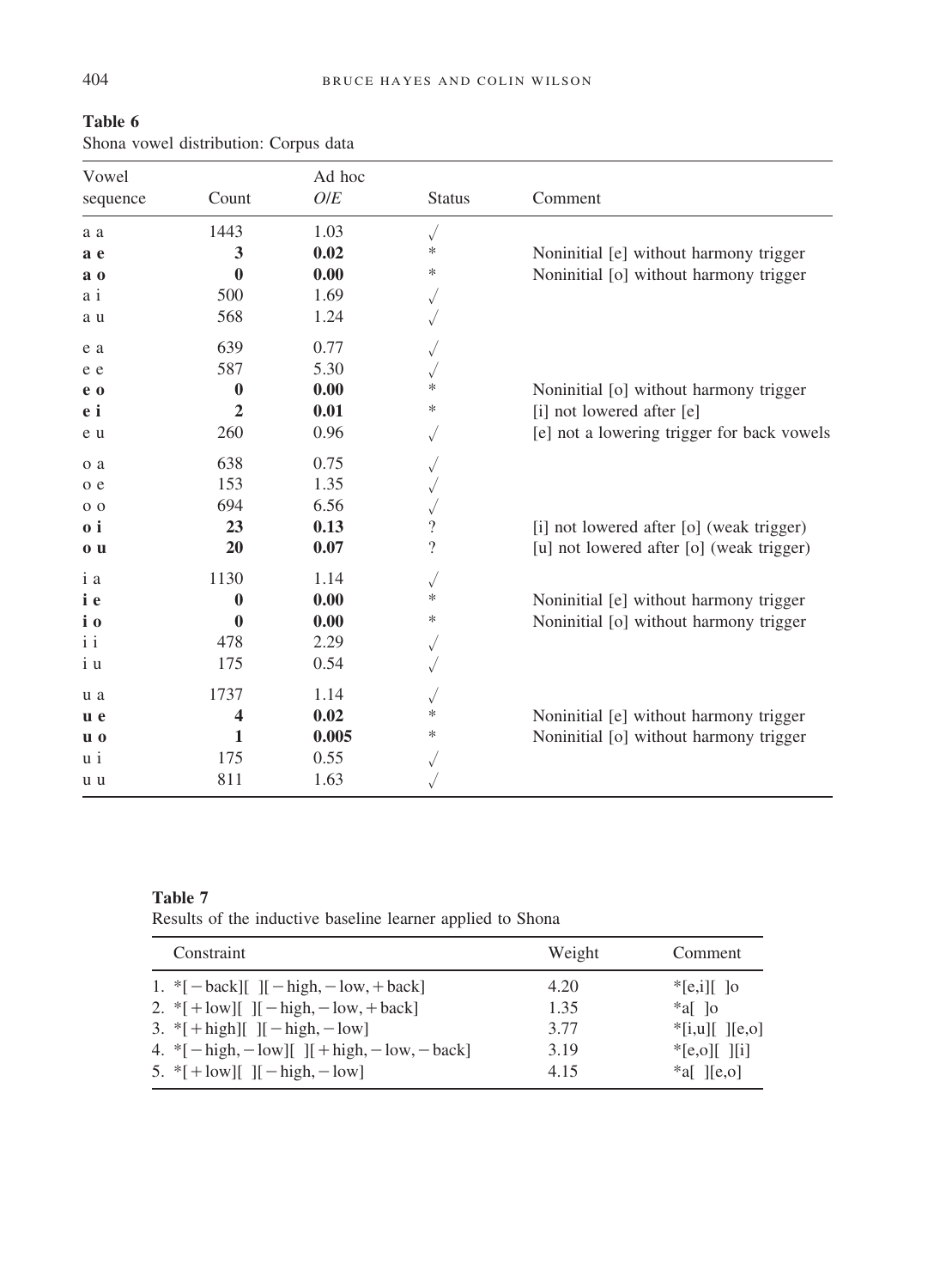out all the ill-formed cases of *m***V***m***V***ma*; they also penalized ?*momima* (with the same value as \**memima*) and left only ?*momuma* classified erroneously as perfect. However, for the *m***V***nd***V***ma* forms, the model failed completely: no constraints regulating the vowels of  $V_1CCV_2$  were found, so all of these were classified as perfect.

We judge that the reason for this failure lay in the unmanageable hypothesis space. The number of possible four-matrix constraints is extremely large (1.9 billion, with our feature set), and the available search time was consumed before the relevant V-to-V constraints could be found.<sup>19</sup> The presence of a not inconsiderable number of *triple* clusters in Shona (e.g., [ndw]) renders the possibility of the inductive baseline learner's succeeding even more remote, because it would have to search 328 billion five-matrix constraints.

#### *6.3 Moving beyond the Inductive Baseline: Projections*

From the viewpoint of contemporary phonological theory, the analytic approach to vowel harmony offered by our inductive baseline system is implausible. Phonologists have long been aware that vowel harmony systems normally ''care'' only about the vowels of the string, and they have adopted formal devices that permit this, expressing the nonlocal process in local terms. This can be done, for instance, with an autosegmental tier for vowels (Clements 1976, Goldsmith 1979), perhaps incorporated into some conception of feature geometry (Archangeli and Pulleyblank 1987, Clements and Hume 1995). Without attempting to choose among these theories, we argue that a vocalic representation offers a solution to the problem of learning harmony systems.

To create the effects of a vowel tier in our system, we use the idea of *projection* (Vergnaud 1977, McCarthy 1979). In particular, the *vowel projection* of a phonological representation is the substring consisting of all and only its vowels, appearing in the same order as in the main representation. Projections are scanned during constraint discovery in the same way as the full representation, and every constraint applies on its own projection. For example, the vowel projection constraint  $*[-high, -low][+high]$  forbids mid-high vowel sequences regardless of how many consonants intervene.

Technically, a projection is defined by a set of criterial feature values and consists of feature matrices containing only the values of the projected features. For example, the vowel projection employs the criterial value  $[+$  syllabic] and projects the features that classify vowels, which for our Shona feature set are [high], [low], and [back]. We assume that projections also include the *SPE* feature [segment], which (in its minus value) designates the word boundary. To give an example, the verb *gondwa*, from (13), is shown in (14) in both its complete representation (which we will call the *default projection*) and its vowel projection.

<sup>&</sup>lt;sup>19</sup> As a control, we also considered whether the Shona lexicon fails to instantiate the principles of harmony for vowel pairs that are separated by consonant clusters. To test this, we made up a set of pseudowords of the form VCCV, extracted from all such sequences in the real training set (e.g., [inga] from *chingamidza*. From these, our improved vowel projection learner (see section 6.3) learned a reasonable approximation of the harmony pattern. This shows that the failure of the inductive baseline learner cannot be attributed to gaps in the learning data, but rather must be the result of the wrong learning strategy.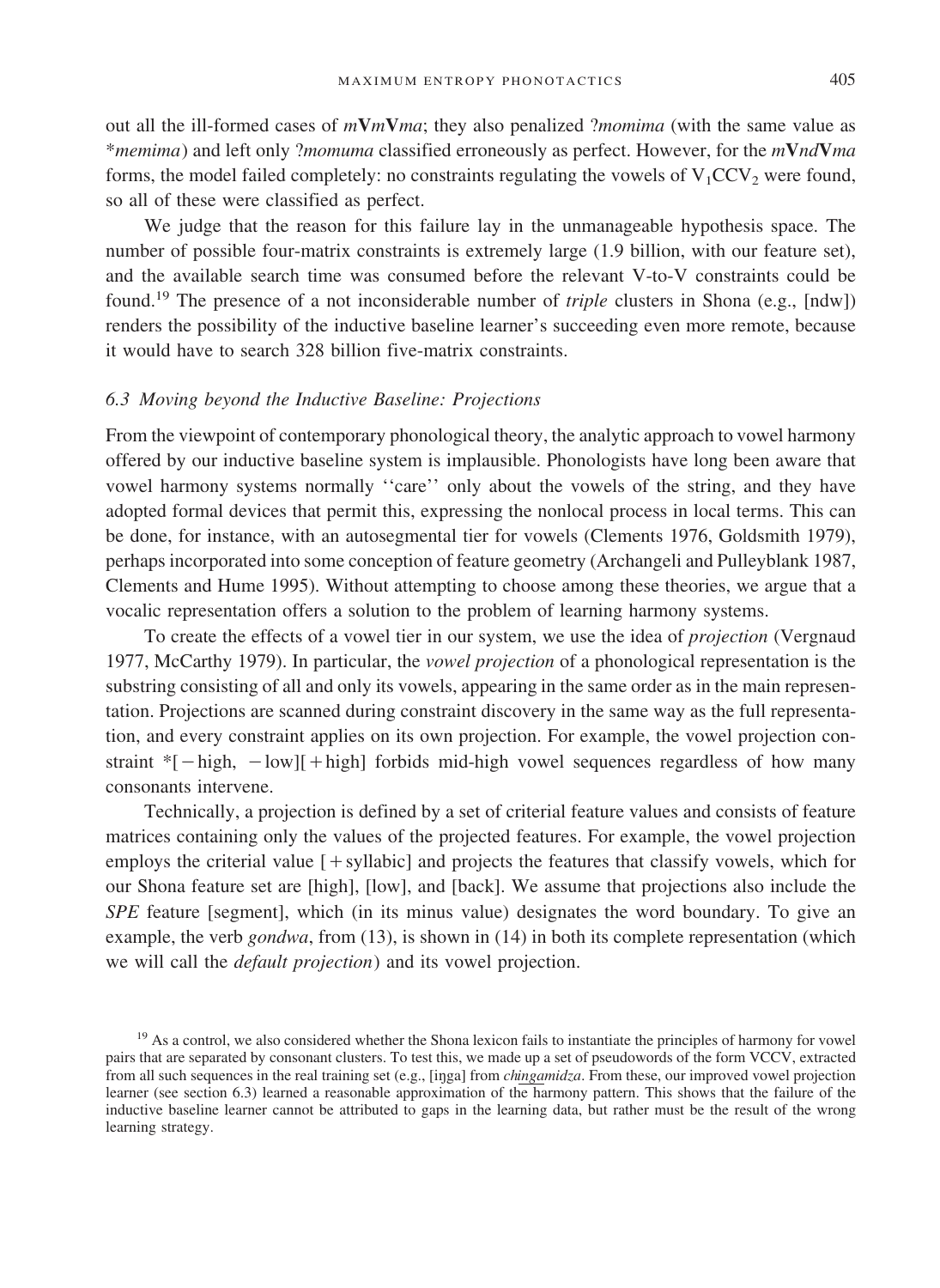(14) 
$$
[-seg]
$$
  $g$   $o$   $n$   $d$   $w$   $a$   $[-seg]$  *Default projection*  
\n $[-seg]$   $[-bg]$   $[-bg]$   $[-bg]$   $[-seg]$   $[-seg]$   $[-seg]$   $[-seg]$   $[-seg]$   $[-seg]$   $[-seg]$   $[-seg]$   $[-seg]$   $[-seg]$   $[-seg]$   $[-seg]$   $[-seg]$   $[-seg]$   $[-seg]$   $[-seg]$   $[-seg]$   $[-g]$   $[-g]$   $[-g]$   $[-g]$   $[-g]$   $[-g]$   $[-g]$   $[-g]$   $[-g]$   $[-g]$   $[-g]$   $[-g]$   $[-g]$   $[-g]$   $[-g]$   $[-g]$   $[-g]$   $[-g]$   $[-g]$   $[-g]$   $[-g]$   $[-g]$   $[-g]$   $[-g]$   $[-g]$   $[-g]$   $[-g]$   $[-g]$   $[-g]$   $[-g]$   $[-g]$   $[-g]$   $[-g]$   $[-g]$   $[-g]$   $[-g]$   $[-g]$   $[-g]$   $[-g]$   $[-g]$   $[-g]$   $[-g]$   $[-g]$   $[-g]$   $[-g]$   $[-g]$   $[-g]$   $[-g]$   $[-g]$   $[-g]$   $[-g]$   $[-g]$   $[-g]$   $[-g]$   $[-g]$   $[-g]$   $[-g]$   $[-g]$   $[-g]$   $[-g]$   $[-g]$   $[-g]$   $[-g]$   $[-g]$   $[-g]$   $[-g]$ 

We amplified our inductive baseline learner to create projections and scan them for phonotactic generalizations. The modified version of the learner alternates among the available projections, learning from each in turn. When maxent values are calculated (section 3.2), the constraints on all projections are applied in parallel.

#### *6.4 A Vowel-Projection-Based Grammar for Shona*

Using a vowel projection, we reran the Shona simulation. The learner quickly found all available vowel projection constraints; they were always among the first 30 learned. Since the constraints from the default projection are of little interest here, we therefore allowed learning to terminate after 40 constraints. We ran the model five times and obtained similar results on each run.

For the least effective grammar (lightest penalty for illegal vowel sequences), the crucial constraints for vowel harmony were as shown in table 8. The core harmony constraint is #1, an across-the-board ban on noninitial mid vowels that are not licensed by a preceding mid vowel. The vowel [o] is subject to a stricter licensing requirement that it be preceded by [o], and this is enforced by  $#2<sup>20</sup>$  The remaining three constraints are all violable and penalize high vowels in lowering environments. The near-unattested [e i] receives a substantial penalty due to the ganging of #3 and #4, whereas the merely underrepresented [o i] and [o u] are only lightly penalized by virtue of violating #4 and #5, respectively. A further discovered vowel projection constraint,  $*[-high,-low,+back]$ [ ][  $+ high, + back]$ , weighted 3.49, penalizes an unattested nonlocal sequence, [o V u].

We tested the vowel projection grammar with the same set of words (*m***V***m***V***ma*, *m***V***nd***V***ma*) with which we had tested the inductive baseline grammar. The vowel projection grammar correctly sorted the  $m\textbf{V}m\textbf{V}$ *ma* forms into the categories given in table 6 ( $\sqrt{$ , ?, \*), assigning harsh penalties (at least 4.24) to all starred forms (e.g., \*[mamema]), lighter penalties (2.33 and 2.27, respectively) to ?[momima] and ?[momuma] (which illustrate the ''weak trigger'' characteristic of [o]), and perfect scores to all other forms.

However, the crucial comparison concerns the *m***V***nd***V***ma* forms, where the inductive baseline grammar had failed entirely. The vowel projection grammar correctly assigned the same score to each *m***V***nd***V***ma* form as to the corresponding *m***V***m***V***ma* form—all of the vowel harmony constraints were learned on the vowel projection, which treats such forms alike. For the same

<sup>&</sup>lt;sup>20</sup> The learner formulated #2 so that it is obeyed by [u o] sequences; we suspect this is because the training data included one case of [u o] but none of [a o], [i o], or [e o]. [u o] is penalized only by #1. Since #1 and #2 gang up on [i o] and [a o] (both frequency zero), these are predicted to be the worst possible harmony violations.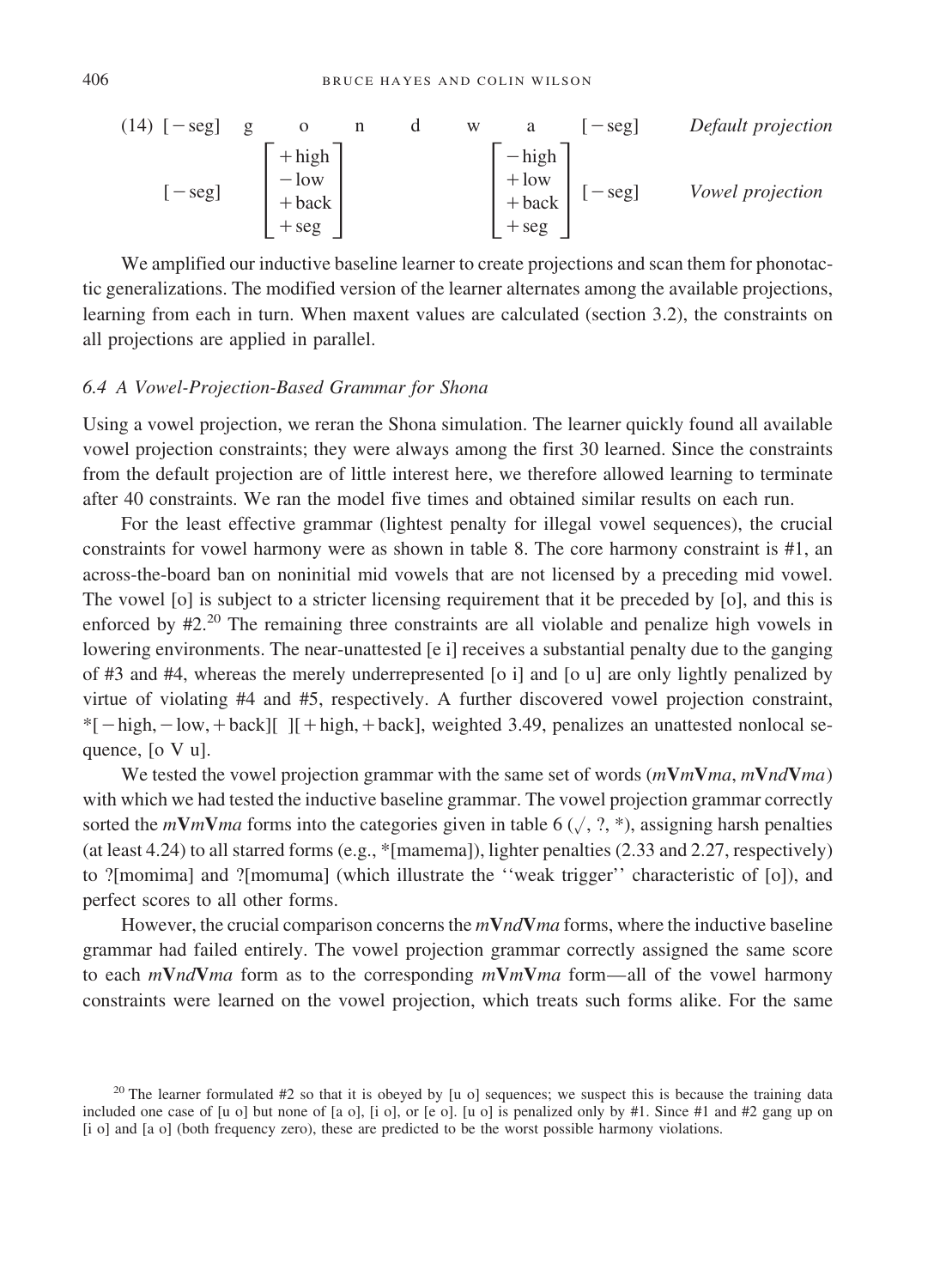| Constraint                                                                      | Projection | Weight | Comment                |
|---------------------------------------------------------------------------------|------------|--------|------------------------|
| 1. $\binom{*}{\text{-}}$ high, $-\text{low}$ $[-\text{high}, -\text{low}]$      | Vowel      | 5.02   | $\sqrt[*]{e, o}$ [e,o] |
| 2. $\sqrt[*]{$ - low, + back][ - high, - low, + back]                           | Vowel      | 4.43   | $\sqrt[*]{\circ}$ lo   |
| $3.$ *[ $-$ high, $-$ back][ $+$ high, $-$ back]                                | Vowel      | 1.91   | *ei                    |
| 4. $\[-parallel]$ - high, $-\text{low}$   + high, $-\text{back}$ ]              | Vowel      | 2.33   | $E_{\text{e,}o}$       |
| 5. * $[-\text{high}, -\text{low}, +\text{back}]$ $[+\text{high}, +\text{back}]$ | Vowel      | 2.26   | $*_{\text{OU}}$        |

**Table 8** Vowel projection grammar for Shona: Harmony constraints

reason, the vowel projection grammar would assign these scores to analogous forms with consonant clusters of any length.

In conclusion, we claim that our learner has achieved a reasonable approximation to Shona vowel-sequencing phonotactics. The learning of Shona harmony became possible when we moved beyond our inductive baseline model to incorporate a vowel projection. Thus, the concept of a vowel tier can be defended on learnability grounds: in controlled comparative simulations, it makes phonotactic learning possible where it would not otherwise be so. $^{21}$ 

#### **7 Locality in Stress Patterns: The Metrical Grid**

Another type of nonlocal phonotactics is found in stress systems. Where stress is predictable, it is often analyzed derivationally: a grammar assigns a stress contour to each form, based on its segmental or syllabic representation. But predictable stress is also a phonotactic pattern, a regularity of surface forms. We adopt this perspective here, noting that it readily extends to languages like English (Selkirk 1980b) where stress is not fully predictable, but obeys important restrictions.

#### *7.1 Unbounded Stress*

The nonlocality of stress is seen clearly in so-called unbounded stress patterns. One such pattern, attributed to Eastern Cheremis and various other languages (Hayes 1995:sec. 7.2), works as follows:

<sup>21</sup> The *LI* reviewers asked if we could dispense with projections and use Kleene star notation (i.e.,  $(x)$ <sup>\*</sup>, ''zero or more x'') instead. For example, #1 in table 8 would be stated to rule out  $[\wedge - \text{high}, -\text{low}]$  ( $[\wedge + \text{syl}]\$ \*[-high, -low]. We are skeptical that this would work. Kleene star is much less restrictive than projections, as it need not employ the same intervention class throughout a constraint. We judge that this would lead to severe search space problems. For example, the constraint of Hungarian that Hayes and Londe (2006) call Local NN is stated by them as  $*[-\text{back}][-\text{back}]$  $[-\text{back}]$  on a vowel tier; in Kleene star notation, it would require  $[-\text{back}]$  $[-\text{syl}]$ )\* $[-\text{back}]$  $(-\text{syl}]$ )\*[ $+\text{back}]$ . With any reasonably large number of natural classes, five-matrix constraints lead to a very large search space.

In general, however, work pursuing the inductive baseline approach must be prepared to consider multiple approaches to solving a learnability problem. The result in this section shows the *sufficiency* of vowel projections for the task at hand, but to demonstrate *necessity* would be a long-term project.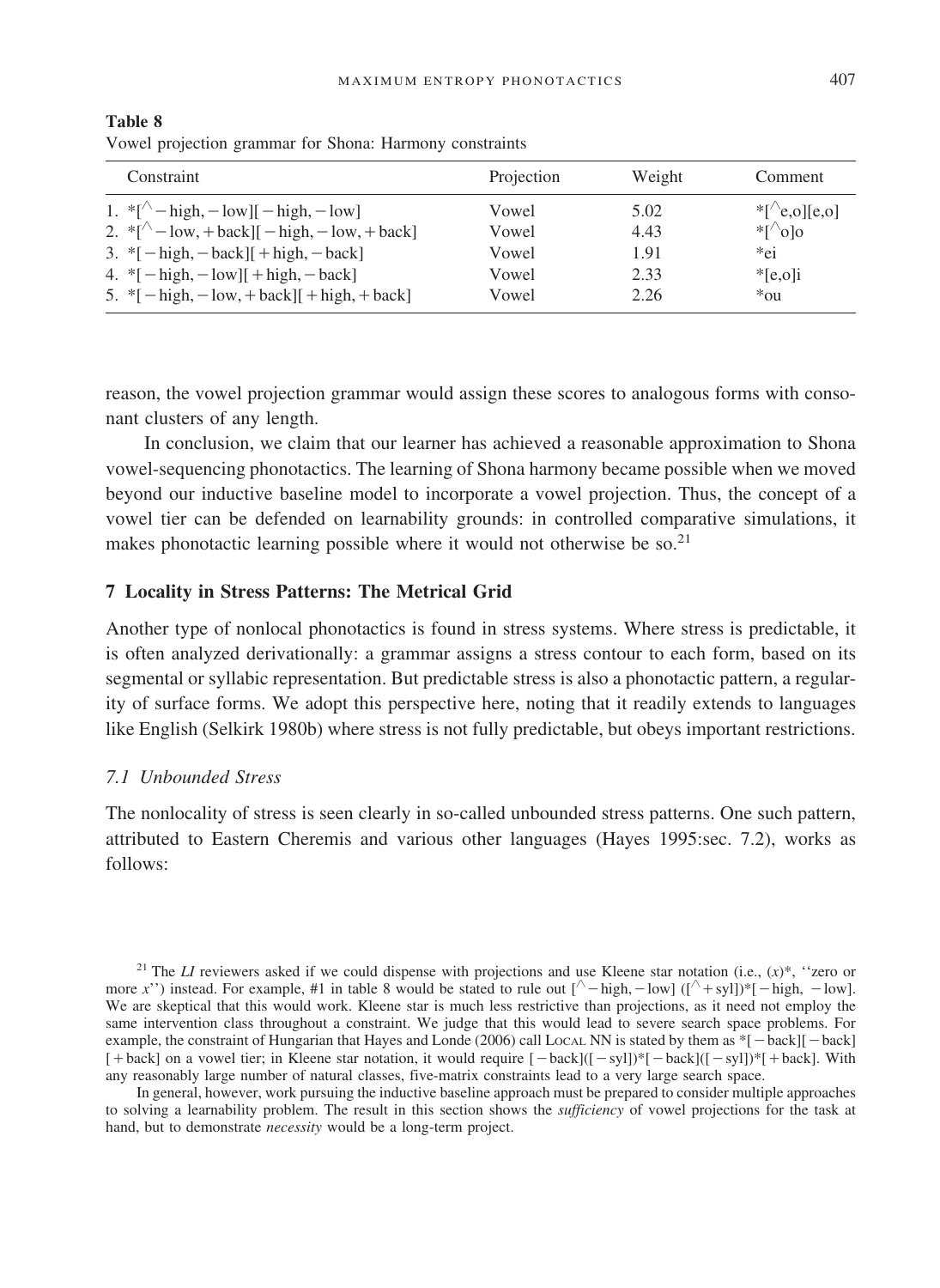- (15) a. Every heavy syllable bears some degree of stress.
	- b. Every initial syllable bears some degree of stress.
	- c. Of the stressed syllables in a word, the rightmost bears main stress.

In terms of main stress, this is a ''default to opposite'' system (Prince 1985), with the pattern ''rightmost heavy, else initial.'' The generalization in (15c) has been called ''End Rule Right'' (Prince 1983), a term we will use below.

This description implies two clear instances of nonlocality. First, the fact that exactly one syllable bears main stress (*culminativity*; Hayes 1995) is a nonlocal observation that cannot be stated in our inductive baseline model. Because our model imposes a limit *n* on the number of feature matrices that may appear in a constraint (section 4.1.2), it can only require that the main stress appear within  $n - 1$  syllables of a particular word edge or other landmark; it cannot quantify over all syllables of a word to determine that exactly one of them bears main stress. The same considerations imply that the End Rule Right restriction in (15c) cannot be captured by our inductive baseline learner; there is no guarantee that this syllable will fall within the *n*-syllable limit.

A representation for stress that addresses these locality issues is the *metrical grid*, proposed by Liberman (1975) and employed as a basis for stress theory by Liberman and Prince (1977), Prince (1983), Gordon (2002), and others. From the earliest work, theorists have recognized the implications of the grid for phonological locality.<sup>22</sup>

In a typical grid, every syllable is assigned to a terminal-level grid position, represented here as a row of *x*'s at the bottom of the grid. Every stressed syllable is designated as such by assigning it an additional  $x$  on the next row up from the bottom. Main-stressed syllables are also assigned an *x* on the third, highest row. This is illustrated in the following representation, which shows a schematic 13-syllable word containing three heavy syllables, obeying the stress pattern in (15):

| (16) |                                                                                                |  |     |  |  |  |  |               | Main stress row        |
|------|------------------------------------------------------------------------------------------------|--|-----|--|--|--|--|---------------|------------------------|
|      |                                                                                                |  | X X |  |  |  |  |               | <i>Stress row</i>      |
|      | $\begin{array}{ccccccccccccc}\nX & X & X & X & X & X & X & X & X & X & X & X & X\n\end{array}$ |  |     |  |  |  |  |               | Syllable row           |
|      |                                                                                                |  |     |  |  |  |  | LLLHLHLLHLLLL | Syllables: $H =$ heavy |
|      |                                                                                                |  |     |  |  |  |  |               | $L = light$            |

Since all of this phonological material belongs to a single word, the brackets for word division enclose all levels of the grid.

Grid formalism makes it possible to characterize the nonlocal patterns described above in local terms. The requirement that every word have exactly one stress is expressed by requiring that there be exactly one *x* between each pair of word brackets on the main stress row. The constraint for the End Rule Right generalization can be expressed locally as in (17).

 $22$  It has often been argued that the grid should be amplified with constituency information, such as foot structure (Liberman and Prince 1977, Halle and Vergnaud 1987, Hayes 1995). The present discussion makes no use of such constituency, taking an agnostic view on whether it exists. For discussion of ''hidden structure'' of this kind, see section 9.5.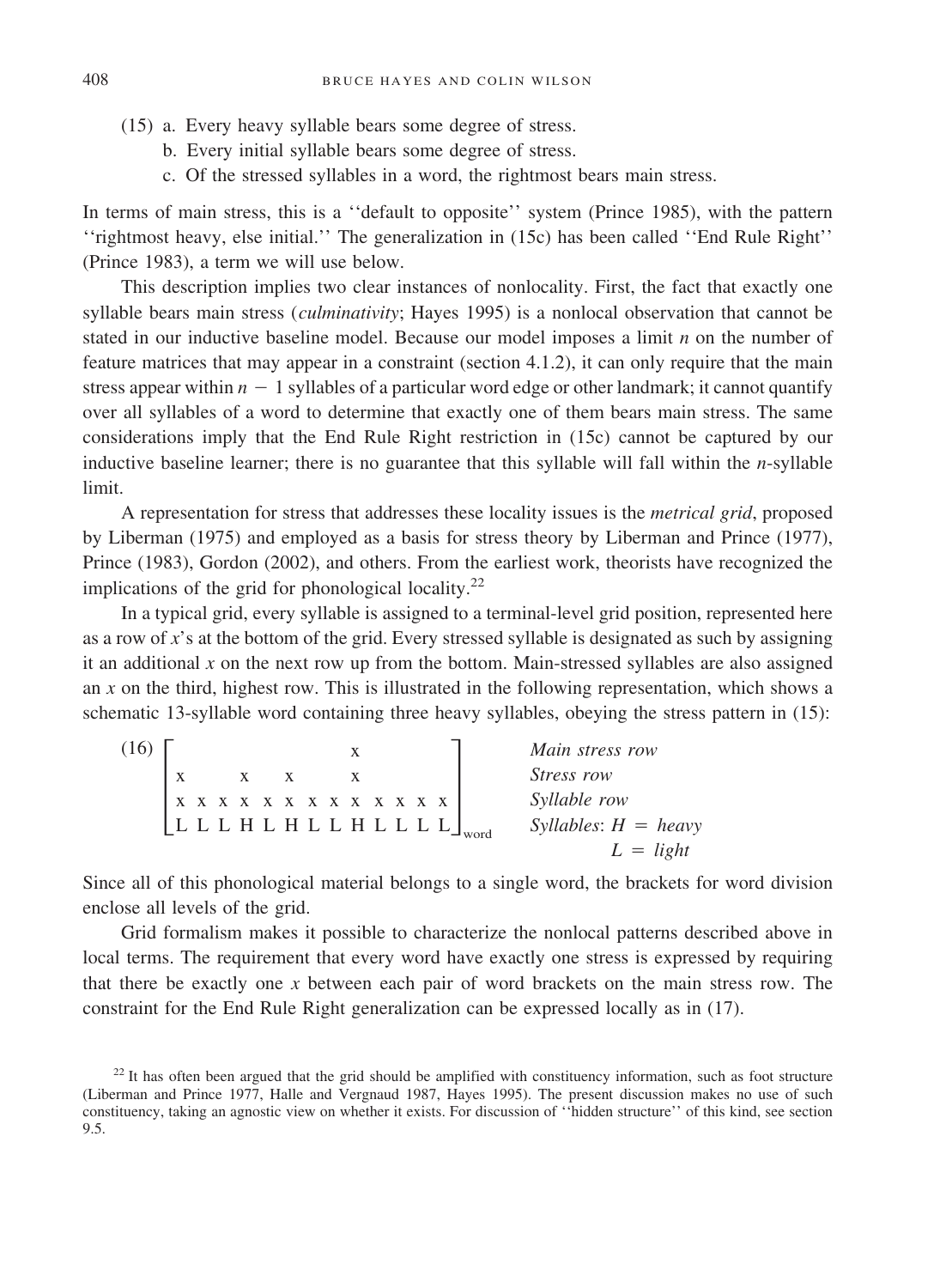$$
(17) * x
$$
 *Main stress row*  

$$
x x
$$
 *Stress row*

The literal interpretation is, ''Avoid a main stress mark when another grid mark follows on the immediately lower row.''

#### *7.2 Formalizing Grids as Projections*

By providing localist representations of patterns that would appear as nonlocal in an inductive baseline representation, the grid makes possible the learning of stress generalizations that would otherwise be missed. To demonstrate this, we constructed a formalization of the grid, using the same device of projection used earlier for vowel harmony.

For simplicity, we assumed an inventory of terminal elements consisting of just six symbols, each designating a syllable type: {L, ,L, 'L, H, ,H, 'H}. L designates light syllables and H heavy; and the IPA diacritics [ i ] designate stressless, secondary-stressed, and main-stressed syllables. These six entities were classified with the prosodic features [heavy], [stress], and [main]: primary stress is  $[ +$  stress,  $+$  main] and secondary stress is  $[ +$  stress,  $-$  main]. We used these features (plus the *SPE* feature [segment], which distinguishes segments from word boundaries) to express the grid as a set of projections, as in table 9.

The three projections are shown in detail for a schematic form in (18).

# (18) Representing a grid with projections:  $[L L H L]$

$$
[-seg]
$$
\n
$$
[-seg]
$$
\n
$$
[-seg]
$$
\n
$$
[-seg]
$$
\n
$$
[-seg]
$$
\n
$$
[-seg]
$$
\n
$$
[-seg]
$$
\n
$$
[-seg]
$$
\n
$$
[-seg]
$$
\n
$$
[-seg]
$$
\n
$$
[-seg]
$$
\n
$$
[-seg]
$$
\n
$$
[-ag]
$$
\n
$$
[-ag]
$$
\n
$$
[-ag]
$$
\n
$$
[-ag]
$$
\n
$$
[-ag]
$$
\n
$$
[-ag]
$$
\n
$$
[-ag]
$$
\n
$$
[-ag]
$$
\n
$$
[-ag]
$$
\n
$$
[-ag]
$$
\n
$$
[-ag]
$$
\n
$$
[-ag]
$$
\n
$$
[-ag]
$$
\n
$$
[-ag]
$$
\n
$$
[-ag]
$$
\n
$$
[-ag]
$$
\n
$$
[-ag]
$$
\n
$$
[-ag]
$$
\n
$$
[-ag]
$$
\n
$$
[-ag]
$$
\n
$$
[-ag]
$$
\n
$$
[-ag]
$$
\n
$$
[-ag]
$$
\n
$$
[-ag]
$$
\n
$$
[-ag]
$$
\n
$$
[-ag]
$$
\n
$$
[-ag]
$$
\n
$$
[-ag]
$$
\n
$$
[-ag]
$$
\n
$$
[-ag]
$$
\n
$$
[-ag]
$$
\n
$$
[-ag]
$$
\n
$$
[-ag]
$$
\n
$$
[-ag]
$$
\n
$$
[-ag]
$$
\n
$$
[-ag]
$$
\n
$$
[-ag]
$$
\n
$$
[-ag]
$$
\n
$$
[-ag]
$$
\n
$$
[-ag]
$$
\n
$$
[-ag]
$$
\n
$$
[-ag]
$$
\n
$$
[-ag]
$$
\n
$$
[-ag]
$$
\n
$$
[-ag]
$$
\n
$$
[-ag]
$$
\n
$$
[-ag]
$$
\n
$$
[-ag]
$$
\n
$$
[-ag]
$$
\n
$$
[-ag]
$$
\n
$$
[-ag]
$$
\n
$$
[-ag]
$$

This representation is closely analogous to a traditional grid, as can be shown by simply replacing every matrix containing  $[+seg]$  with *x* and marking word boundaries with brackets, as in (19).

| Table 9                                      |  |  |
|----------------------------------------------|--|--|
| Formalizing a metrical grid with projections |  |  |

|                    | Criterial features | Projected features |
|--------------------|--------------------|--------------------|
| Main projection    | $[+$ main]         | [segment]          |
| Stress projection  | $[+str]$           | [segment], [main]  |
| Default projection | none               | all                |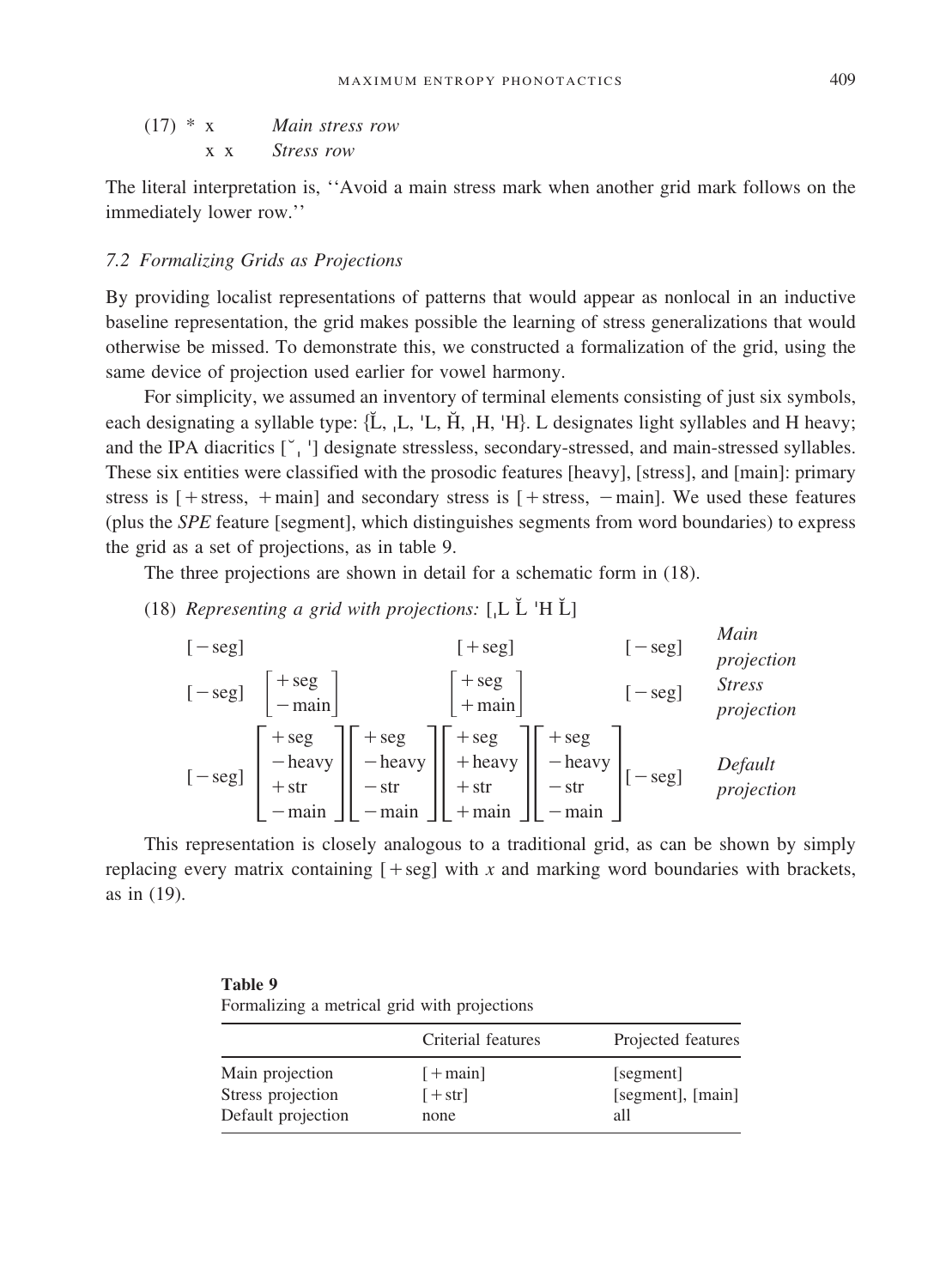(19)  $\begin{bmatrix} x \\ x \\ x \\ x \\ x \\ x \\ x \end{bmatrix}$ x x x x x x  $\begin{bmatrix} x & x \\ x & x & x \\ L & L & H & L \end{bmatrix}_{word}$ *Main stress row Stress row Syllable row*

The projection version may appear to be richer in information, since each row encodes the presence of higher-level grid marks with its featural content. However, traditional use of grids has generally done more or less the same, relying on geometrical (''dominated by'') rather than featural descriptions.

#### *7.3 Learning Stress with Grids*

We tested our learner under this scheme by having it try to learn the schematic stress pattern in (15). As training data, we employed all strings of length five or less drawn from the symbol set  $\{ \check{L}, L \check{L}, H \check{H} \}$  that obey (15) (['L], ['H], ['L Ľ], [,L 'H], ['H Ľ], [,H 'H], ['L Ľ Ľ], etc.). With this training set, the projections of table 9, and the same learning parameters as in the English onset simulation (section 5.1), our system consistently discovered the constraints and weights given in table 10.

We tested this grammar by calculating the scores it derives for every possible string up to length five drawn from the complete inventory  ${L L L H H H}$ . The grammar successfully assigned perfect scores to all legal forms and penalty scores of at least 5.44 to all illegal ones.

Our inductive baseline learner cannot learn this stress pattern. Indeed, it cannot even represent the grammar that would be needed: if the maximum number of matrices used in a constraint is *n*, the grammar will be defeated by words of length  $n + 1$ . Thus, when we set *n* at 4, the grammar learned failed to rule out five-syllable forms like \*['H  $\check{L}$   $\check{L}$  'H] (with two primary stresses) and  $*$ [H  $\check{L}$   $\check{L}$   $\check{L}$ ] (with none).

In sum, hierarchical representations permit the statement of nonlocal generalizations using formal principles that are stated locally. In previous work, this property has been noted as an important basis for developing a constrained theory of possible stress patterns (see, e.g., Hayes

| Constraint                                               | Projection    | Weight | Comment                                                 |
|----------------------------------------------------------|---------------|--------|---------------------------------------------------------|
| $1. * ##$                                                | Main          | 6.18   | Culminativity                                           |
| 2. $*$ [+main][]                                         | <b>Stress</b> | 7.18   | End Rule Right                                          |
| 3. $*H$                                                  | Default       | 6.57   | WEIGHT-TO-STRESS (Prince and<br>Smolensky 1993/2004:56) |
| 4. $*#[-str]$                                            | Default       | 5.44   | Every word must begin with a stress.                    |
| 5. $\ast$ $\begin{bmatrix} +str \\ -heavy \end{bmatrix}$ | Default       | 6.57   | Light syllables may be stressed only<br>if initial.     |

**Table 10** Grammar learned for stress pattern (15)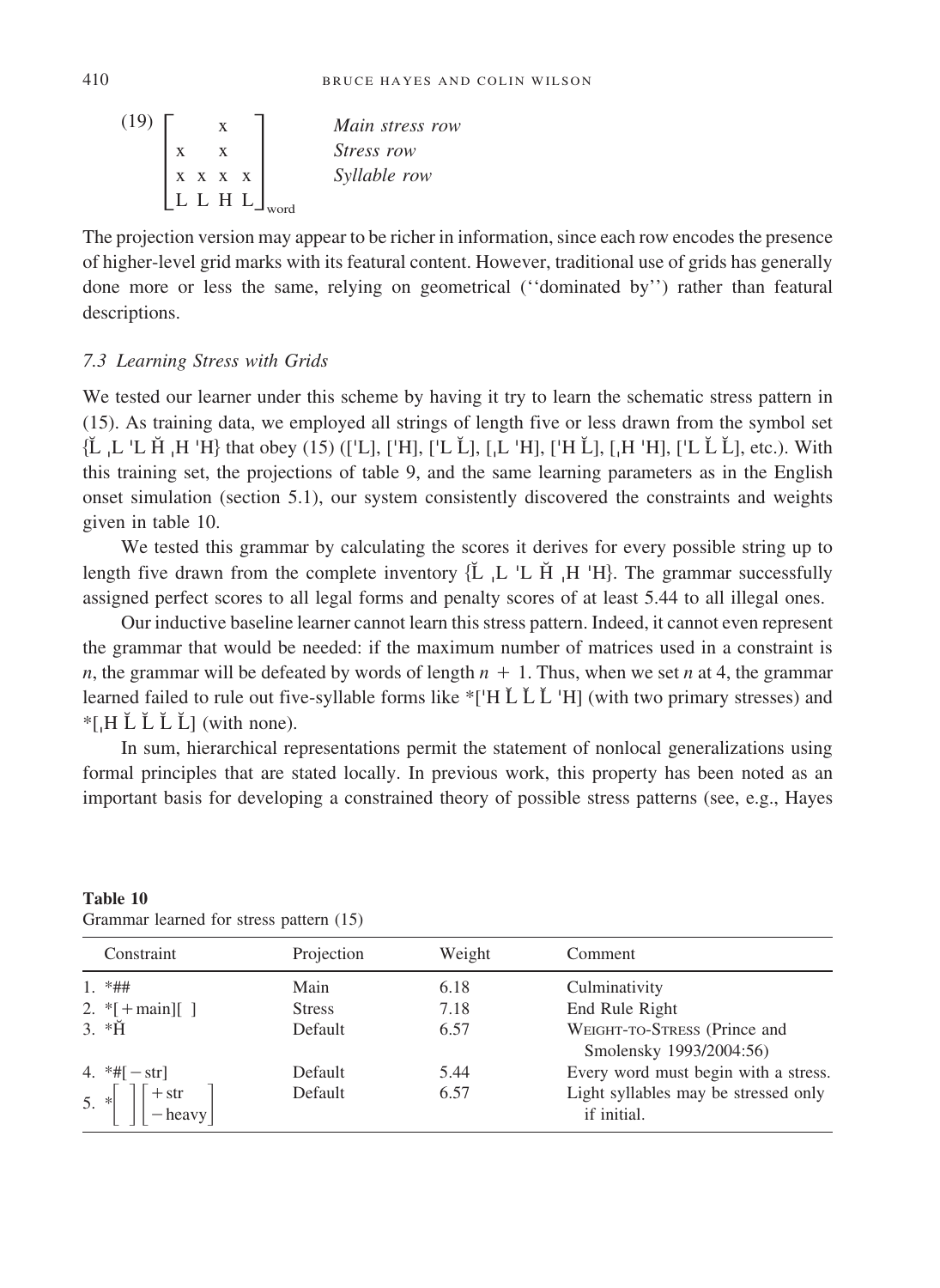| Constraint                        | Projection    | Languages/33 | Comment                    |
|-----------------------------------|---------------|--------------|----------------------------|
| $1 * # #$                         | Main          | 33           | Culminativity (existence)  |
| 2. $\sqrt[*]{ + str}$ [+str]      | Default       | 25           | *CLASH (Prince 1983)       |
| 3. $*$ [ ][ ]                     | Main          | 23           | Culminativity (uniqueness) |
| 4. $*$ #[ $-$ main]               | <b>Stress</b> | 13           | End Rule Left              |
| 5. * $\lceil$   $\lceil$ + str  # | Default       | 13           | See section 9.2            |

**Table 11** Commonly learned stress constraints

1995:34). But by the same token, the locality property is important to learning, since it makes it possible to discover the crucial generalizations using a learner with a restricted search space.

#### *7.4 Other Stress Rules*

To get a clearer idea of how the model performed in learning stress systems, we let it attempt to learn similar schematic simulations for the empirical typology of quantity-insensitive systems compiled by Gordon (2002). Gordon's research interest was in developing an a priori constraint set whose factorial typology (Prince and Smolensky 1993/2004:sec. 3.1) would match with the observed natural language systems. Here, we simply used his 33 observed stress patterns as a criterion for our model, to determine whether they could all be learned.

Our simulations were carried out along the same lines as in section 7.2, except that since the languages in question make no distinction of syllable quantity, the terminal vocabulary was limited to just three elements distinguished by stress level  $(\check{\sigma}, \rho, \check{\sigma})$ . We followed Gordon in including all legal patterns of up to eight syllables in the training sets, and in a couple of cases made minor corrections to Gordon's typology on the basis of the cited source materials.

For *n* (the maximum number of matrices in a constraint), we employed a value of 4. This follows our earlier claim (section 4.1.2) that constraint systems permit a trade-off of length against internal complexity. Since the feature system for prosodic properties (here, just  $\{f \pm \text{stress}\}\$ ,  $[\pm \text{main}]$  is impoverished, a value of 4 is feasible without creating a huge search space. Setting *n* at 4 permits the system to learn constraints like  $[-\text{main}]$  [ ]#, which is used for deriving antepenultimate stress (see, e.g., the entry for Georgian in appendix C).

The 33 grammars learned by our system contained a variety of constraints, of which the six most common are given in table 11. We tested the 33 learned grammars by examining all possible strings of length 8 or less composed of the elements  $(\sigma, \rho, \sigma')$ . The model was entirely successful in distinguishing the well-formed from the ill-formed strings, assigning a perfect score to every legal form and a substantial penalty to every illegal one, in each language.<sup>23</sup>

<sup>&</sup>lt;sup>23</sup> For the full set of learning data and grammars, see appendix C. As one would expect, the system could also learn many imaginable but unlikely stress systems; for discussion, see section 9.4.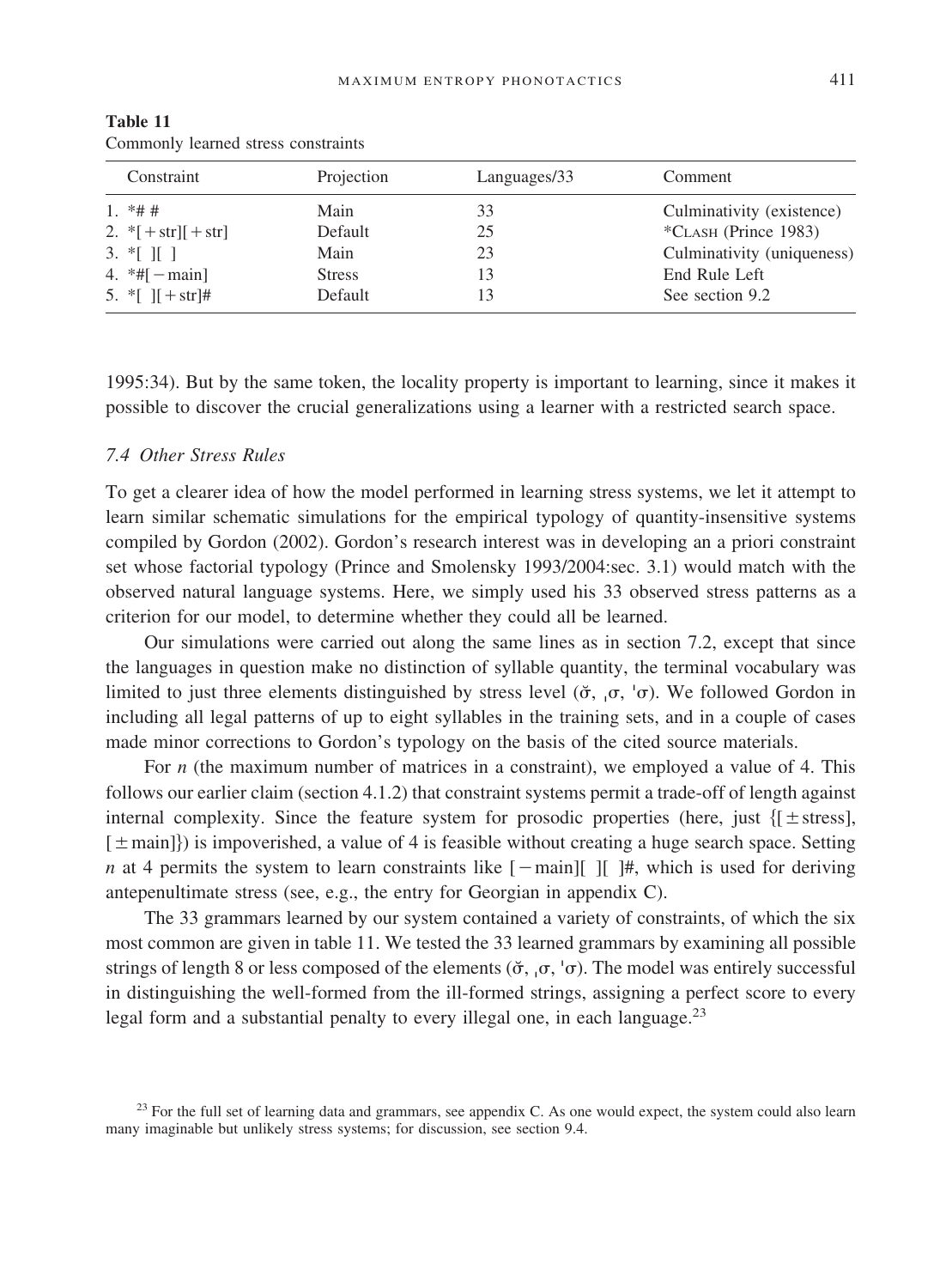| Consonants    |         | Labial | Apicoalveolar | Retroflex | Laminopalatal | Velar |
|---------------|---------|--------|---------------|-----------|---------------|-------|
| Stops         |         | b      | d             |           | $\ddagger$    | g     |
| <b>Nasals</b> |         | m      | n             |           | Jı            | ŋ     |
| Trill         |         |        | r             |           |               |       |
| Approximants  | lateral |        |               |           |               |       |
|               | central | W      |               | J.        |               |       |
|               |         | Vowels | Front         | Central   | Back          |       |
|               |         | high   | i, ii         |           | u, ur         |       |
|               |         | low    |               | a, ar     |               |       |

**Table 12** Wargamay phonemes

#### **8 A Whole-Language Analysis: Wargamay**

The ultimate goal of our learning model is to induce a complete description of the phonotactics of any given language. In this section, we take a first step toward this goal by applying the model to data from the Australian aboriginal language Wargamay (Dixon 1981). Wargamay was chosen because of its interesting quantity-sensitive stress system, and because Dixon's meticulous description of its phonotactics provides a baseline against which our learned grammar can be evaluated (see also Sherer 1994, Hayes 1995, Kager 1995, McGarrity 2002). The theoretical issues addressed here are similar to those discussed earlier. In particular, our study of Wargamay provides further evidence for the utility of multiple projections in phonological representations, and it reveals gradient well-formedness patterns that previous work on the language does not fully account for.

#### *8.1 Segments, Features, and Training Data*

Table 12 gives the phoneme inventory of Wargamay in IPA notation. These phonemes have various allophones, involving contextual or free variation, as well as optional neutralizations, described in Dixon 1981:16–17. We idealize somewhat in abstracting away from these details.

The segmental features we assumed are shown in table 13. In addition, we assumed that vowels are classified by the prosodic features [stress] and [main], as in section 7.2.

We used as our learning data the vocabulary of approximately 950 items included in Dixon's grammar. We removed reduplicated forms, which Dixon treats as two separate phonological words, and a handful of forms that contain blatant violations of the phonotactic system.<sup>24</sup> The set of remaining forms was considerably smaller than the learning data for our previous analyses

<sup>&</sup>lt;sup>24</sup> These are [ŋijaɲma] 'ask' ([nm] cluster), [jawujnba $\pi$ ] 'big grey kangaroo' ([jnb] cluster, with the phonotactically regular variant [jawujmba.ji]), and the loanwords [drajga] 'tracker' (initial cluster), [ga:guɪu̩] 'cockroach' (final obstruent), and [lajn] 'line' (initial [l] and final cluster).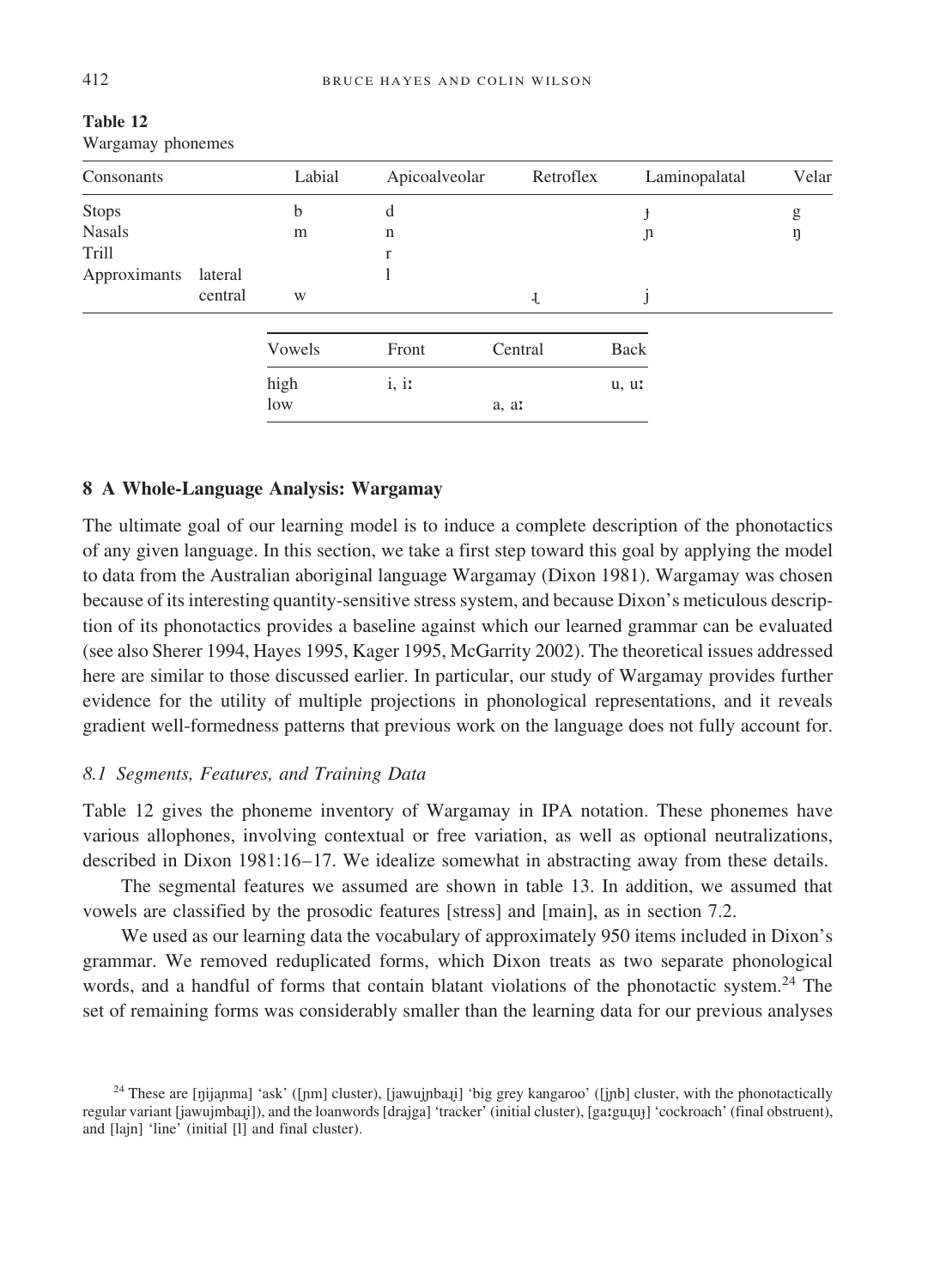|        | $\mathbf b$ | d      | $\mathbf{f}$ | g      | m      | n      | $\mathfrak n$ | ŋ      | $\mathbf{r}$ | $\perp$ | J.     | j      | W      | $\mathbf{i}$ | a      | $\mathbf u$ | in     | a:     | ur     |
|--------|-------------|--------|--------------|--------|--------|--------|---------------|--------|--------------|---------|--------|--------|--------|--------------|--------|-------------|--------|--------|--------|
| syl    |             |        |              |        |        |        |               |        |              |         |        |        |        |              | $^+$   | $^+$        | $^+$   | $^{+}$ | $^{+}$ |
| cons   | $^{+}$      | $^{+}$ | $^+$         | $^{+}$ | $^{+}$ | $^{+}$ | $^{+}$        | $^{+}$ | $^{+}$       | $^{+}$  | $^{+}$ |        |        |              |        |             |        |        |        |
| approx |             |        |              |        |        |        |               |        | $^{+}$       | $^{+}$  | $^{+}$ | $^{+}$ | $^{+}$ | $^{+}$       | $^{+}$ | $^{+}$      | $^{+}$ | $^{+}$ | $^{+}$ |
| son    |             |        |              |        | $^{+}$ | $^{+}$ | $^{+}$        | $^{+}$ | $^{+}$       | $^{+}$  | $^{+}$ | $+$    | $^{+}$ | $^{+}$       | $^{+}$ | $^{+}$      | $^{+}$ | $^{+}$ | $^{+}$ |
| lab    | $^{+}$      |        |              |        | $^{+}$ |        |               |        |              |         |        |        |        |              |        |             |        |        |        |
| cor    |             | $^{+}$ | $^{+}$       |        |        | $^{+}$ | $^{+}$        |        | $^{+}$       | $^{+}$  | $^{+}$ |        |        |              |        |             |        |        |        |
| ant    |             | $^{+}$ |              |        |        | $^{+}$ |               |        | $^{+}$       | $^{+}$  |        |        |        |              |        |             |        |        |        |
| lat    |             |        |              |        |        |        |               |        |              | +       |        |        |        |              |        |             |        |        |        |
| dors   |             |        |              | $^{+}$ |        |        |               | $^{+}$ |              |         |        |        |        |              |        |             |        |        |        |
| high   |             |        |              |        |        |        |               |        |              |         |        | $^{+}$ | $^+$   |              |        | 十           | $^+$   |        | $^+$   |
| back   |             |        |              |        |        |        |               |        |              |         |        |        | $^+$   |              | $^{+}$ | $^{+}$      | -      | $^{+}$ | $^{+}$ |
| long   |             |        |              |        |        |        |               |        |              |         |        |        |        |              |        |             | $^{+}$ | $^{+}$ | $^{+}$ |

**Table 13** Feature chart for Wargamay

and contained only one item of more than four syllables. We judged this corpus to be too limited to serve as input to our learner, particularly because we are interested in learning the stress system of the language. Therefore, we inflected each nominal and verbal root according to the morphological description given by Dixon (1981:27ff.). The resulting set contains about 6,000 words and instantiates the stress pattern across a range of word lengths from one to six syllables. In the following sections, we discuss how the grammar learned from these data accounts for the segmental and stress phonotactics of Wargamay.

#### *8.2 Learning Simulation*

The resources our learner used for Wargamay integrate those from the previous sections. We deployed projections for a metrical grid (as in  $(18)$ ) as well as a vowel projection (section 6.3).<sup>25</sup> Our Wargamay grids were amplified versions of what was used in the previous section, since instead of just schematic syllable strings, we had to deal with complete representations. Sidestepping the question of syllabification (see section 9.5), we defined a weight projection whose criterial feature was [+ syllabic] and whose projected features were [long], [stress], [main], and [segment]. Since only long-voweled syllables count as heavy in Wargamay, this sufficed to provide a lowestlevel grid layer that could represent syllable count and weight.

The feature matrix limit *n* was set at 4 for the grid projections and 3 elsewhere; otherwise, all parameter settings for the learner were set the same as in the English onset simulation.

The system learned a large grammar, which we limited by fiat to 100 constraints. Multiple runs yielded essentially identical results, and we discuss only one representative run here. In brief,

<sup>&</sup>lt;sup>25</sup> As it happened, no constraints were learned on the vowel projection. However, assuming that projections are not learned on a language-specific basis, but are specified in UG, learners have no choice but to search each one during phonotactic learning.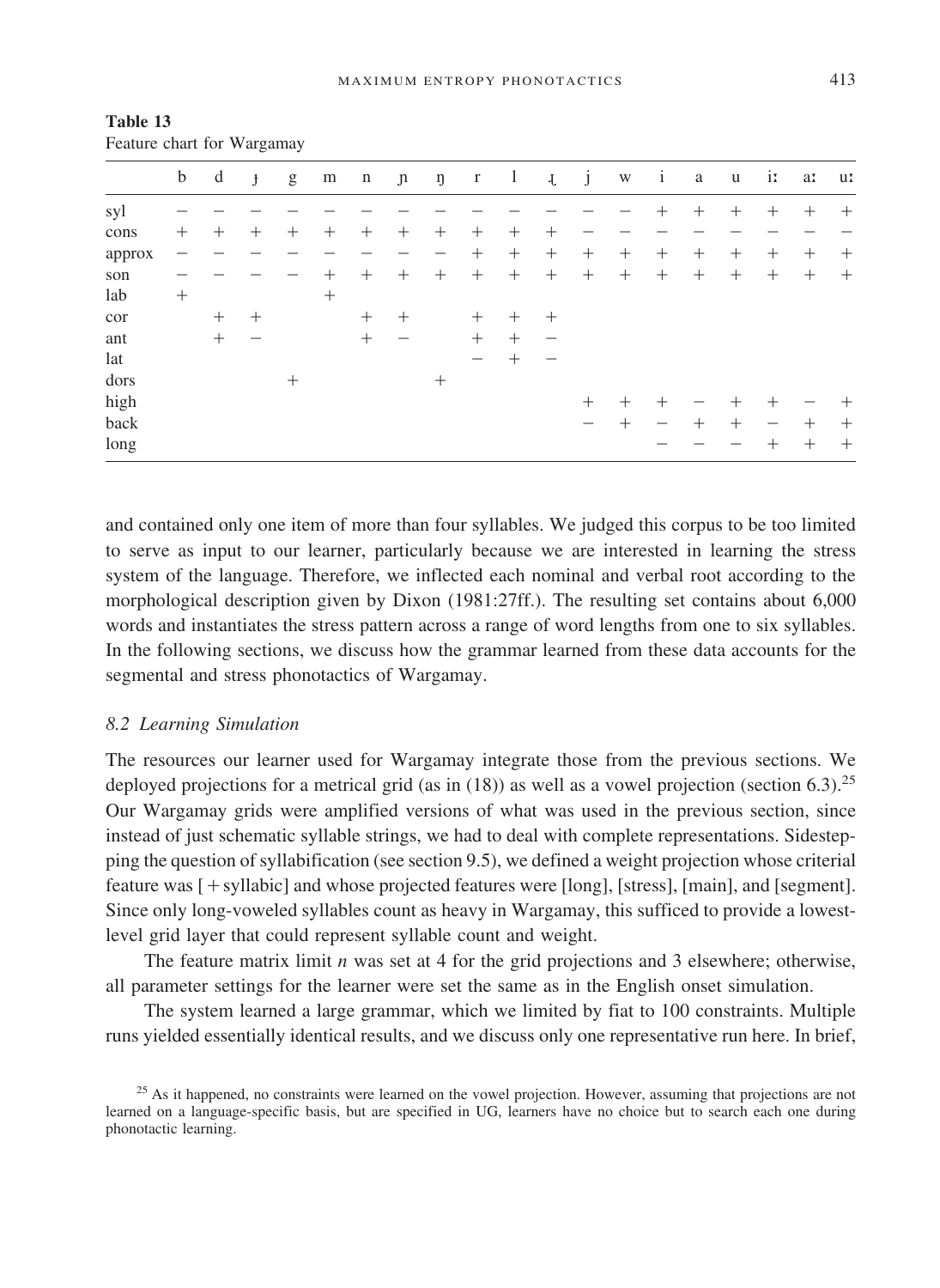| Constraint      | Weight | Comment                                   |
|-----------------|--------|-------------------------------------------|
| $1. * HV$       | 2.64   | No initial vowels <sup>a</sup>            |
| 2. $*VV$        | 5.43   | No vowel sequences                        |
| 3. $*$ #[ $ C $ | 5.71   | No initial consonant clusters (given *#V) |
| 4. *CC#         | 3.94   | No final consonant clusters               |

| Table 14                                 |  |  |
|------------------------------------------|--|--|
| Constraints on CV sequencing in Wargamay |  |  |

<sup>a</sup> This constraint has a low weight because it is ganged with various others (e.g., #2 and #3) that penalize vowel-initial forms. No vowel-initial form receives a score lower than 5.41.

we found that our system learned all of Dixon's phonotactic principles: examination of a systematic set of test forms (sections 8.3–8.4) indicates that any form that violates one of Dixon's phonotactics is penalized, usually severely, by the learned grammar. However, our grammar may also have overfitted the data, learning constraints that characterize accidental gaps (section 8.5).

In what follows, rather than covering the whole grammar all at once, we will divide Wargamay phonotactics into various empirical domains, discussing the constraints learned and the system's performance for each.

#### *8.3 Segmental Phonotactics*

**Table 14**

*8.3.1 CV Sequencing* The sequencing of consonants and vowels in Wargamay phonotactics is straightforward. Every word must begin with a consonant, vowel sequences are not permitted, and consonant clusters cannot appear at the beginning or end of the word. The grammar constructed by our learner accounts for these restrictions economically, as shown in table 14.

*8.3.2 Initial and Final Consonants* Any consonant except [r] or [l] (the anterior approximants) can appear at the beginning of the word, and a subset of the sonorants ( $[m n n l r j]$ ) may appear word-finally. The learned grammar captures these restrictions with the constraints listed in table 15. With these constraints, the grammar penalizes all of the unattested word-initial and word-

| Constraints on word-initial and word-final consonants in warganiay |        |                            |  |  |  |  |  |
|--------------------------------------------------------------------|--------|----------------------------|--|--|--|--|--|
| Constraint                                                         | Weight | Comment                    |  |  |  |  |  |
| 1. $*#$ [ + approx, + ant]                                         | 4.70   | No initial [r] or [l]      |  |  |  |  |  |
| 2. * $[-\text{lat}]$ #                                             | 4.06   | No final $[r]$ or $[i]$    |  |  |  |  |  |
| 3. * $[-\text{son}]$ #                                             | 4.27   | No final obstruents        |  |  |  |  |  |
| 4. * $[-syl, +back]$ #                                             | 4.18   | No final $[w]$             |  |  |  |  |  |
| 5. * $[ + \text{dors}]$ #                                          | 4.20   | No final dorsals           |  |  |  |  |  |
| 6. * $[+ \text{lab}]$ #                                            | 3.61   | No final labials           |  |  |  |  |  |
| 7. * $[ +$ approx, $-$ ant $]$ #                                   | 1.68   | No final $\lceil 1 \rceil$ |  |  |  |  |  |

| Table 15                                                          |  |  |  |
|-------------------------------------------------------------------|--|--|--|
| Constraints on word-initial and word-final consonants in Wargamay |  |  |  |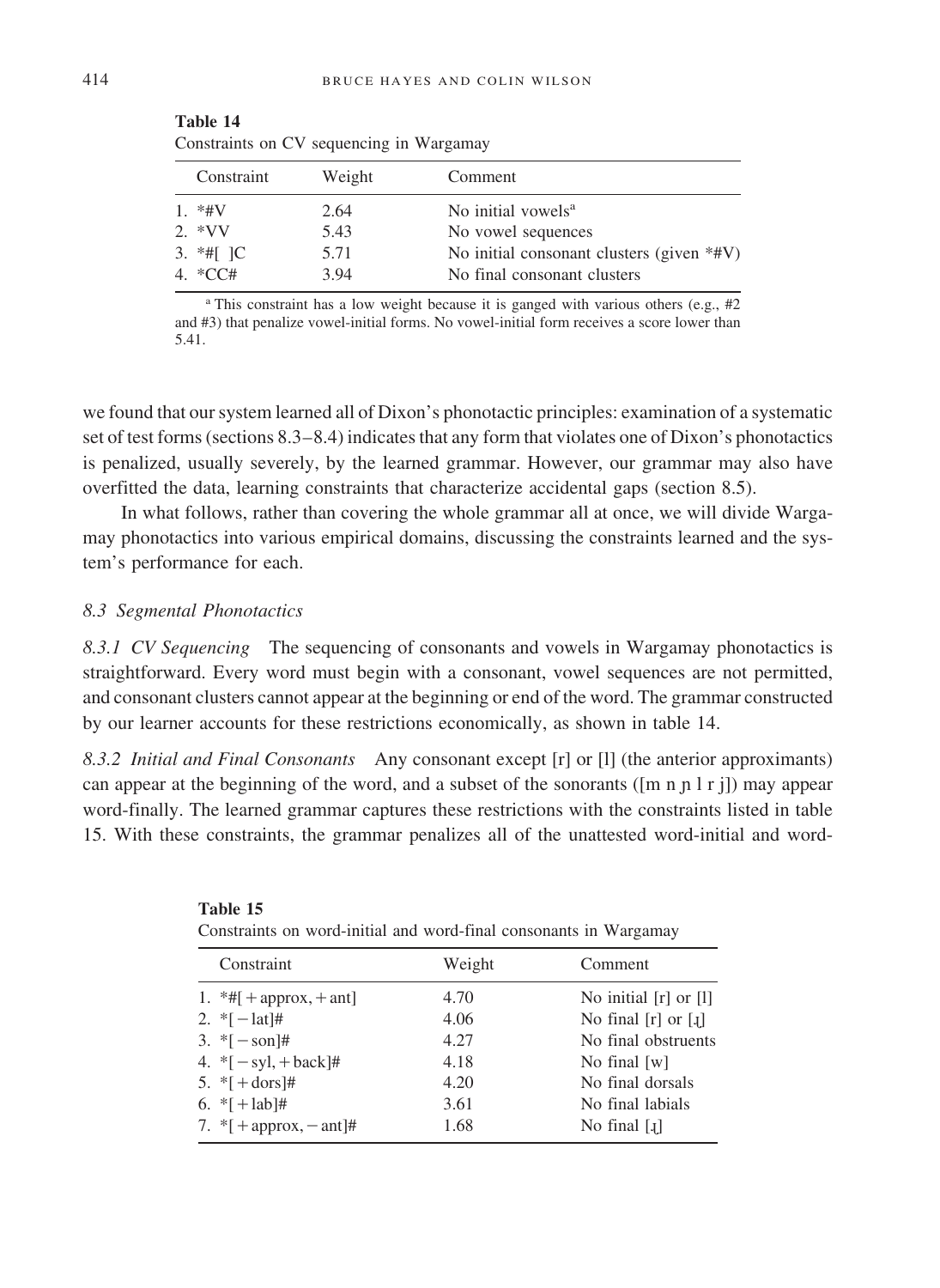final consonants and gives all of the attested word-initial consonants perfect scores. However, with respect to word-final position it is more restrictive than Dixon's description. The constraint  $*$ [+lab]# penalizes both [b], which is not possible finally, and [m], which does occur in that position. Similarly, the constraint  $\epsilon$ [-lat]#, whose weight seems too high to us, penalizes both unattested  $[j]$ # and attested  $[r]$ #.

Inspection of the learning data explains why the learner singles out [m] and [r], among the consonants that are attested finally, as relatively ill formed. There are exactly 4 items in Dixon's vocabulary that end in [m], and none of the inflectional affixes end in this consonant. Consequently, [m]-final words make up less than 1% of the consonant-final words in the inflected learning data. The numbers for [r]-final words are only slightly higher (11 vocabulary items,  $\leq 1\%$  of consonantfinal learning data). In comparison, all of the other attested word-final consonants occur in at least 5% of the consonant-final inflected words of the learning data. Thus, the learner has selected constraints against the attested word-final consonants that are substantially rarer than their competitors.

*8.3.3 Intervocalic Consonants and Clusters* The richest area of Wargamay's segmental phonotactics is its inventory of intervocalic consonant sequences. Every single consonant is attested intervocalically, and our learned grammar contains no constraints against consonants in the environment /  $V_{\text{max}}$  V. However, the inventory of biconsonantal and triconsonantal clusters is quite restricted. Dixon identifies the following cluster types as possible root-internally:

- (20) *Legal root-internal consonant clusters in Wargamay (Dixon 1981)*
	- a. Homorganic nasal-stop sequences ( $[mb nd p<sub>1</sub> n<sub>g</sub>]\$
	- b.  $[n \mid r \mid i]$  followed by  $[b + g \mid m \mid n]$  (i.e., by the set of nonapical stops and nasals)
	- c.  $[1 r j]$  followed by legal nasal-stop sequences or  $[w]$

Many of the clusters included in this description are unattested ( $\lceil \text{np} \ln \text{pn} \rceil$  in  $\lceil \text{np} \ln \text{nn} \rceil$ ) lng rmb rnd rnb rn $_{\text{I}}$  rng  $_{\text{I}}$ nd  $_{\text{I}}$ ng jnd jng jw]) or occur in just one vocabulary item ([n $_{\text{I}}$  j $_{\text{II}}$ rw  $j$ n ing  $j$ w jnb]). A generalization not noted by Dixon is that triconsonantal clusters containing *nonhomorganic* nasal-stop sequences are marginal: [lnb ln] lng rnb rnj rng *inb inj ing jng]* are among the unattested clusters, and [jnb jn<sub>j</sub>] occur in only one or two roots. A generalization evidently related to (20b) is that the apical sequence [nd] never occurs within a triconsonantal cluster (thus, [lnd rnd ˙nd jnd] are unattested in roots).

Because roots can end in consonants, and some of the inflectional affixes are consonantinitial, one might expect a much larger inventory of intervocalic clusters in conjugated forms (Dixon 1981:22). To a large extent, this expectation is dashed by morpheme-specific alternation. For example, the ergative/instrumental case ending, which is  $[-\eta gu]$  after vowels, loses its initial nasal and undergoes place-of-articulation assimilation when combined with nasal-final roots; this alternation, like others documented by Dixon, serves to reinforce the phonotactic pattern found root-internally. There are, however, clusters that appear only under inflection, namely, [mg ng mp nn nn nn d ld ln in lnd]. While [nn ln in] are accidental gaps on Dixon's analysis, the other members of this set expand the phonotactic system in virtue of their initial nonapical nasals and clustering apical stops.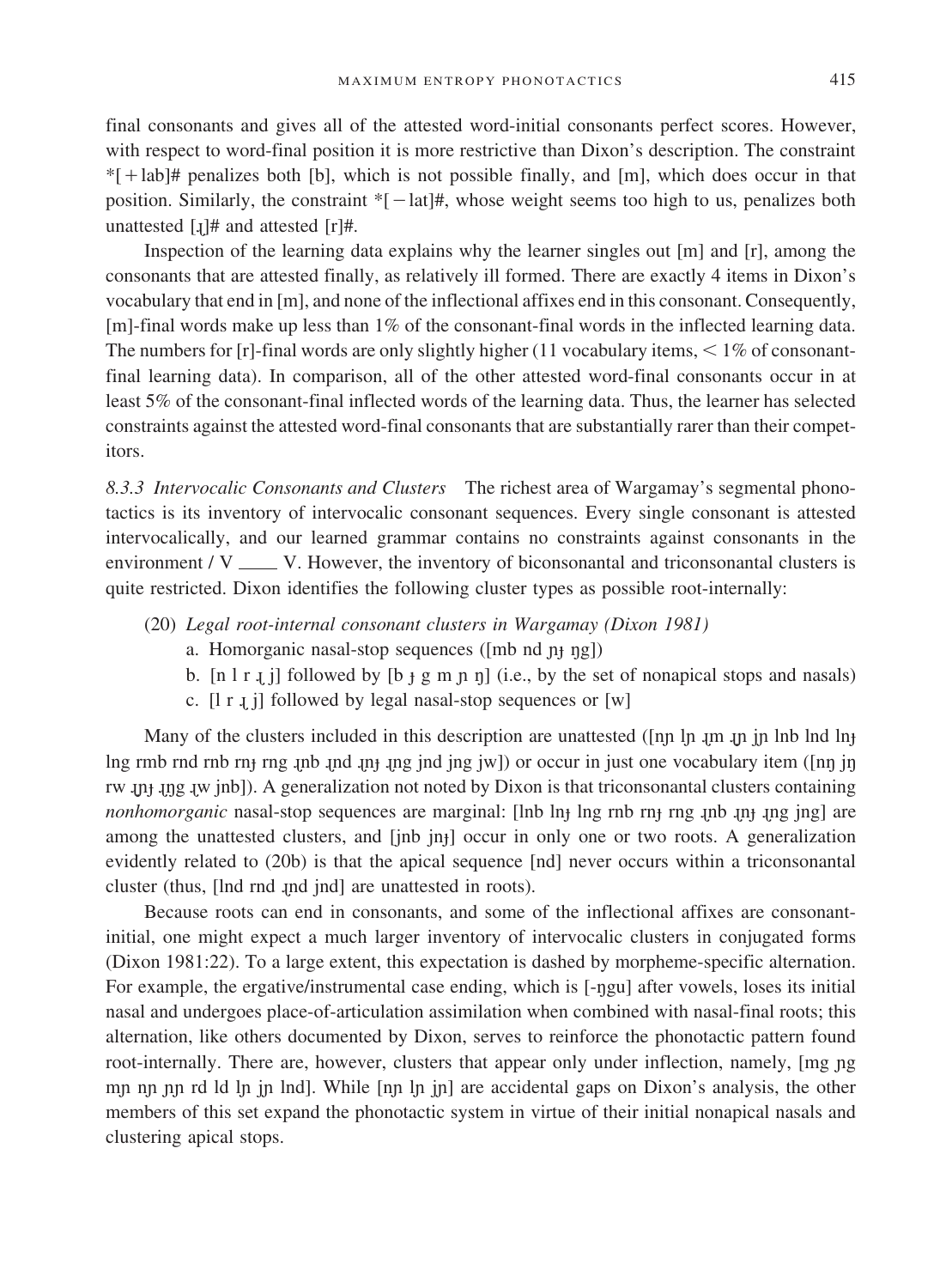| 11V      |  |  |
|----------|--|--|
|          |  |  |
| Table 16 |  |  |

| Constraints on intervocalic consonant clusters in Wargamay |  |  |  |
|------------------------------------------------------------|--|--|--|
|                                                            |  |  |  |

| Constraint                                                                  | Weight | Comment                                                   |
|-----------------------------------------------------------------------------|--------|-----------------------------------------------------------|
| 1. $\sqrt[*]{-}$ son $ C $                                                  | 5.63   | The first member of a cluster must be.<br>a sonorant.     |
| 2. $\mathcal{C}$ [ + approx, - syl]                                         | 4.25   | The second member of a cluster must<br>not be $[r 1 j]$ . |
| 3. $ [ + \text{dors}   + \text{cor}]$                                       | 4.48   | No dorsal-coronal clusters                                |
| 4. $\{ \cdot  +  ab   - \text{son}, + \text{cor} \}$                        | 4.42   | $*$ [+lab][d $_{\text{f}}$ ] (allows [mg mn])             |
| 5. $\sqrt[*]{[-\text{ant}][+\text{ant}]}$                                   | 4.04   | $*[p_1]$ [d n r l] (allows [nd n+ j+])                    |
| 6. * $[-approx, -ant][ + lab]$                                              | 4.11   | $*[n_j]$ [+lab] (allows [nb nm])                          |
| 7. $\sqrt[8]{1 + \text{dors}}$ [ + lab]                                     | 4.07   | No dorsal-labial clusters                                 |
| 8. $ [+1ab][+dors]$                                                         | 3.36   | No labial-dorsal clusters                                 |
| 9. $\sqrt[8]{1}$ - lat <sub>1</sub> + son, + ant <sub>1</sub>               | 2.10   | $\frac{1}{2}$ [r .j][n r l]                               |
| 10. ${}^*CC[-syl, +son]$                                                    | 2.10   | ${}^{\ast}CC[+son]$                                       |
| 11. $\{ + \text{dors} \}$ [ $ - syl, + \text{son}$ ]                        | 1.75   | Allows [ng]                                               |
| 12. $\{[-\text{approx}]\}$ + son, + ant                                     | 0.51   | $*$ [nn] vs. [nd]                                         |
| 13. * $[+$ lab] $[+$ son, $-$ syl]                                          | 1.67   | Allows [mg]                                               |
| 14. $\sqrt{\frac{2}{1}}$ - approx, - ant $\sqrt{\frac{2}{1}}$ + son, + dors | 1.08   | $\vert n \vert$ before [n]                                |
| 15. $\mathbf{F} + \text{back} - \text{syl}$ C                               | 1.84   | No [w]-initial clusters                                   |
| 16. * $[-\text{cons}, -\text{sy}]\;$ + ant ]                                | 2.21   | No glides before apicoal veolars                          |
| 17. * $[+$ lab $]$ $[+$ son, $+$ lab $]$                                    | 1.90   | $*$ [mm] (allows [mb])                                    |

The constraints learned by our model, given in table 16, capture the major generalizations on Wargamay consonant clusters and adjudicate the marginal cases in a way that is sensitive to frequency of occurrence. Of the approximately 2,400 two- and three-consonant clusters that are logically possible given the Wargamay segment inventory, these constraints assign perfect scores to only 46. The clusters predicted to be perfect include all of the homorganic nasal-stop sequences (20a), all of the clusters of type (20b), and the clusters of type (20c) that contain homorganic nasal-stop sequences (i.e., [rmb rn+ rng lmb ln+ lng 1mb 1n+ 1ng jmb jn+ jng]).

The constraints assign perfect scores to some clusters that are not found in the learning data, namely,  $[rmb$  rng lng  $\mu$ g ing]. Of these,  $[rmb]$  is an accidental gap according to Dixon's analysis. The remaining clusters, [rng lng |ng |ng], can be rationalized as projections from the attested triconsonantal clusters (which begin with  $[r 1 j]$ ) and the frequent occurrence of  $[ng]$  in the learning data (resulting from the combination of a root ending in  $[n]$  and the invariant dative/ allative suffix [-gu]). The constraints also assign rather weak penalties to other unattested clusters; we discuss here only those not considered accidental gaps in Dixon's account. [jd] (2.21) and  $[in<sub>i</sub>]$  (3.17) are assigned low penalties probably because of the presence of one single stem in the learning data, [jutujnbi] 'river bank'. Four clusters with geminates are slightly underpenalized  $([png] 3.55, [nny] 3.55, [mm] 3.57, [nny] 3.91)$ , suggesting that it might be profitable to amplify the learner with the capacity to recognize adjacent identical items (Obligatory Contour Principle; Leben 1973, Goldsmith 1979, McCarthy 1986).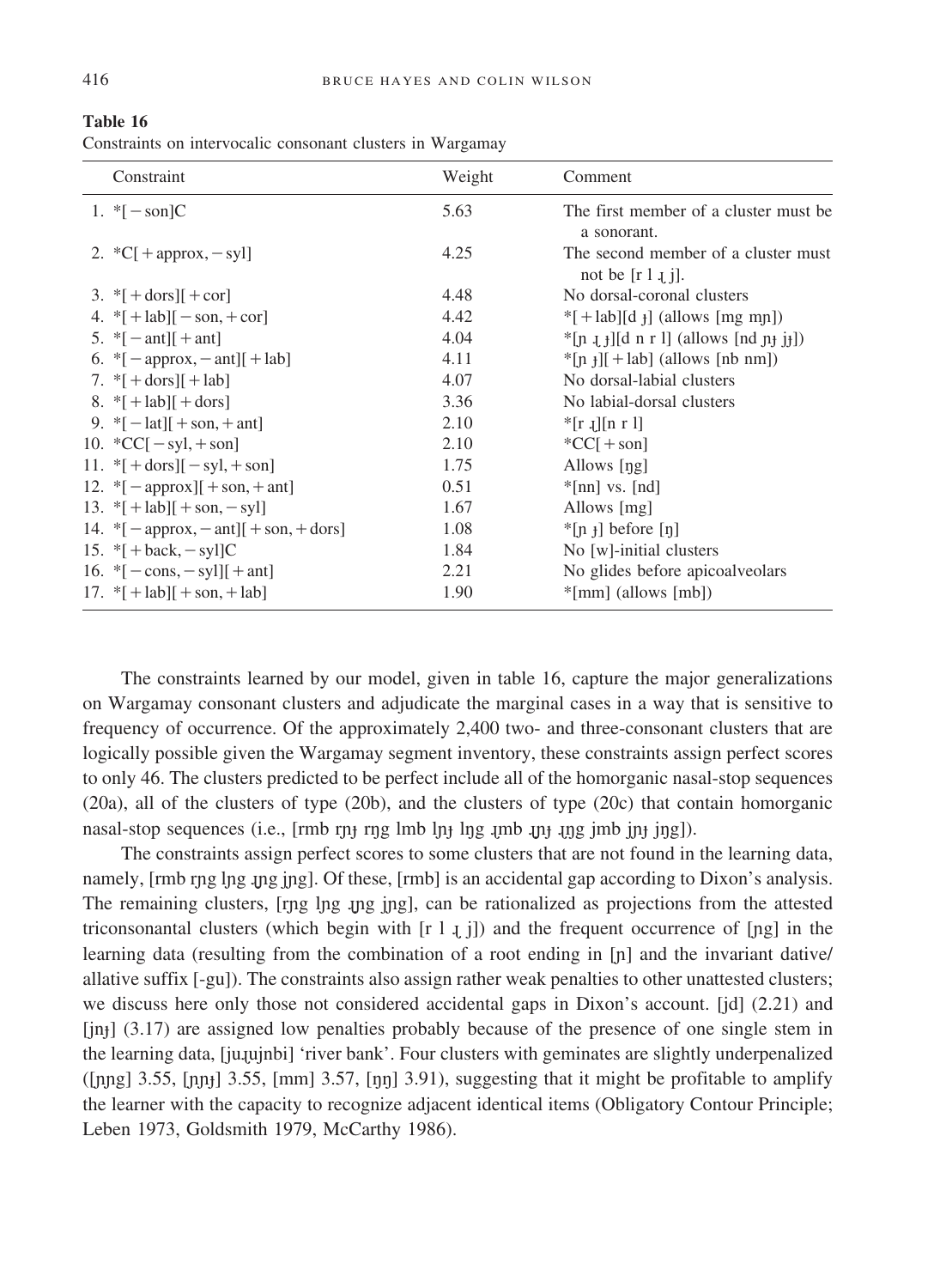In addition, the constraints penalize a few consonant clusters that are found in the learning data: these are [mn] 1.67, [nn] 2.16, [jnb] 2.21, [ $\mu$ ] 2.83, [mg] 3.36, and [ $\{l,r,t\}$ w] 4.25. Of these, two occur only under inflection ([mg m<sub>p</sub>]); the others are clusters that occur in just one or two roots.

In summary, there is a good numerical and qualitative fit between the clusters predicted by the learned grammar and Dixon's analysis. To the extent that the two differ, this can be attributed either to the fact that the set of clusters found in conjugated forms is larger than the set found in roots, or to a greater sensitivity to frequency on the part of our model. The present analysis captures one major generalization that was not noted by Dixon, namely, that nonhomorganic sequences are marginal postconsonantally.

*8.3.4 Consonant-Vowel Combinations* In comparison to consonant cluster phonotactics, the regularities governing consonant-vowel combinations in Wargamay are understudied. However, Dixon (1981) does note one restriction on VC sequences: [ij] occurs prevocalically, but not before a consonant or at the end of the word. Further evidence for this phonotactic comes from the phonological rule of Yotic Deletion (Dixon 1981:23), which eliminates [j] in the environment

Í / [i]  $\_\_\_\_\_\_\_\$ 

Our model learns three constraints (table 17) to cover this part of the system. It can be seen that the learner, in its rigorous pursuit of general constraints (section 4.2.2), goes beyond Dixon's narrow description of the [ij] phonotactic. In the learning data, there are no instances of [iw]C (recall that [w] cannot appear in the first position of a consonant cluster), [iji], or [iwi]; constraint #1 folds these gaps together with the ban on [ij]C. Similarly, there are only nine roots in the vocabulary that exemplify [uj]#; constraint #2 therefore expresses a gradient prohibition on both  $[i]$ # and  $[i]$ #, while constraint #3 forms with #2 a gang ensuring that unattested  $[i]$ # receives a greater penalty. (The complement class  $\lceil \wedge + \text{son}, + \text{cor} \rceil$  appears in these constraints because it is the largest class that contains all of the legal word-final consonants except [j].)

#### *8.4 Metrical Phonotactics*

Wargamay stress respects a distinction between heavy and light syllables, where a heavy syllable is defined as one containing a long vowel, regardless of whether it is closed. Words containing all light syllables exhibit a right-to-left trochaic pattern.

| וחו |  |
|-----|--|
|-----|--|

| Constraint                                                                                    | Weight | Comment                              |
|-----------------------------------------------------------------------------------------------|--------|--------------------------------------|
| 1. * $[-\text{back}, +\text{syl}]]$ $[-\text{cons}]]^{\wedge}$ $[-\text{long}, +\text{back}]$ | 3.99   | $*$ [i][jw]C, $*$ [i][jw][i]         |
| 2. * [ + high, + syl][ $^{\wedge}$ + son, + cor]#                                             | 2.88   | *[i,u]C#, where $C \notin [n n r 1]$ |
| 3. * $[-\text{back}, +\text{syll}]^{\wedge}$ + son, + cor  #                                  | 1.99   | *[i]C#, where $C \notin [n n r l]$   |

Constraints related to Yotic Deletion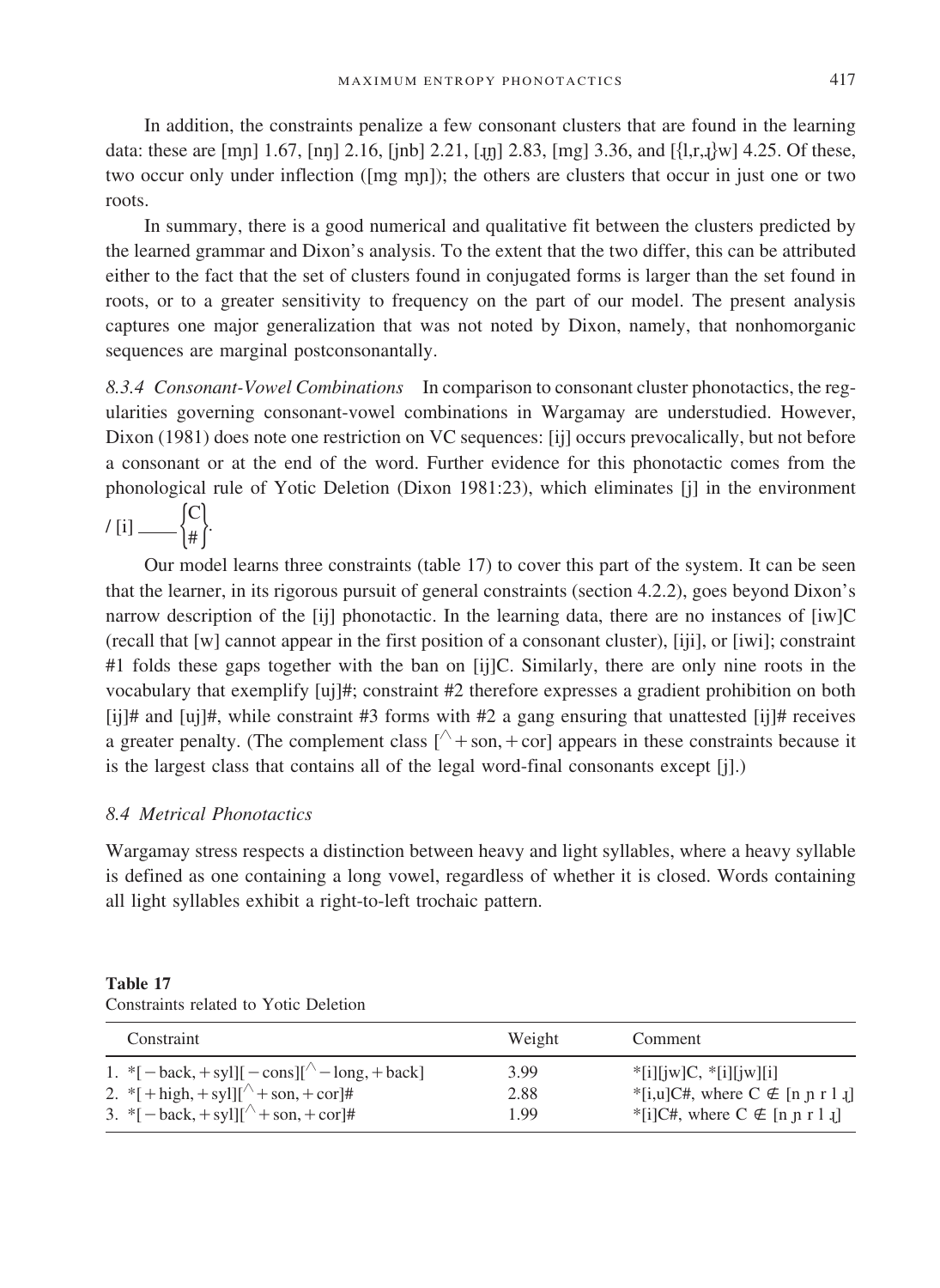(21) *Stress pattern of light-syllable words in Wargamay*<sup>26</sup>

| $\sigma \breve{\sigma}$                                 | ['bada]                                      | $'$ dog'                    |
|---------------------------------------------------------|----------------------------------------------|-----------------------------|
| $\check{\sigma}$ 'σ $\check{\sigma}$                    | [ga'gara]                                    | 'dilly bag'                 |
| $\sigma$ σ σ σ                                          | $['gija$ , wulu]                             | 'freshwater jewfish'        |
| $\check{\sigma}$ 'σ $\check{\sigma}$ σ $\check{\sigma}$ | [ba'jinji,langu]                             | 'spangled drongo-ERG/INSTR' |
| $\sigma$ σ σ σ σ σ σ                                    | ['jajim <sub>i</sub> bali <sub>i</sub> lagu] | 'play about-INTR.PURP'      |

As is evident from these examples, primary stress falls on the leftmost stressed syllable, following End Rule Left.

Heavy syllables (i.e., syllables with a long vowel) are limited to word-initial position in Wargamay, and all heavy syllables bear primary stress. Even-syllable words containing heavies exhibit the same stress pattern as all-light words. But three-syllable words of this type contain a lapse (sequence of unstressed syllables), because polysyllabic words never have final stress (Dixon 1981:20).

(22) *Stress pattern of heavy-syllable words in Wargamay*

| ்சு ச   | ['muːba]            | 'stone fish'                                                                                |
|---------|---------------------|---------------------------------------------------------------------------------------------|
| 'σσσ    | $\lceil$ 'giːba.ja] | 'fig tree' (*['giːba <sub>r</sub> . <sub>l</sub> a], ['giː <sub>r</sub> ba <sub>l</sub> a]) |
| 'στσιστ | ['gurna, qgpin]     | 'rubbish-ABL'                                                                               |

There are no six-syllable words that begin with a heavy syllable in the training data and only one such word with five syllables. The stress pattern of this last form, [balbalilagu] 'roll-INTR.PURP', is uncertain: in particular, Dixon's description does not make clear whether there is a lapse after the heavy syllable (['baːlbali<sub>1</sub>lagu]) or at the end of the word (['baːlba<sub>1</sub>lilagu]). We selected the former, on the basis of pattern congruity, but will not consider such forms any further in light of our uncertainty about the facts.

To summarize, Wargamay has an essentially right-to-left trochaic stress pattern, with primary stress on the leftmost stressed syllable. Heavy syllables are limited to initial position, and threesyllable words that begin with a heavy have a final lapse.

The learned grammar contains the constraints on stress and length given in table 18. We tested this set against all possible strings of up to length six of the set of possible syllables ['ga 'gat ga gat ga gat]. ([g] and [a] were chosen to avoid distracting segmental violations.) As our test showed, the constraints of table 18 assign penalties of at least 5.26 to all incorrectly stressed words and perfect scores to all correctly stressed words except ['gatga]  $(0.19)$  and ['gat]  $(2.78)$ . The reason for the latter penalty was that there are only 15 monosyllabic words (all heavy) in the learning data  $\left($  < 1% of the total).

We experimented with learning Wargamay without projections and discovered that without a weight projection the stress pattern was inaccessible, owing to the nonlocality of the vowels

 $^{26}$  Dixon (1981:20) explicitly describes the stress pattern of words up to five syllables long. We make the straightforward assumption that six-syllable words follow the same alternating pattern.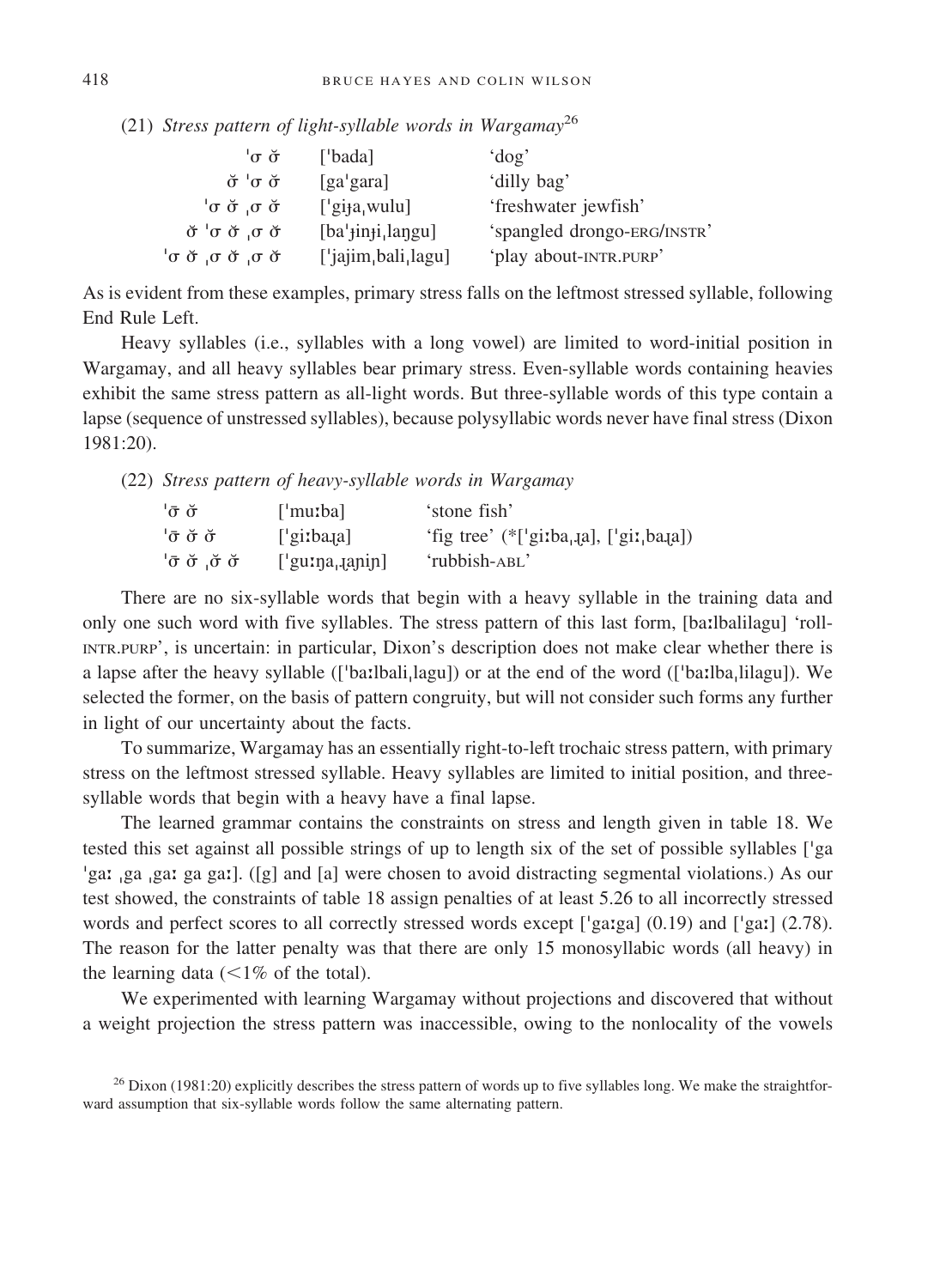| Constraint                                                                                                                                                                                                    | Projection    | Weight | Comment                                                                 |
|---------------------------------------------------------------------------------------------------------------------------------------------------------------------------------------------------------------|---------------|--------|-------------------------------------------------------------------------|
| 1. $\mathbb{K}$ II 1                                                                                                                                                                                          | Main          | 3.26   | Culminativity (uniqueness)                                              |
| $2. *##$                                                                                                                                                                                                      | Main          | 3.10   | Culminativity (existence)                                               |
| $3. *##$                                                                                                                                                                                                      | <b>Stress</b> | 2.16   | Culminativity (existence)                                               |
| 4. $*$ #[ $-$ main]                                                                                                                                                                                           | <b>Stress</b> | 1.55   | End Rule Left                                                           |
| 5. * $\lbrack$ <sup><math>\wedge</math></sup> - long, - str][ + str]                                                                                                                                          | Weight        | 6.53   | *CLASH, since all heavies are<br>stressed                               |
| 6. * $[\sqrt{+} \text{long}, + \text{main}] [-\text{str}] [-\text{str}]$                                                                                                                                      | Weight        | 6.51   | Lapse is legal only after<br>heavy main-stressed<br>syllables.          |
| 7. * $\left[ \left[ -\text{str} \right] \right]$ $\left[ -\text{snr} \right]$ $\left[ -\text{lnr} \right]$ , $\left[ -\text{lnr} \right]$ , $\left[ \left[ \left[ \left[ -\text{str} \right] \right] \right]$ | Weight        | 4.45   | *LAPSE, in a restricted context                                         |
| 8. * $[-\text{long}, +\text{str}]$ #                                                                                                                                                                          | Weight        | 4.37   | NONFINALITY (Prince and<br>Smolensky 1993/2004:42),<br>except for heavy |
| 9. * $\lceil + \log \rceil$                                                                                                                                                                                   | Weight        | 3.55   | No noninitial heavy                                                     |
| 10. *#[ $-\text{main}$ ][ $\wedge$ -long, + main]                                                                                                                                                             | Weight        | 3.51   | Initial window for main stress                                          |
| 11. * $\lceil \sqrt[4]{\cdot} - \log \cdot - \text{str} \rceil$ #                                                                                                                                             | Weight        | 2.77   | Penalizes final stress, found<br>only in monosyllables<br>(violable)    |
| 12. $\{+ \text{long}, - \text{main}\}$                                                                                                                                                                        | Weight        | 2.12   | WEIGHT-TO-STRESS                                                        |
| 13. * $[+ \text{long}]$ [ ]#                                                                                                                                                                                  | Weight        | 0.19   | Minuscule penalty for CV:CV                                             |

**Table 18**

Constraints on stress and length<sup>a</sup>

<sup>a</sup> End Rule Left (#4) is ganged with #10 and others; no form violating it receives a penalty less than 8.04. WEIGHT-TO-STRESS (#12) is ganged with #9 and others; no form violating it receives a penalty less than 5.86.

(which were assumed to be the stress-bearing units, standing in for syllables). This is essentially the same reason why Shona vowel harmony was unlearnable without projections. The system *could* learn Wargamay stress without the higher grid projections (main and stress, needed for unbounded stress), though the resulting grammar was more complicated.

#### *8.5 Additional Constraints*

The 43 constraints discussed above account for all of the phonotactics of Wargamay discussed by Dixon (1981). The learner also selected 57 additional constraints that have no direct analogue in Dixon's analysis. A complete list of these constraints appears in appendix D.

These additional constraints tend to be somewhat complex and unintuitive from a phonologist's point of view. They either are unviolated in the training data (28 constraints) or are violated only a few times, indicating underrepresentation (29 constraints). All are stated on the default projection; that is, they are segmental constraints. None is weighted higher than 5.0; in contrast, the learner assigned values over 5 to several highly general, exceptionless constraints listed above.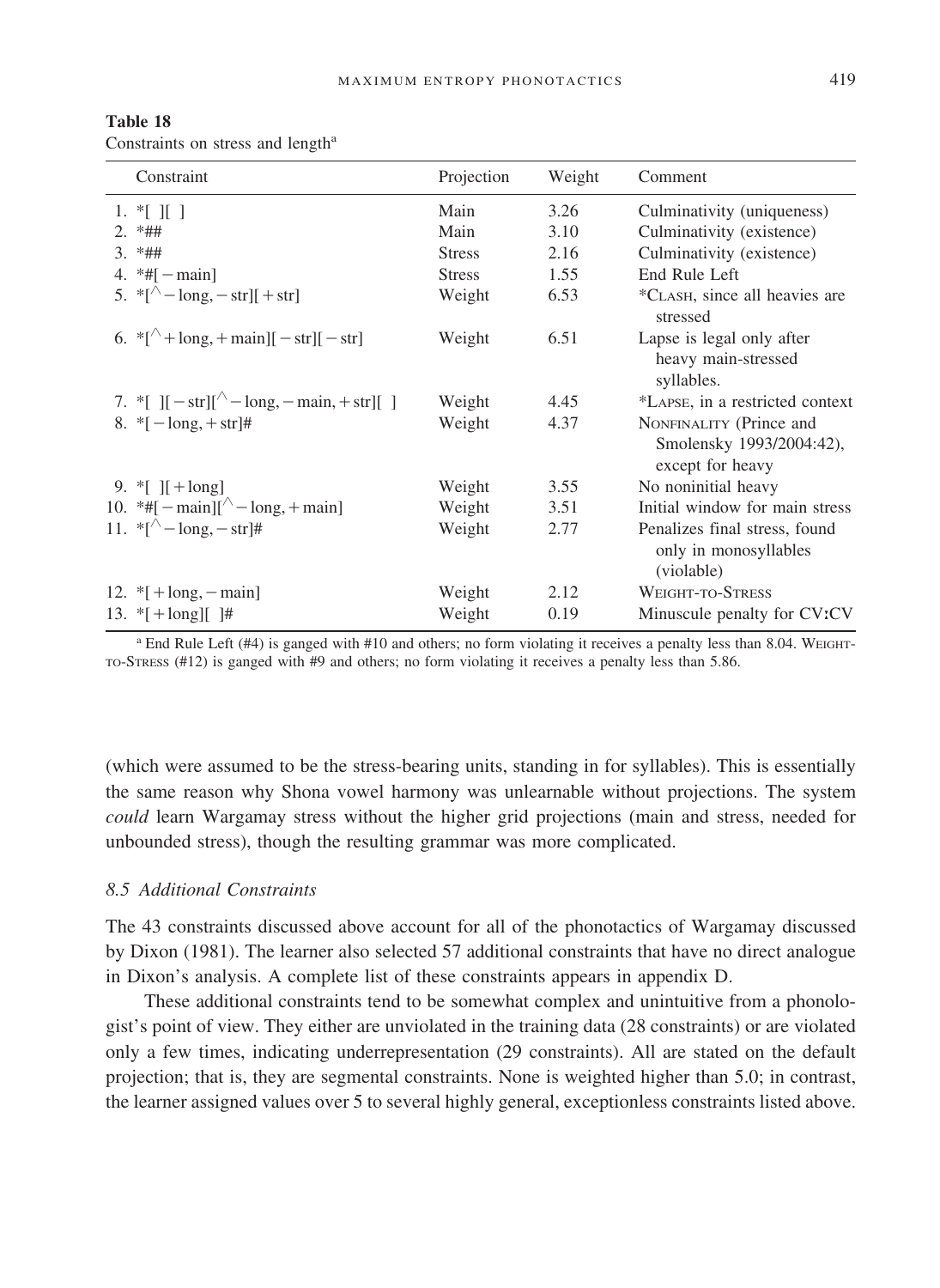We have two conjectures for the presence of these puzzling constraints. First, it is possible that they are valid, by which we mean that had it been possible to carry out experiments with Wargamay speakers of the kind Scholes performed, it would have emerged that test forms violating these constraints were rated low. Another possibility, however, is that our learner overfitted the data, seizing on generalizations that are accidentally true. If this is the case (as parallel study of living languages could reveal), there are two possible responses.

One would seek phonology-independent measures of grammar complexity that would limit the number of constraints learned. We note that the last ''Dixonian'' constraint in our grammar (ignoring the mostly redundant constraint  $#2$  in table 17) was discovered 56th; thus, halting constraint selection earlier would have eliminated most of the problematic constraints. It may be worth exploring measures (such as Minimum Description Length; Grünwald, Myung, and Pitt 2005) that could prune away constraints that do not appreciably increase the probability of the learning data.

The other possibility is that our system is still too close to the inductive baseline: it requires principles of phonological theory that will help it avoid accidentally true generalizations on the default projection. One such principle concerns the role of stress in segmental sequencing. Twelve of our puzzling constraints mentioned the natural class  $[+str, -main]$ , that is, secondary-stressed vowels. We suspect that no such constraints are possible in phonology; segmental sequencing is often sensitive to stress, but hierarchically: a particular sequence is possible when it includes a vowel with a degree of stress greater or lower than some particular value. Formal means for characterizing such hierarchies are given in Prince and Smolensky 1993/2004:sec. 5.1 and de Lacy 2004. For the remainder, it may be useful to invoke general principles of segment licensing, notably the principles of sonority sequencing (Sievers 1901) and cue theory (Steriade 1999, 2001a).

#### *8.6 Summary*

The present investigation of Wargamay has demonstrated the ability of our model to account for an entire phonotactic system. It has also sharpened Dixon's (1981) description of the language's segmental phonotactics, revealing gradient patterns in the word-final consonant inventory and a previously unnoticed restriction on nonhomorganic nasal-stop clusters, and it has demonstrated the ability of metrical projections to account for a weight-sensitive stress pattern. The learner may also have overfitted the system of segmental phonotactics, an issue for further research.

#### **9 General Discussion**

In sum, we claim to have developed a system that can learn a nontrivial portion of the phonotactics of natural languages, given only a modest amount of information in the form of a segment inventory, a feature system, and a projection set. In so doing, we have developed arguments that phonological representations must include apparatus similar to the vowel tier (section 6) and the metrical grid (sections 7, 8). In this final section, we discuss questions that arise from our study and outline directions for future work.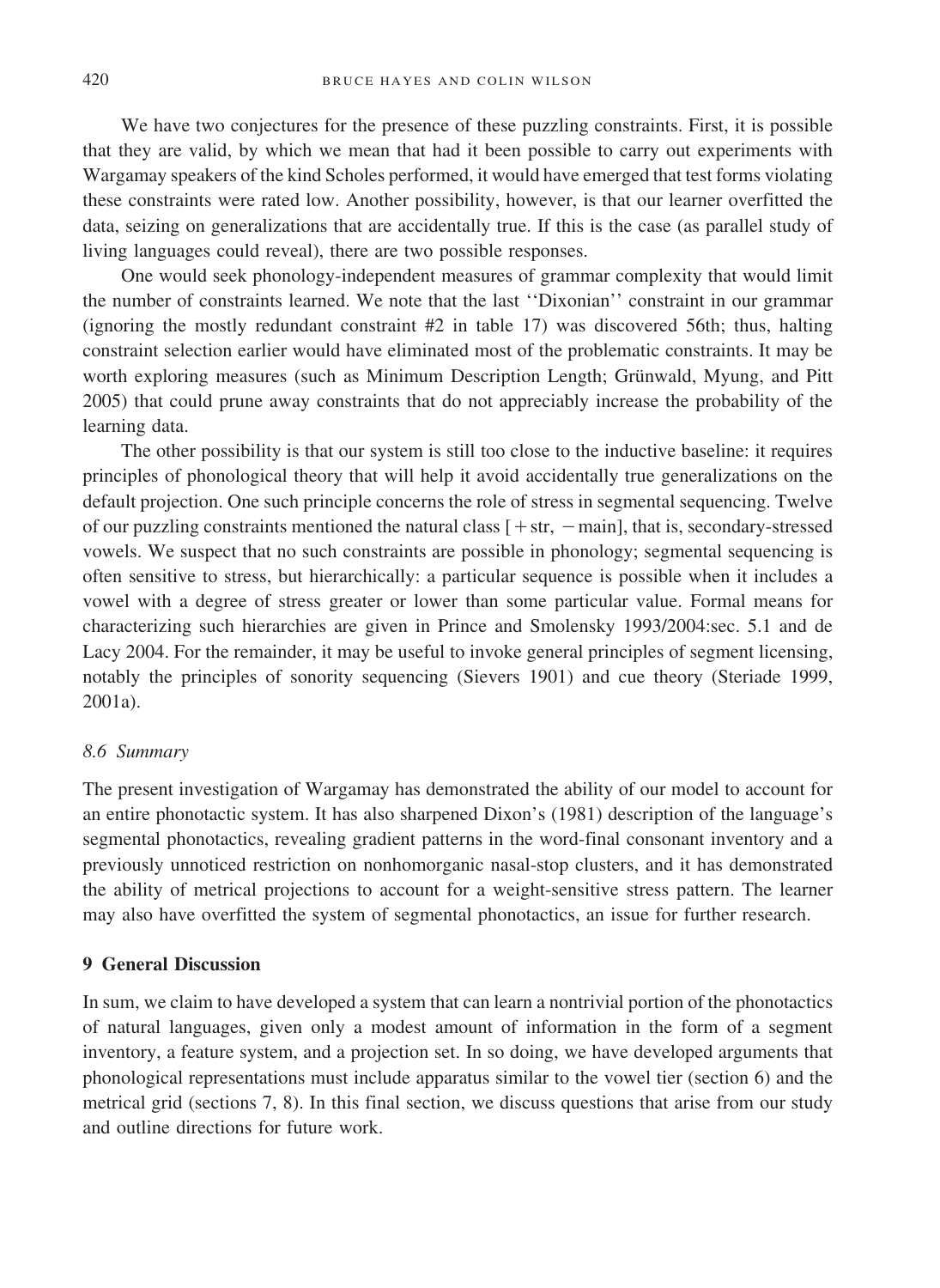#### *9.1 Comparison with Optimality Theory*

Our model differs from OT in three main respects: the constraints in a grammar are not universal, but learned from language-specific data; the constraints are weighted rather than ranked; and the well-formedness of a surface form is determined independently of an input or any other type of conditioning information. Many hybrid approaches are possible; for example, Pater, Potts, and Bhatt (2006) propose a model in which constraints are weighted, but which otherwise adopts the assumptions of OT. Without attempting to explore the entire space of possibilities, we will restrict our comparison with OT to the topics of weighting versus ranking and the role of inputs.

As originally observed by Prince and Smolensky (1993:219) (see also Prince 2002, Smolensky and Legendre 2006), the languages defined by strict domination are not the same as those defined by numerical weighting, given the same set of constraints. The question of whether constraints are ranked or weighted in natural language is an empirical one.

Two important advantages of our approach are that it has a well-established mathematical foundation and that it permits grammars that make gradient predictions. For OT, the Constraint Demotion algorithm family of Tesar and Smolensky (1998, 2000) satisfies the first of these criteria in a sense, as it provably converges for the case of consistent input-output mappings. However, for purposes of phonotactic learning, where the goal is to learn a maximally restrictive grammar, the algorithm does not suffice, and efforts to adapt it to phonotactic learning have been limited to adding ad hoc heuristics intended to rank faithfulness constraints as low as possible (Hayes 2004, Prince and Tesar 2004). Moreover, the grammars learned with these heuristics are ''brittle''—they cannot rate forms gradiently (going against experimental observation; section 2.3), and they cannot treat phonotactic patterns that have even one counterexample. Thus, for example, one single word containing [pw] (e.g., *Puerto Rico*) would suffice to produce a low ranking for the constraint against labial  $+$  [w] clusters. In contrast, a maximum entropy model responds flexibly and sensitively to the range of frequencies encountered in the learning data.

Other algorithms satisfy the gradience criterion, but fail elsewhere. The Gradual Learning Algorithm (Boersma 1997, Boersma and Hayes 2001) responds flexibly to gradient data, but in a well-defined class of cases it fails to find the target grammar (Pater 2008).<sup>27</sup> The OT model of Pater and Coetzee (2006) also has the capacity to treat gradience, reacting to imperfect phonotactic generalizations by creating lexically specific faithfulness constraints. However, the statistic this model employs is just *O* (observed), not *O*/*E* (observed/expected); essentially, it ranks markedness constraints by sorting them in increasing order of *O*. This is problematic, because constraints with identical *O* values but sharply different *E* values differ in their effects. For example, Clements and Keyser (1983:48) propose a constraint whose sole purpose is to ban the onset [stw]; its analogue in our grammar is #20 in table 4. Since English lacks [stw], the *O* value for this constraint is zero. Its *E* value is low, since [stw] contains [tw] and thus is already penalized by #23 in table

<sup>&</sup>lt;sup>27</sup> More recent work has proposed substitutes for the Gradual Learning Algorithm that address its shortcomings (Lin 2005b, n.d., Wilson 2007, Maslova, to appear). However, this work has not yet addressed the problem of learning phonotactics.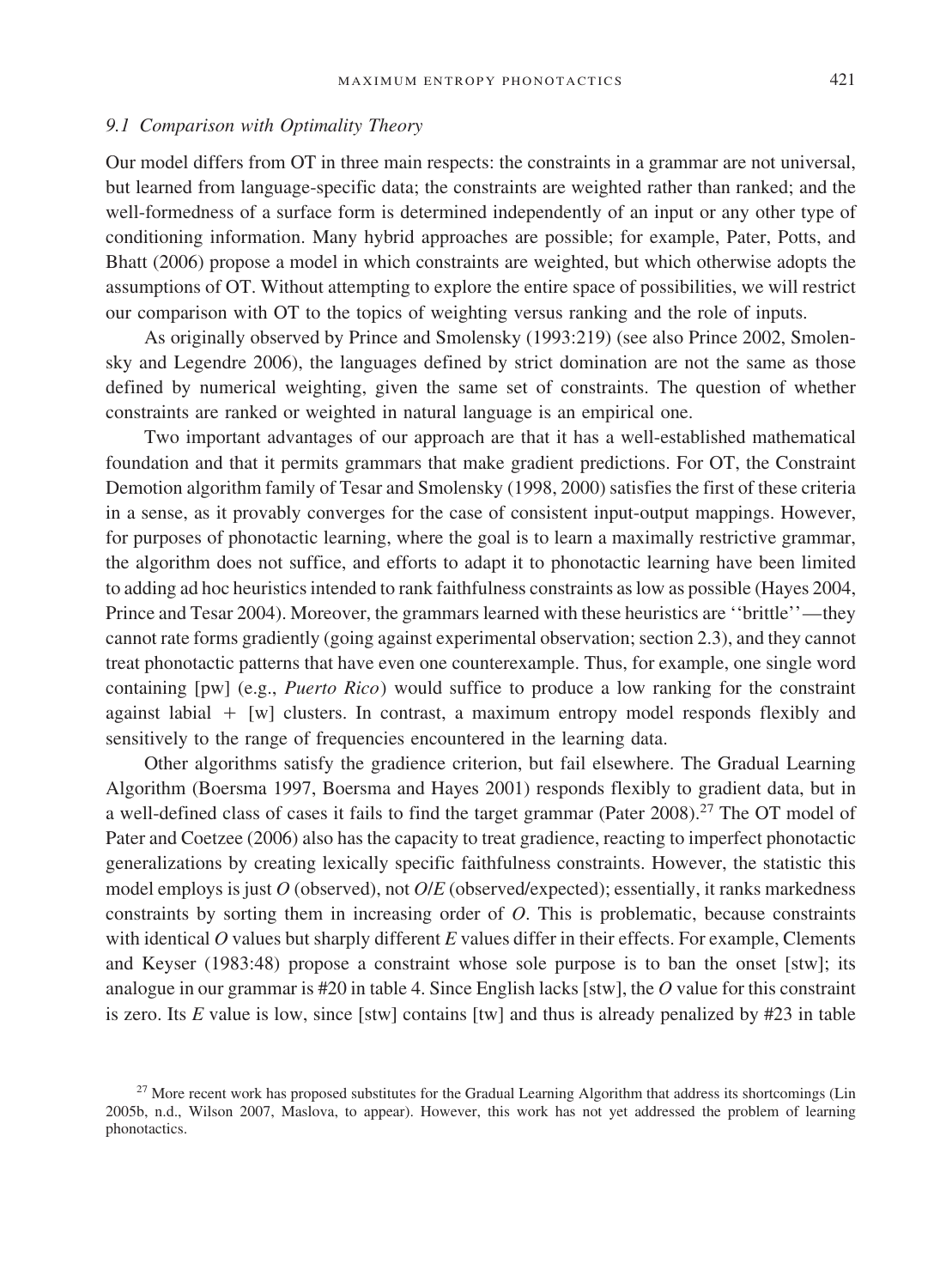4. In contrast, the onset [skt] violates a very general constraint on sonority sequencing, the highly weighted #3. This constraint also has an *O* of zero, but because it does not substantially overlap with simpler constraints, it has a much higher *E*. While we lack experimental data, we think it very likely that [skt] would be rated as much worse than [stw]. Such cases suggest that *O* alone will not suffice to model native intuition; *E* is needed, too.

The closest OT model to our own is that of Jarosz (2006). As we do, Jarosz uses a search procedure that maximizes the probability of the learning data. She treats gradience by letting the system learn multiple grammars, each with its own probability. While Jarosz's model is mathematically principled, it relies on enumeration of all *N*! rankings and thus could not be used at present for modeling data patterns of realistic size.

#### *9.2 No Faithfulness*

Our system assigns probabilities to each form on its own, not as a member of a candidate set derived from a particular input. It follows that our system uses no faithfulness constraints, which penalize differences between inputs and outputs.

In a system that includes inputs and faithfulness constraints, markedness constraints can often be simplified. For example, to characterize a penultimate-stress language that tolerates stressed monosyllables (e.g., Polish), our system deploys the constraint  $*$ [ ][ + stress]# (table 11, #5). With faithfulness and ranking, this constraint can be simplified to a straightforward ban on final stress,  $*$ [ + stress]# (NONFINALITY; Prince and Smolensky 1993/2004:42). The crucial ranking is  $\{\text{Dep}(\sigma), \text{CULMINATIVITY}\} \gg$  \*[ + stress]#, where  $\text{Dep}(\sigma)$  forbids the insertion of syllables of any kind and CULMINATIVITY requires words to have stresses. This partial grammar is illustrated in  $(23).^{28}$ 

| a. $/\sigma \sigma/$                        | <b>CULMINATIVITY</b> | $\mathrm{Dep}(\sigma)$ | $*$ [+stress]# |
|---------------------------------------------|----------------------|------------------------|----------------|
| $\mathbb{E}$ <sup>1</sup> $\sigma$ $\sigma$ |                      |                        |                |
| $\sigma$ <sup><math>\circ</math></sup>      |                      |                        | *!             |
| $\sigma$ $\sigma$                           | *!                   |                        |                |
| $b. / \sigma/$                              |                      |                        |                |
| $\mathbb{F}^{-1}\sigma$                     |                      |                        | $\ast$         |
| $\sigma \sigma$                             |                      | *1                     |                |
| $\sigma$                                    | *1                   |                        |                |

(23) *A faithfulness-based account of penultimate stress*

It can be seen that faithfulness, in the form of  $\text{Der}(\sigma)$ , is needed to let  $[\sigma]$  win for underlying / $\sigma$ /

 $28$  For brevity, we omit whatever constraint is needed to force penultimate stress in words of three or more syllables.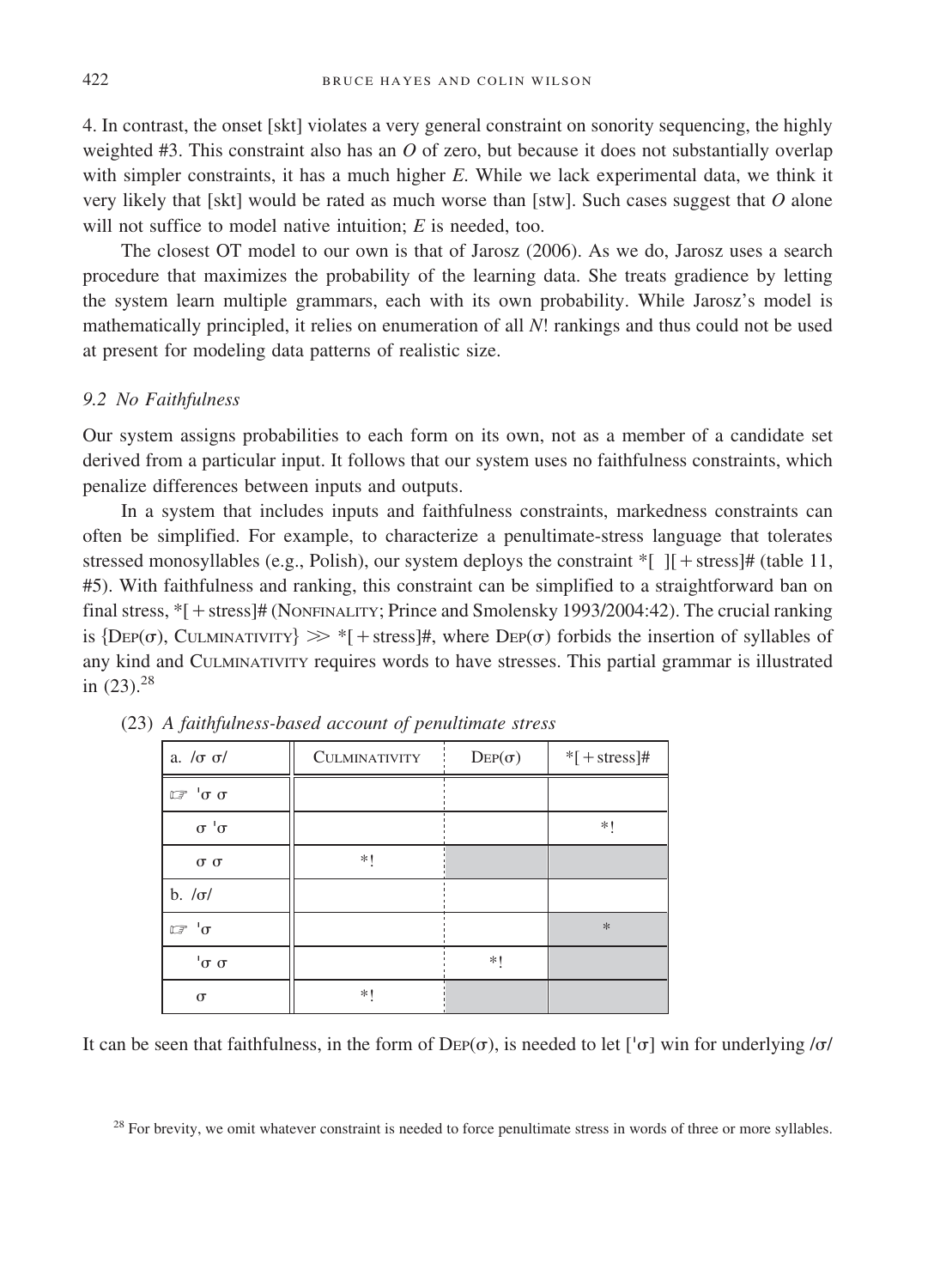instead of  $[$ ' $\sigma$  $\sigma$ ]. Our own FAITH-less system, equipped with just CULMINATIVITY and NONFINALITY, would assign all of the probability to polysyllabic forms, thus wrongly designating  $[{}^{\dagger}\sigma]$  as illegal.

More generally, faithfulness constraints permit probability to be distributed not across all of  $\Omega$ , but across specific subsets of it: [' $\sigma$ ] is legal because it is the best monosyllable, not because it is violation-free. Our own system, in contrast, needs to set up grammars in which all phonotactically perfect forms are free of violations.<sup>29</sup>

We concede a lesser elegance in such cases, but not necessarily the scientific ground, for the following reasons.

First, as Chomsky and Halle emphasize in *SPE*, we can only evaluate an acquisition model (3) by ''confronting it with empirical evidence relating to the grammar that actually underlies the speaker's performance'' (1968:331); they go on to say, ''We stress this fact because the problem has so often been misconstrued as one of 'taste' or 'elegance.' '' We agree that the question is an empirical one. Phonotactic grammars that are insufficiently general typically leave gaps: illegal forms that fall between the constraints and are thus misclassified as legal. However, this has not been a problem for the grammars learned by our system. As we have shown with exhaustive testing, these grammars effectively separate well-formed structures from ill-formed ones, with overlap limited to attested forms that are highly underrepresented. The reason is that the model is designed to defend actively against gaps. The process of sample creation (section 3.3) constantly explores the space of phonotactic possibilities, looking for illegal forms that should be ruled out with new constraints.

The other reason to favor general grammars is that only such grammars can account for how humans extend their knowledge to new forms. For instance, a grammar of English that simply listed the existing syllable onsets would fail to generalize to unattested onsets in the way observed by Scholes (1966). Because our model seeks general constraints (section 4.2.2) based on natural classes, it captures the distinctions among the unattested clusters tested by Scholes rather well. Whether the model would perform even more accurately if it made use of faithfulness is a matter for future work to determine.

#### *9.3 Relating Phonotactics to Alternation*

Phonological alternation occurs when morphemes take on different forms in different contexts. It is related to phonotactics because alternations frequently are seen to enforce the phonotactics dynamically. For instance, the English plural morpheme /-z/ is altered to [-s] following voiceless obstruents, as in *cups* [kAps], in order to avoid a violation of the phonotactic constraint that bans voicing disagreement in final obstruent clusters. This is the essence of the ''conspiracy problem''

<sup>&</sup>lt;sup>29</sup> We emphasize that the issue at hand is *not* whether or not maxent grammars can mimic the effects of strict constraint ranking. This becomes clear when one considers applications of maximum entropy intended to derive outputs from inputs, as in Goldwater and Johnson 2003. Here, strict ranking is mimicked by large differences in weights. For instance, for (23) a maxent grammar that weights the constraints (in order of appearance) at 32.2, 32.2, and 15.6 derives the correct output probabilities (i.e., 1 for winners, 0 for losers) to within seven significant figures.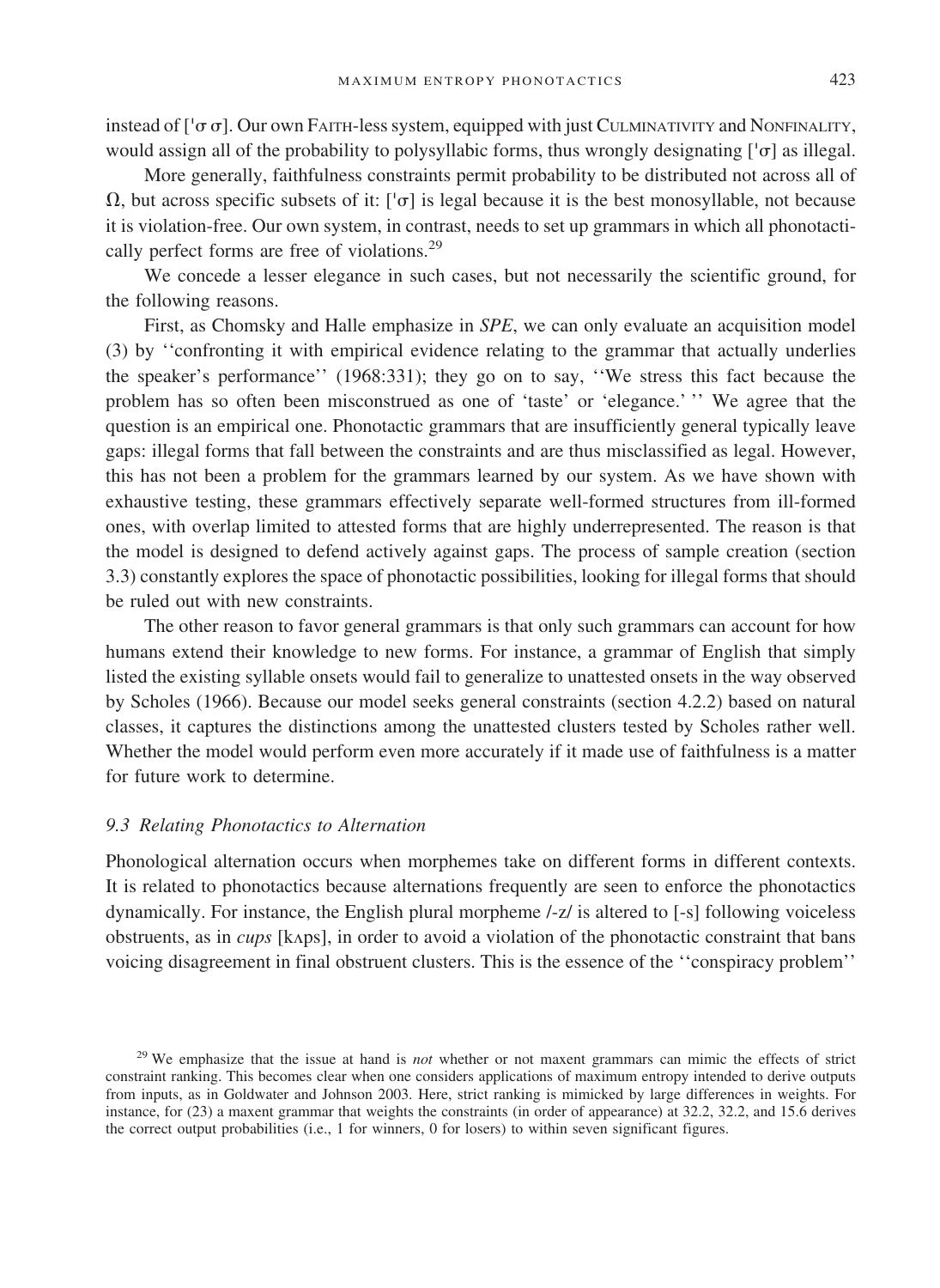(Kisseberth 1970), which has been the focus of a great deal of phonological theorizing, notably in OT. OT seeks to reduce the description of alternations to the same principles that govern phonotactics: the ranking of markedness over faithfulness constraints results in both static restrictions on surface forms and alternations that respect those restrictions.

Despite the many successes achieved in OT, we are not convinced that the link between phonotactics and alternation is as tight as the theory claims. In fact, not all alternations solve phonotactic problems. In Yidin phonology, [u] is chosen (productively) as the epenthetic vowel following a nasal consonant, yet there is no evident connection between nasality and [u] in Yidin phonotactics (Hayes 1999b). English vowel length alternations (*SPE*) are phonotactically motivated insofar as they optimize foot structure (Prince 1990, Hayes 1995), but the accompanying quality alternations ([ii]  $\sim$  [e], [ei]  $\sim$  [æ], [ai]  $\sim$  [i], [ou]  $\sim$  [a]) have no evident phonotactic basis.

We suggest that the proper link between alternations and phonotactics is at the level of language learning: knowing the phonotactics makes it easier for the language learner to discover alternations. Thus, for example, an English-learning child who already knew the principle of voicing agreement in final obstruent clusters would be in a good position to understand and analyze the voicing alternation in the plural suffix (Albright and Hayes 2002, Hayes 2004, Prince and Tesar 2004). That is, it would be immediately apparent that the simple concatenation  $[k\alpha p] + [z]$  is insufficient for the plural of *cup*, owing to its phonotactic violation; and it would remain only to find the change needed to produce the correct output [kAps].

There is experimental evidence compatible with this conception. Children evidently learn at least some of the phonotactics of their language very early (i.e., in infancy; see Hayes 2004 for literature review)—so that whatever model of acquisition is developed should in any event include the capacity to learn phonotactics solely from distributional data. Moreover, the experimental findings of Pater and Tessier (2003) suggest that phonotactic knowledge does indeed assist learners in finding alternation patterns. A learning system for phonological alternations devised by Albright and Hayes (2002, 2003) already incorporates an elementary capacity to use phonotactic knowledge to assist learning, as does the OT-based system of Tesar and Prince (2003).

We suggest that human language learners first obtain an outline analysis of their language's phonotactics, following the method described here, then take on the many forms of *string mapping* that must be learned: mapping from paradigmatic base forms to the other paradigm members (Albright 2002a), from bases to reduplicants (McCarthy and Prince 1995), from one free variant to another (Kawahara 2002), and so on. These mappings are learned as a maxent grammar that incorporates faithfulness constraints. The constraints used for string mappings would include markedness constraints learned at the phonotactic stage, but they might also include constraints learned from the mapping data themselves, to cover cases like the Yidin and English alternations just mentioned.

This sketch is one instantiation of what we call *learning-theoretic phonology*, by which we mean a theory whose overall architecture recapitulates the incremental process through which phonological knowledge is acquired.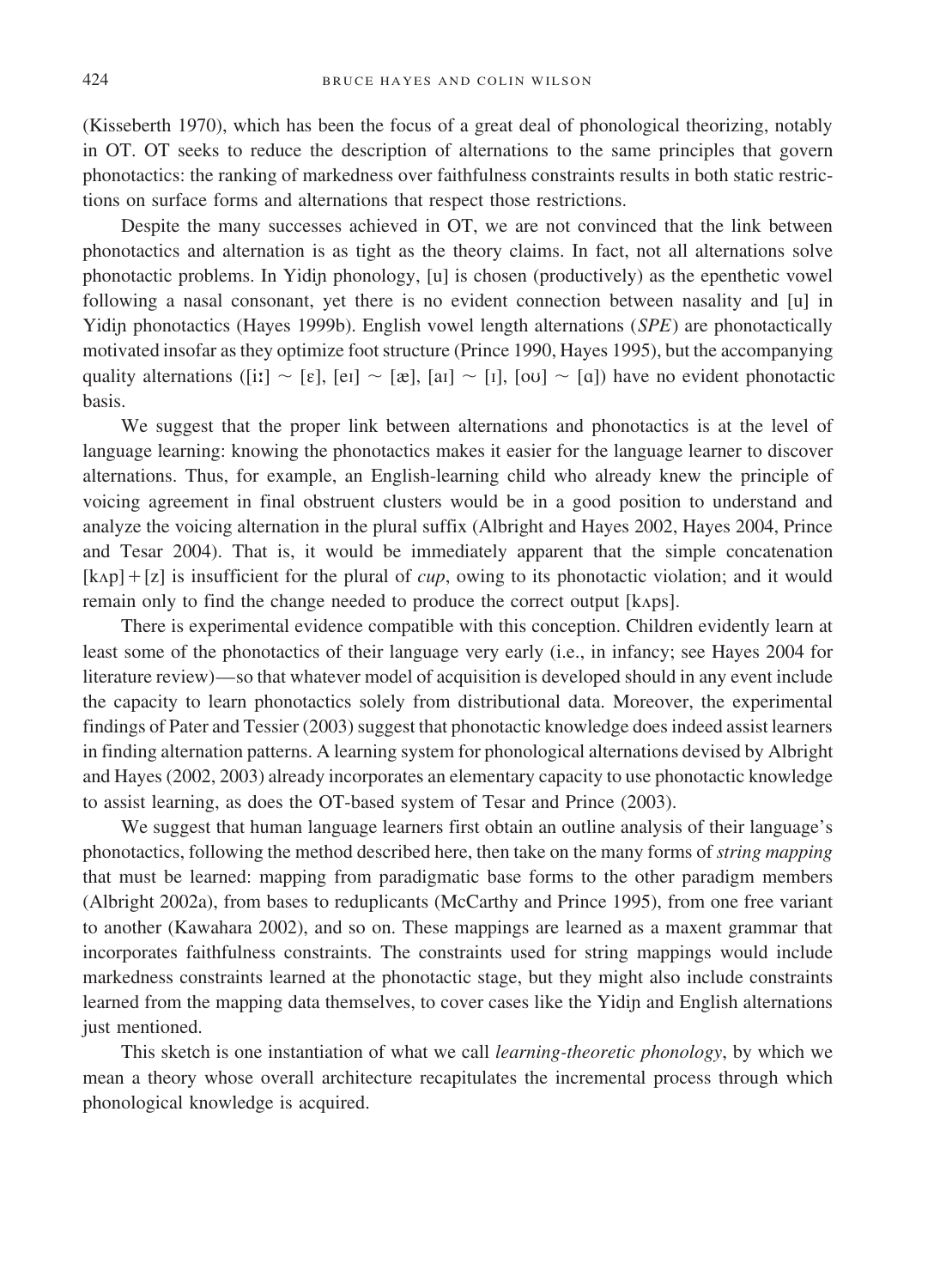#### *9.4 How Is Phonological Typology to Be Explained?*

While establishing the content of the acquisition module AM ((3) above) strikes us as the central theoretical challenge in phonology, there is a second question that also deserves attention: why are languages the way they are? More specifically, what is the basis for the systematic crosslinguistic patterns, especially involving markedness, that emerge from typological study? Certainly an inductive baseline learner cannot explain them; typologically unnatural patterns that can be characterized by general and accurate constraints will be just as learnable as the typologically natural ones.

One possible response to this question would be to say that, as our inductive baseline strategy is pursued further, it will turn out that the only effective learning strategy is one with an extremely rich UG—a UG that incorporates the entire constraint set for phonology (Prince and Smolensky 1993/2004, Tesar and Smolensky 1998, 2000, McCarthy 2002). If so, the problem of typology will likely be solved, and the outcome of our efforts will be an inductive baseline argument for the universal-constraint approach.

However, there are other ways to enrich the inductive baseline model that are more conservative in their reliance on UG. For instance, language learners could make use of their own phonetic experience, accessing it to discover phonetically natural constraints grounded in articulation and perception (Boersma 1998, Hayes 1999a, Steriade 1999, 2001a,b, Gordon 2004, Hayes, Kirchner, and Steriade 2004). Preference for such constraints would constitute a *learning bias* in favor of phonological systems that are easier to produce or perceive, or that suffer a lesser recognition burden from alternation. For experimental evidence in favor of learning biases, and a mechanism (based on maximum entropy) whereby they could be incorporated into a general learning scheme, see Wilson 2006.

Further afield, we note that many scholars hold the view that not all typological patterns should be explained by UG; instead, the diachronic process of language transmission and mistransmission is responsible for much or all of typology. For representative statements of this idea, see Ohala 1981, Baroni 2001, Myers 2002, and Blevins 2004. We think that more serious assessment of this position will become possible as formally implemented models of the process of phonological evolution (de Boer 2001, Kochetov 2002, Boersma 2005, Boersma and Hamann 2006, Wedel 2007) become increasingly available and are applied to data patterns of realistic size.

# *9.5 Hidden Structure*

Tesar and Smolensky (1998, 2000) and Tesar (2004) address the problem of ''hidden structure'' in phonological learning. By this they mean structure that is not detectable in the phonetic signal, but is phonologically present and provides order and systematicity to the data pattern. An example of hidden structure is syllable weight (e.g., Hayes 1995:sec. 3.9.2): certain properties of syllables are used to classify them into light and heavy categories, which then can be used to make sense of other patterns, particularly stress.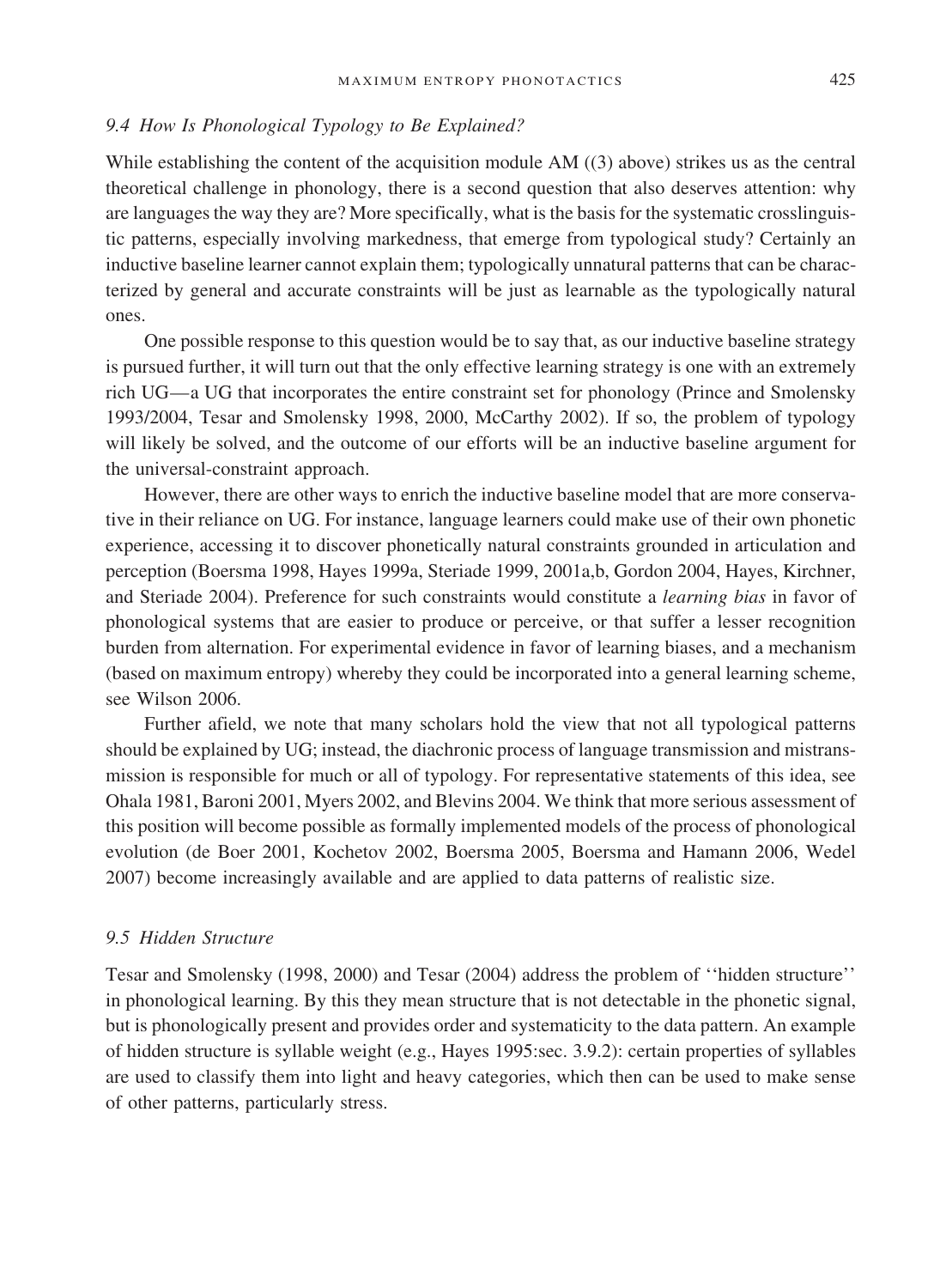Hidden structure is often partly language-specific; for example, different languages impose different criteria for what counts as a heavy syllable. This creates a ''chicken-or-egg'' problem: we need to know the language-specific criterion of syllable weight in order to detect the stress pattern, but it is often the stress pattern itself that gives the main evidence for the syllable weight criterion. Tesar and Smolensky offer intriguing methods, based on expectation maximization and inconsistency detection, to discover both the hidden structure and the generalizations based on it.

While our present model incorporates no clear cases of hidden structure, we believe it could be scaled up to learn it. The key idea is that the correct choice of hidden structure is detectable by maxent methods: the correct hidden structure will yield a tighter phonotactic characterization, which increases the probability of the learning data, a measurable quantity under the maxent approach. In future work we hope to address the problem in these terms.

#### *9.6 Directions for Future Work*

In expanding the approach taken here, we think an important line to follow will be to enrich the class of formal mechanisms it can access. In other words, while we have shown that vowel tiers and grids are important to phonotactic learning, we judge that our system is still too close to its original inductive baseline, as there are phonological phenomena it clearly cannot learn unless further modified. We end by giving two examples.

First, we cannot claim that our system of projections has fully solved the problem of learning nonlocal phonotactic dependencies. Notably, it cannot account for consonant-to-consonant dependencies of the kind studied in McCarthy 1979, 1988, MacEachern 1999, Frisch and Zawaydeh 2001, Frisch, Pierrehumbert, and Broe 2004, and Rose and Walker 2004. Simply adding a consonant projection is unlikely to suffice for these cases, because of two special factors. Consonantto-consonant phonotactics relies heavily on similarity: those consonants that are most similar are the ones whose distribution is phonotactically regulated. Further, there are also gradient distance effects: consonants that are separated at a short distance are regulated more closely than those at greater distances. Neither of these effects could be modeled merely by introducing a consonant projection. We anticipate that the right approach would be to incorporate a similarity metric into the theory (for a review of various possibilities, see Bailey and Hahn 2001) and use it to scan the nearby segments.

We also lack a theory to learn the phonotactics of neutral vowels—that is, cases where particular vowels (not just consonants) are skipped over in vowel harmony. We are encouraged here by findings (Gordon 1999, Gick et al. 2006, Benus and Gafos 2007) that in their allophonic forms, neutral vowels can be weakly harmonic, taking on slightly different phonetic forms depending on the neighboring harmonic vowels. The incorporation of such phonetic detail into the representations would ''localize'' the phonotactics on the vowel projection, perhaps sufficing to make neutral-vowel phonotactics learnable.

#### **Appendix A: Generating Samples**

As noted in section 4.2.1, to obtain  $E[C_i]$  (expected violation counts) when we are seeking a new constraint to add to the grammar, we generate a ''sample''—that is, a set of forms drawn from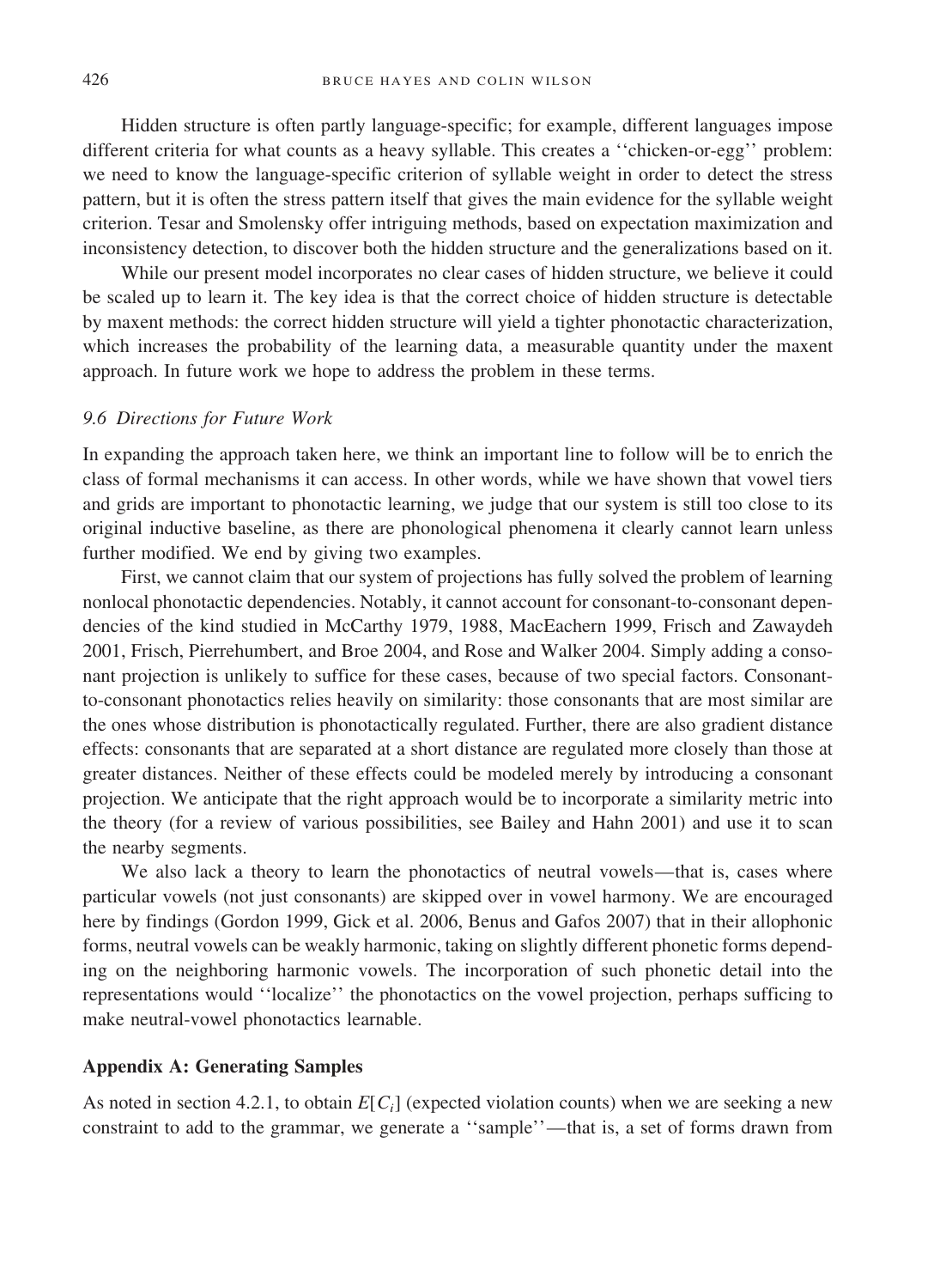the probability distribution defined by the current grammar. Our procedure for sample creation is as follows. We assume that the current grammar has been represented as a finite state machine  $\mathscr G$ , constructed as in section 3.3.2.  $\mathscr G$  is intersected with the machine that accepts  $\Sigma^n$  (the set of all strings of length  $n$ ), yielding an acyclic machine  $M$ , which represents every possible string  $x$ of length *n* together with its score  $h(x)$ , as defined in (4).

Each transition  $t$  in  $M$  has a violation vector  $V(t)$ , representing the violations incurred by any path traversing *t*. The *cost* of *t* is defined as  $e_n$  taken to the negative power of the dot product of the current weights and  $V(t)$ , that is,  $exp(-\sum_{i=1}^{N} w_i V(t)_i)$ . Following MacKay (2003), M is globally normalized by dividing each transition *t*'s cost by the total cost of all paths from the terminus of  $t$  to the final state in  $\mathcal{M}$ .

Samples of length  $n$  are generated by beginning at the initial state of  $M$  and randomly selecting transitions until the final state is reached. Specifically, if the current state is  $q$ , the probability of choosing transition *t* from *q* is equal to *t*'s share of the total probability of transitions leaving *q*. The number of samples of length *n* is determined by fitting a Poisson distribution to the observed distribution of lengths in the learning data, and the sample size as a whole roughly matches that of the learning data.

# **Appendix B: Modeling English Onsets with ''Exotic'' Items Included in the Learning Data**

We mentioned in section 5.1 that it is hard to determine to what extent children pay attention to extremely rare onsets (e.g., from borrowed words) when learning English onset phonotactics. In the main text, we report a simulation using only ''nonexotic'' data. In this appendix, we show what happens when exotic onsets are included.

Following a method given in Pierrehumbert 2001b, we attempted to mimic the languagelearning experience of the children who participated in Scholes's (1996) experiment. To this end, we employed the CELEX English database (Baayen, Piepenbrock, and Gulikers 1995).<sup>30</sup> We first removed the null-onset words, then obtained frequency estimates of the remaining 39,053 forms by counting the hits for each when searched on the Google search engine.<sup>31</sup> We then used these counts as the basis of simulated childhoods: sampling from the overall token frequencies, we selected words to be included in the simulated vocabularies. A word was included in a vocabulary once it had been ''heard'' five times, and the vocabularies were set at 10,000 words. We repeated this procedure 10 times.

This method yielded learning sets that included a modest number of exotic onsets, while matching closely in overall frequencies with the primary corpus (11), the median correlation being  $r = 0.967$ . We report here just one learning run, the one that did worst in matching the Scholes

<sup>&</sup>lt;sup>30</sup> We used CELEX here, not the CMU Pronouncing Dictionary, since we judged that the latter contains substantially more typographical errors. These are more perilous in preparing non-hand-edited corpora.

<sup>&</sup>lt;sup>1</sup> For discussion of this method, see Blair, Urland, and Ma 2002, Hayes and Londe 2006:64–65.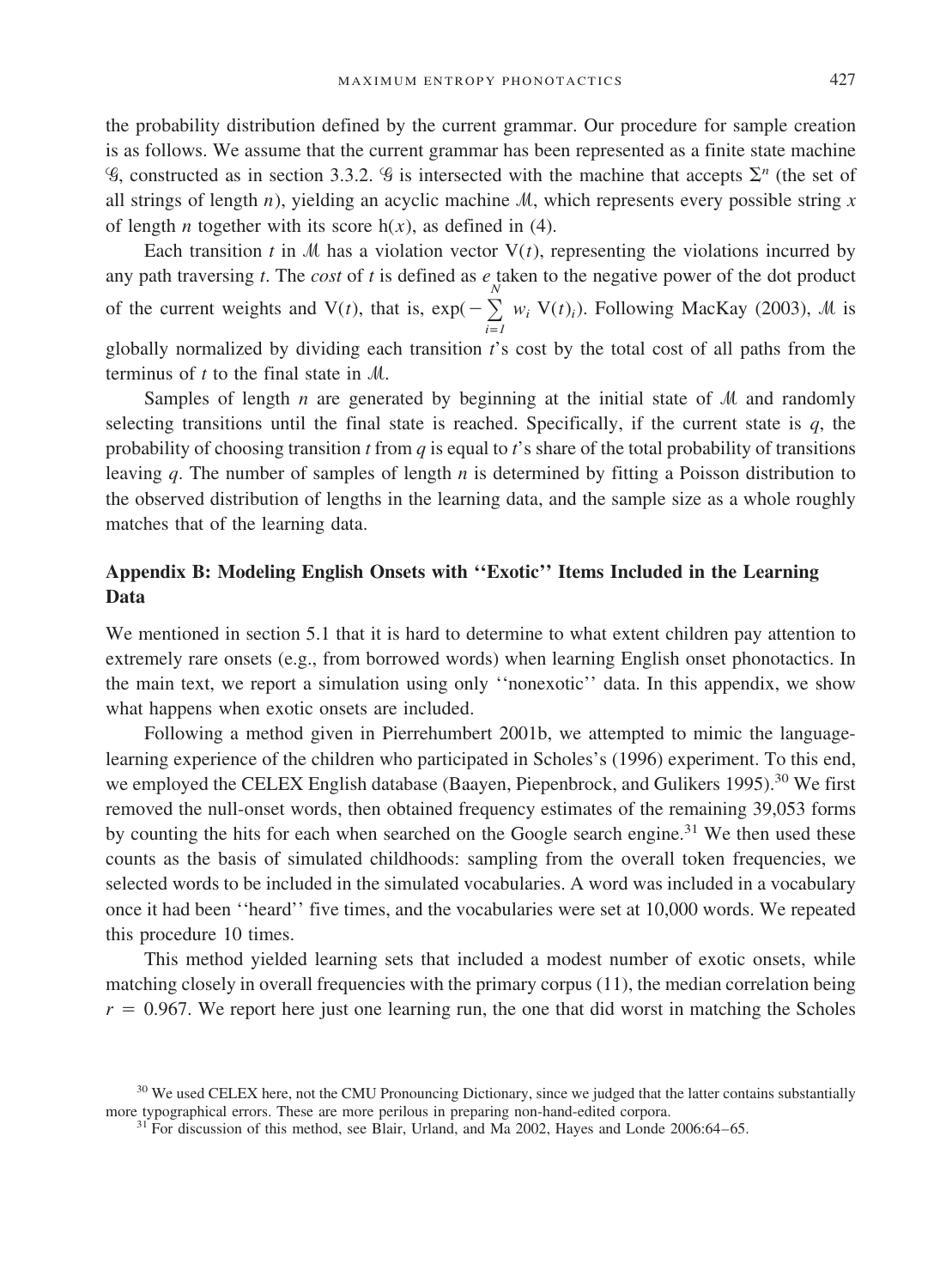data. In this run, the training data included three ''exotic'' onsets (four instances of [sr], one of [ $\overline{z}$ ], and one of [sf]), but lacked any cases of [hw], [skl], or [ $\theta$ w]. Given these learning data, our model produced a grammar that correlated fairly well with the Scholes data  $(r = 0.929$ , compared with 0.946 for the main simulation given above) and did about as well as the main simulation in separating attested from unattested clusters. In the other nine learning sets, the correlation with the Scholes data ranged from 0.930 to 0.943.

We also tried simply learning a grammar from the type frequencies for all onsets, using the entire CELEX database. This produced a considerably larger number of ''exotic'' onsets (25 not included in (11)), and learning performance was somewhat worse. Correlation across 10 runs with the Scholes data ranged from 0.913 to 0.928, and separation of legal forms from illegal was rather more haphazard.

We conclude that phonological learning is possible under our system with exotic onsets but that performance is better when the exotic forms are removed. It does not seem impossible that children could recognize exotic items as such, because they often contain clues to their status, specifically their limitation to learned words ([sf]), interjections ([pf]), or words describing faraway places and cultural items (labial  $+$  [w]).

#### **Appendix C: Training Sets and Constraints for the Stress Typology of Gordon 2002**

The following chart lists the grammars our system learned for the patterns in Gordon's (2002) typological survey of quantity-insensitive stress. Constraints are listed in discovery order. Abbreviations:  $M = \text{main}$  tier,  $S = \text{stress}$  tier; otherwise default tier;  $[s] = [\text{stress}]$ ,  $[m] = [main]$ , 1  $=$  [+main], 2 = [+stress, -main], 0 = [-stress].

| Language   | Stress pattern                                        | Constraints learned                                                                                                                                                                                                                                                                 |
|------------|-------------------------------------------------------|-------------------------------------------------------------------------------------------------------------------------------------------------------------------------------------------------------------------------------------------------------------------------------------|
| Araucanian | 1, 01, 010, 0102, 01020, 010202,<br>0102020, 01020202 | *## M 4.6, *# $[-m]$ S 1.4, * $[+s]$ $[+s]$ 5.5,<br>$*$ [ ]   M 2.7, $*$ 00 2.7, $*$ #[ ][-m] 6.1,<br>* $[+s]$ $[$ $[$ $]$ $[$ $+ s$ , $- m$ $]$ 4.7                                                                                                                                |
| Atayal     | 1, 01, 001, 0001, 00001, 000001,<br>0000001, 00000001 | *## M 6.3, *[-m] S 1.9, *[+s][ ] 8.0                                                                                                                                                                                                                                                |
| Biangai    | 1, 10, 210, 2010, 22010, 202010,<br>2202010, 20202010 | *## M 4.6, *1[ ] S 3.4, *#0 2.7, *[ ][ ][ ][ $-$ m]<br>S 1.0, *00 3.2, *[ ][+s]# 2.6, *[ ][+s][+s] 5.2,<br>*[-m][ $\vert \# 4.2, \vert^{\wedge} + s, -m \vert$ [ $\vert \vert + s \vert 4.0,$<br>*# $\lceil + s \rceil$ + s, - m I + s 3.5                                          |
| Cavineña   | 1, 10, 010, 2010, 02010, 202010,<br>0202010, 20202010 | *## M 5.0, *1[ ] S 2.8, *[+s][+s] 5.4, *00 3.2,<br>* $[I + s]$ # 2.7, * $[-m]$  # 4.3,<br>* $\lceil \sqrt[4]{+s} - m \rceil$ If $\lceil + s \rceil$ 4.4                                                                                                                             |
| Cayuvava   | 1, 10, 100, 0100, 00100, 200100,<br>0200100, 00200100 | *## M 5.6, *[ $\vert$   - m \endel S 1.1, *[ + s][ + s] 2.5,<br>$*$ [ ]   M 1.6, $*$ [ ] $ +s $ # 4.6, $*$ [ + s][ ] $ +s $ 1.9,<br>*1[ ] S 1.8, *000 2.2, *[ ][ + s][ ]# 3.0,<br>$*$ [+s][ ][ ][-m] 3.8, $*$ [-m][ ][ ]# 3.5,<br>* $\lceil \sqrt[4]{+s} - m \rceil$ If If $+s$ 3.3 |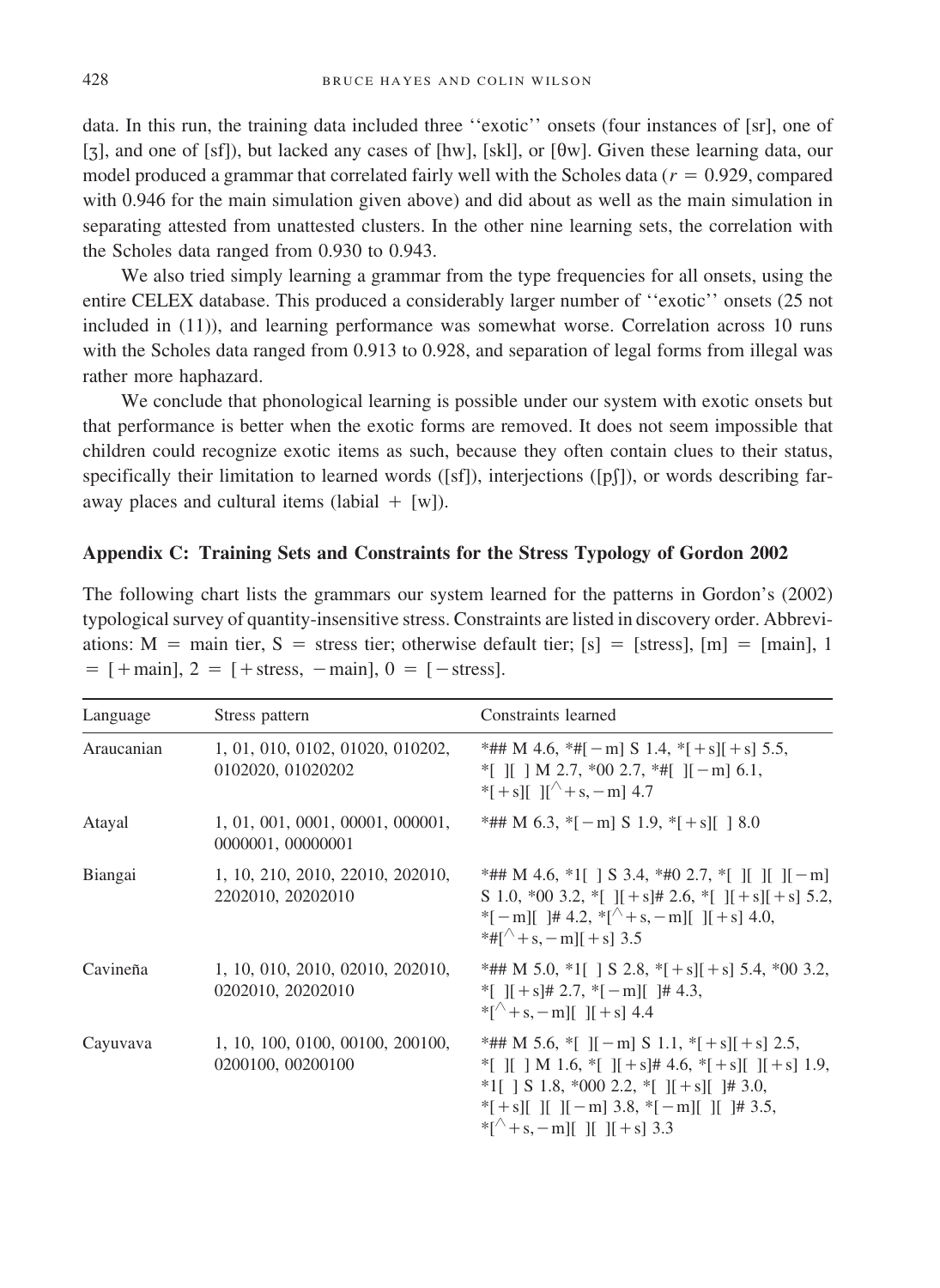| Language                             | Stress pattern                                                                                                             | Constraints learned                                                                                                                                                                                                |
|--------------------------------------|----------------------------------------------------------------------------------------------------------------------------|--------------------------------------------------------------------------------------------------------------------------------------------------------------------------------------------------------------------|
| Central<br>Alaskan<br>Yupik          | 1, 01, 021, 0201, 02021, 020201,<br>0202021, 02020201                                                                      | *## M 4.6, *1[ ] S 20.0, *[-m]# 20.0,<br>*[ ][ ][ ][ -m] S 4.6, *#[ + s, -m] 20.0,<br>$*$ [+s][+s,-m] 20.0, $*$ [ <sup><math>\wedge</math></sup> +s,-m]0 20.0,<br>$*[\sqrt[4]{+s}, -m][ \sqrt{1+s}][ \sqrt{20.0}]$ |
| Chitimacha                           | 1, 10, 100, 1000, 10000, 100000,<br>1000000, 10000000                                                                      | *## M 3.1, $*[-m]$ S 2.6, $*=[m]$ 3.9, $*[[n]]$<br>M 2.6, $*$ [ ][+s] 5.7                                                                                                                                          |
| Creek                                | 1, 01, 010, 0201, 02010, 020201,<br>0202010, 02020201                                                                      | *## M 6.2, *1[ ] S 2.9, *[+s][+s] 2.7,<br>$*$ #[+s,-m] 2.1, *00 5.4, $*$ #[+s][ ] 4.9,<br>$*[\hat{ }+s,-m][$ $ ]+s[$ 5.0                                                                                           |
| Estonian (data<br>from Hint<br>1973) | 1, 10, 100, 1020, 10200, 10020,<br>102020, 100200, 1020200,<br>1020020, 1002020, 10202020,<br>10200200, 10020200, 10020020 | *## M 2.6, *#[ - m] S 2.1, *#[ - m] 3.5, *[ ][ ]<br>M 2.8, $*[-m][][][][S 0.1, *[+s][+s] 6.6,$<br>$*$ [+s,-m]# 2.4, $*0$ [ <sup><math>\wedge</math></sup> +s,-m]0 5.8, $*$ [][+s]#<br>4.3                          |
| Garawa                               | 1, 10, 100, 1020, 10020, 102020,<br>1002020, 10202020                                                                      | *## M 1.7, *#[ - m] S 1.2, *#[ - m] 5.4, *[ ][ ]<br>M 3.2, $*[-m][$  [  [   S 0.1, $*[+s][+s]$ 6.3,<br>$*$ [+s, - m]# 5.9, $*$ [-m][ <sup><math>\wedge</math></sup> +s, - m]0 6.3, $*$ []1<br>S 3.4                |
| Georgian                             | 1, 10, 100, 0100, 20100, 200100,<br>2000100, 20000100                                                                      | *## M 5.3, *[ $\vert$   - m   S 12.0, *[ + s][ + s] 7.6,<br>*[ ][ ] M 10.1, *[ ][ + s, - m] 12.1, *[ ][ + s]#<br>4.4, *#0[-m] 20.0, *[ ][+s][ ]# 0.2,<br>$\sqrt[*]{-m}$      # 10.0, $\sqrt[*]{1}$         16.1    |
| Gosiute<br>Shoshone                  | 1, 12, 102, 1022, 10202, 102022,<br>1020202, 10202022                                                                      | *## M 6.8, *#[-m] S 1.3, *#[-m] 1.8, *[ ][ ]<br>M 4.5, *0# 1.4, *0 $\left[\right]$ + s, - m 6.6,<br>*[+s][ ][^+s,-m] 0.9, *[+s][ +s][ ] 6.2,<br>*[ $\frac{1}{x}$ + s, - m + 6.2                                    |
| Hopi                                 | 1, 10, 010, 0100, 01000, 010000,<br>0100000, 01000000                                                                      | *## M 4.6, $*[-m]$ S 2.7, $*[+s][+s]$ 1.2,<br>*[ ][ ] M 2.6, *#[-m][-m] 2.0, *#[ ][-m][ ]<br>6.2, *[ ][ ] S 5.0, *[ ][ + s]# 4.4                                                                                   |
| Indonesian                           | 1, 10, 010, 2010, 20010, 202010,<br>2002010, 20202010                                                                      | *## M 7.5, *1[ ] S 7.0, *[+s][+s] 20.0,<br>*[ ][+s]# 7.1, *[-m][ ]# 18.5, *#[ ][+s,-m]<br>1.3, *#0[-m] 5.4, *[^+s,-m]00 1.3, *[ ][ ]00<br>20.0                                                                     |
| Ioway-Oto                            | 1, 01, 010, 0100, 01002, 010020,<br>0100200, 01002002                                                                      | *## M 4.6, *#[ - m] S 1.7, *[+ s][ + s] 5.8,<br>*[ ][ ] M 2.0, *#[ ][-m] 6.1, *[-m][ ][ ] S<br>1.0, $*[+s][]$ [+s] 4.6, $*00[^{\wedge}+s,-m]$ 3.2,<br>*[+s][ ][ ][^+s,-m] 3.6                                      |
| Lakota                               | 1, 01, 010, 0100, 01000, 010000,<br>0100000, 01000000                                                                      | *## M 4.5, $*[-m]$ S 2.8, $*[+s][+s]$ 1.1,<br>*[ ][ ] M 2.7, *#[ ][ - m] 7.3, *[ ][ ] S 5.2                                                                                                                        |
| Lower<br>Sorbian                     | 1, 10, 100, 1020, 10020, 100020,<br>1000020, 10000020                                                                      | *## M 5.0, *#[ - m] S 5.4, *#[ - m] 20.0, *[ ][ ]<br>M 20.0, $\{[-m][\}$ S 20.0, $\{+s][+s][20.0,$<br>$*[+s, -m] \# 20.0, *[+s, -m] [ ]$ [ ] 20.0,<br>*[-m][^+s,-m][ ]# 20.0                                       |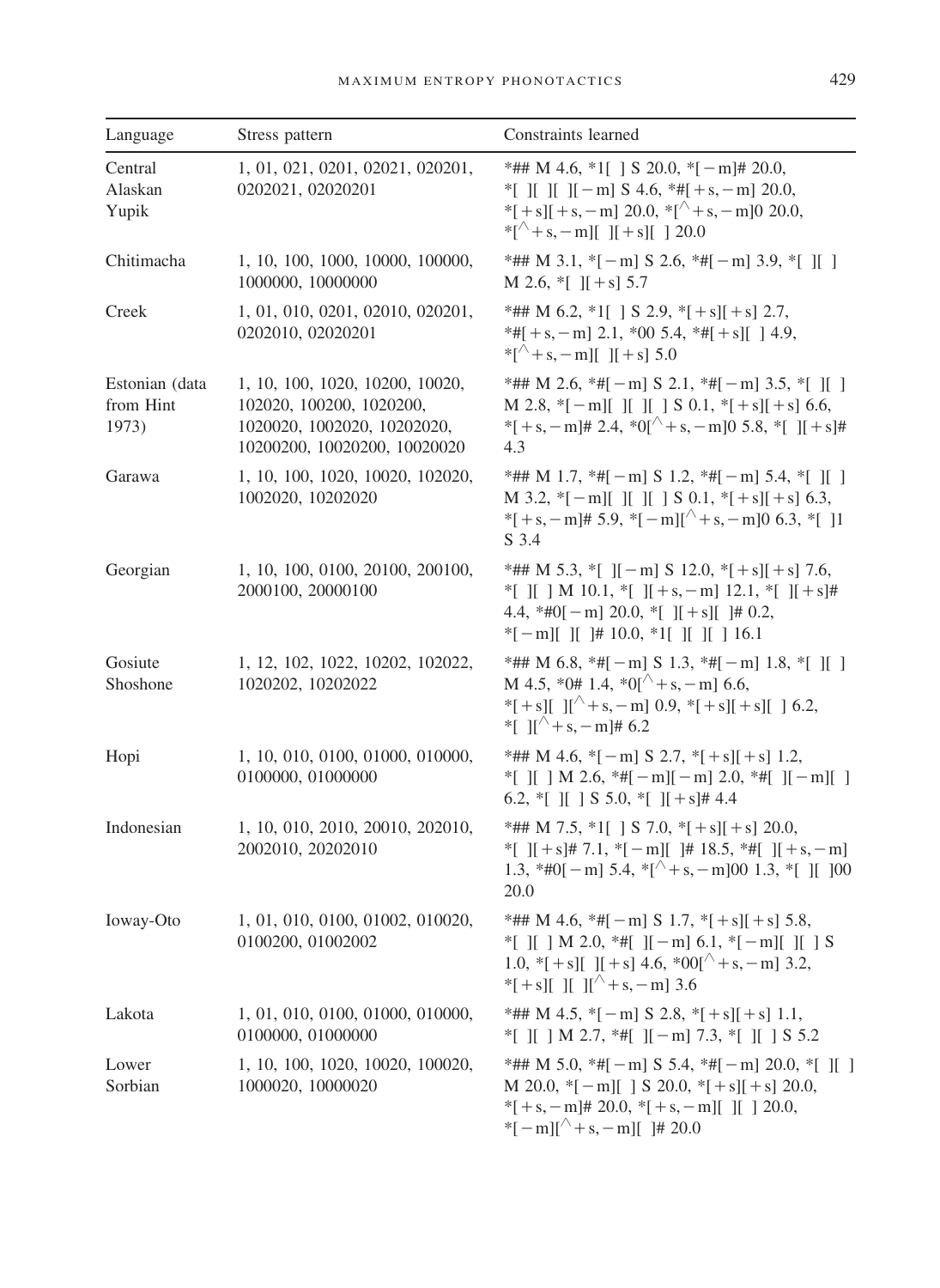| Language              | Stress pattern                                        | Constraints learned                                                                                                                                                                                                                                |
|-----------------------|-------------------------------------------------------|----------------------------------------------------------------------------------------------------------------------------------------------------------------------------------------------------------------------------------------------------|
| Macedonian            | 1, 10, 100, 0100, 00100, 000100,<br>0000100, 00000100 | *## M 20.0, $*[-m]$ S 20.0, $*[$ ][ ] M 20.0,<br>$\vert$ \[ + s]# 20.0, \times [ ][ + s][ ]# 20.0, \times [ ][ 3<br>20.0, $\{ + s \}$ [ ][ ][ ] 20.0, $\{ -m \}$ [ ][ ] $\#$ 20.0                                                                  |
| Malakmalak            | 1, 10, 010, 1020, 01020, 102020,<br>0102020, 10202020 | *## M 4.8, *# $[-m]$ S 2.4, * $[+s][+s]$ 2.9,<br>*[ ][ ] M 1.4, *00 5.4, *[+s, - m]# 2.1, *[ ]1 S<br>1.9, *[ ][+s]# 4.9, *[+s][ ][^+s, - m] 4.6                                                                                                    |
| Maranungku            | 1, 10, 102, 1020, 10202, 102020,<br>1020202, 10202020 | *## M 20.0, *#[ $-m$ ] S 11.5, *#[ $-m$ ] 11.5,<br>*[ ][ ] M 4.0, *[-m][ ][ ][ ] S 5.4, *[+s][+s]<br>20.0, ${}^{*}0[^{\wedge} + s, -m]$ 20.0, ${}^{*}$ [ + s][ ][ - s] 2.8                                                                         |
| Nahuatl               | 1, 10, 010, 0010, 00010, 000010,<br>0000010, 00000010 | *## M 4.6, $*[-m]$ S 2.9, $*[+s][+s]$ 1.8,<br>*[ ][ ] M 2.9, *[ ][+s]# 3.5, *[+s][ ][ ] 5.1,<br>$*[-m][$ # 3.8                                                                                                                                     |
| Pacific Yupik         | 1, 01, 010, 0102, 01002, 010020,<br>0100202, 01002002 | *## M 4.6, *#[-m] S 1.4, *[+s][+s] 5.9,<br>*[ ][ ] M 2.5, *#[ ][-m] 6.2, *[-m][ ][ ] S<br>1.1, *00# 2.2, *00 $\left[\right]$ + s, - m] 1.8,<br>*[+s][ ][ ][^+s,-m] 5.9,<br>*[+s][ $1\vert \uparrow + s$ , - m]# 3.7                                |
| Palestinian<br>Arabic | 1, 10, 201, 2010, 20201, 202010,<br>2020201, 20202010 | *## M 6.2, *1[ ] S 7.1, *[+s][+s] 6.8, *#0 6.1,<br>$*006.5$                                                                                                                                                                                        |
| Pintupi               | 1, 10, 100, 1020, 10200, 102020,<br>1020200, 10202020 | *## M 2.8, *#[-m] S 1.8, *#[-m] 3.5, *[ ][ ]<br>M 2.7, $*[-m][[][] S 0.2, *[+s][+s] 6.1,$<br>$*$ [+s, - m]# 5.3, $*$ 0[] [+s] 2.0,<br>$*0$ [ <sup><math>\wedge</math></sup> + s, - m][ ] 5.6, $*$ [ ]1 3.4                                         |
| Piro                  | 1, 10, 010, 2010, 20010, 202010,<br>2020010, 20202010 | *## M 5.1, *1[ ] S 5.8, *[+s][+s] 5.6,<br>*[ ][+s]# 3.0, *[-m][ ]# 3.7, *#[ ][+s,-m]<br>2.2, *#0[-m] 4.7, *[^+s,-m][ ][+s,-m] 1.5,<br>$\frac{[A]}{[A+1]}$ + s, - m 0[-m  5.2                                                                       |
| Quebec<br>French      | 1, 21, 201, 2001, 20001, 200001,<br>2000001, 20000001 | *## M 2.7, *[ ][ - m] S 3.9, *[ - m]# 4.4,<br>*[ ][ ] M 2.6, *#0 7.3, *[ ][ ][ ] S 3.8, *1[ ]<br>4.3                                                                                                                                               |
| Sanuma                | 1, 10, 010, 2010, 20010, 200010,<br>2000010, 20000010 | *## M 5.0, *[ ][ - m] S 3.1, *[+s][ + s] 4.5,<br>*[ ][ ] M 3.1, *[ ][ + s, - m] 3.5, *[ ][ + s]# 2.7,<br>$*[-m][$ ]# 4.2, $*#0[-m]$ 5.8, $*1[$ ][ ] 4.4                                                                                            |
| Southern<br>Paiute    | 1, 10, 010, 0120, 01020, 010220,<br>0102020, 01020220 | *## M 4.6, *#[-m] S 1.4, *[+s]1 2.2, *[ ][ ]<br>M 2.0, $*[-m][$ $][$ $][$ $]$ $S$ 0.1, $*00$ 5.4,<br>$*$ [+s, - m]# 2.2, $*$ #[+s][+s] 1.0, $*$ [ ]1 S 2.4,<br>$*[+s][+s][+s]$ 5.0, $*$ #[ ][-m][ ] 5.8,<br>*[+s][ ][^+s,-m][ ] 5.6, *[ ][+s]# 4.9 |
| Tauya                 | 1, 21, 201, 2201, 20201, 220201,<br>2020201, 22020201 | *## M 3.5, *1[ ] S 5.6, *[-m]# 3.8, *#0 5.6,<br>$*[\sqrt[4]{+s}, -m]0$ 6.3, $*[\ ][+s][+s]$ 6.5                                                                                                                                                    |
| Udihe                 | 1, 01, 201, 2001, 20001, 200001,<br>2000001, 20000001 | *## M 2.9, *[ $\left [-m]$ S 3.3, *[+s][+s] 4.4,<br>*[ ][ ] M 3.1, *[-m]# 4.2, *[ ][+s,-m] 3.7,<br>*#[^+s, - m][ - m] 6.0, *1[ ] 4.4                                                                                                               |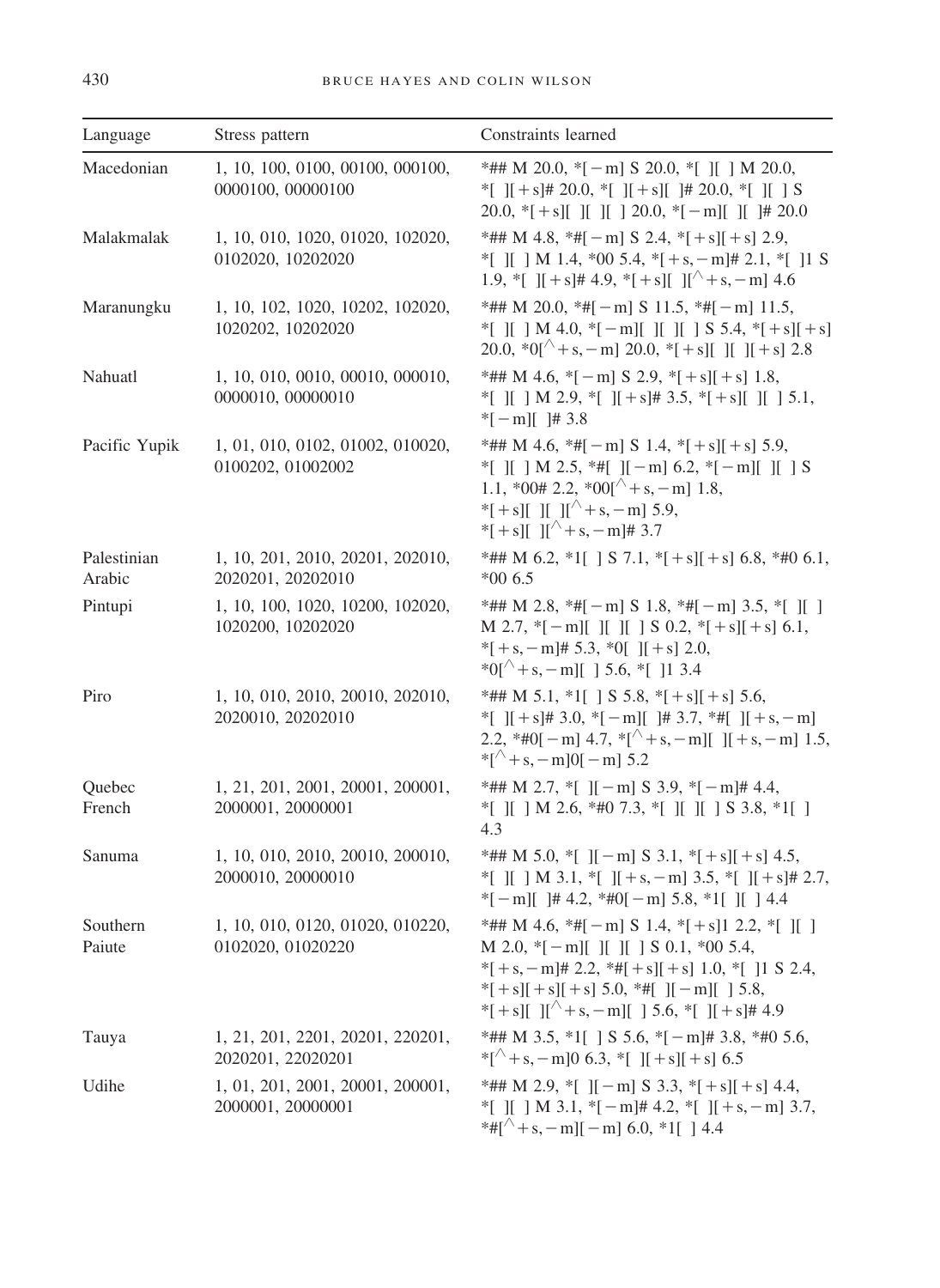| Language                                 | Stress pattern                                                                             | Constraints learned                                                                                                                                                                                                                                                                                     |
|------------------------------------------|--------------------------------------------------------------------------------------------|---------------------------------------------------------------------------------------------------------------------------------------------------------------------------------------------------------------------------------------------------------------------------------------------------------|
| Urubu Kapor                              | 1, 01, 201, 0201, 20201, 020201,<br>2020201, 02020201                                      | *## M 3.6, *1[ ] S 1.9, *[+s][+s] 6.9, *[-m]#<br>3.8, $\sqrt[8]{+s}$ , - m   06.7                                                                                                                                                                                                                       |
| Walmatjari<br>(data from<br>Hudson 1978) | 1, 10, 100, 1020, 10200, 10020,<br>100200, 100020, 1000200,<br>1000020, 10000200, 10000020 | *## M 20.0, *# $[-m]$ S 20.0, *# $[-m]$ 20.0,<br>$\mathcal{F}$ I   M 5.1, $\mathcal{F}$   S 20.0, $\mathcal{F}$   s   + s   + s     + s    <br>20.0, $\{+s, -m\}$ 20.0, $\{0\}$ + s, - m][ $\}$ 20.0                                                                                                    |
| Winnebago                                | 1, 01, 001, 0010, 00102, 001002,<br>0010020, 00100202                                      | *## M 4.7, *# $[-m]$ S 1.5, * $[+s]$ $[+s]$ 20.0,<br>$\lvert \cdot \rvert$     M 14.6, $\lvert \cdot \rvert + s$     4.4, $\lvert \cdot \rvert - m$   00 20.0,<br>$*$ [ 11 S 14.6, $*00# 20.0$ , $*$ [ - m][ 1] S 20.0,<br>*#[ $\parallel$  [ -m] 20.0, *[+s][ $\parallel$  [ $\parallel$ + s, -m] 14.5 |

# **Appendix D: Further Constraints for Wargamay**

The following 57 constraints for Wargamay were learned by our system but have no analogue in Dixon's (1981) phonotactic analysis; for discussion, see section 8.5. All were discovered on the default projection; they are listed by descending order of weight.

| Constraint                                                                                              | Weight |
|---------------------------------------------------------------------------------------------------------|--------|
| 1. * $[ + syl]$ + son, + dors] [ - back]                                                                | 3.91   |
| 2. *[ $+$ long][ $+$ ant, $-$ lat][ $\sim$ -long, $-$ high, $-$ str]                                    | 3.65   |
| 3. * $[ +\text{son}, -\text{approx} ]^{2}$ - long, + back, - str]#                                      | 3.60   |
| 4. * [ - approx][ $-$ syl][^ - long]                                                                    | 3.55   |
| 5. * [ + high, - main, + str][ - lat]                                                                   | 3.51   |
| 6. $*[-\text{main}][-\text{son}, +\text{ant}][+\text{high}, -\text{main}]$                              | 3.49   |
| 7. * $[+sy1][+back][^{\wedge} - long, +back]$                                                           | 3.43   |
| 8. * [ + approx, $-\text{syl}$ ] [ + ant] [ + str]                                                      | 3.33   |
| 9. * [ + high, + back, - main] $[-\text{son}]]$ - back, - main]                                         | 3.18   |
| 10. * $[-syl][ + son, + cor][ + back]$                                                                  | 3.18   |
| 11. * $[-\text{main}, +\text{str}][-\text{son}, +\text{lab}]$                                           | 3.10   |
|                                                                                                         | 3.05   |
| 13. * $\lceil^{\wedge} - \text{son}, -\text{ant} \rceil + \lfloor^{\wedge} - \text{cons} \rfloor$       | 3.04   |
| 14. * $[ +\text{son}, +\text{lab}][ -\text{back}, -\text{main}, +\text{str}]$                           | 3.04   |
| 15. * $[ +\text{son}, +\text{dors}][ -\text{main}, +\text{str}]$                                        | 3.02   |
| 16. $\sqrt[*]{ +}$ back][ $\sqrt[*]{ +}$ long][ $\sqrt[*]{ +}$ approx]                                  | 2.97   |
| 17. *#[ + cons, + approx][^ - long, + back]                                                             | 2.92   |
| 18. * [ $+$ high, $+$ back, $-$ main, $+$ str][ $-$ son, $+$ cor]                                       | 2.90   |
| 19. $\vert -\vert$ ant $\vert \vert +$ son $\vert \vert +$ back, $-\text{main}$                         | 2.83   |
| 20. $\sqrt[*]{-}$ str] $\sqrt{+}$ ant $\sqrt{+}$ back, $-\text{str}$                                    | 2.82   |
| 21. * $\lceil^{\wedge} - \log$ , + high, - str] $\lceil - \text{ant} \rceil$ #                          | 2.81   |
| 22. $\sqrt[*]{ + \cos + \sin }$ + long, $-\text{back}$                                                  | 2.77   |
| 23. * $[-\text{back}]] + \text{high}, -\text{main}, + \text{str}]$                                      | 2.76   |
| 24. * [ $-\text{main}, +\text{str}$ ] [ $-\text{cons}$ ] [ $+\text{back}$ ]                             | 2.74   |
| 25. * $[-\text{high}, -\text{main}, +\text{str}][-\text{son}, +\text{ant}]$                             | 2.74   |
| 26. * [+ $high, +back$ ][-approx]#                                                                      | 2.73   |
| 27. * [ $-\text{approx}, +\text{cor}$ ][ $+\text{high}, +\text{back}, -\text{main}$ ][ $-\text{cons}$ ] | 2.70   |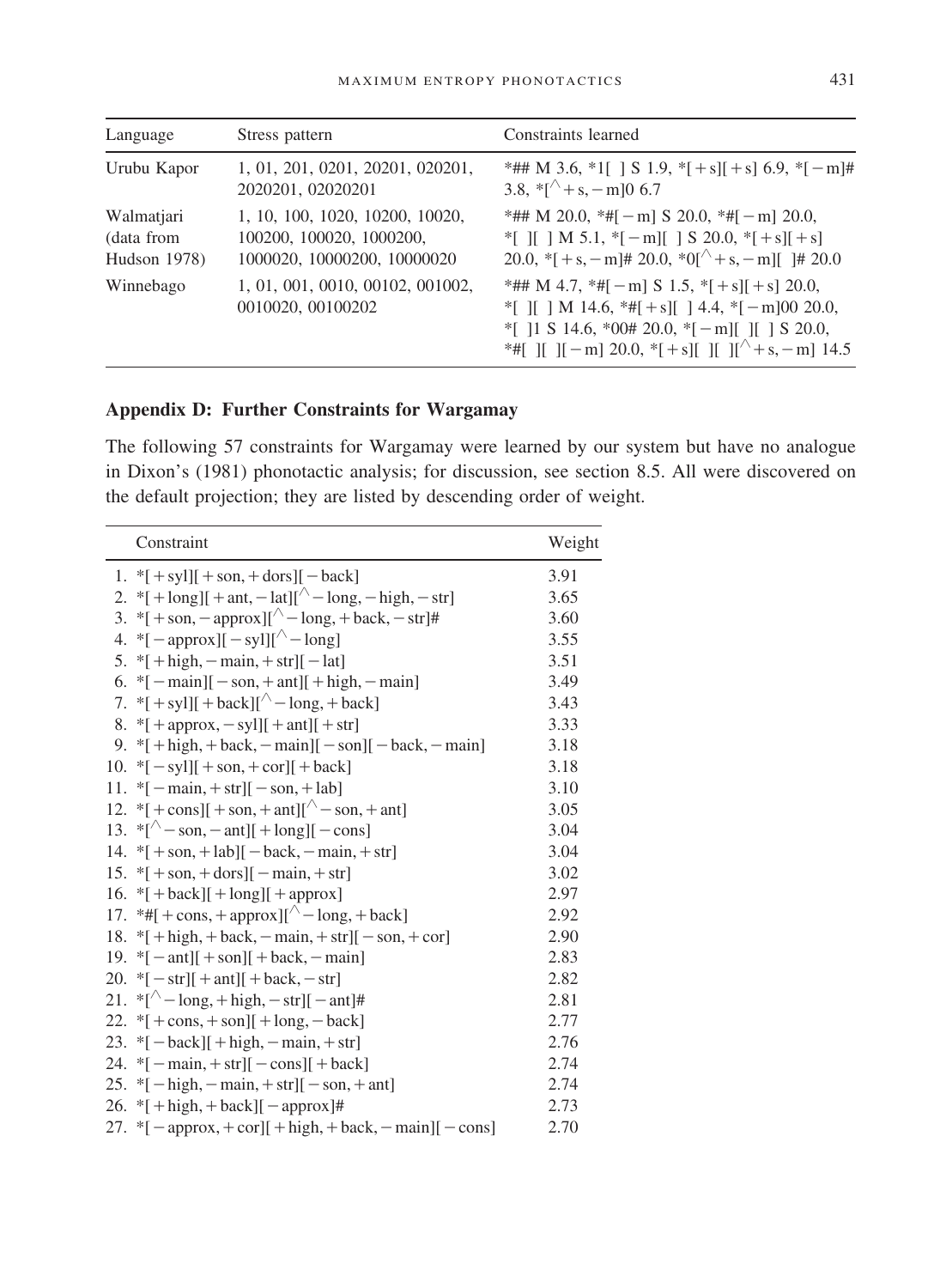| Constraint                                                                                     | Weight |
|------------------------------------------------------------------------------------------------|--------|
| 28. * $[-\text{back}][+\text{long}]/\hat{}$ + cons, + son]                                     | 2.70   |
| 29. * $[-\text{back}, -\text{main}]]$ + back]                                                  | 2.66   |
| 30. *# $[+ant]$ $\uparrow$ - long, + back]                                                     | 2.66   |
| 31. * $[-\text{back}][+\text{high},+\text{syl}]]$ - cons]                                      | 2.65   |
| 32. *# $[+$ son, $+$ ant $[$ $-$ high, $+$ str]                                                | 2.64   |
| 33. * $[-approx][+son][+high, +back, +syl]$                                                    | 2.60   |
| 34. * $[ +\text{son}, -\text{approx}, -\text{ant}][ -\text{high}, -\text{main}, +\text{str}]$  | 2.58   |
| 35. * $[-\text{cons}][+\text{long},+\text{high}]]$ - approx, $+\text{cor}$ ]                   | 2.57   |
| 36. * $[ + high, + back, - main, + str][ + lab ]$                                              | 2.52   |
| 37. * $[-\text{back}, -\text{main}, +\text{str}][-\text{son}, +\text{ant}]$                    | 2.51   |
| 38. * $[ + \log]$ $[\wedge + \text{lat}]$ + son, - syl]                                        | 2.48   |
| 39. * [ $-\text{main}$ ][ $+\text{back}$ ][ $\sim$ $-\text{long}, +\text{back}, +\text{str}$ ] | 2.47   |
| 40. * $[-\cos[+ \log,-\text{high}]]$ + approx                                                  | 2.47   |
| 41. * $[ + \text{long}, - \text{back}]$ + son, + lab]                                          | 2.47   |
| 42. $\[-\text{ant}]\left[+\text{son}\right]\left[-\text{back},+\text{str}\right]$              | 2.44   |
| 43. $\[-5 \text{V} - \text{S} \text{V} \cdot \text{V}]$ = back, - main                         | 2.43   |
| 44. * $[-syl][ + son, + cor][ + high, + main]$                                                 | 2.40   |
| 45. * $[-approx][ + son][ + high, + str]$                                                      | 2.34   |
| 46. * $[ + \text{long}, - \text{back}][ - \text{son}, + \text{ant}]$                           | 2.25   |
| 47. * $[ +\text{son}, +\text{cor}][ +\text{long}]$                                             | 2.18   |
| 48. * [ $-\text{approx}$ ][ $+\text{son}, +\text{dors}$ ]                                      | 2.16   |
| 49. * $[ + high, - main, + str]$ $[-cons]$                                                     | 2.15   |
| 50. * $[ +\log, +\frac{\text{high}}{-\cos}$ = $\log, -\frac{\text{back}, -\text{str}}{-\cos}$  | 2.09   |
| 51. * $[-$ main] $[-$ back] $[$ + high, + back, - main]                                        | 2.09   |
| 52. * $[-\cosh[(+\hbox{high}, +\hbox{sy}]] + \hbox{back}]$                                     | 1.92   |
| 53. * [ + back, - syl][ - syl]                                                                 | 1.84   |
| 54. * $[ + \log ] [ + \text{back}]$                                                            | 1.52   |
| 55. * $[-syl][ + son, + cor][ + high, + back]$                                                 | 1.16   |
| 56. * $[-sy1][ + ant][ - ant]$                                                                 | 0.95   |
| 57. * $[-\text{son}, +\text{cor}]] + \text{long}, -\text{back}]$                               | 0.40   |

#### **References**

- Albright, Adam. 2002a. The identification of bases in morphological paradigms. Doctoral dissertation, UCLA, Los Angeles, CA.
- Albright, Adam. 2002b. Islands of reliability for regular morphology: Evidence from Italian. *Language* 78: 684–709.
- Albright, Adam. 2006. Gradient phonotactic effects: Lexical? grammatical? both? neither? Paper presented at the 80th annual meeting of the Linguistic Society of America, Albuquerque.
- Albright, Adam, and Bruce Hayes. 2002. Modeling English past tense intuitions with minimal generalization. In *Proceedings of the 2002 Workshop on Morphological Learning, Association for Computational Linguistics*, ed. by Michael Maxwell, 58–69. East Stroudsburg, PA: Association for Computational Linguistics.
- Albright, Adam, and Bruce Hayes. 2003. Rules vs. analogy in English past tenses: A computational/experimental study. *Cognition* 90:119–161.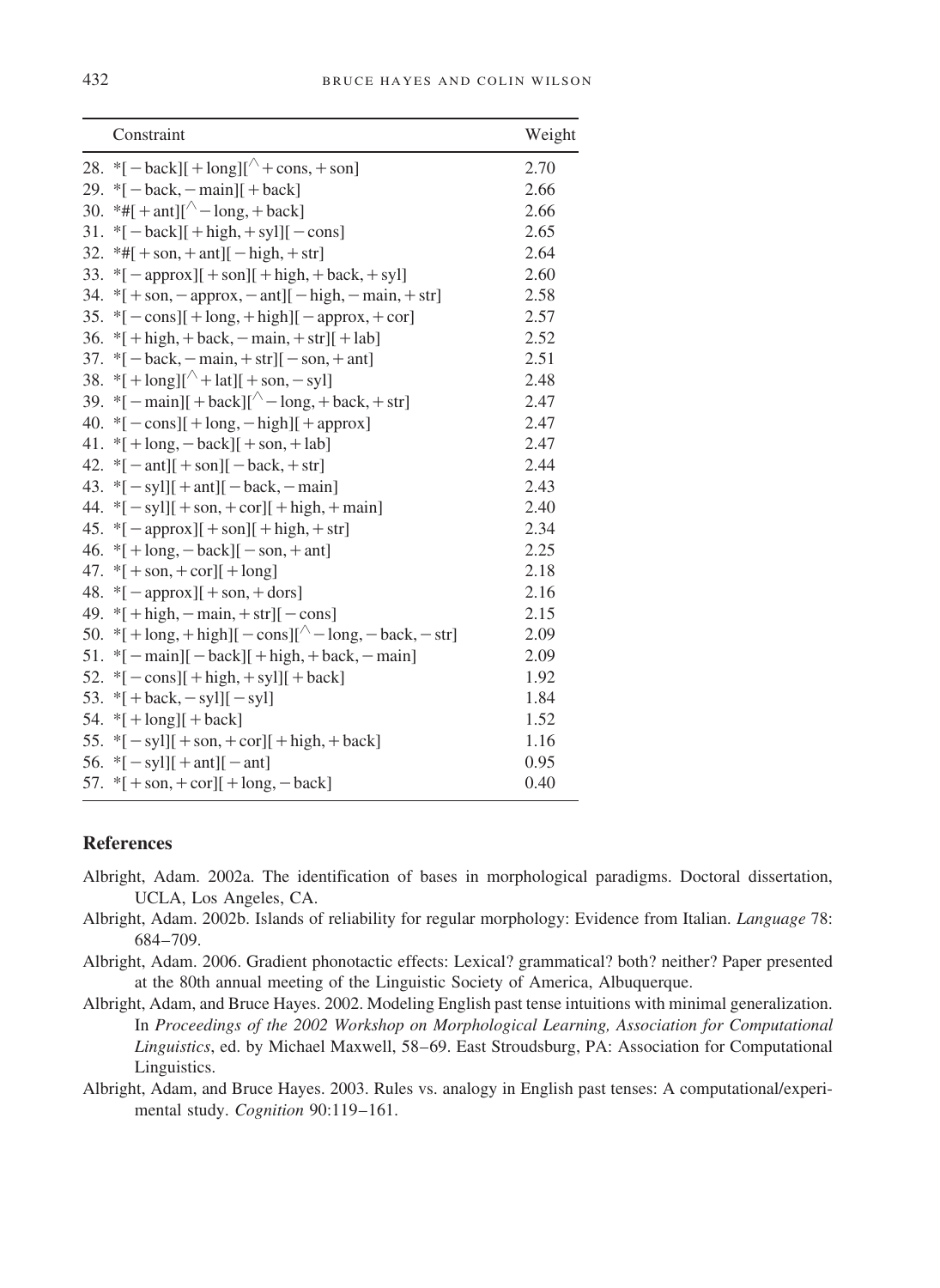- Albro, Daniel M. 1998. Evaluation, implementation, and extension of primitive Optimality Theory. Master's
- thesis, UCLA, Los Angeles, CA. Albro, Daniel M. 2005. Computational Optimality Theory and the phonological system of Malagasy. Doctoral dissertation, UCLA, Los Angeles, CA.
- Allauzen, Cyril, Mehryar Mohri, and Brian Roark. 2005. The design principles and algorithms of a weighted grammar library. *International Journal of Foundations of Computer Science* 16:403–421.
- Archangeli, Diana. 1984. *Underspecification in Yawelmani phonology and morphology*. New York: Garland.
- Archangeli, Diana, and Douglas Pulleyblank. 1987. Maximal and minimal rules: Effects of tier scansion. In *North Eastern Linguistic Society (NELS) 17*, ed. by Joyce McDonough and Bernadette Plunkett, 16–35. Amherst: University of Massachusetts, Graduate Linguistic Student Association.
- Baayen, R. Harald, Richard Piepenbrock, and Léon Gulikers. 1995. The CELEX lexical database (Release 2) [CD-ROM]. Philadelphia: University of Pennsylvania, Linguistic Data Consortium [Distributor].
- Bailey, Todd M., and Ulrike Hahn. 2001. Determinants of wordlikeness: Phonotactics or lexical neighborhoods. *Journal of Memory and Language* 44:568–591.
- Baker, C. L. 1979. Syntactic theory and the projection problem. *Linguistic Inquiry* 10:533–581.
- Baroni, Marco. 2001. How do languages get crazy constraints? Phonetically-based phonology and the evolution of the Galeata Romagnolo vowel system. In *UCLA working papers in linguistics 7*, ed. by Adam Albright and Taehong Cho, 152–178. Los Angeles: UCLA, Department of Linguistics.
- Beckman, Jill. 1997. Positional faithfulness, positional neutralisation and Shona vowel harmony. *Phonology* 14:1–46.
- Benus, Stefan, and Adamantios Gafos. 2007. Articulatory characteristics of Hungarian 'transparent' vowels. *Journal of Phonetics* 35:271–300.
- Berent, Iris, Donca Steriade, Tracy Lennertz, and Vered Vaknin. 2007. What we know about what we have never heard: Evidence from perceptual illusions. *Cognition* 104:591–630.
- Berger, Adam L. n.d. Convexity, maximum likelihood and all that. Ms., Department of Computer Science, Carnegie Mellon University, Pittsburgh, PA. http://www.cs.cmu.edu/afs/cs/user/aberger/www/ps/ convex.ps.
- Berger, Adam L., Stephen A. Della Pietra, and Vincent J. Della Pietra. 1996. A maximum entropy approach to natural language processing. *Computational Linguistics* 22:39–71.
- Blair, Irene V., Geoffrey R. Urland, and Jennifer E. Ma. 2002. Using Internet search engines to estimate word frequency. *Behavior Research Methods*, *Instruments*, *and Computers* 34:286–290.
- Blevins, Juliette. 2004. *Evolutionary phonology: The emergence of sound patterns*. Cambridge: Cambridge University Press.
- Bloomfield, Leonard. 1933. *Language*. New York: Henry Holt.
- Boersma, Paul. 1997. How we learn variation, optionality, and probability. In *Proceedings of the Institute of Phonetic Sciences, Amsterdam, 21*, ed. by R. J. J. H. van Son, 43–58. Amsterdam: University of Amsterdam, Institute of Phonetic Sciences.
- Boersma, Paul. 1998. Functional Phonology: Formalizing the interactions between articulatory and perceptual drives. Doctoral dissertation, University of Amsterdam. The Hague: Holland Academic Graphics.
- Boersma, Paul. 2004. A stochastic OT account of paralinguistic tasks such as grammaticality and prototypicality judgments. Rutgers Optimality Archive ROA-648. http://roa.rutgers.edu.
- Boersma, Paul. 2005. Prototypicality judgments as inverted perception. Rutgers Optimality Archive ROA-742. http://roa.rutgers.edu.
- Boersma, Paul, Paola Escudero, and Rachel Hayes. 2003. Learning abstract phonological from auditory phonetic categories: An integrated model for the acquisition of language-specific sound categories. In *Proceedings of the 15th International Congress of Phonetic Sciences*, ed. by Maria-Josep Sole´, Daniel Recasens, and Joaquín Romero, 1013-1016. Barcelona: Universitat Autónoma de Barcelona.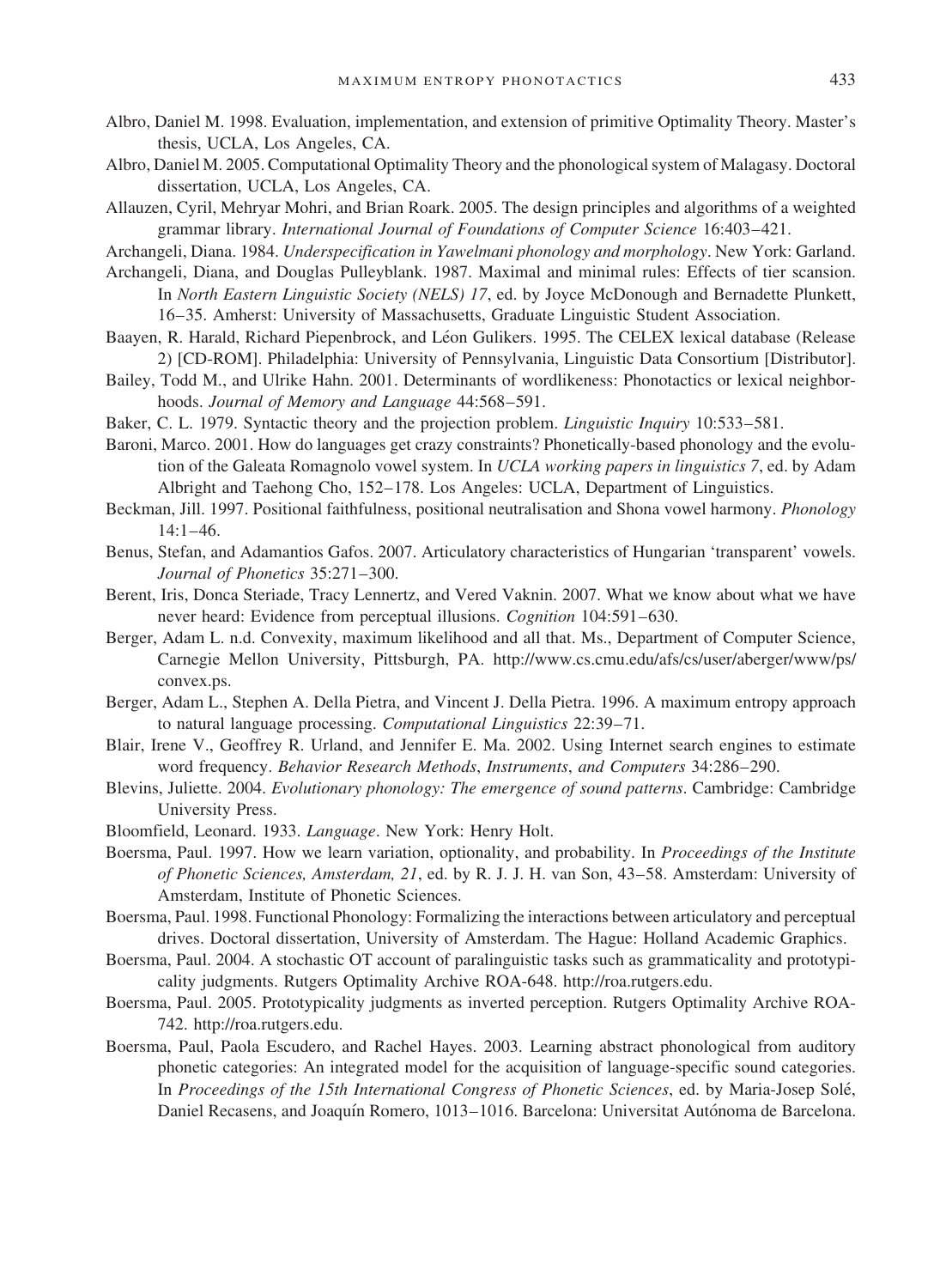- Boersma, Paul, and Silke Hamann. 2006. Sibilant inventories in bidirectional phonology and phonetics. Paper presented at Old World Conference in Phonology 3, Budapest, 17 January 2006.
- Boersma, Paul, and Bruce Hayes. 2001. Empirical tests of the Gradual Learning Algorithm. *Linguistic Inquiry* 32:45–86.
- Bybee, Joan. 1995. Regular morphology and the lexicon. *Language and Cognitive Processes* 10:425–455.
- Bybee, Joan. 2001. *Phonology and language use*. Cambridge: Cambridge University Press.
- Chomsky, Noam. 1963. Formal properties of grammars. In *Handbook of mathematical psychology*, ed. by R. Duncan Luce, Robert R. Bush, and Eugene Galanter, 2:323–418. New York: Wiley.
- Chomsky, Noam, and Morris Halle. 1965. Some controversial questions in phonological theory. *Journal of Linguistics* 1:97–138.
- Chomsky, Noam, and Morris Halle. 1968. *The sound pattern of English*. New York: Harper and Row.
- Clements, G. N. 1976. Neutral vowels in Hungarian vowel harmony: An autosegmental interpretation. In *North Eastern Linguistic Society (NELS) 7*, ed. by Judy Kegl, David Nash, and Annie Zaenen, 49–64. Amherst: University of Massachusetts, Graduate Linguistic Student Association.
- Clements, G. N., and Elizabeth V. Hume. 1995. The internal organization of speech sounds. In *The handbook of phonological theory*, ed. by John Goldsmith, 245–306. Oxford: Blackwell.
- Clements, G. N., and Samuel Jay Keyser. 1983. *CV phonology: A generative theory of the syllable*. Cambridge, MA: MIT Press.
- Clements, G. N., and Engin Sezer. 1982. Vowel and consonant disharmony in Turkish. In *The structure of phonological representations (part II)*, ed. by Harry van der Hulst and Norval Smith, 213–256. Dordrecht: Foris.
- Coetzee, Andries. 2004. What it means to be a loser: Non-optimal candidates in Optimality Theory. Doctoral dissertation, University of Massachusetts, Amherst. Rutgers Optimality Archive ROA-874. http:// roa.rutgers.edu.
- Coleman, John, and Janet Pierrehumbert. 1997. Stochastic phonological grammars and acceptability. In *Third Meeting of the ACL Special Interest Group in Computational Phonology: Proceedings of the Workshop*, ed. by John Coleman, 49–56. East Stroudsburg, PA: Association for Computational Linguistics.
- Cover, Thomas M., and Joy A. Thomas. 1991. *Elements of information theory*. Hoboken, NJ: Wiley.
- Davidson, Lisa. 2006. Phonology, phonetics, or frequency: Influences on the production of non-native sequences. *Journal of Phonetics* 34:104–137.
- de Boer, Bart. 2001. *The origins of vowel systems*. Oxford: Oxford University Press.
- de Lacy, Paul. 2004. Markedness conflation in Optimality Theory. *Phonology* 21:145–199.
- Della Pietra, Stephen, Vincent J. Della Pietra, and John D. Lafferty. 1997. Inducing features of random fields. *IEEE Transactions on Pattern Analysis and Machine Intelligence* 19:380–393.
- Dixon, R. M. W. 1981. Wargamay. In *Handbook of Australian languages, volume II*, ed. by R. M. W. Dixon and Barry J. Blake, 1–144. Amsterdam: John Benjamins.
- Dresher, B. Elan, and Jonathan Kaye. 1990. A computational learning model for metrical phonology. *Cognition* 20:421–451.
- Duda, Richard O., Peter E. Hart, and David G. Stork. 2001. *Pattern classification*. 2nd ed. New York: Wiley.
- Eisner, Jason. 1997. Efficient generation in primitive Optimality Theory. In *Proceedings of the 35th Annual Meeting of the Association for Computational Linguistics*, 313–320. East Stroudsburg, PA: Association for Computational Linguistics.
- Eisner, Jason. 2001. Expectational semirings: Flexible EM for finite-state transducers. In *Proceedings of the ESSLLI Workshop on Finite-State Methods in NLP (FSMNLP)*, ed. by Gertjan van Noord.
- Eisner, Jason. 2002. Parameter estimation for probabilistic finite-state transducers. In *Proceedings of the 40th Annual Meeting of the Association for Computational Linguistics*, 1–8. East Stroudsburg, PA: Association for Computational Linguistics.
- Ellison, T. Mark. 1994. Phonological derivation in Optimality Theory. In *Proceedings of the Fifteenth International Conference on Computational Linguistics*, 1007–1013. Kyoto, 5–9 August 1994.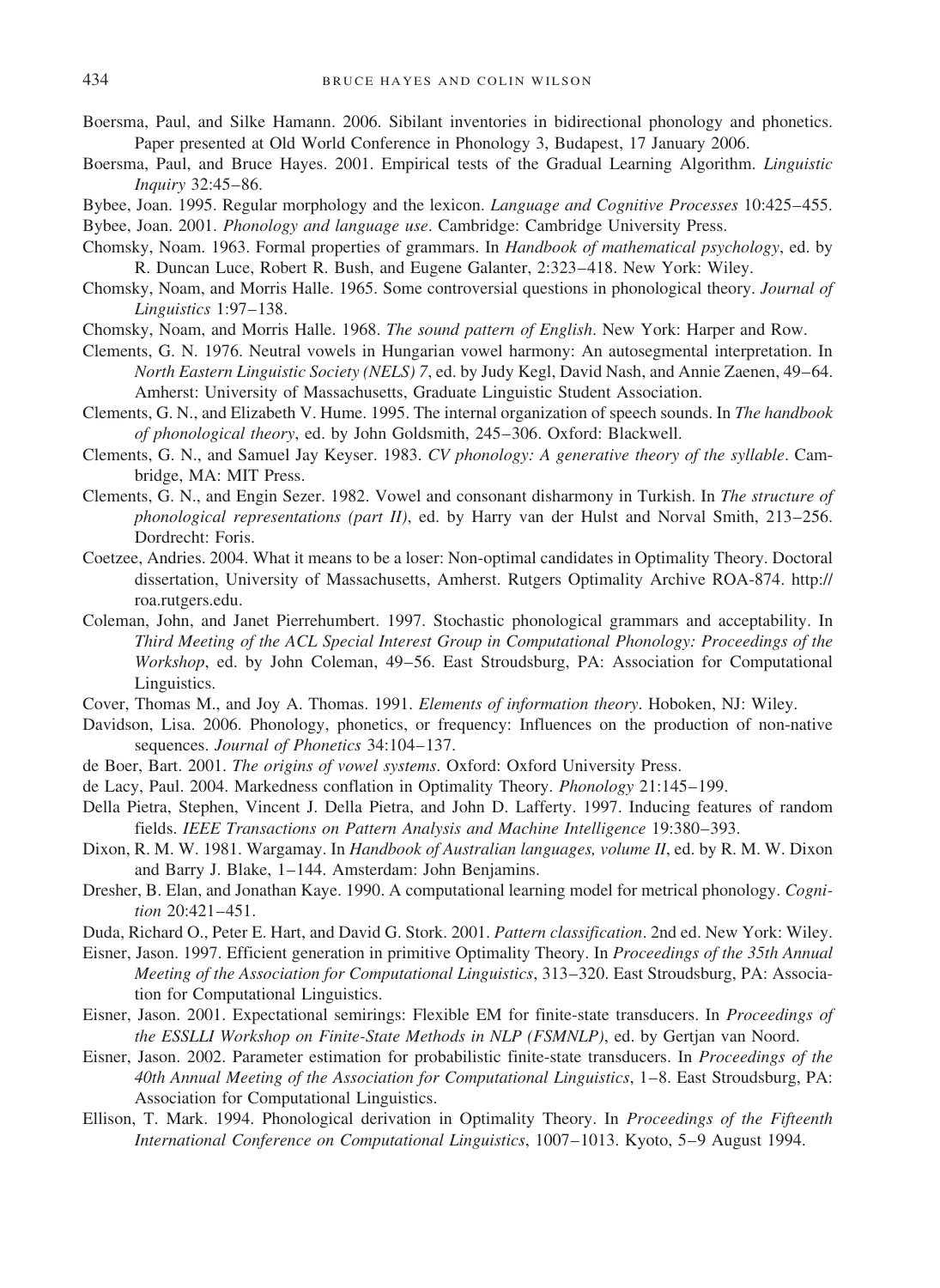Fortune, G. 1955. *An analytical grammar of Shona*. London: Longmans, Green.

- Frisch, Stefan A., Nathan R. Large, and David B. Pisoni. 2000. Perception of wordlikeness: Effects of segment probability and length on the processing of nonwords. *Journal of Memory and Language* 42:481–496.
- Frisch, Stefan A., Janet B. Pierrehumbert, and Michael Broe. 2004. Similarity avoidance and the OCP. *Natural Language and Linguistic Theory* 22:179–228.
- Frisch, Stefan A., and Bushra A. Zawaydeh. 2001. The psychological reality of OCP-place in Arabic. *Language* 77:91–106.
- Fudge, Erik C. 1969. Syllables. *Journal of Linguistics* 5:253–287.
- Fudge, Erik C., and Linda Shockey. n.d. The Reading Syllable Database. http://www.rdg.ac.uk/app\_ling/ sylls.htm.
- Gick, Bryan, Douglas Pulleyblank, Fiona Campbell, and Ngessimo Mutaka. 2006. Low vowels and transparency in Kinande vowel harmony. *Phonology* 23:1–20.
- Gildea, Daniel, and Daniel Jurafsky. 1996. Learning bias and phonological rule induction. *Computational Linguistics* 22:497–530.
- Goldsmith, John. 1979. *Autosegmental phonology*. New York: Garland.
- Goldsmith, John, and Aris Xanthos. 2006. Learning phonological categories. Ms., University of Chicago, Chicago, IL. Downloaded 21 May 2007 from http://hum.uchicago.edu/~jagoldsm/Papers/phonol cat.pdf.
- Goldwater, Sharon. 2007. Nonparametric Bayesian models of lexical acquisition. Doctoral dissertation, Brown University, Providence, RI.
- Goldwater, Sharon, and Mark Johnson. 2003. Learning OT constraint rankings using a maximum entropy model. In *Proceedings of the Stockholm Workshop on Variation within Optimality Theory*, ed. by Jennifer Spenader, Anders Eriksson, and Östen Dahl, 111–120. Stockholm: Stockholm University, Department of Linguistics.
- Gordon, Matthew. 1999. The ''neutral'' vowels of Finnish: How neutral are they? *Linguistica Uralica* 35:  $17-21$
- Gordon, Matthew. 2002. A factorial typology of quantity insensitive stress. *Natural Language and Linguistic Theory* 20:491–552.
- Gordon, Matthew. 2004. Syllable weight. In *Phonetically based phonology*, ed. by Bruce Hayes, Robert Kirchner, and Donca Steriade, 277–312. Cambridge: Cambridge University Press.
- Greenberg, Joseph H. 1978. Some generalizations concerning initial and final consonant clusters. In *Universals of human language*. Vol. 2, *Phonology*, ed. by Joseph Greenberg, Charles Ferguson, and Edith Moravcsik, 243–280. Stanford, CA: Stanford University Press.
- Greenberg, Joseph H., and James J. Jenkins. 1964. Studies in the psychological correlates of the sound system of American English. *Word* 20:157–177.
- Grünwald, Peter, In Jae Myung, and Mark Pitt, eds. 2005. *Advances in minimum description length: Theory and applications*. Cambridge, MA: MIT Press.
- Hale, John, and Paul Smolensky. 2006. Harmonic Grammars and harmonic parsers for formal languages. In Smolensky and Legendre 2006, 393–416.
- Halle, Morris. 1959. *The sound pattern of Russian*. The Hague: Mouton.
- Halle, Morris, and G. N. Clements. 1983. *Problem book in phonology*. Cambridge, MA: MIT Press.
- Halle, Morris, and Jean-Roger Vergnaud. 1987. *An essay on stress*. Cambridge, MA: MIT Press.
- Hammond, Michael. 1999. *The phonology of English: A prosodic optimality-theoretic approach*. Oxford: Oxford University Press.
- Hammond, Michael. 2004. Gradience, phonotactics, and the lexicon in English phonology. *International Journal of English Studies* 4:1–24.
- Hannan, M. 1959. *Standard Shona dictionary*. New York: St. Martin's Press.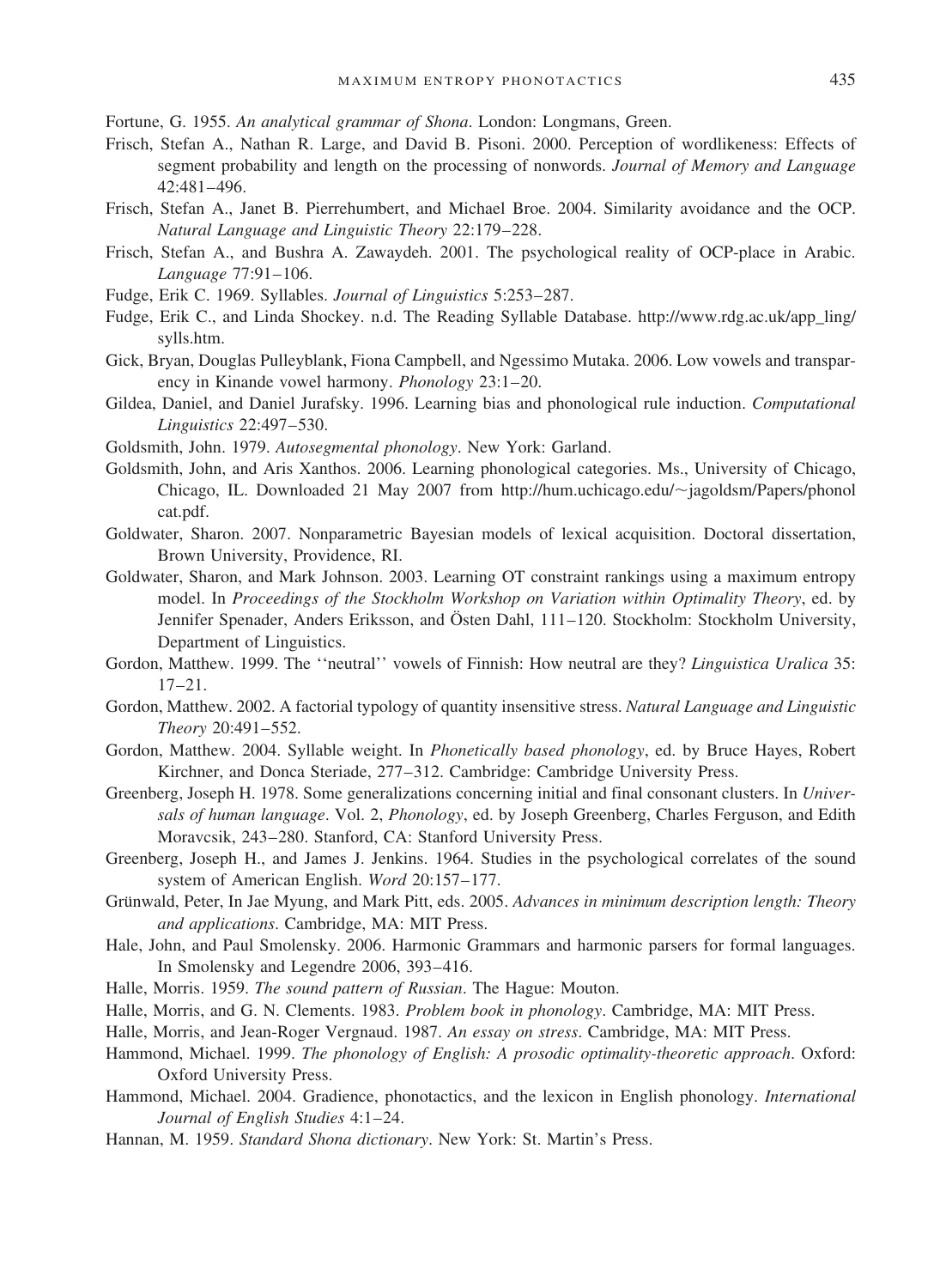- Hannan, M. 1981. *Standard Shona dictionary*, *2nd edition with addendum*. Salisbury, Harare: The Literature Bureau.
- Hay, Jennifer, Janet B. Pierrehumbert, and Mary Beckman. 2003. Speech perception, well-formedness, and the statistics of the lexicon. In *Papers in laboratory phonology VI*, ed. by John Local, Richard Ogden, and Rosalind Temple, 58–74. Cambridge: Cambridge University Press.
- Hayes, Bruce. 1995. *Metrical stress theory: Principles and case studies*. Chicago: University of Chicago Press.
- Hayes, Bruce. 1999a. Phonetically-driven phonology: The role of Optimality Theory and inductive grounding. In *Functionalism and formalism in linguistics*. Vol. 1, *General papers*, ed. by Mike Darnell, Edith Moravcsik, Michael Noonan, Frederick Newmeyer, and Kathleen Wheatley, 243–285. Amsterdam: John Benjamins.
- Hayes, Bruce. 1999b. Phonological restructuring in Yidin and its theoretical consequences. In *The derivational residue in phonological Optimality Theory*, ed. by Ben Hermans and Marc Oostendorp, 175–295. Amsterdam: John Benjamins.
- Hayes, Bruce. 2000. Gradient well-formedness in Optimality Theory. In *Optimality Theory: Phonology, syntax, and acquisition*, ed. by Joost Dekkers, Frank van der Leeuw, and Jeroen van de Weijer, 88–120. Oxford: Oxford University Press.
- Hayes, Bruce. 2004. Phonological acquisition in Optimality Theory: The early stages. In *Fixing priorities: Constraints in phonological acquisition*, ed. by Rene´ Kager, Joe Pater, and Wim Zonneveld, 158–203. Cambridge: Cambridge University Press.
- Hayes, Bruce, Robert Kirchner, and Donca Steriade, eds. 2004. *Phonetically-based phonology*. Cambridge: Cambridge University Press.
- Hayes, Bruce, and Zsuzsa Czira´ky Londe. 2006. Stochastic phonological knowledge: The case of Hungarian vowel harmony. *Phonology* 23:59–104.
- Heinz, Jeffrey. To appear a. Learning phonotactic patterns from surface forms. In *Proceedings of the 25th West Coast Conference on Formal Linguistics*, ed. by Donald Baumer, David Montero, and Michael Scanlon. Somerville, MA: Cascadilla Proceedings Project.
- Heinz, Jeffrey. To appear b. Learning quantity-insensitive stress patterns via local inference. In *Proceedings of the Eighth Meeting of the ACL Special Interest Group on Computational Phonology at HLT-NAACL 2006*, 21–30. East Stroudsburg, PA: Association for Computational Linguistics.
- Hint, Mati. 1973. *Eesti keele sonafonoloogia I*. Tallinn, Estonia: Eesti NSV Teaduste Akadeemia.
- Hopcroft, John E., and Jeffrey D. Ullman. 1979. *Introduction to automata theory, languages, and computation*. Reading, MA: Addison-Wesley.
- Hudson, Joyce. 1978. *The core of Walmatjari grammar*. Canberra: Australian Institute of Aboriginal Studies.
- Jäger, Gerhard. 2004. Maximum entropy models and stochastic Optimality Theory. Rutgers Optimality Archive ROA-625. http://roa.rutgers.edu.
- Jäger, Gerhard, and Anette Rosenbach. 2006. The winner takes it all—almost. *Linguistics* 44:937-971.
- Jarosz, Gaja. 2006. Rich lexicons and restrictive grammars: Maximum likelihood learning in Optimality Theory. Doctoral dissertation, Johns Hopkins University, Baltimore, MD.
- Jaynes, Edwin T. 1983. *Papers on probability, statistics, and statistical physics*, ed. by R. D. Rosenkrantz. Dordrecht: Reidel.
- Jelinek, Frederick. 1999. *Statistical methods for speech recognition*. Cambridge, MA: MIT Press.
- Jurafsky, Daniel, and James H. Martin. 2000. *Speech and language processing: An introduction to natural language processing, computational linguistics, and speech recognition*. Upper Saddle River, NJ: Prentice Hall.
- Kager, René. 1995. The metrical theory of word stress. In *The handbook of phonological theory*, ed. by John Goldsmith, 367–402. Oxford: Blackwell.
- Kawahara, Shigeto. 2002. Similarity among variants: Output-variant correspondence. Bachelor's thesis, International Christian University, Tokyo.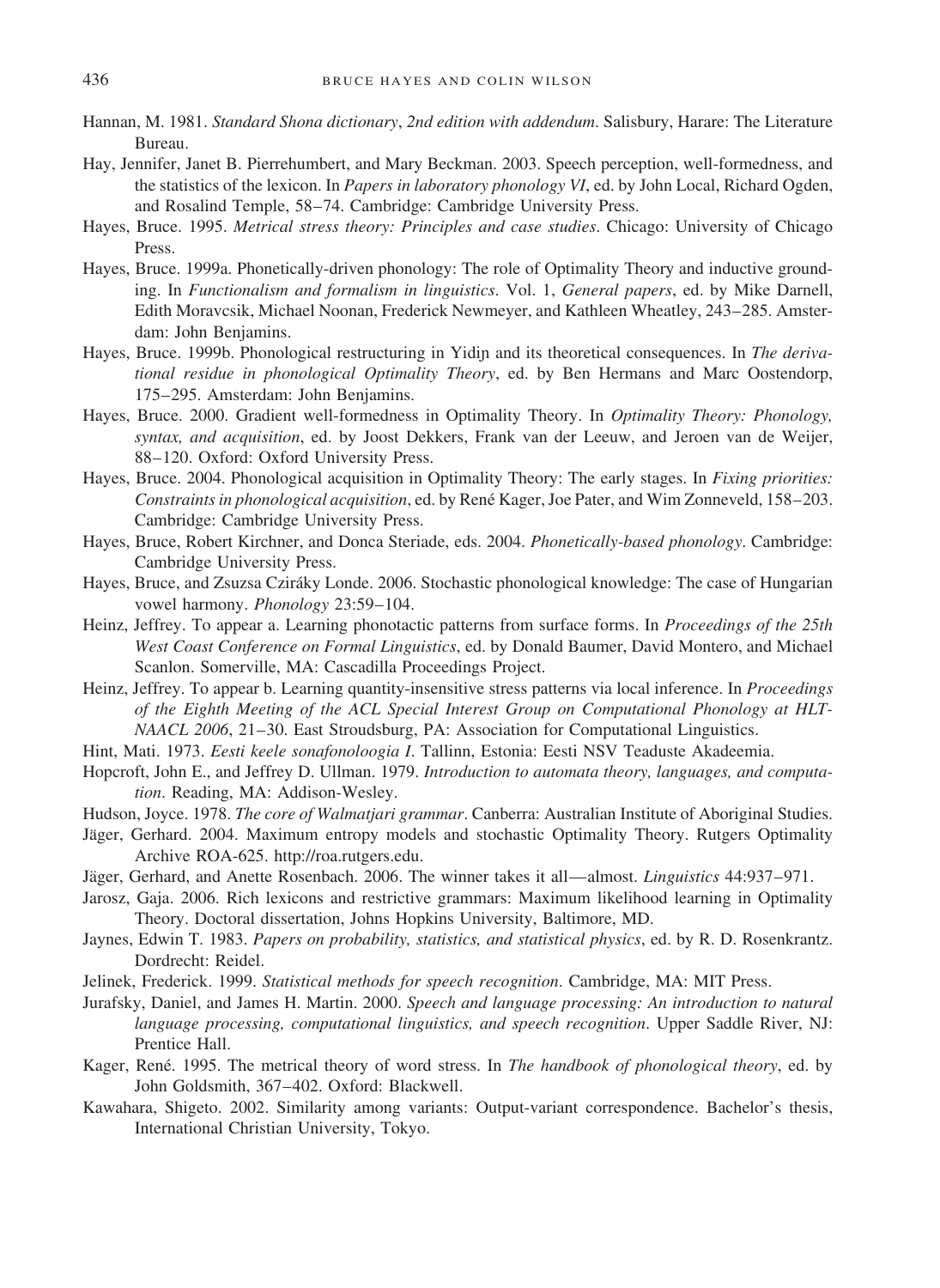- Keller, Frank. 2000. Gradience in grammar: Experimental and computational aspects of degrees of grammaticality. Doctoral dissertation, University of Edinburgh.
- Keller, Frank. 2006. Linear Optimality Theory as a model of gradience in grammar. In *Gradience in grammar: Generative perspectives*, ed. by Gisbert Fanselow, Caroline Féry, Ralph Vogel, and Matthias Schlesewsky, 270–287. Oxford: Oxford University Press.
- Kelly, Michael H. 1991. Using sound to solve syntactic problems: The role of phonology in grammatical category assignments. *Psychological Review* 99:349–364.
- Kiparsky, Paul. 1973. Phonological representations. In *Three dimensions of linguistic theory*, ed. by Osamu Fujimura, 1–135. Tokyo: TEC.
- Kiparsky, Paul. 1982. Lexical Phonology and Morphology. In *Linguistics in the morning calm*, ed. by In-Seok Yang, 3–91. Seoul: Hanshin.
- Kisseberth, Charles W. 1970. On the functional unity of phonological rules. *Linguistic Inquiry* 1:291–306.
- Klein, Dan, and Christopher Manning. 2003. Maxent models, conditional estimation, and optimization, without the magic. Tutorial presented at NAACL-03 and ACL-03.
- Kochetov, Alexei. 2002. *Production, perception, and emergent phonotactic patterns*. New York: Routledge.
- Leben, William. 1973. Suprasegmental phonology. Doctoral dissertation, MIT, Cambridge, MA.
- Legendre, Géraldine, Yoshiro Miyata, and Paul Smolensky. 1990. Harmonic grammar. A formal multi-level connectionist theory of linguistic well-formedness: An application. In *Proceedings of the 12th Annual Conference of the Cognitive Science Society*, 884–891. Hillsdale, NJ: Lawrence Erlbaum.
- Legendre, Géraldine, Antonella Sorace, and Paul Smolensky. 2006. The Optimality Theory–Harmonic Grammar connection. In Smolensky and Legendre 2006, 339–402.
- Liberman, Mark. 1975. The intonational system of English. Doctoral dissertation, MIT, Cambridge, MA.
- Liberman, Mark. and Alan Prince. 1977. On stress and linguistic rhythm. *Linguistic Inquiry* 8:249–336.
- Lin, Ying. 2005a. Learning features and segments from waveforms: A statistical model of early phonological acquisition. Doctoral dissertation, UCLA, Los Angeles, CA.
- Lin, Ying. 2005b. Learning stochastic OT grammars: A Bayesian approach using data augmentation and Gibbs sampling. In *Proceedings of the 43rd Annual Meeting of the Association for Computational Linguistics (ACL '05)*, 346–353. East Stroudsburg, PA: Association for Computational Linguistics.
- Lin, Ying. n.d. Stochastic Optimality Theory, local search, and Bayesian learning of hierarchical linguistic models. Ms., University of Arizona, Tucson. Downloaded 31 December 2007 from http:// dingo.sbs.arizona.edu/%7Eyinglin/Lin\_hierarchical.pdf.
- MacEachern, Margaret R. 1999. *Laryngeal cooccurrence restrictions*. New York: Garland.
- MacKay, David J. C. 2003. *Information theory, inference, and learning algorithms*. Cambridge: Cambridge University Press.
- Malouf, Robert. 2002. A comparison of algorithms for maximum entropy parameter estimation. In *Proceedings of the Sixth Conference on Natural Language Learning (CoNLL-2002)*, 49–55. East Stroudsburg, PA: Association for Computational Linguistics.
- Manning, Christopher, and Hinrich Schütze. 1999. *Foundations of statistical natural language processing*. Cambridge, MA: MIT Press.
- Maslova, Elena. To appear. Stochastic OT as a model of constraint interaction. In *Architectures, rules, and preferences: A festschrift for Joan Bresnan*, ed. by Jane Grimshaw, Joan Maling, Chris Manning, Jane Simpson, and Annie Zaenen. Stanford, CA: CSLI Publications.
- McCarthy, John. 1979. Formal problems in Semitic phonology and morphology. Doctoral dissertation, MIT, Cambridge, MA.
- McCarthy, John. 1986. OCP effects: Gemination and antigemination. *Linguistic Inquiry* 17:207–263.
- McCarthy, John. 1988. Feature geometry and dependency: A review. *Phonetica* 45:84–108.
- McCarthy, John. 2002. *A thematic guide to Optimality Theory*. Cambridge: Cambridge University Press.
- McCarthy, John, and Alan Prince. 1995. Faithfulness and reduplicative identity. In *Papers in Optimality Theory*, ed. by Jill Beckman, Laura Walsh Dickey, and Suzanne Urbanczyk, 249–384. University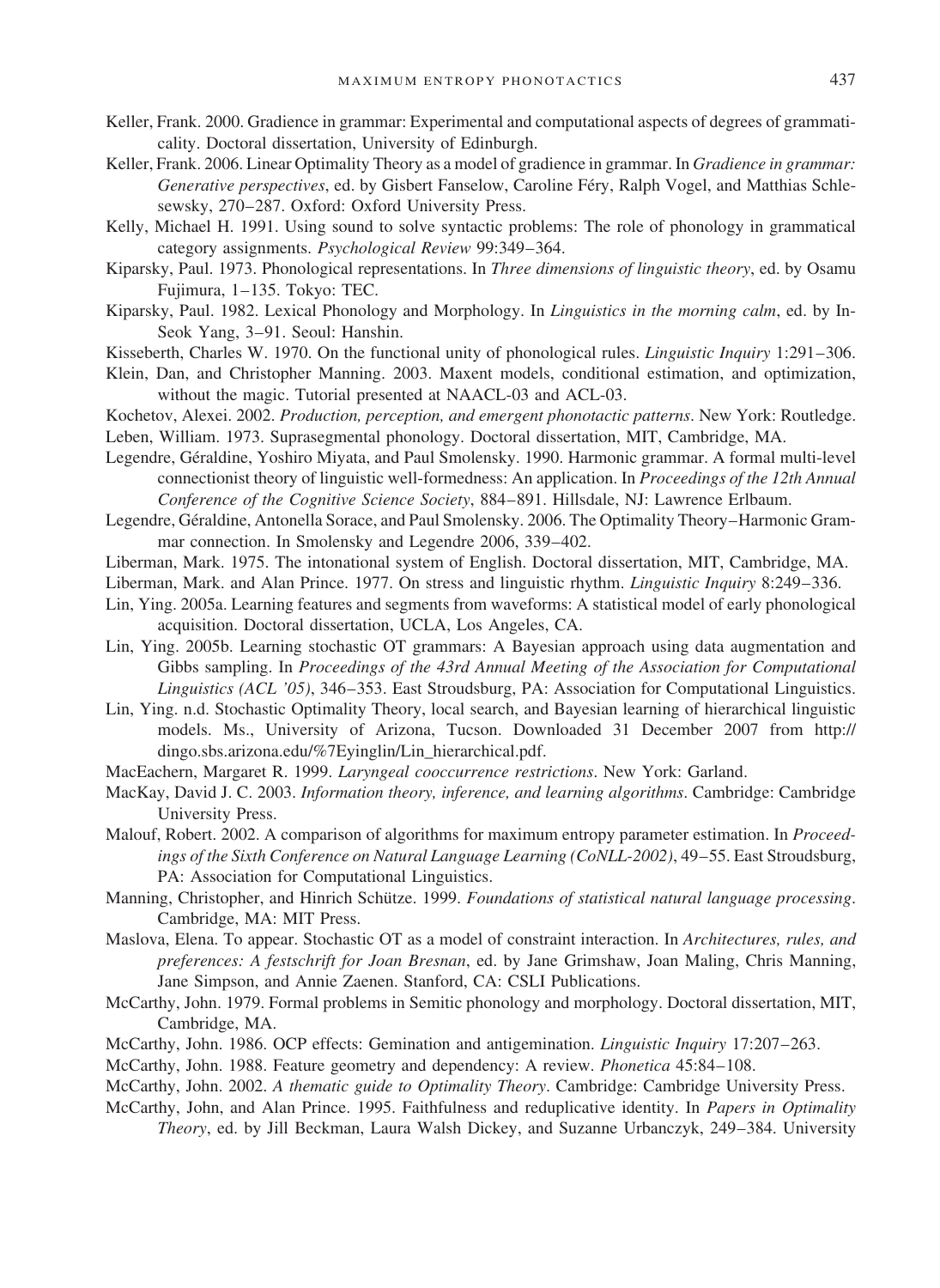of Massachusetts Occasional Papers 18. Amherst: University of Massachusetts, Graduate Linguistic Student Association.

- McGarrity, Laura W. 2002. On the typological predictions of fixed vs. complementary rankings of stress constraints. In *TLS VII: 2002 Proceedings*, ed. by Augustine Agwuele and Hansang Park. Available from http://uts.cc.utexas.edu/~tls/2002tls/TLS\_2002\_Proceedings.html.
- Mielke, Jeff. 2004. The emergence of distinctive features. Doctoral dissertation, The Ohio State University, Columbus.
- Mikheev, Andrei. 1997. Automatic rule induction for unknown word guessing. *Computational Linguistics* 23:405–423.
- Mohri, Mehryar. 2002. Semiring frameworks and algorithms for shortest-distance problems. *Journal of Automata, Languages and Combinatorics* 7:321–350.
- Myers, Scott. 2002. Gaps in factorial typology: The case of voicing in consonant clusters. Downloaded from http://uts.cc.utexas.edu/smyers/voicing.pdf.
- Newport, Elissa L., and Richard N. Aslin. 2004. Learning at a distance I. Statistical learning of non-adjacent dependencies. *Cognitive Psychology* 48:127–162.
- O'Connor, J. D., and J. L. M. Trim. 1953. Vowel, consonant, and syllable: A phonological definition. *Word* 9:103–122.
- Ohala, John J. 1981. The listener as the source of sound change. In *Papers from the Parasession on Language and Behavior*, ed. by Carrie S. Masek, Roberta A. Hendrick, and Mary Frances Miller, 178–203. Chicago: University of Chicago, Chicago Linguistic Society.
- Ohala, John J., and Manjari Ohala. 1986. Testing hypotheses regarding the psychological reality of morpheme structure constraints. In *Experimental phonology*, ed. by John J. Ohala and Jeri J. Jaeger, 239–252. San Diego, CA: Academic Press.
- Pater, Joe. 2008. Gradual learning and convergence. *Linguistic Inquiry* 39:334–345.
- Pater, Joe, Rajesh Bhatt, and Christopher Potts. 2007. Linguistic optimization. Ms., University of Massachusetts, Amherst.
- Pater, Joe, and Andries Coetzee. 2006. Lexically ranked OCP-Place constraints in Muna. Ms., University of Massachusetts, Amherst, and University of Michigan, Ann Arbor.
- Pater, Joe, Christopher Potts, and Rajesh Bhatt. 2006. Harmonic Grammar with linear programming. Rutgers Optimality Archive ROA-872. http://roa.rutgers.edu.
- Pater, Joe, and Anne-Michelle Tessier. 2003. Phonotactic knowledge and the acquisition of alternations. In *Proceedings of the 15th International Congress of Phonetic Sciences*, ed. by Maria-Josep Sole´, Daniel Recasens, and Joaquín Romero, 1177-1180. Barcelona: Universitat Autónoma de Barcelona.
- Peperkamp, Sharon, Rozenn Le Calvez, Jean-Pierre Nadal, and Emmanuel Dupoux. 2006. The acquisition of allophonic rules: Statistical learning with linguistic constraints. *Cognition* 101:B31–B41.
- Pierrehumbert, Janet. 1994. Syllable structure and word structure: A study of triconsonantal clusters in English. In *Phonological structure and phonetic form: Papers in laboratory phonology III*, ed. by Patricia Keating, 168–188. Cambridge: Cambridge University Press.
- Pierrehumbert, Janet. 2001a. Stochastic phonology. *GLOT* 5:1–13.
- Pierrehumbert, Janet. 2001b. Why phonological constraints are so coarse-grained. In *Spoken word access processes*, ed. by James McQueen and Anne Cutler, special issue, *Language and Cognitive Processes* 16:691–698.
- Pierrehumbert, Janet. 2006. Incremental learning of the phonological grammar. Paper presented at the 80th annual meeting of the Linguistic Society of America, Albuquerque.
- Press, William H., Brian P. Flannery, Saul A. Teukolsky, and William T. Vetterling. 1992. *Numerical recipes in C: The art of scientific computing*. Cambridge: Cambridge University Press.
- Prince, Alan. 1983. Relating to the grid. *Linguistic Inquiry* 14:19–100.
- Prince, Alan. 1985. Improving tree theory. In *Berkeley Linguistics Society (BLS) 11*, ed. by Mary Niepokuj et al., 471–490. Berkeley: University of California, Berkeley Linguistics Society.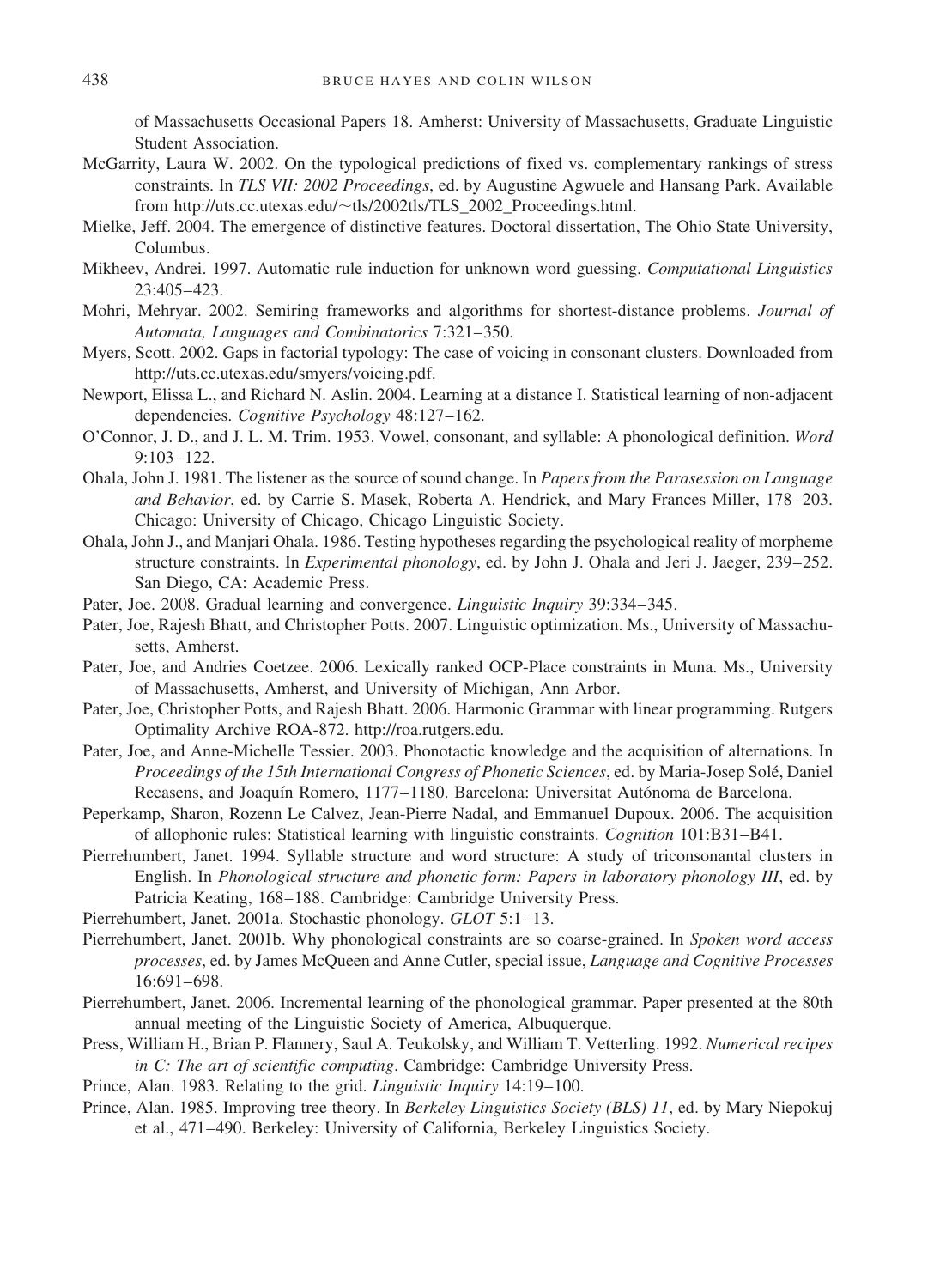- Prince, Alan. 1990. Quantitative consequences of rhythmic organization. In *Chicago Linguistic Society (CLS) 26*. Vol. 2, *The Parasession on the Syllable in Phonetics and Phonology*, ed. by Michael Ziolkowski, Manuela Noske, and Karen Deaton, 355–398. Chicago: University of Chicago, Chicago Linguistic Society.
- Prince, Alan. 2002. Anything goes. In *A new century of phonology and phonological theory*, ed. by Takeru Honma, Masao Okazaki, Toshiyuki Tabata, and Shin-ichi Tanaka, 66–90. Tokyo: Kaitakusha.
- Prince, Alan, and Paul Smolensky. 1993/2004. *Optimality Theory: Constraint interaction in generative grammar*. Cambridge, MA: Blackwell. [Technical Report CU-CS-696-93, Department of Computer Science, University of Colorado at Boulder, and Technical Report TR-2, Rutgers Center for Cognitive Science, Rutgers University, New Brunswick, NJ, April 1993. Page and section citations in the text refer to this version.]
- Prince, Alan, and Bruce Tesar. 2004. Learning phonotactic distributions. In *Fixing priorities: Constraints in phonological acquisition*, ed. by René Kager, Joe Pater, and Wim Zonneveld, 245–291. Cambridge: Cambridge University Press.
- Rastle, Kathleen, Jonathan Harrington, and Max Coltheart. 2002. The ARC Nonword Database. *Quarterly Journal of Experimental Psychology: Section A* 55:1339–1362.
- Riggle, Jason. 1999. Relational markedness in Bantu vowel harmony. In *Phonology at Santa Cruz 6*, ed. by Adam Ussishkin, Dylan Herrick, Kazutaka Kurisu, and Nathan Sanders, 57–70. Santa Cruz: University of California, Department of Linguistics. Available at http://repositories.cdlib.org.
- Riggle, Jason. 2004. Generation, recognition, and learning in finite state Optimality Theory. Doctoral dissertation, UCLA, Los Angeles, CA.
- Rose, Sharon, and Rachel Walker. 2004. A typology of consonant agreement as correspondence. *Language* 80:475–531.
- Rosenfeld, Ronald. 1996. A maximum entropy approach to adaptive statistical language modeling. *Computer Speech and Language* 10:187–228. [Long version: Tech. rep. CMU-CS-94-138, Carnegie Mellon University, Pittsburgh, PA.]
- Ross, John R. 1972. The category squish: Endstation Hauptwort. In *Chicago Linguistic Society (CLS) 8*, ed. by Paul M. Peranteau, Judith N. Levi, and Gloria C. Phares, 316–328. Chicago: University of Chicago, Chicago Linguistic Society.
- Scholes, Robert. 1966. *Phonotactic grammaticality*. The Hague: Mouton.
- Schütze, Carson T. 1996. *The empirical base of linguistics: Grammaticality and linguistic methodology*. Chicago: University of Chicago Press.
- Selkirk, Elisabeth O. 1980a. Prosodic domains in phonology: Sanskrit revisited. In *Juncture*, ed. by Mark Aronoff and Mary Louise Kean, 107–129. Saratoga, CA: Anma Libri.
- Selkirk, Elisabeth O. 1980b. The role of prosodic categories in English word stress. *Linguistic Inquiry* 11: 563–605.
- Selkirk, Elisabeth O. 1982. The syllable. In *The structure of phonological representations (part II)*, ed. by Harry van der Hulst and Norval Smith, 337–383. Dordrecht: Foris.
- Sherer, Tim. 1994. Prosodic phonotactics. Doctoral dissertation, University of Massachusetts, Amherst.
- Sievers, Eduard. 1901. *Grundzüge der Phonetik*. 5th ed. Leipzig: Breitkopf und Härtel.
- Smith, Jennifer. 2001. Lexical category and phonological contrast. In *Papers in experimental and theoretical linguistics 6: Workshop on the Lexicon in Phonetics and Phonology*, ed. by Robert Kirchner, Joe Pater, and Wolf Wikely, 61–72. Edmonton: University of Alberta.
- Smolensky, Paul. 1986. Information processing in dynamical systems: Foundations of Harmony Theory. In *Parallel distributed processing: Explorations in the microstructure of cognition*. Vol. 1, *Foundations*, ed. by David E. Rumelhart, James L. McClelland, and the PDP Research Group, 194–281. Cambridge, MA: MIT Press.
- Smolensky, Paul. 1995. On the structure of the constraint component CON of UG. Paper presented at UCLA, Los Angeles, CA. Rutgers Optimality Archive ROA-86. http://roa.rutgers.edu.